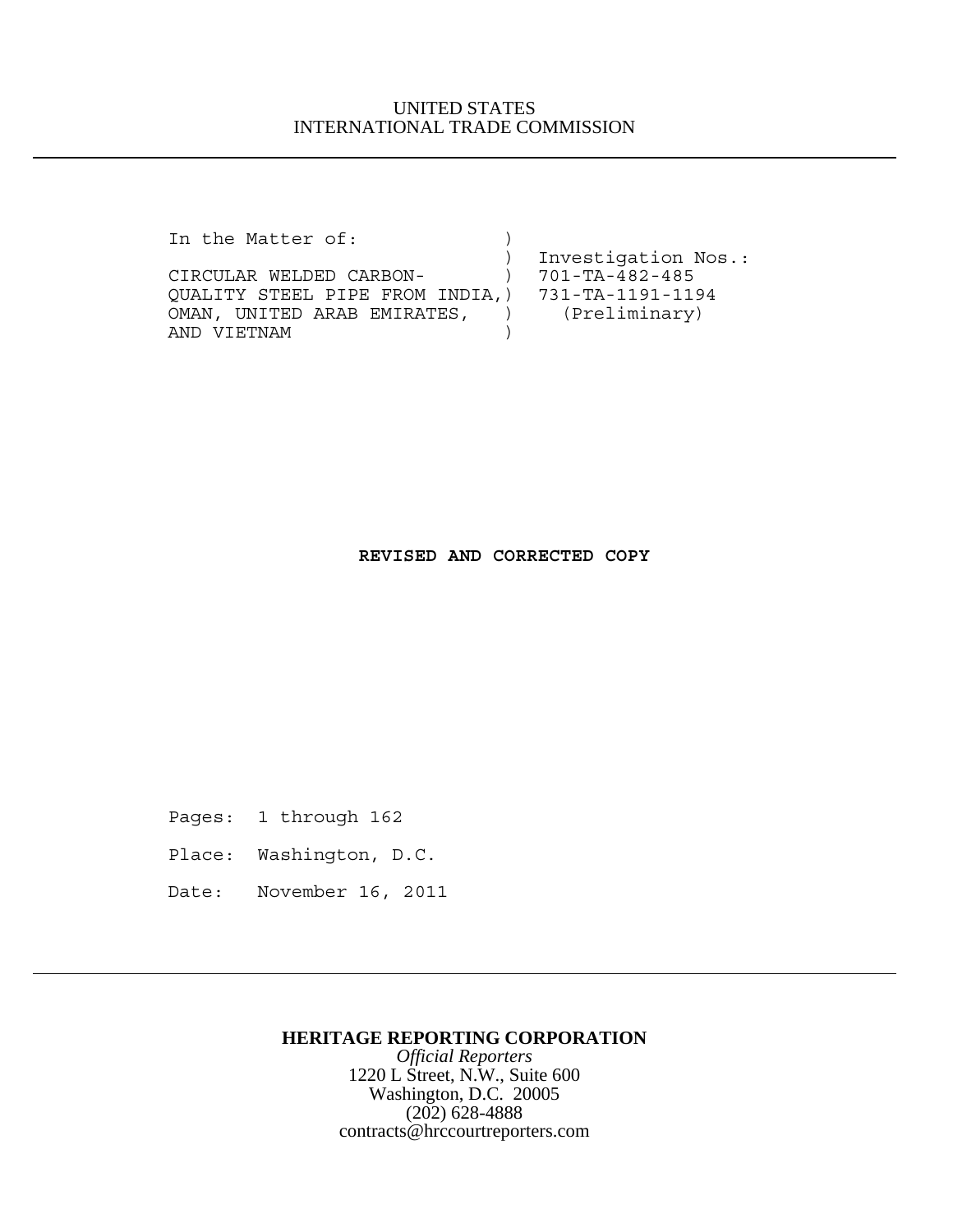THE UNITED STATES INTERNATIONAL TRADE COMMISSION

| In the Matter of:                                |                |                     |
|--------------------------------------------------|----------------|---------------------|
|                                                  |                | Investigation Nos.: |
| CIRCULAR WELDED CARBON-                          |                | 701-TA-482-485      |
| QUALITY STEEL PIPE FROM INDIA,) 731-TA-1191-1194 |                |                     |
| OMAN, UNITED ARAB EMIRATES,                      | $\overline{1}$ | (Preliminary)       |
| AND VIETNAM                                      |                |                     |

Wednesday, November 16, 2011

Room 101 U.S. International Trade Commission 500 E Street, S.W. Washington, D.C.

The preliminary conference commenced, pursuant to notice, at 9:32 a.m., before the Commissioners of the United States International Trade Commission, the Catherine DeFilippo, Director of Investigations, presiding.

APPEARANCES:

On behalf of the International Trade Commission:

Staff:

CATHERINE DEFILIPPO, Director of Investigations KEYSHA MARTINEZ, Investigator NORMAN VANTOAI, International Trade Analyst CLARK WORKMAN, Economist DAVID BOYLAND, Accountant/Auditor KARL VON SCHRILTZ, Attorney/Advisor GEOFFREY CARLSON, Attorney/Advisor DOUGLAS CORKRAN, Supervisory Investigator BILL BISHOP, Hearings and Meetings Coordinator MIKAYLA KELLEY, Student Intern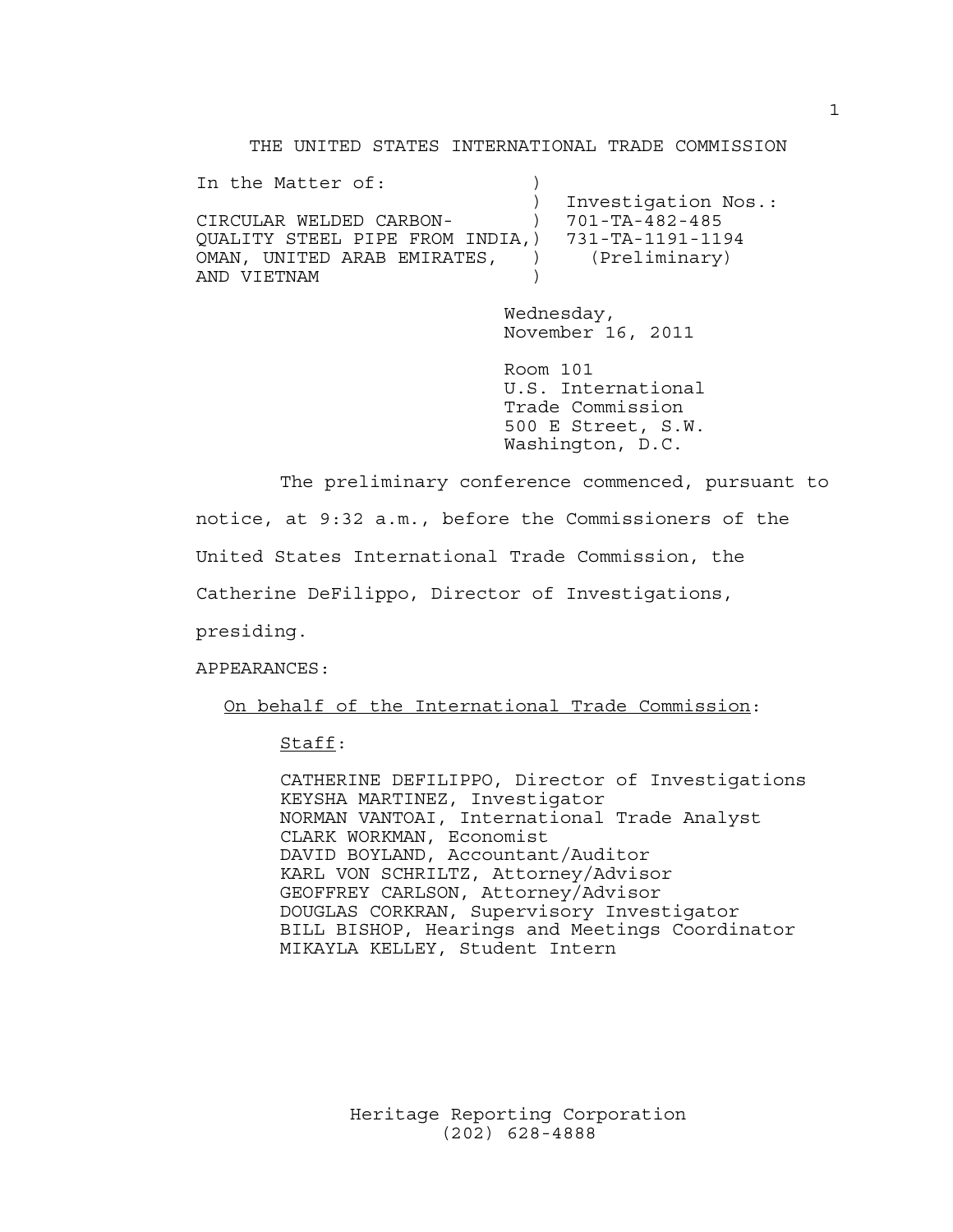In Support of the Imposition of Antidumping and Countervailing Duty Orders:

On behalf of Allied Tube and Conduit, JMC Steel Group:

ED KURASZ, President, Pipe, Tube, and Conduit Group, Allied Tube and Conduit

SCOTT YOUNG, Key Account Manager, Allied Tube and Conduit

DAVID SEEGER, President, JMC Steel Group

MARK MAGNO, Vice President of Marketing, Wheatland Tube

LINDA ANDROS, Legislative Counsel, United Steel, Paper and Forestry, Rubber, Manufacturing, Energy, Allied Industrial, and Service Workers International Union (USW)

BONNIE B. BYERS, Trade Consultant, King & Spalding

ROGER B. SCHAGRIN, Esquire JOHN W. BOHN, Esquire GILBERT B. KAPLAN, Esquire BRIAN E. MCGILL, Esquire King & Spalding Washington, D.C.

On behalf United States Steel Corporation):

JEFFREY D. JOHNSON, Director of Standard and Line Pipe -- North America, U.S. Steel Tubular Products, United States Steel Corporation

STEPHEN P. VAUGHN, Esquire Skadden, Arps, Slate, Meagher & Flom, LLP Washington, D.C.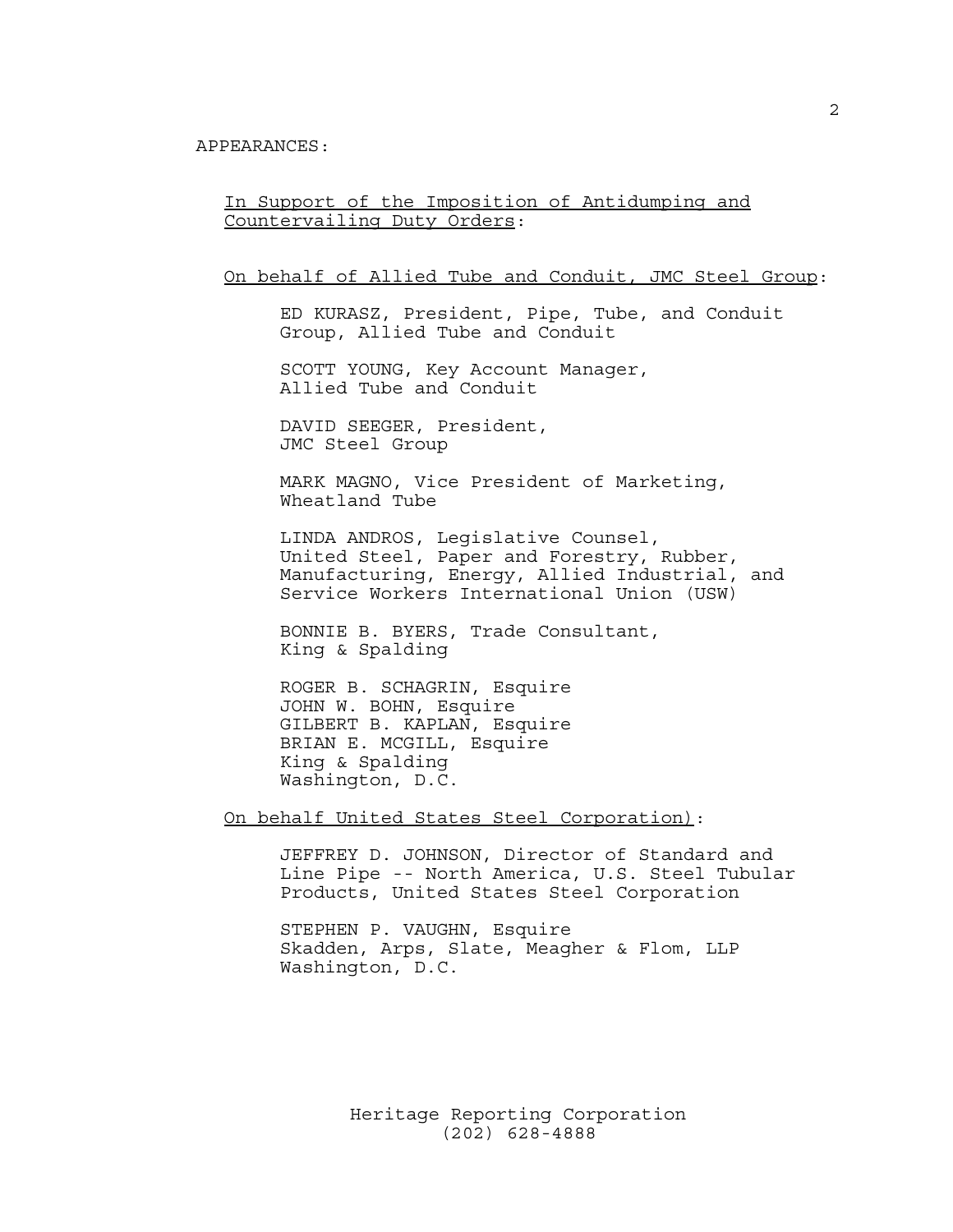APPEARANCES: (Continued)

In Opposition to the Imposition of Antidumping and Countervailing Duty Orders:

On behalf of Universal, Prime Metals:

DONALD B. CAMERON, Esquire JULIE C. MENDOZA, Esquire BRADY W. MILLS, Esquire MARY S. HODGINS, Esquire Troutman Sanders, LLP Washington, D.C.

On behalf of Zenith Birla (India) Limited, Zenith (USA) Inc.:

> PUSHKAR NATU, Director Zenith (USA) Inc.

BRUCE M. MITCHELL, Esquire NED H. MARSHAK, Esquire KAVITA MOHAN, Esquire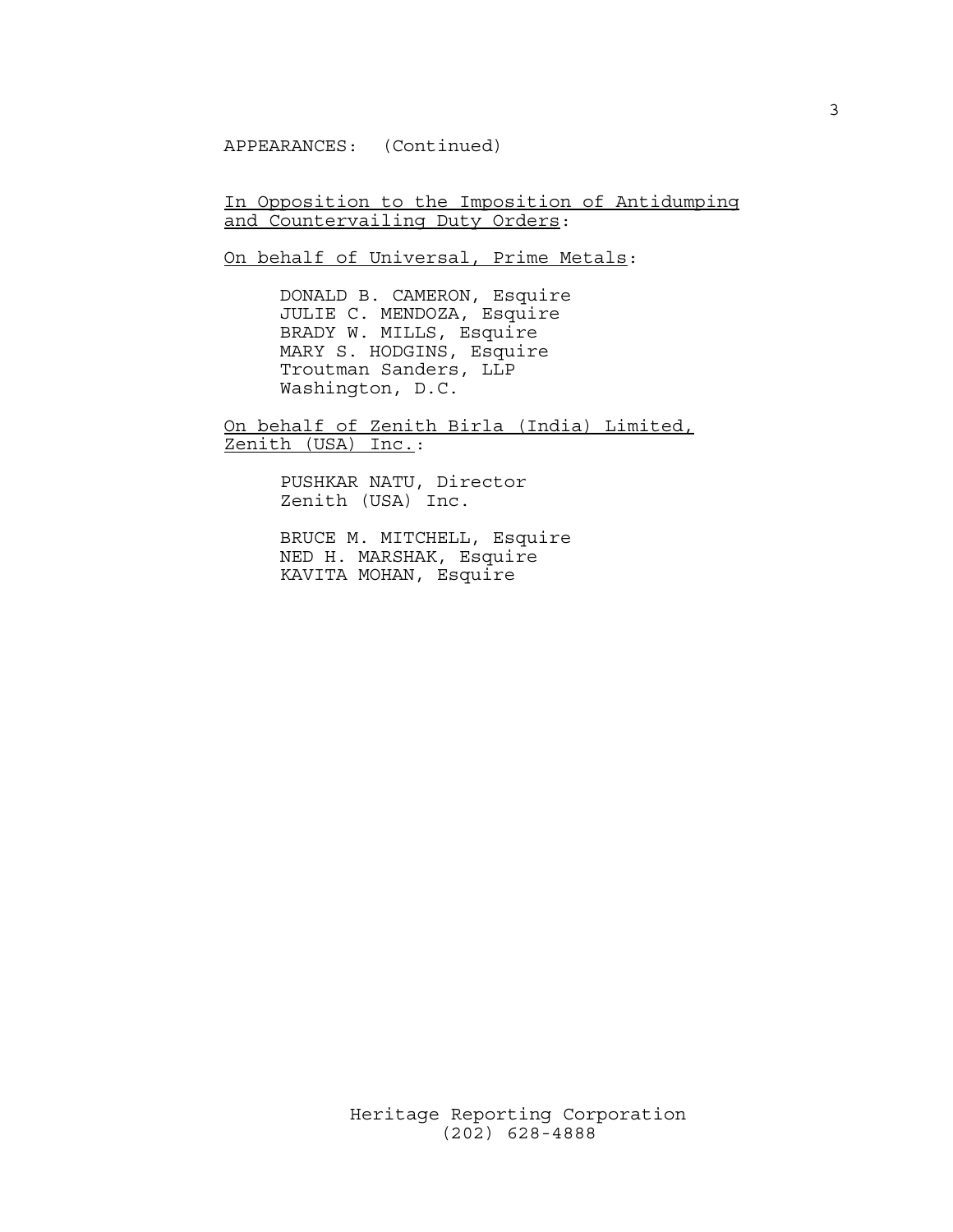## I N D E X

## PAGE

| OPENING STATEMENT OF GILBERT B. KAPLAN, ESQUIRE                                                                                                                                           | 6   |
|-------------------------------------------------------------------------------------------------------------------------------------------------------------------------------------------|-----|
| OPENING STATEMENT OF DONALD B. CAMERON, ESQUIRE                                                                                                                                           | 10  |
| TESTIMONY OF DAVID SEEGER, PRESIDENT,<br>JMC STEEL GROUP                                                                                                                                  | 13  |
| TESTIMONY OF ED KURASZ, PRESIDENT, PIPE, TUBE,<br>AND CONDUIT GROUP, ALLIED TUBE CONDUIT                                                                                                  | 17  |
| TESTIMONY OF MARK MAGNO, VICE PRESIDENT OF<br>MARKETING, WHEATLAND TUBE                                                                                                                   | 20  |
| TESTIMONY OF SCOTT YOUNG, KEY ACCOUNT MANAGER,<br>ALLIED TUBE AND CONDUIT                                                                                                                 | 24  |
| TESTIMONY OF JEFFREY D. JOHNSON, DIRECTOR OF<br>STANDARD AND LINE PIPE -- NORTH AMERICA,<br>U.S. STEEL TUBULAR PRODUCTS, UNITED STATES<br>STEEL CORPORATION                               | 27  |
| TESTIMONY OF LINDA ANDROS, LEGISLATIVE COUNSEL,<br>UNITED STEEL, PAPER AND FORESTRY, RUBBER,<br>MANUFACTURING, ENERGY, ALLIED INDUSTRIAL AND<br>SERVICE WORKERS INTERNATIONAL UNION (USW) | 30  |
| TESTIMONY OF BONNIE B. BYERS, TRADE CONSULTANT,<br>KING & SPALDING                                                                                                                        | 36  |
| TESTIMONY OF ROBERT B. SCHAGRIN, ESQUIRE                                                                                                                                                  | 39  |
| TESTIMONY OF DONALD B. CAMERON, ESQUIRE<br>TROUTMAN SANDERS, LLP                                                                                                                          | 112 |
| TESTIMONY OF BRUCE M. MITCHELL, Esquire                                                                                                                                                   | 112 |
| TESTIMONY OF PUSHKAR NATU, DIRECTOR,<br>ZENITY (USA) INC.                                                                                                                                 | 127 |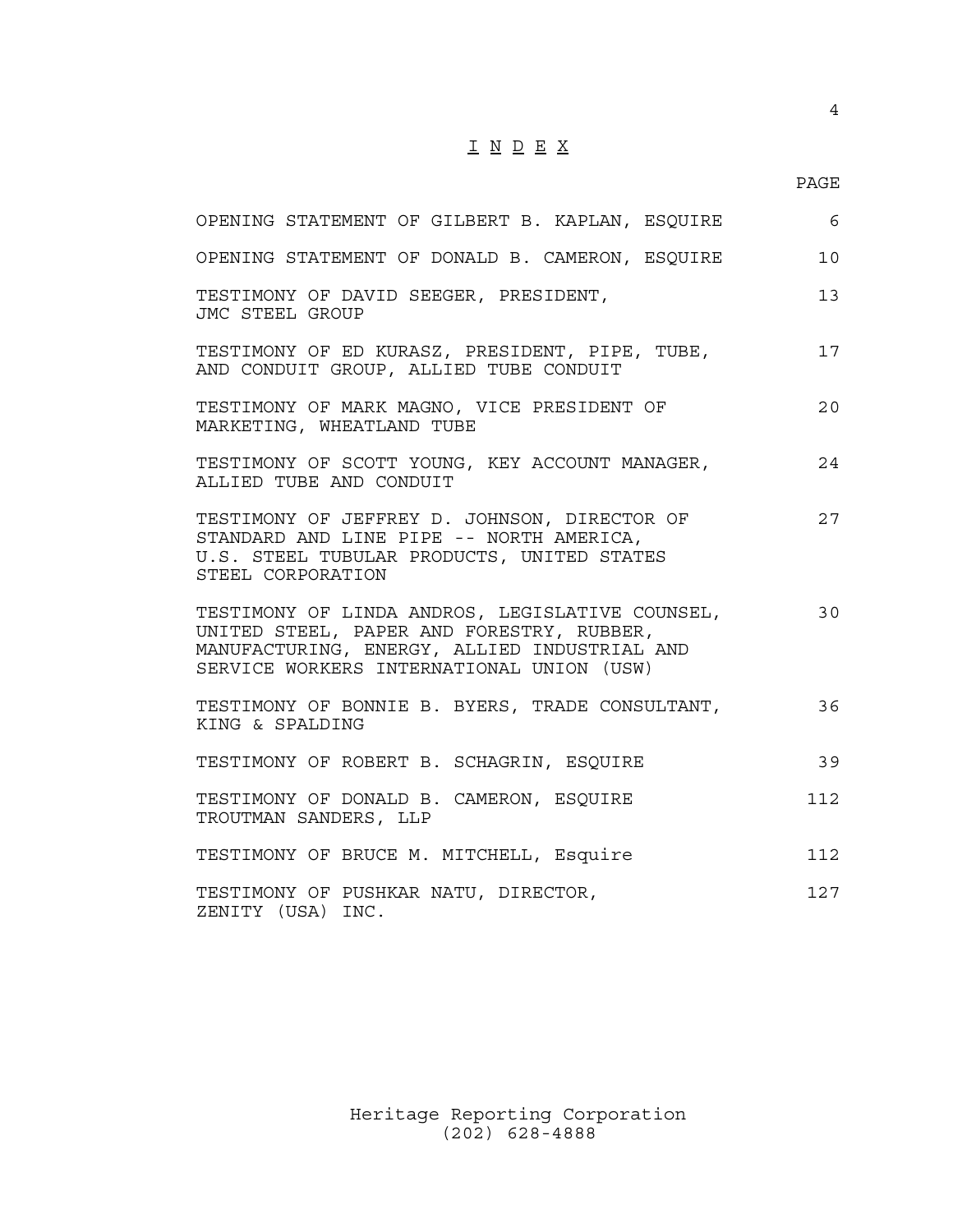| 1  | $\underline{P} \underline{R} \underline{O} \underline{C} \underline{E} \underline{E} \underline{D} \underline{I} \underline{N} \underline{G} \underline{S}$ |
|----|-------------------------------------------------------------------------------------------------------------------------------------------------------------|
| 2  | (9:32 a.m.)                                                                                                                                                 |
| 3  | MS. DEFILIPPO: Good morning and welcome to                                                                                                                  |
| 4  | the U.S. International Trade Commission's conference                                                                                                        |
| 5  | in connection with the preliminary phase of                                                                                                                 |
| 6  | antidumping duty and countervailing duty Investigation                                                                                                      |
| 7  | No. 701-TA-482-485 and 731-TA-1191-1195 concerning                                                                                                          |
| 8  | imports of Circular Welded Carbon-Quality Steel Pipe                                                                                                        |
| 9  | from India, Oman, United Arab Emirates, and Vietnam.                                                                                                        |
| 10 | My name is Catherine DeFilippo. I am the                                                                                                                    |
| 11 | Director of the Office of Investigations and I will                                                                                                         |
| 12 | preside at this conference. Among those present from                                                                                                        |
| 13 | the Commission staff are: from my far right Douglas                                                                                                         |
| 14 | Corkran, the Supervisory Investigator; Keysha                                                                                                               |
| 15 | Martinez, the Investigator; Carl von Schriltz,                                                                                                              |
| 16 | Attorney/Advisor; Geoffrey Carlson, Attorney/Advisor;                                                                                                       |
| 17 | Clark Workman, the Economist; David Boyland, the                                                                                                            |
| 18 | Auditor; and Normal VanToai, our Industry Analyst.                                                                                                          |
| 19 | I understand the parties are aware of the                                                                                                                   |
| 20 | time allocations. I would remind speakers not to                                                                                                            |
| 21 | refer in your remarks to business proprietary                                                                                                               |
| 22 | information and to speak directly into the                                                                                                                  |
| 23 | microphones. We also ask that you state your name and                                                                                                       |
| 24 | affiliation for the record before beginning your                                                                                                            |
| 25 | presentation or in responding to questions for the                                                                                                          |
|    |                                                                                                                                                             |

Heritage Reporting Corporation (202) 628-4888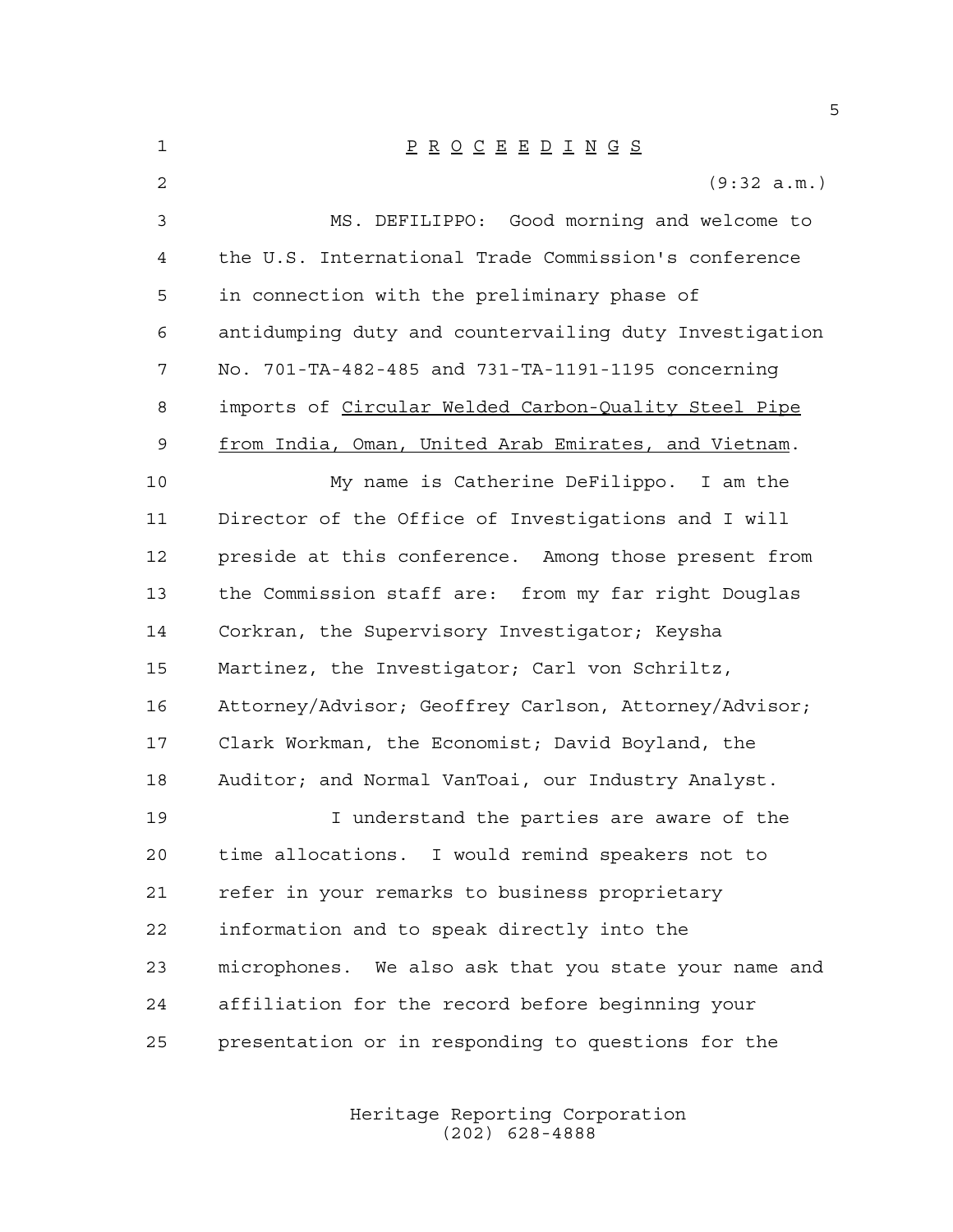benefit of the court reporter.

| $\overline{a}$ | Finally, speakers will not be sworn in but             |
|----------------|--------------------------------------------------------|
| 3              | are reminded of the applicability of 18 U.S.C. 1001    |
| 4              | with regard to false or misleading statements, and to  |
| 5              | the fact that the record of this proceeding may be     |
| 6              | subject to court reviews if there is an appeal.        |
| 7              | Any questions? Hearing none we will proceed            |
| 8              | with the opening statements. Welcome, Mr. Kaplan.      |
| 9              | Please begin your opening statement when you are       |
| 10             | ready.                                                 |
| 11             | Thank you, Ms. DeFilippo and<br>MR. KAPLAN:            |
| 12             | members of the Commission staff. My name is Gilbert    |
| 13             | Kaplan with King & Spalding speaking today on behalf   |
| 14             | of Petitioners.                                        |
| 15             | This case is about the injury caused by                |
| 16             | unfairly traded imports from India, Oman, the UAE, and |
| 17             | Vietnam on an already weakened domestic pipe industry. |
| 18             | These governments provide significant countervailable  |
| 19             | subsidies that benefit both the production and export  |
| 20             | of circular welded pipe to the United States.          |
| 21             | Moreover, regardless of the level of subsidies these   |
| 22             | imports are gaining sales in the U.S. market through   |
| 23             | significant dumping and underselling of domestic       |
| 24             | producer prices.                                       |
| 25             | USCWP producers are among the world's most             |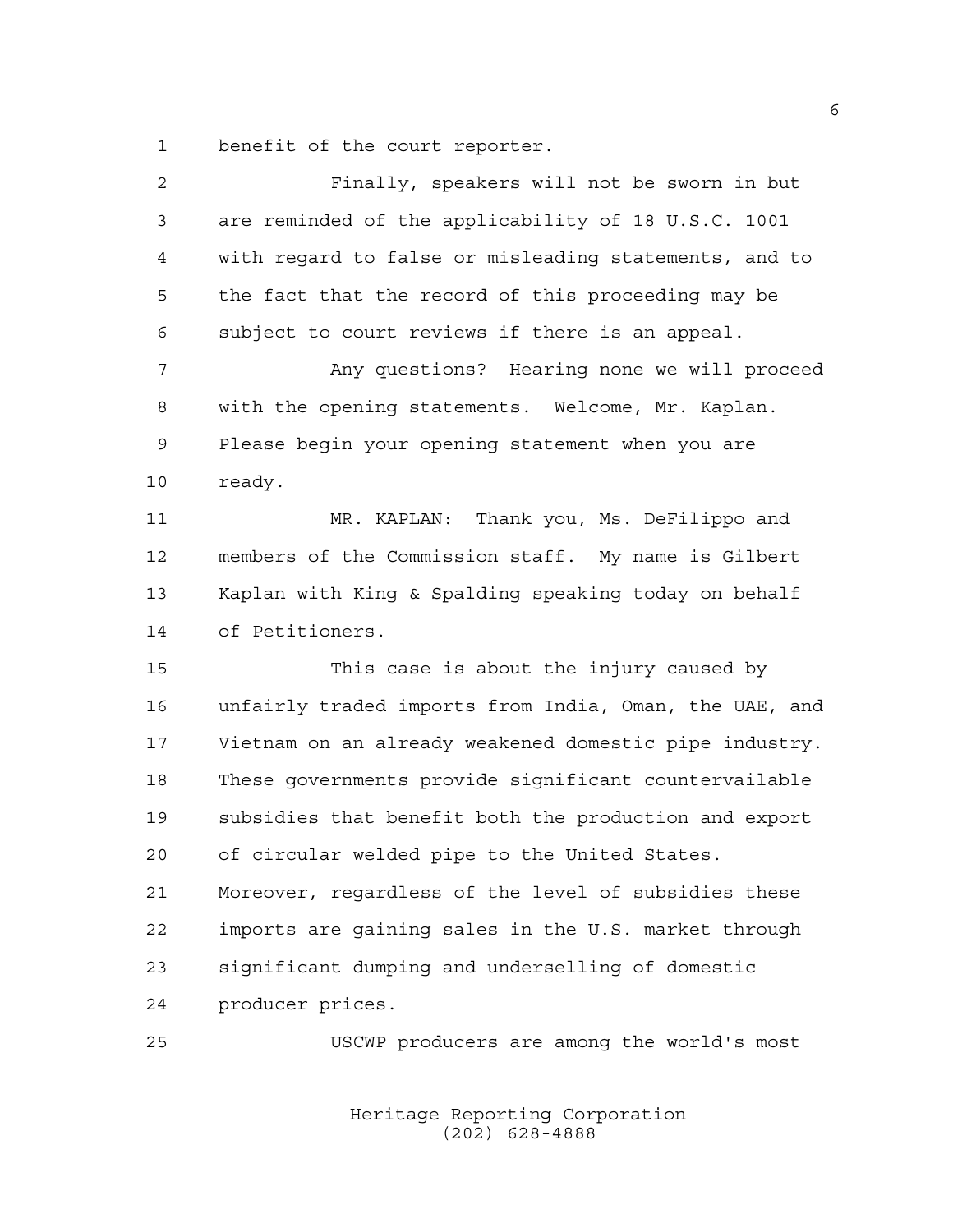efficient. They have access to ample supplies of hot- rolled steel from some of the most efficient steel mills in the world, and benefit from significant economies of scale and a first-class workforce. Even with these advantages, however, they cannot compete with dumped and subsidized merchandise.

 As the Commission is well aware from previous investigations, CWP is a commodity product. U.S. produced CWP and subject product are made to the same ASTM and other specifications. This high degree of fungibility means that dumped and subsidized imports are easily able to grab market share by underselling U.S. producers.

 As U.S. industry executives will testify today, subject imports and domestically-produced CWP are sold in the same channels of distribution, through distributors and through big box retailers. In trying to build their businesses, U.S. producers are continuously confronted with offers of cheap product from the subject countries.

 Applying the statutory criteria of volume of imports, negative price effects and adverse impact it is clear that this industry is materially injured. First, the volume of imports.

As shown in the petitions, imports from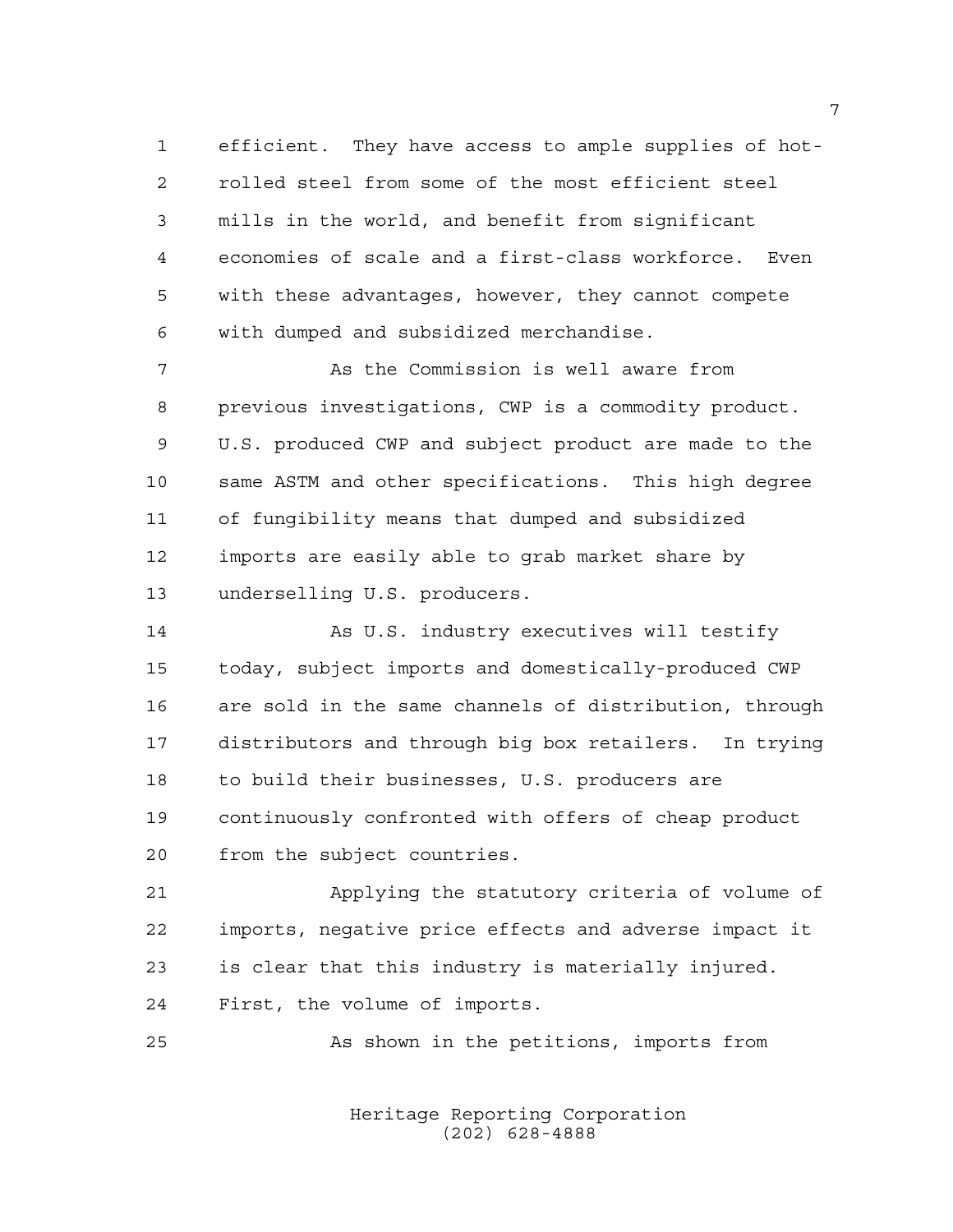subject countries have increased absolutely and as a share of domestic consumption. Cumulated subject imports increased from 142,000 tons in 2008 to 176,000 tons in 2010, an increase of 34,000 tons or nearly 24 percent. Imports from subject countries have accelerated in the first half of this year from 86,000 tons in the first six months of 2010 to 110,000 tons in the first six months of 2011, an increase of 29 percent.

 It is important to note that these increases have occurred during a period when domestic demand has not recovered from the recession of 2008, which has left the domestic industry particularly vulnerable to price underselling by imports. Subject imports have also increased their share of domestic consumption.

 We believe that the information gathered during this investigation will also demonstrate that there is significant price underselling by subject imports as well as price suppression and price depression. As Mr. Magno and Mr. Young will describe in a minute in more detail, U.S. producers cannot gain traction at large retailers and frequently lose sales at distributors as a result of underselling by subject imports.

Moreover, U.S. companies have attempted to

Heritage Reporting Corporation (202) 628-4888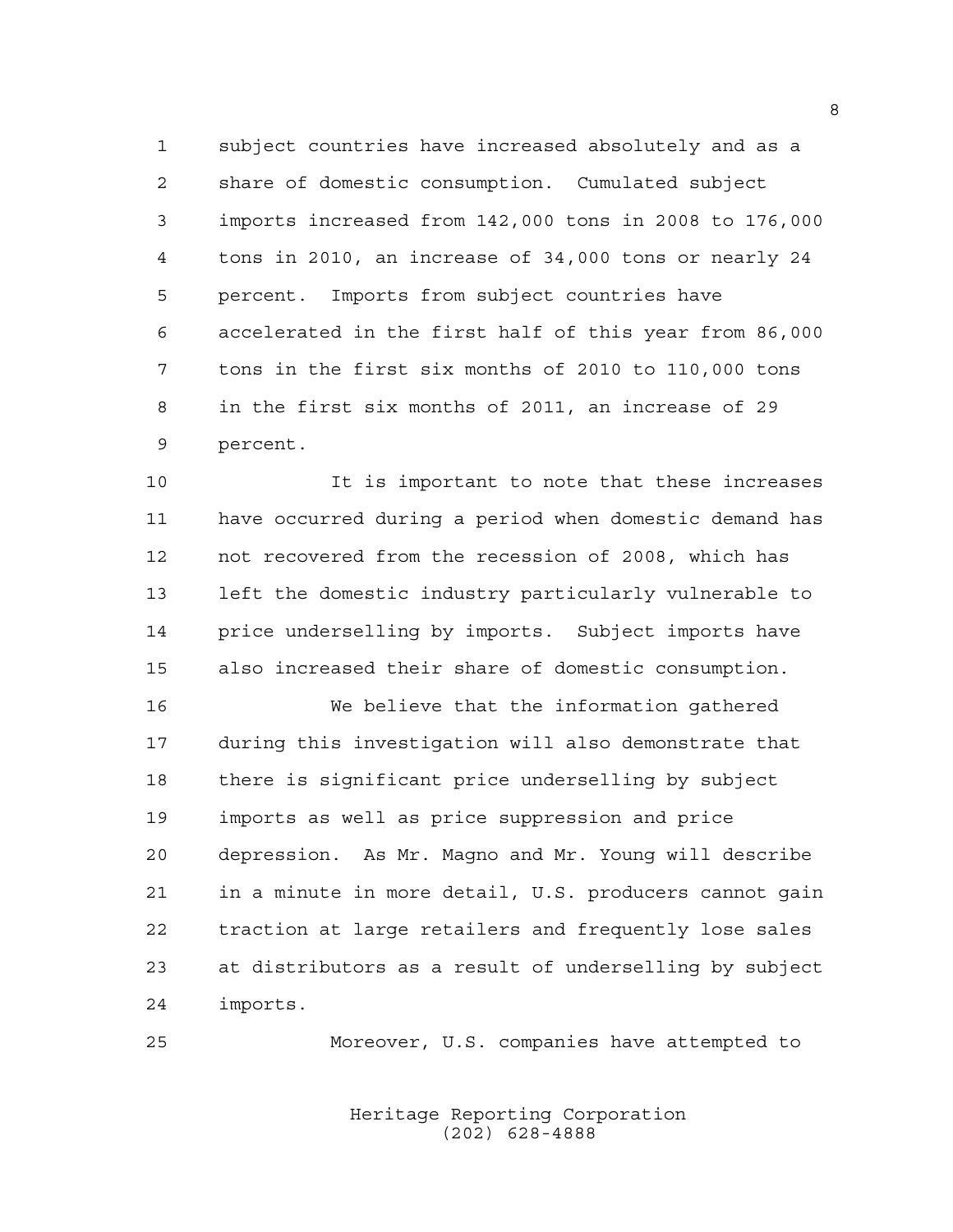introduce price increases in order to cover increasing input costs but they have been unsuccessful in getting these increases to stick as a result of the ample supply of low-priced subject imports.

 With respect to adverse impact, our witnesses will describe the industry they have experienced as a result of unfairly traded subject imports. As documented in our petition, the domestic industry has seen declines in product, shipments, employment, and capacity utilization. With respect to the domestic industry's financial performance, U.S. producers experience reduced revenues, unit values, and operating margins.

 Although we believe that this is a clear case of present material injury, we also believe that the evidence will show that a threat of continuing injury is real and imminent. Rapidly increasing imports, large margins of underselling, the establishment of new pipe-making facilities, and enormous unused pipe capacity in subject countries as well as government subsidization of subject producers and their exports to the United States ensure the dumped and subsidized imports will grab an ever-larger share.

Thank you very much. We urge you not to let

Heritage Reporting Corporation (202) 628-4888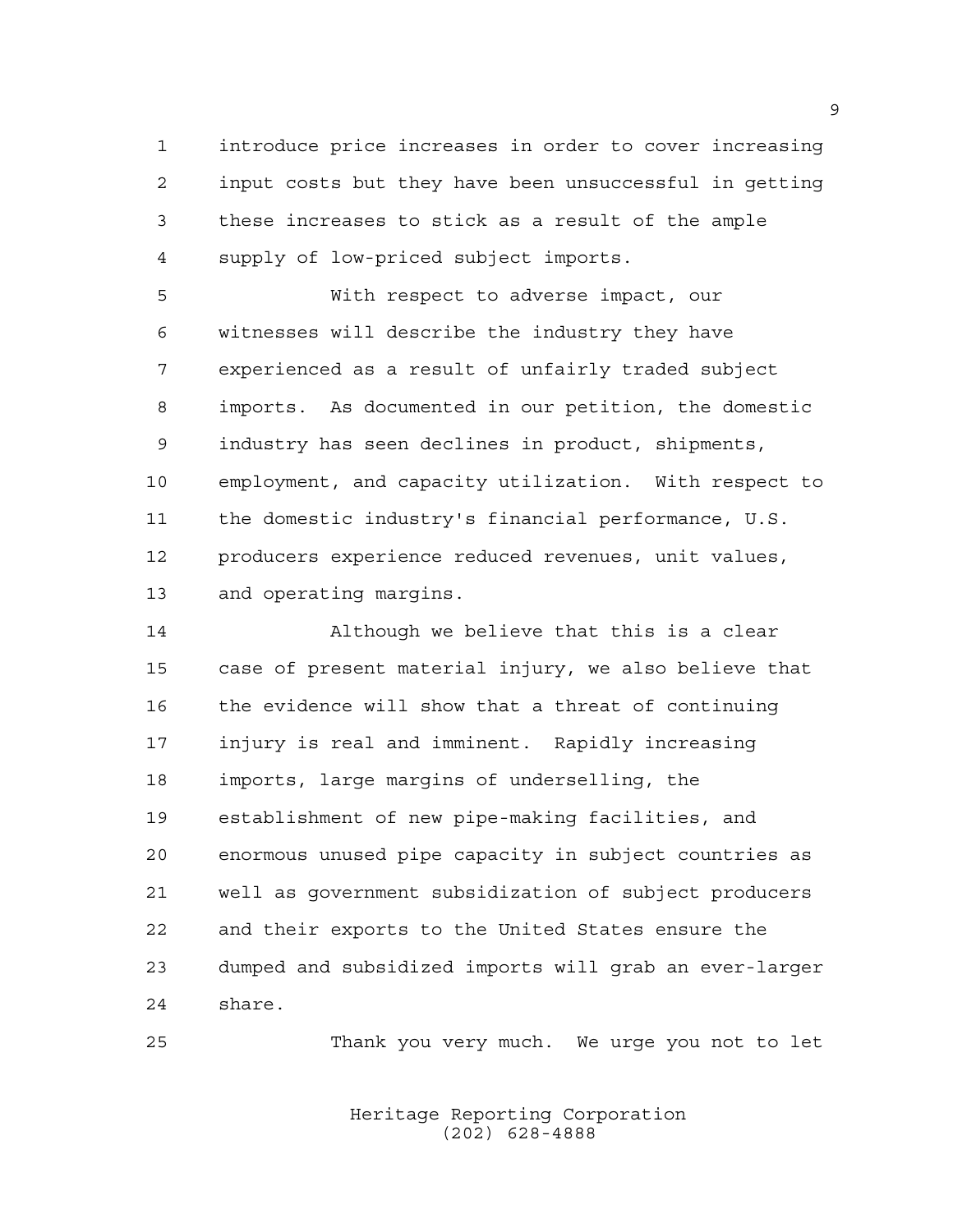that happen. We appreciate the work you have done so far and we look forward to working with you during the course of these investigations. Thank you.

 MS. DEFILIPPO: Thank you, Mr. Kaplan. We will now turn to opening statement from Respondents. Mr. Cameron, welcome. When you are ready please proceed with your opening statement.

8 MR. CAMERON: Sorry, close quarters.

 My name is Don Cameron of Troutman Sanders. We are appearing on behalf of Prime Metal Corporation and Universal Tube and Plastic Industries of the UAE. I appreciate the time to make this presentation. I will tell you that, unlike Mr. Kaplan, I don't look forward to actual working with you at the conclusion of this part of the investigation, but I guess we will have to find out.

 Look, just to try to put this case into a little bit of context. As of 2010, the following sources are under antidumping orders: Brazil, China, India, Korea, Mexico, Taiwan, Thailand, and Turkey. Excluding India, these sources accounted for 214,000 metric tons, and 32 percent of the imports of subject merchandise in 2010, and it's not as if these are recent antidumping order as this Commission is well aware. Imports from Taiwan have been under order, I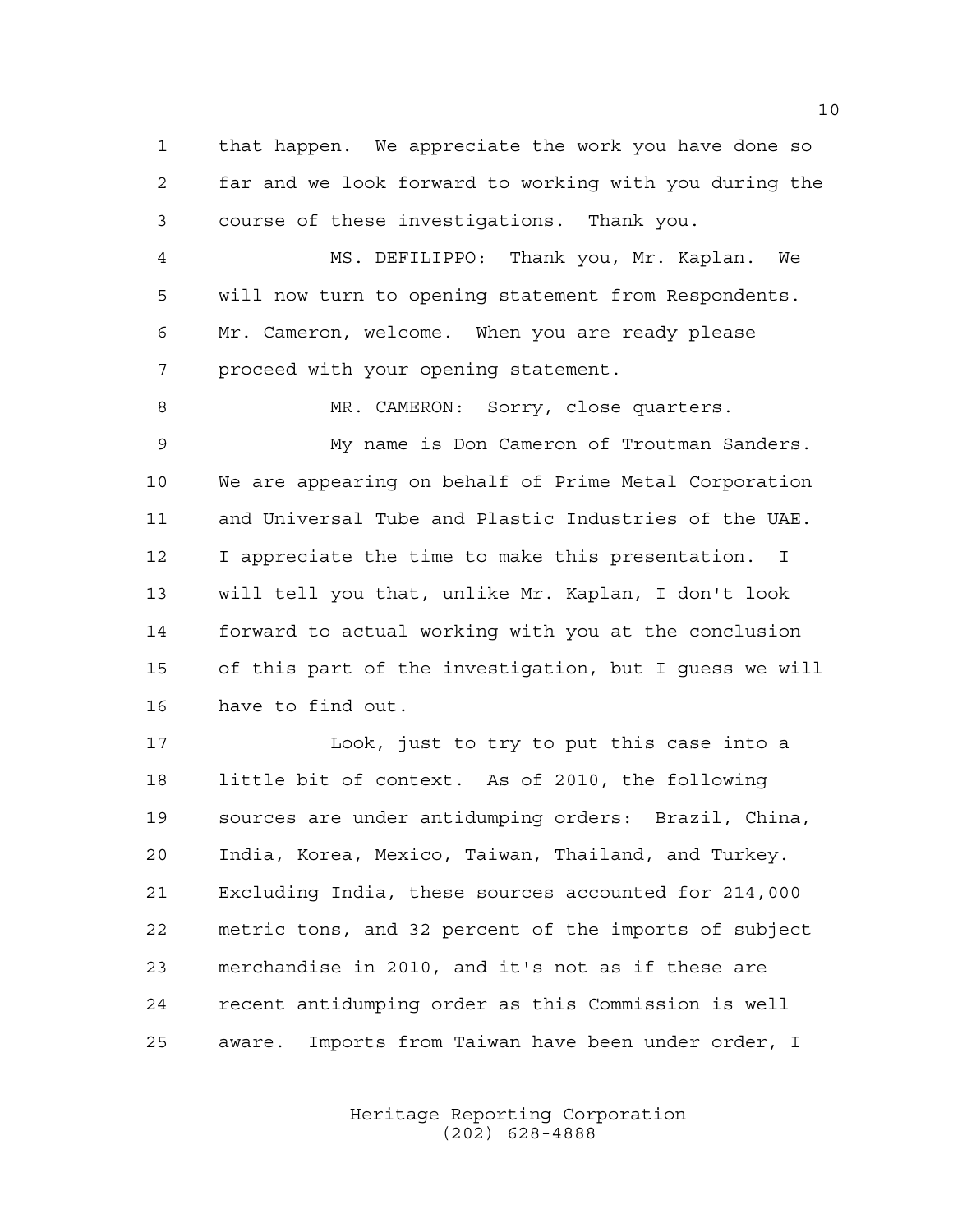believe, since the mid-1980s, and the others, with the exception of China, since the end of the VRAs in the 1990s.

 In China, the application of antidumping and CDD duties the Chinese removed 600,000 metric tons from the market between 2007 and 2008, 600,000 tons, and that has not been replaced in the market by any imports. The reality is that import relief for this industry regarding some of these sources has become almost a semi-permanent condition of competition in this industry, so I'm glad that they are extremely efficient. I think they are very good companies, but the reality is they do exist and have existed in a protected market for 20 to 30 years.

 Canada alone, which is not covered by orders and not subject to investigation, accounted for 225,000 metric tons in 2010, and 34 percent of standard pipe imports, while total cumulated subject imports were only 160,000 metric tons. That's smaller than imports from countries already under dumping orders and just over a quarter of the volume of the Chinese imports that were removed from the market.

 If Petitioners claim that its subject imports from the UAE, Oman, India, and Vietnam that are injuring or threatening injury to this industry,

> Heritage Reporting Corporation (202) 628-4888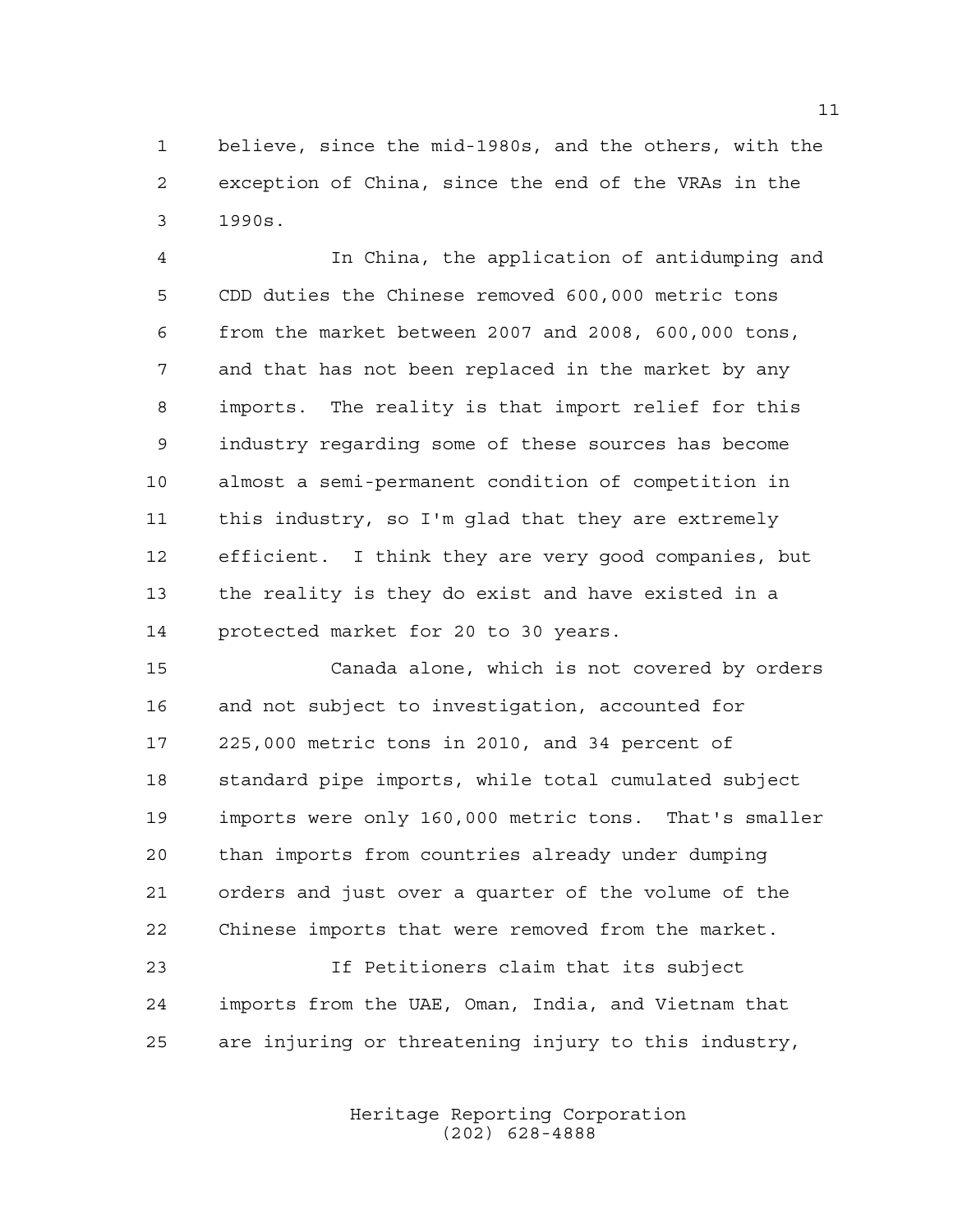so what's really going on here?

| 2  | What's going on here is the economy.<br>It's           |
|----|--------------------------------------------------------|
| 3  | the economy and nonresidential construction pure and   |
| 4  | simple, and this isn't a big secret to anybody. The    |
| 5  | issue for them is whether or not they can use the      |
| 6  | economic conditions as a way to further protect the    |
| 7  | market from essentially for small suppliers. Imports   |
| 8  | from subject countries are not the issue. Moreover,    |
| 9  | since recovering from a terrible year in 2009 that was |
| 10 | directly caused by the recession and the decline in    |
| 11 | nonresidential construction, demand has increased      |
| 12 | somewhat and this industry has actually performed      |
| 13 | relatively well given the current economic conditions, |
| 14 | and there is no evidence of a causal relationship      |
| 15 | between subject imports and improving conditions in    |
| 16 | this industry.                                         |
| 17 | Thank you, and we look forward to working              |
| 18 | with you.                                              |
| 19 | MS. DEFILIPPO: Thank you, Mr. Cameron.                 |
| 20 | We will now move to the presentation of                |
| 21 | those in support of imposition of antidumping and      |
| 22 | countervailing duty orders. Mr. Schagrin and your      |
| 23 | panel of witnesses will proceed to the table, please   |
| 24 | feel free to begin when you are ready.                 |
| 25 | MR. CAMERON:<br>Sorry, I know you don't want           |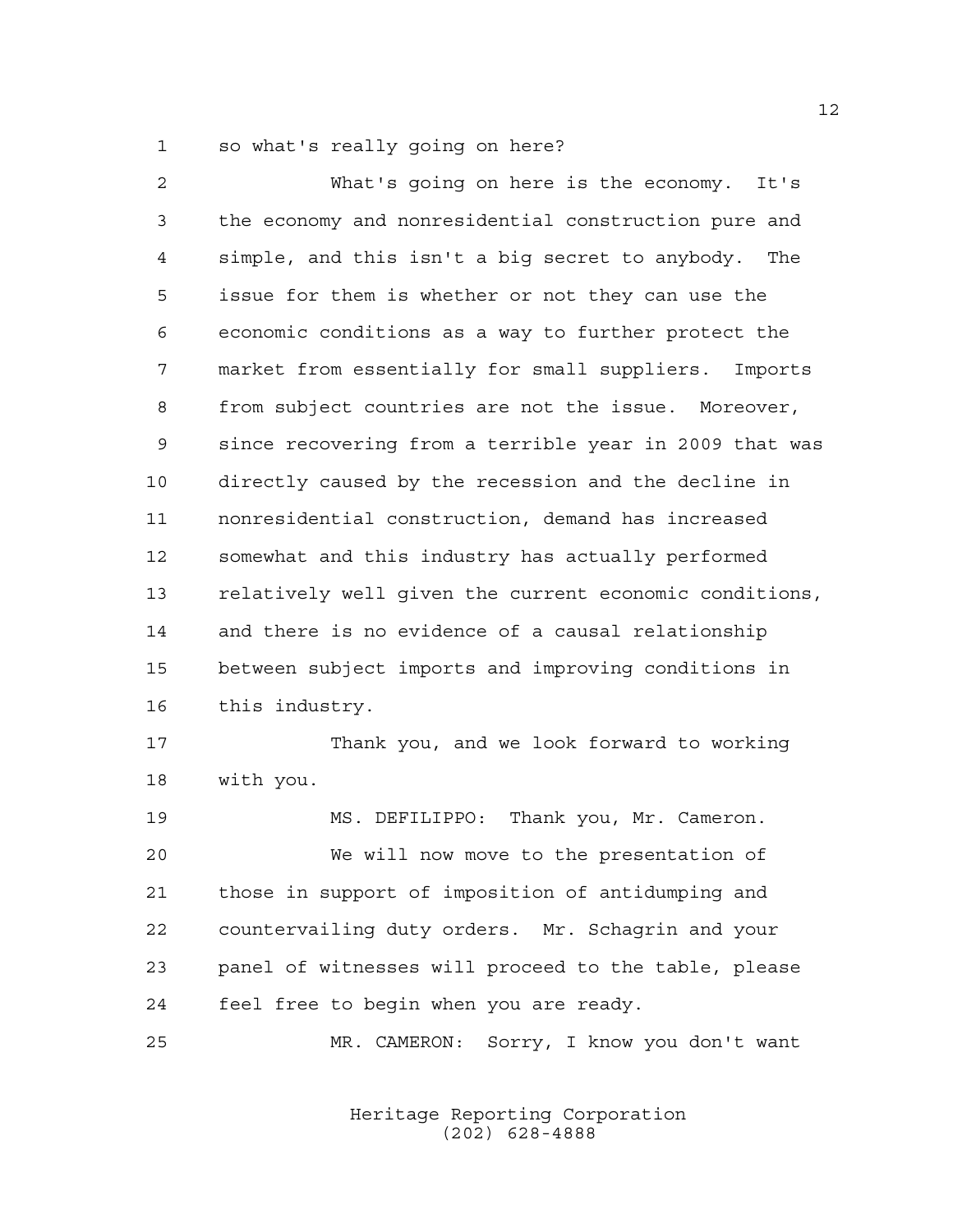to be identified as me.

| 2  | MR. SCHAGRIN: Good morning, Ms. DeFilippo.                   |
|----|--------------------------------------------------------------|
| 3  | We will begin our presentation this morning with David       |
| 4  | Seeger, President of the JMC Steel Group. Mr. Seeger.        |
| 5  | MR. SEEGER: Good morning, Ms. DeFilippo.                     |
| 6  | sorry, I am been stumbling with that all morning, and        |
| 7  | members of the Commission staff. My name is David            |
| 8  | Seeger. I am the president of JMC Steel Group.<br><b>JMC</b> |
| 9  | Steel group is the parent company of Atlas Tube, which       |
| 10 | is the largest producer of rectangular and round             |
| 11 | structural pipe and tube in the United States. Also          |
| 12 | the parent of Wheatland Tube, which is the largest           |
| 13 | producer of standard pipe or subject circular welded         |
| 14 | pipe in the U.S. I have been in the pipe and tube            |
| 15 | industry 33 years, and I am accompanied by Mr. Magno,        |
| 16 | our Vice President of Marketing for Wheatland Tube.          |
| 17 | JMC Steel Group is the successor company of                  |
| 18 | the John Manelly Company, a company founded in the           |
| 19 | 1870s in Wheatland, Pennsylvania, and over the past 20       |
| 20 | years Wheatland and JMC purchased a number of other          |
| 21 | producers of subject CWP, including Omega Steel Pipe,        |
| 22 | Copper Weld Tube, Sawhill Tube, and Sharon Tube.             |
| 23 | Unfortunately due to the massive influx of Chinese           |
| 24 | pipe in the middle of the last decade we shutdown            |
| 25 | facilities in Little Rock, Arkansas, Houston, Texas,         |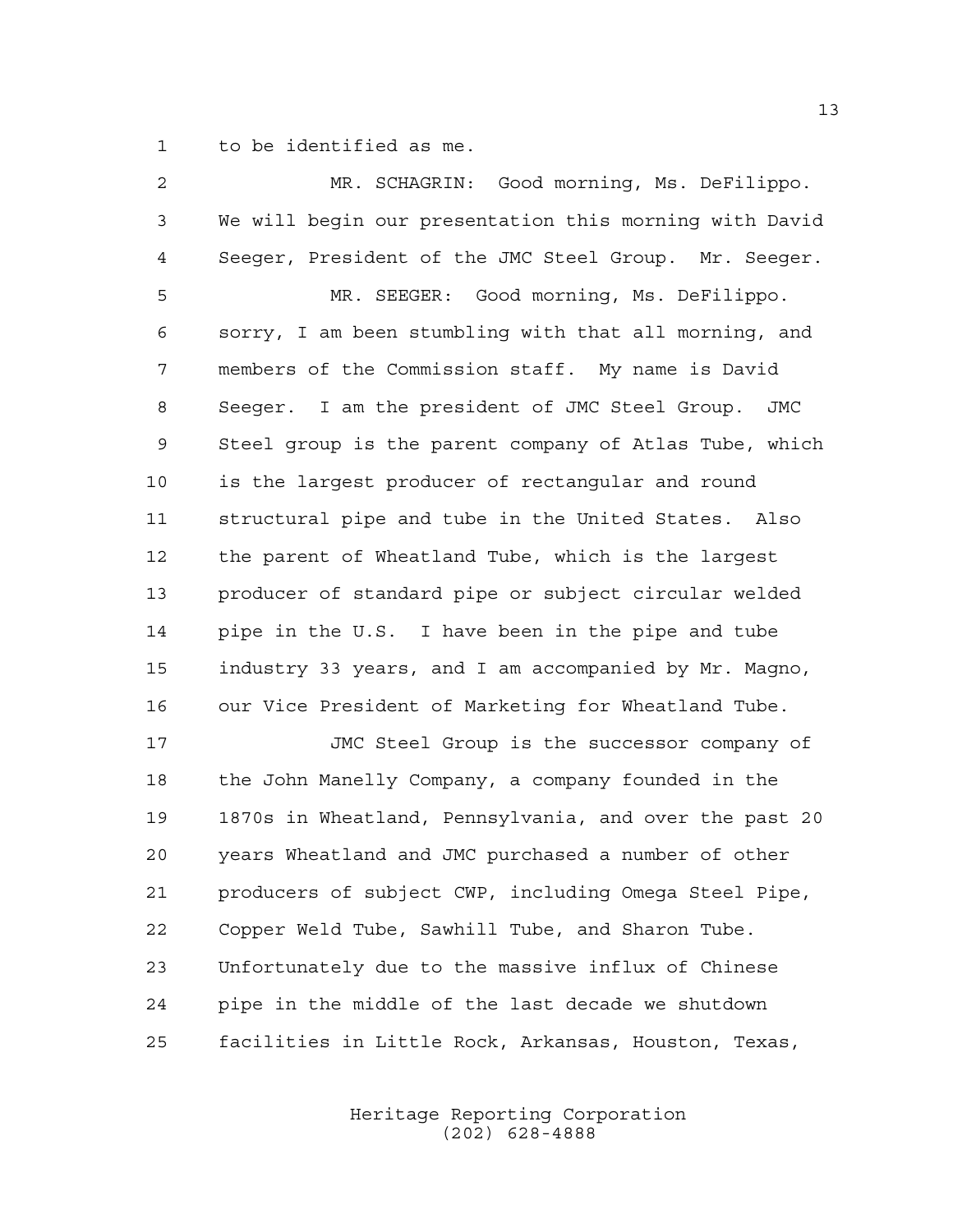and two facilities in Sharon, Pennsylvania.

 Due to unfair foreign competition, we shutdown some very efficient facilities and permanently laid off workers that could have been operating the mills efficiently, serving a U.S. marketplace. Imports from these four countries -- India, Oman, United Arab Emirates, and Vietnam -- began increasing after our victory against the Chinese and have achieved significant market penetration. Today, the JMC Steel Group makes the subject CWP pipe at a continuous weld mill in Wheatland, Pennsylvania, as well as electric resistant weld mills operating in Warren, Ohio, Chicago, Illinois, and Blightville, Arkansas. We manufacture a full range of black and galvanized plain end and threatened and coupled A-53 pipe, the primary pipe grade utilized in the plumbing and HVAC industries, as well as black and galvanized sprinkler pipe, galvanized fence pipe, and tube and round A-500 products. We believe that no other U.S. company or any company in the world manufacturers and distributes as broad a range of subject circular welded pipe in the United States. Most of the subject CWP products are used in

 nonresidential construction, with a smaller portion being used in residential construction, and the

> Heritage Reporting Corporation (202) 628-4888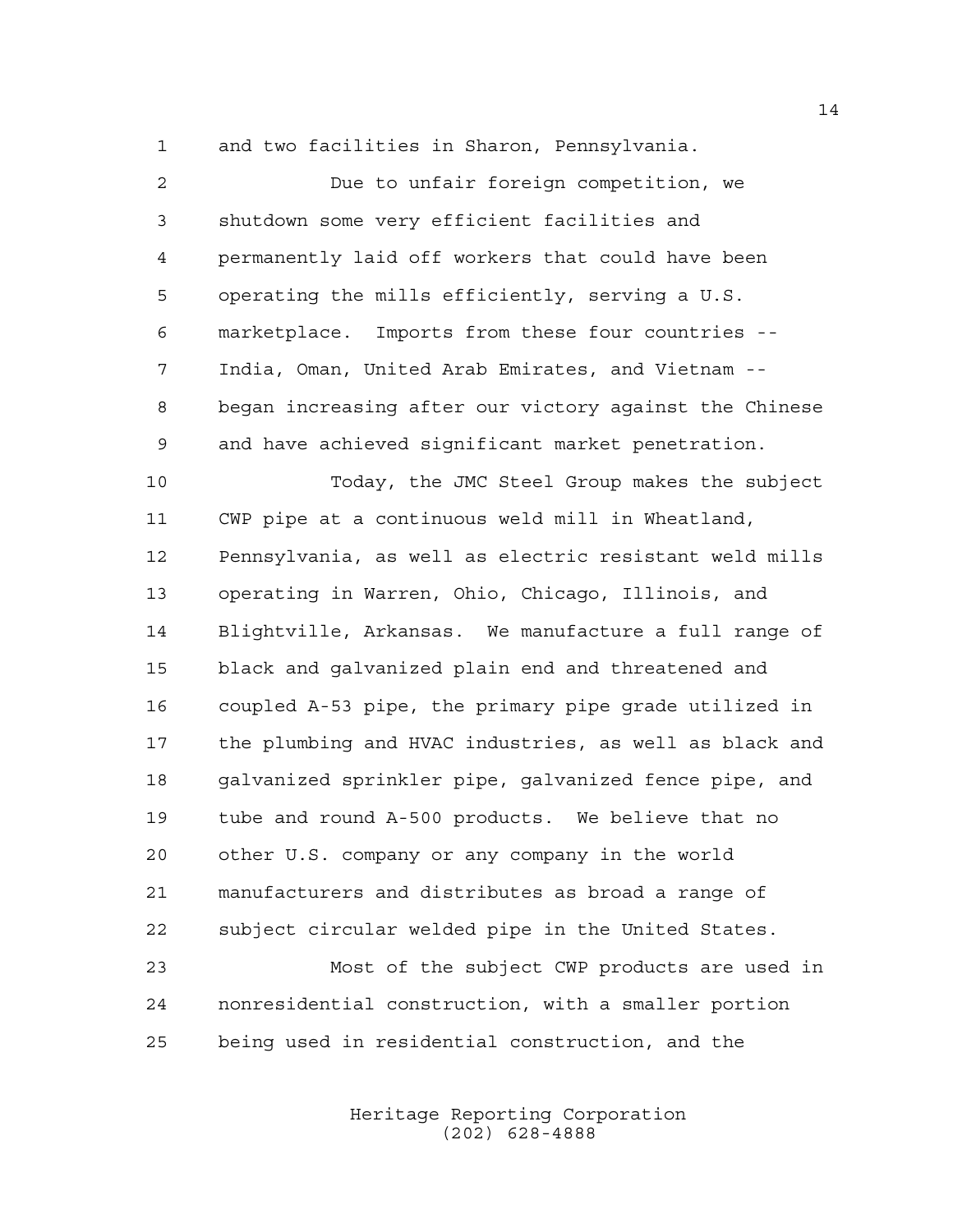products may also be used in industrial applications. Everyone is aware how poorly the construction markets have been performing since the recession of 2008. While these markets have probably bottomed out, they certainly have not started to recover as other industries have such as the auto industry, which does not use circular welded pipe.

8 As has been the case in the last several years, steel pricing was very volatile during 2011. In late 2010 and early 2011 steel prices rose by nearly 50 percent. Given that our mills convert flat- rolled steel into welded pipe we must try to pass along these steel cost increases to our pipe customers. We attempted to do this through a number of announced price increases through the early part of 2011. Unfortunately, we only achieved half of our announced price increases while we paid virtually all of the steel companies announced increases.

 In the middle of 2011 steel prices reversed course and fell significantly as did our pipe prices. In late summer and early fall steel companies again began announcing steel price hikes. We announced identical pipe price increases. However, while we wound up paying roughly half of the announced steel cost increases we achieved virtually no pipe price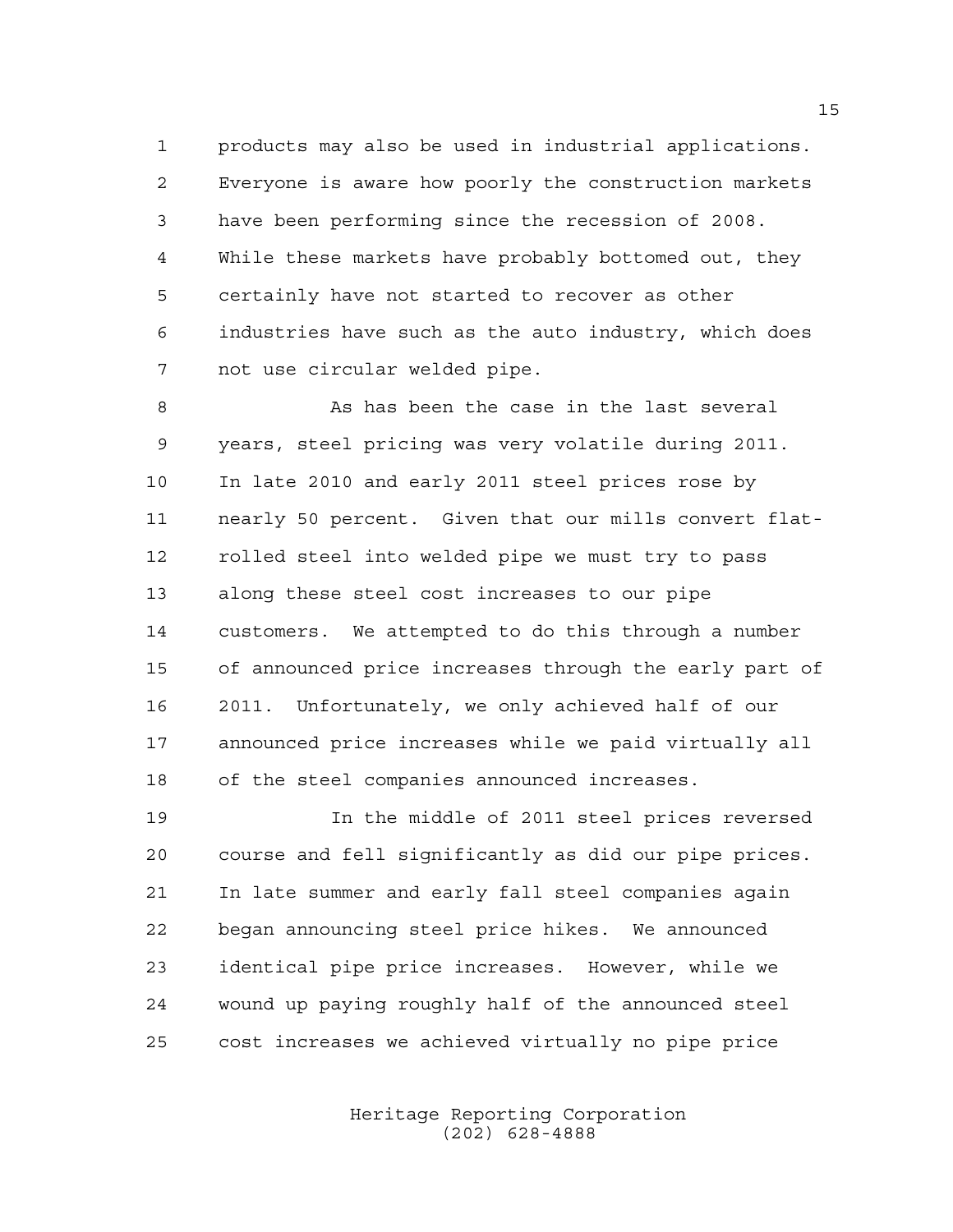increases.

| $\mathfrak{D}$ | Time and again the marketing people like Mr.           |
|----------------|--------------------------------------------------------|
| 3              | Magno and others within our company and the marketing  |
| 4              | team reported to me that our customers were buying     |
| 5              | imported pipe, much of it from the subject countries,  |
| 6              | at low prices and they could not achieve our announced |
| 7              | price increases. As a result of losing market share    |
| 8              | and failing to pass along our cost increases in 2011   |
| 9              | has had a very negative impact on our profit margins   |
| 10             | as well as on our employment.                          |

 We very much value our employees and think we have an extremely well trained, team-oriented, highly productive workforce at each of our pipe mills. In our single largest type facility in Wheatland we just entered into a new five-year contract with our local USW.

 Our company and our workers must have relief from unfairly traded circular welded pipe in order to remain a viable company. It is very doubtful that we will get any demand improvement in the construction sector in the next two years. Given the massive overcapacity in these countries, without relief we will see continued import surges. This will cause us to shutdown more facilities and lay off more workers. On behalf of JMC Steel and our workers I ask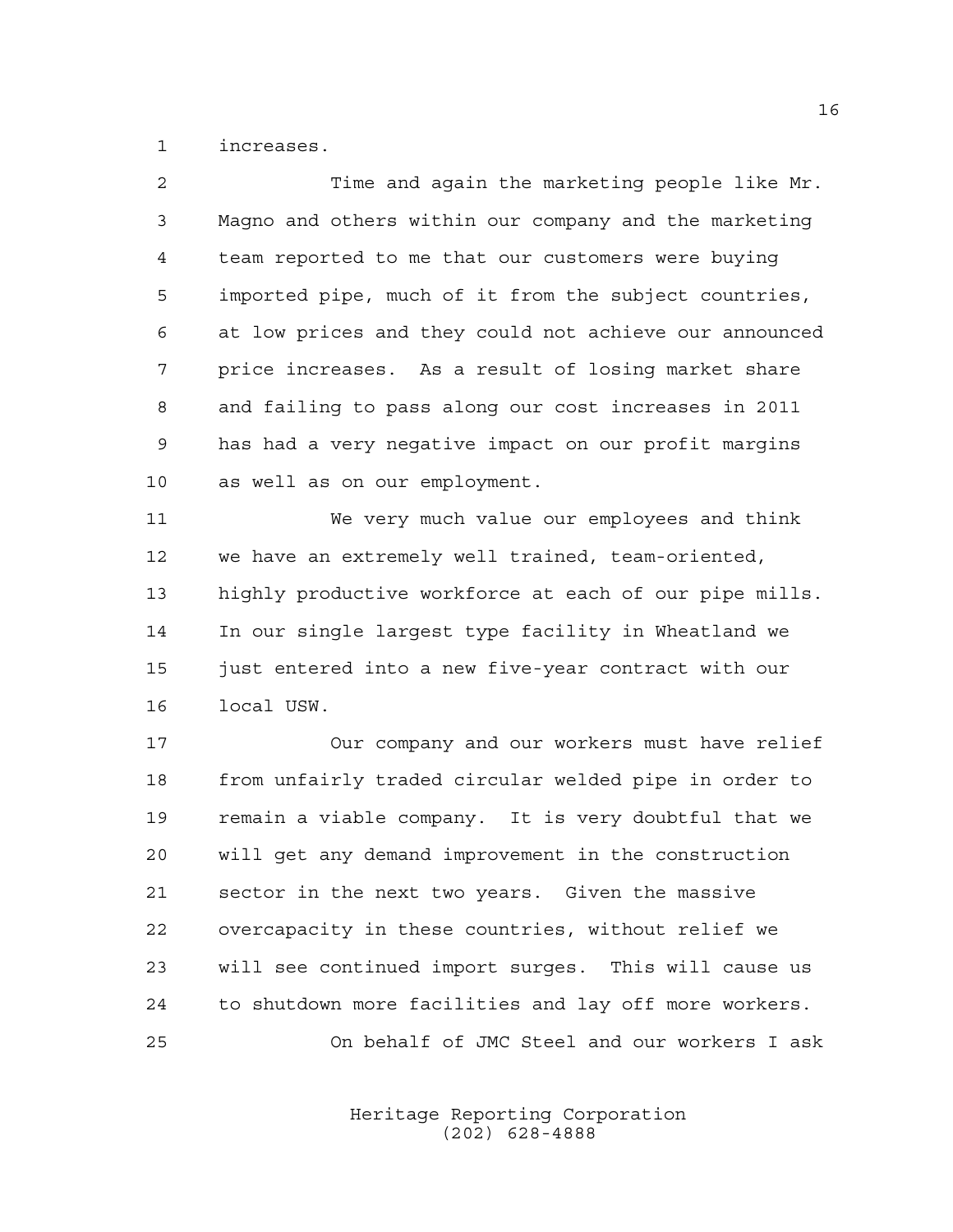that you make an affirmative injury determination.

Thank you.

 MR. SCHAGRIN: We will now continue with Mr. Kurasz.

 MR. KURASZ: Good morning, Ms. DeFilippo and members of the Commission staff. I am Ed Kurasz, President of the Allied Tube and Conduit, Division of Alcor International. I am accompanied today by Scott Young, Sales Manager in our fence division, and I have been in the pipe and tube industry for 20 years.

 Allied in based in Harville, Illinois, where our company was founded in 1957. For several years our parent company, Tiko International, which purchased Allied in 1987, tried to sell our business. A manufacturing intensive business that faced worldwide massive overcapacity in our product lines clearly was not thought to fit into a public traded company increasingly focused on service businesses such as security and fire protection. At the end of last year a private equity company, Clayton Doubler and Rice purchased 51 percent of our business. We now have new management.

 We have a number of URW pipe mills in Hareville, Illinois, Morrisville, Pennsylvania, Philadelphia, Pennsylvania, and Phoenix, Arizona, that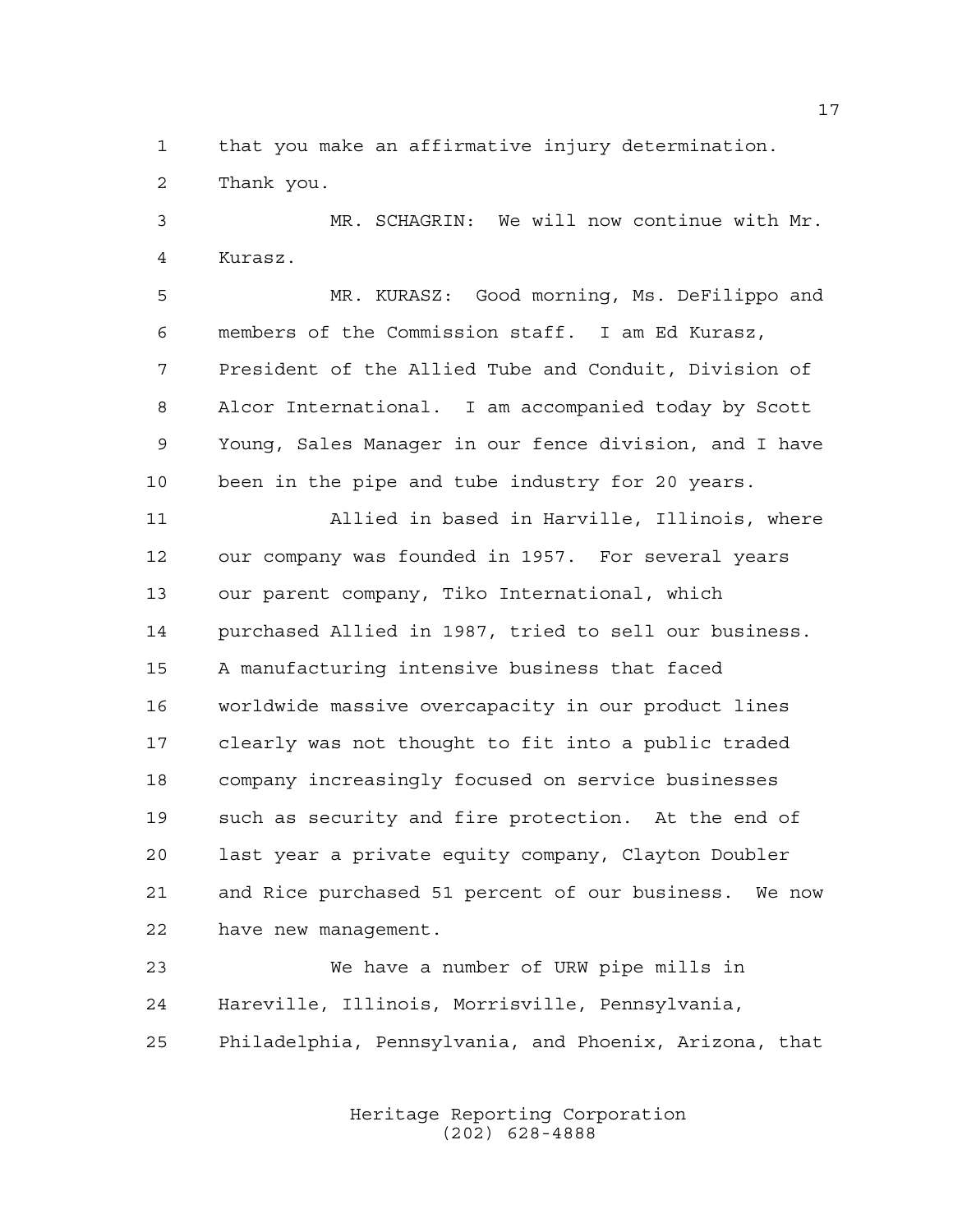produce the subject products. In 2008, we permanently shutdown our Pine Bluff, Arkansas, facility which we purchased 10 years earlier at a substantial rate. We also temporarily stopped all pipe production at our Phoenix, Arizona, facility, but restarted that operation later in 2009 after receiving relief from unfairly traded Chinese imports.

 However, we are now operating that plant only as a one shift operation and its continued operation is in jeopardy as the West Coast market for fence and sprinkler product produced there is being inundated with the subject imports at extremely low prices.

 In 2009, we purchased out of Bankruptcy Court a plant in Morrisville, Pennsylvania, just west of Philadelphia that produced ASTM A-53 pipe as well as A-500 structural tubing. We entered this segment of the circular welded pipe market having previously concentrated our efforts on fence pipe and tubing and sprinkler pipe products. The Morrisville, Pennsylvania, plant had hydrostatic testing equipment which is necessary to comply with the A-53, grade B specification, and we can also made grade A products that don't require in-line ediker and testing.

While business models normally teach that

Heritage Reporting Corporation (202) 628-4888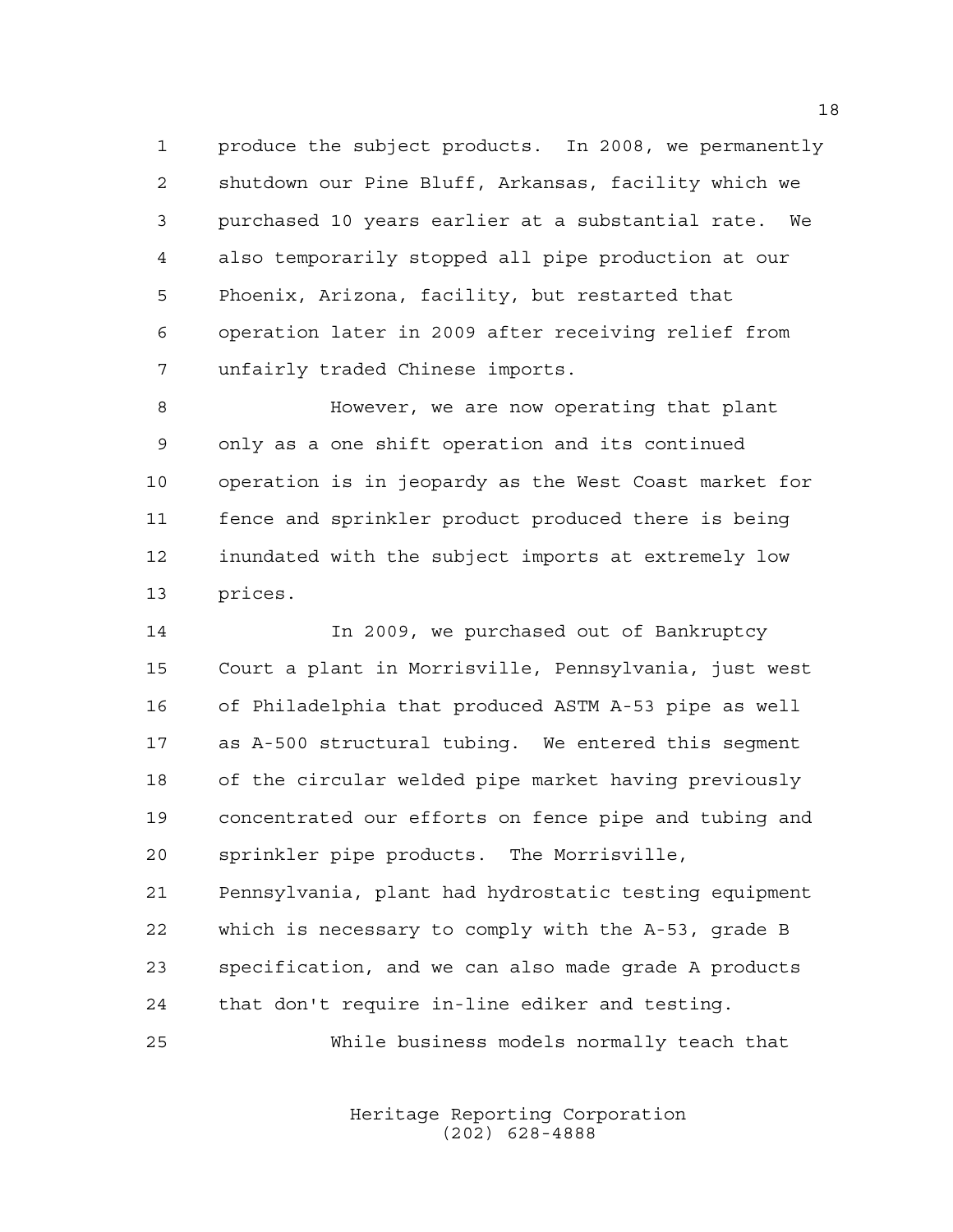it's good to broaden your product lines so you can spread the same corporate overhead in fixed expenses over more sales, getting into the A-53 market at a time when all of these new import sources are flooding the market was a large risk. It remains to be seen how we will pay off.

 Overall demand for circular welded products that Allied makes has shown steady recovery since the big recession in late 2008 to 2009. Our problem has definitely been that the subject imports are increasing at rates much faster than the recovery and demand, and that is hurting volume.

 As Mr. Seeger already testified, the fact that these imports arrive at prices less than our selling prices in the market also has a depressing effect on prices. As president of a division that serves a nationwide market through plants located throughout the country, East Coast, Midwest, West Coast, the single biggest issue that I face every day with the top management of our company is whether we should keep a plant open at a loss, trying to obtain volume at a low price to compete with imports, or stop production at a plant and take the severance losses and the losses of depreciating equipment that is not producing anything.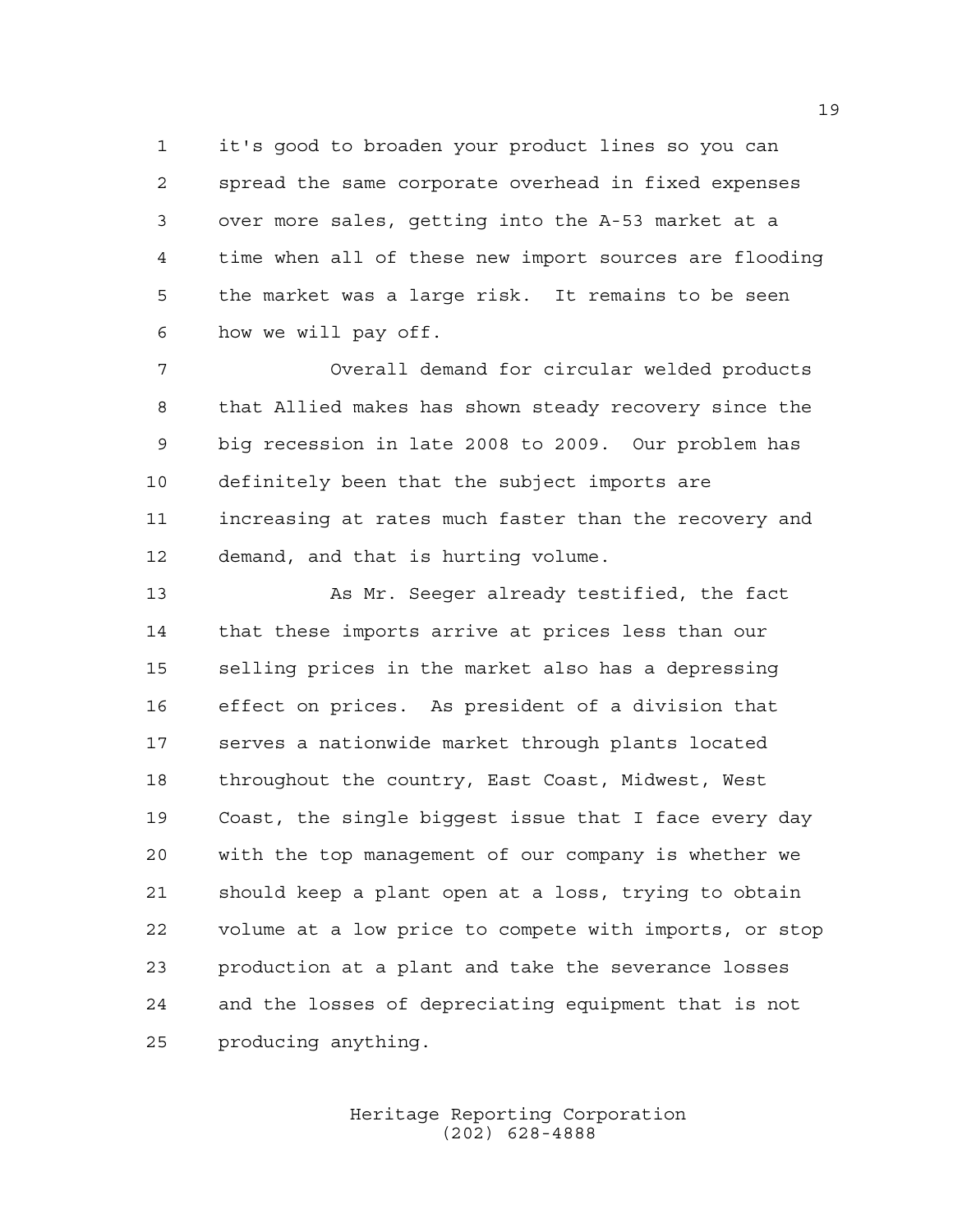It is one thing to face those issues because of a recession, it's another thing to face those issues because of unfairly traded imports. We have chosen to fight rather than throw in the towel. I am truly convinced that our company still has great manufacturing facilities and employees. We can be a very successful company if the unfair trade laws are enforced. Without obtaining relief from unfairly traded imports we will be forced to sever more employees, close more plants, and eventually one of the most innovative pipe and tube companies in the world may cease to exist. Therefore on behalf of Allied and it's employees I ask that you make affirmative determinations. Thank you. MR. SCHAGRIN: Thank you, Mr. Kurasz. Mr. Magno. MR. MAGNO: Good morning, Ms. DeFilippo and members of the Commission staff. My name is Mark Magno. I am Vice President of Marketing and Sales of Wheatland Tool Company, a division of JMC Steel Group. I have been in the pipe industry for 28 years and have spent my entire career in sales for Wheatland. 24 At Wheatland we are the largest U.S. producer of A-53 pipe products. We make these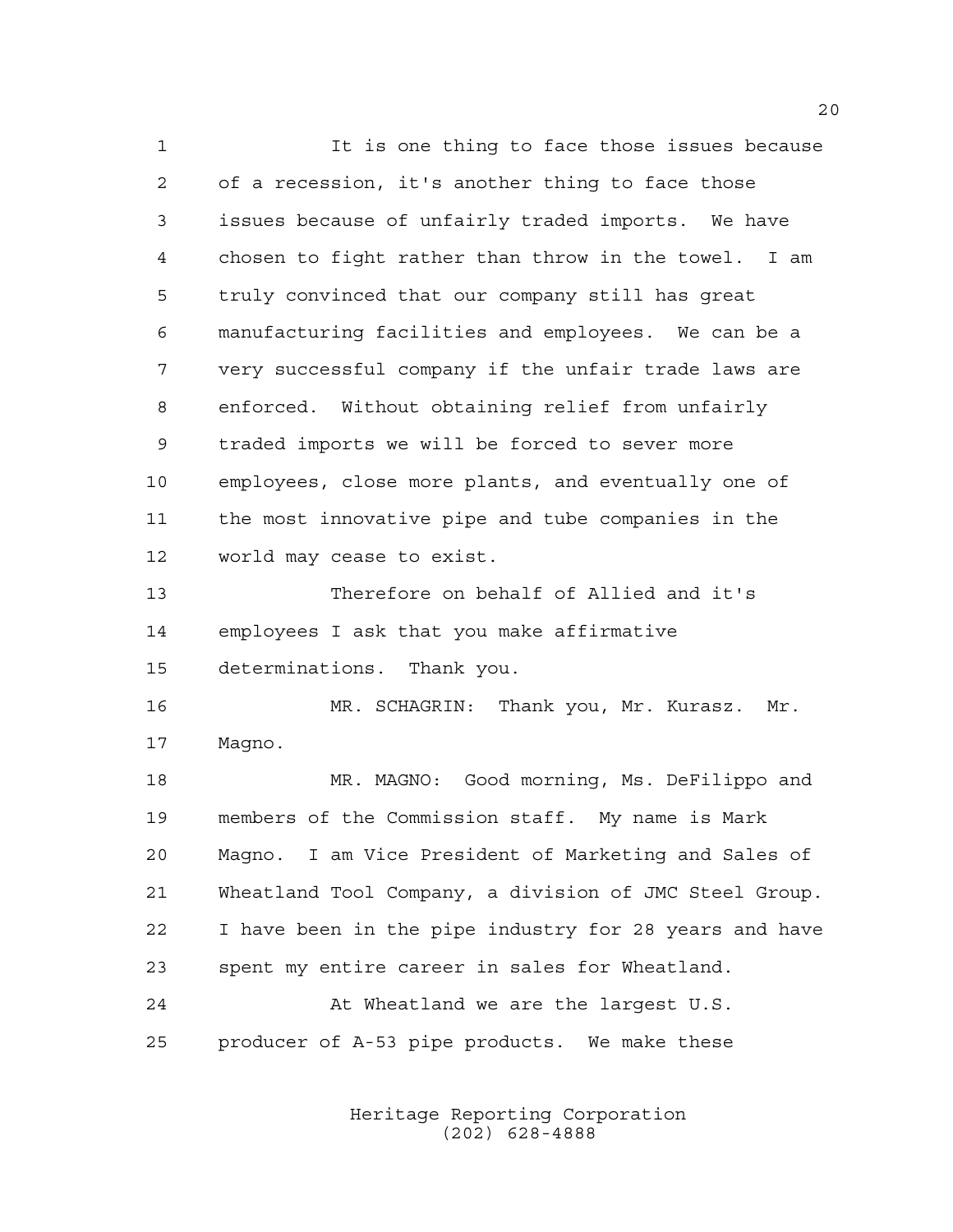products in size ranging from quarter inch to eight inches OD, and we make both black and galvanized pipe. We also do our own threading and coupling of A-53 pipe and produce our own coupling to attach to A-53 pipe. In addition, Wheatland produces fence pipe and tube and sprinkler pipe. I'm going to focus my testimony on the ASTM A-53 segment of the market in the United States.

 ASTM A-53 products are the commodity bedrock welded pipe product used in the plumbing and HVAC systems of nonresidential buildings and multi-unit residential construction. There has been a well- established distribution network for these products throughout the United States which has not changed very much through my career.

 The largest U.S. distributor by far is Ferguson Enterprises, and then there are a number of other large wholesalers such as McJumkin, H.D. Supply, Kelly Pipe and Wilson. These chains of wholesalers have supplied depots, set up where they stock all of the pipe sizes, fittings, hangars, struts that either local plumbing mechanical contractors or HVAC companies would need to buy to install systems inside the building during new construction or to make repairs. They have traditionally stocked both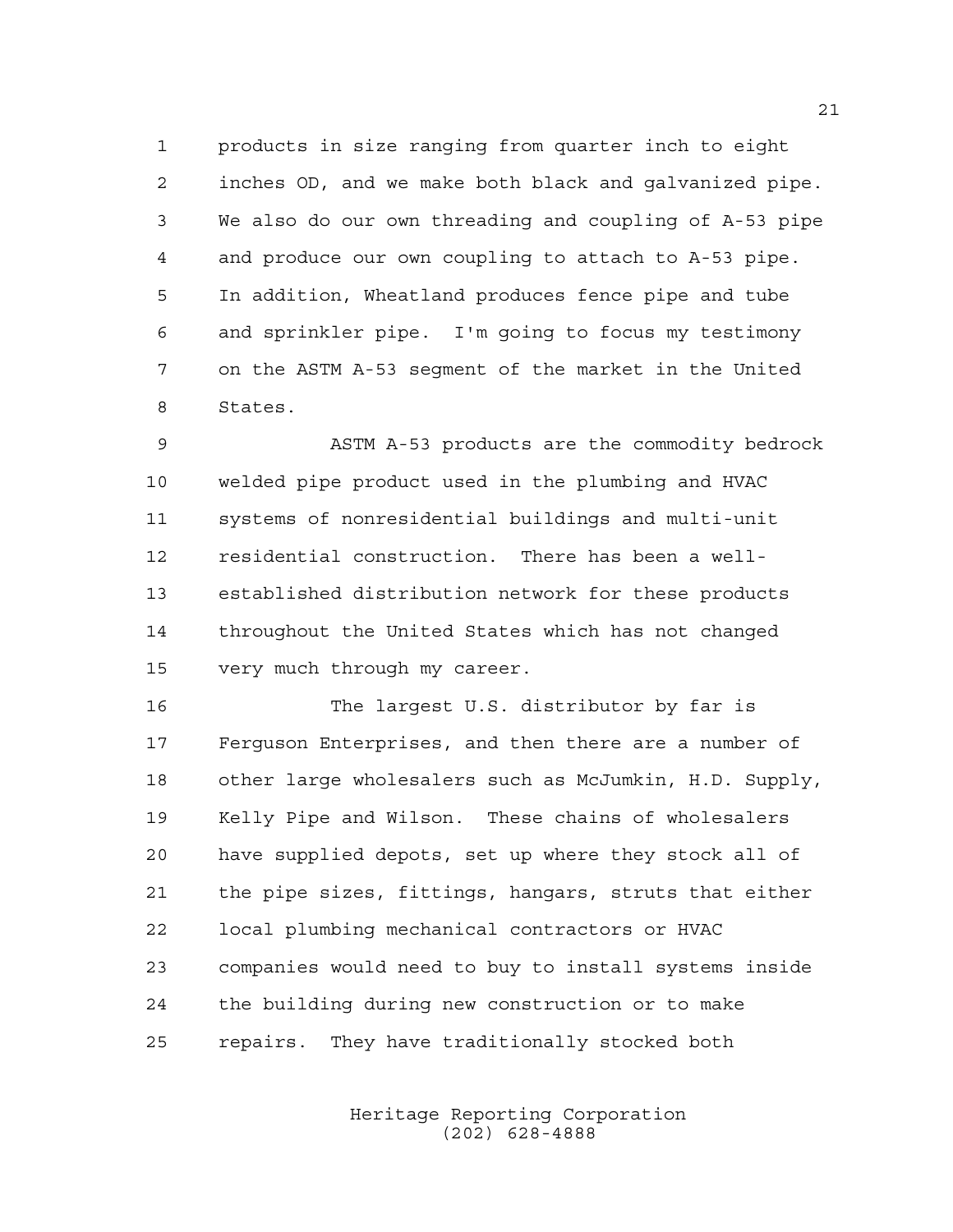imported and domestic products, and I have personally seen somewhere between a half a dozen and a dozen domestic competitors go out of business as the share of imports has increased at these distribution companies.

 When I call on these companies they do not say to me, hey, Mark, I have an offer from Zenith at a thousand dollars per ton for galvanized A-53 pipe, or I have Vietnamese product, or I have UAE product. They just say, I can get import A-53 at X price and if you want to take 10 truckloads next month instead of two you need to lower your price by 80, 100 or 200 per ton. That's the main reason why we're not able to provide the ITC with specific lost sales allegations in the formula that you would like and that has been the case in virtually all of the pipe cases I've participated in over the years.

 The only thing that has changed over the last 25 years besides seeing a lot of domestic competitors fall by the wayside is the growth of the big box hardware stores. There is no doubt that Home Depot and Lowe's have become significant competitors for the traditional pipe valve and fittings distributors. This is an additional problem for Wheatland because it just doesn't seem that these big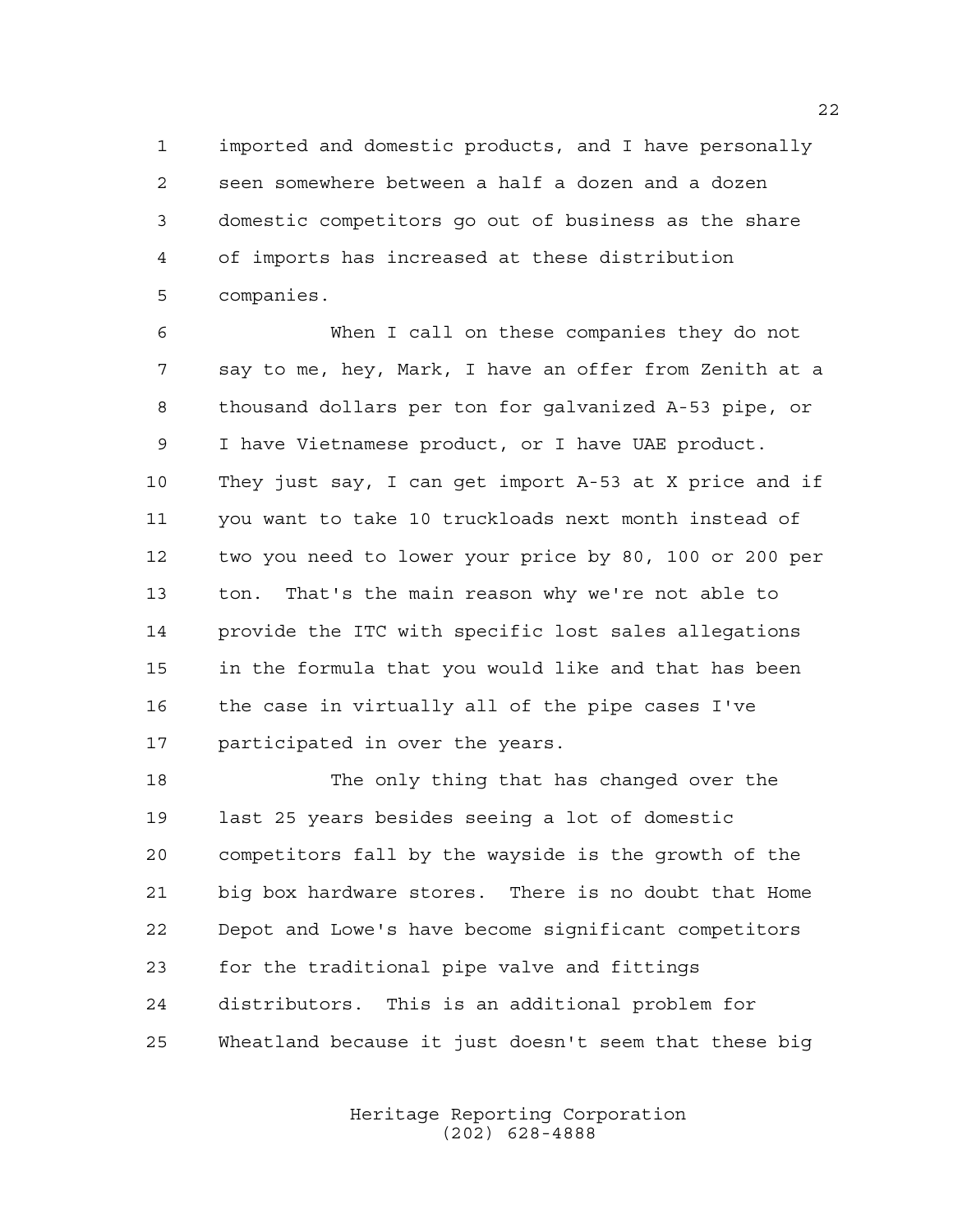box retailers have any interest in buying domestic A- 53 product. This is not a service issue. We have trucks leaving Wheatland with conduit, with bar codes for Home Depot distribution centers. We could do the same thing with A-53 pipe, but I can't come close to the import A-53 prices that Home Depot gets. I do not believe Home Depot, even given there size, is buying directly from foreign mills. Instead of buying directly from Wheatland, they buy their import A-53 pipe through a supply intermediary such as Kessler Industries, which I believe brings in the pipe and then puts on bar codes and distributes the pipe to Home Depot stocking locations.

 So, the foreign pipe mills have to be selling at even cheaper dumped and subsidized prices 16 from their mills thousands and thousands of miles away so that after these goods are unloaded at U.S. ports they can be handled and marked up by a middle man and delivered at prices significantly cheaper than ours. The reason for this is unfair trading.

 ASTM A-53 pipe is the ultimate commodity. Everyone makes it to the same specification and every plumber and every HVAC company can use the same A-53 pipe regardless of where it's manufactured. As I mentioned previously, I have seen a lot of competitors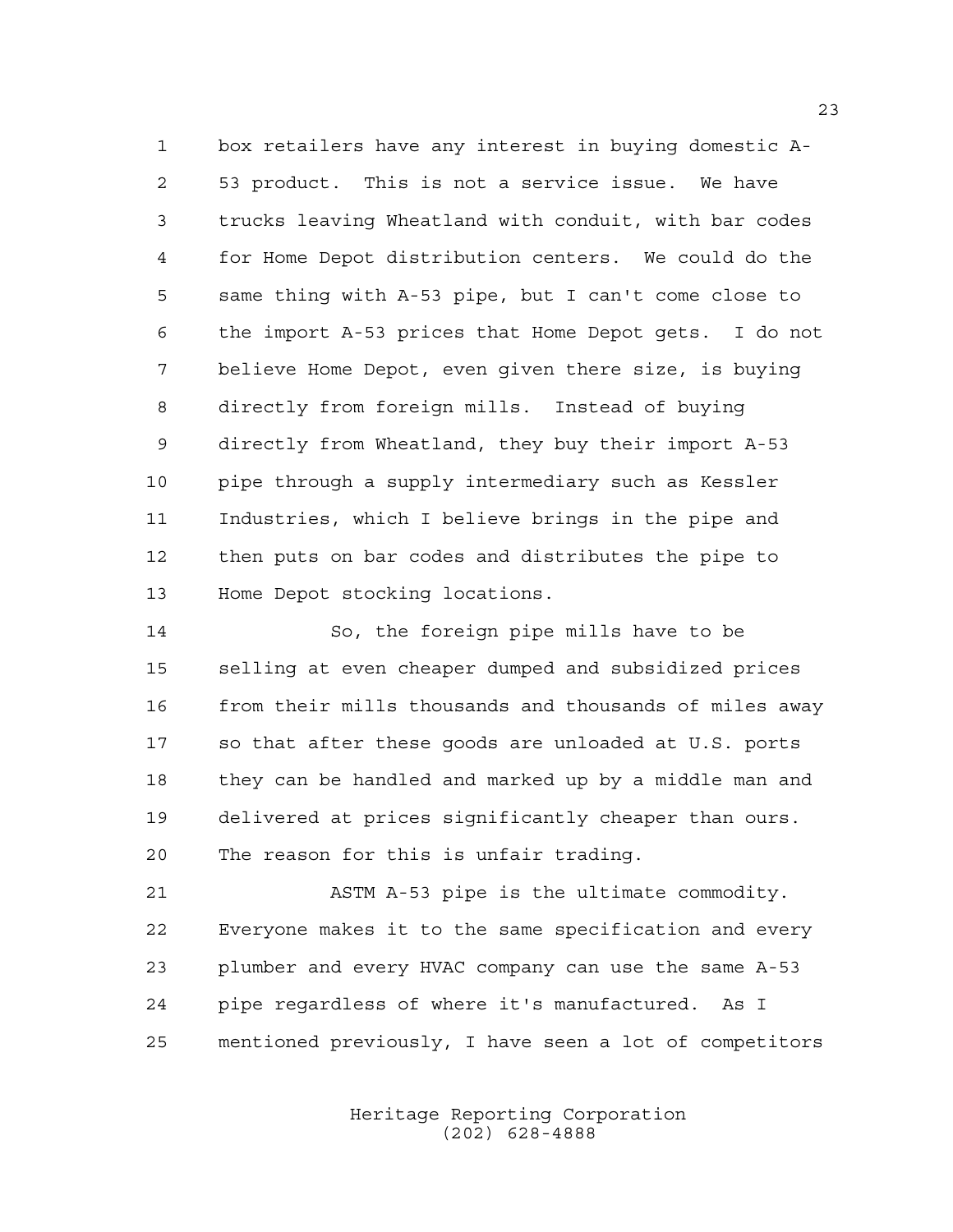making this product go out of business, and I have seen our company shutdown a lot of mills. I don't want to see us to have to shutdown more mills, which is what will happen without relief from this unfairly traded pipe. Thank you very much.

 MR. SCHAGRIN: Thank you, Mr. Magno. Mr. Young.

 MR. YOUNG: Good morning, Ms. DeFilippo and members of the Commission staff. My name is Scott Young. I am a sales manager with Allied Tube and Conduit. I have been in the pipe and tube industry for 17 years.

 Allied has been a leader in the U.S. industry for fence tubing ever since the founding of the company patented in-line galvanizing in the late 1950s. Prior to that all galvanized fence pipe had to have the zinc applied by dipping them in a hot dip zinc bath. In-line galvanizing enabled us to apply zinc faster without the additional labor of handing the product again after it came off the weld mills, and also allowed us to apply a more uniform and lighter zinc coating.

 We make our fence tubing in mills that have in-line galvanizing capabilities in Philadelphia, Chicago and Phoenix, thus we are able to cover the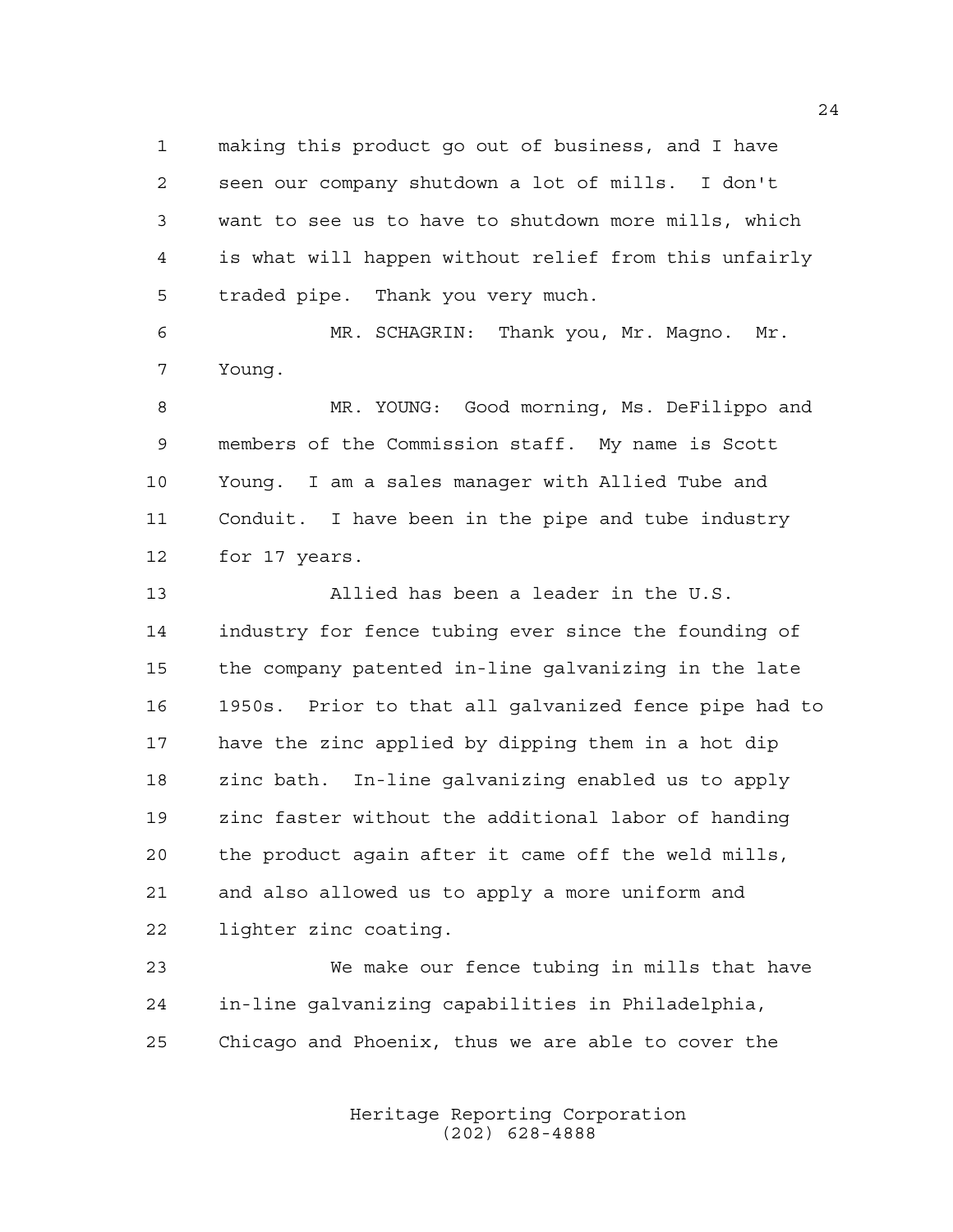entire U.S. and deliver to the market with inexpensive grade.

 As Mr. Magno in his discussion of the A-53 distribution market noted, there is also both a national and regional distribution network for fence tubing by fence distributors who combine fence tubes with wire mesh to make a fence system. The major national fencing distributions are Master Halco, Merchant Metals and Stevens Pipe. In addition, there are strong regional players such as Long Fence and Sonco on the East Coast, and American Fence in the Southwest.

 These fencing distributors buy both domestic and imported product. The dumped and subsidized import prices are used to beat down our prices. I think virtually all of our major fence tube customers right now are buying from Zenith in India as well as from producers in the other subject countries. This displaces our volume causing us to cutback on shifts and hours at our mills as well as pushing down our prices and margins.

 Because fence tubing is always galvanized the main costs are steel and zinc. Zinc is a publicly traded metal on the London Metal Exchange and I believe virtually everyone in the world must pay the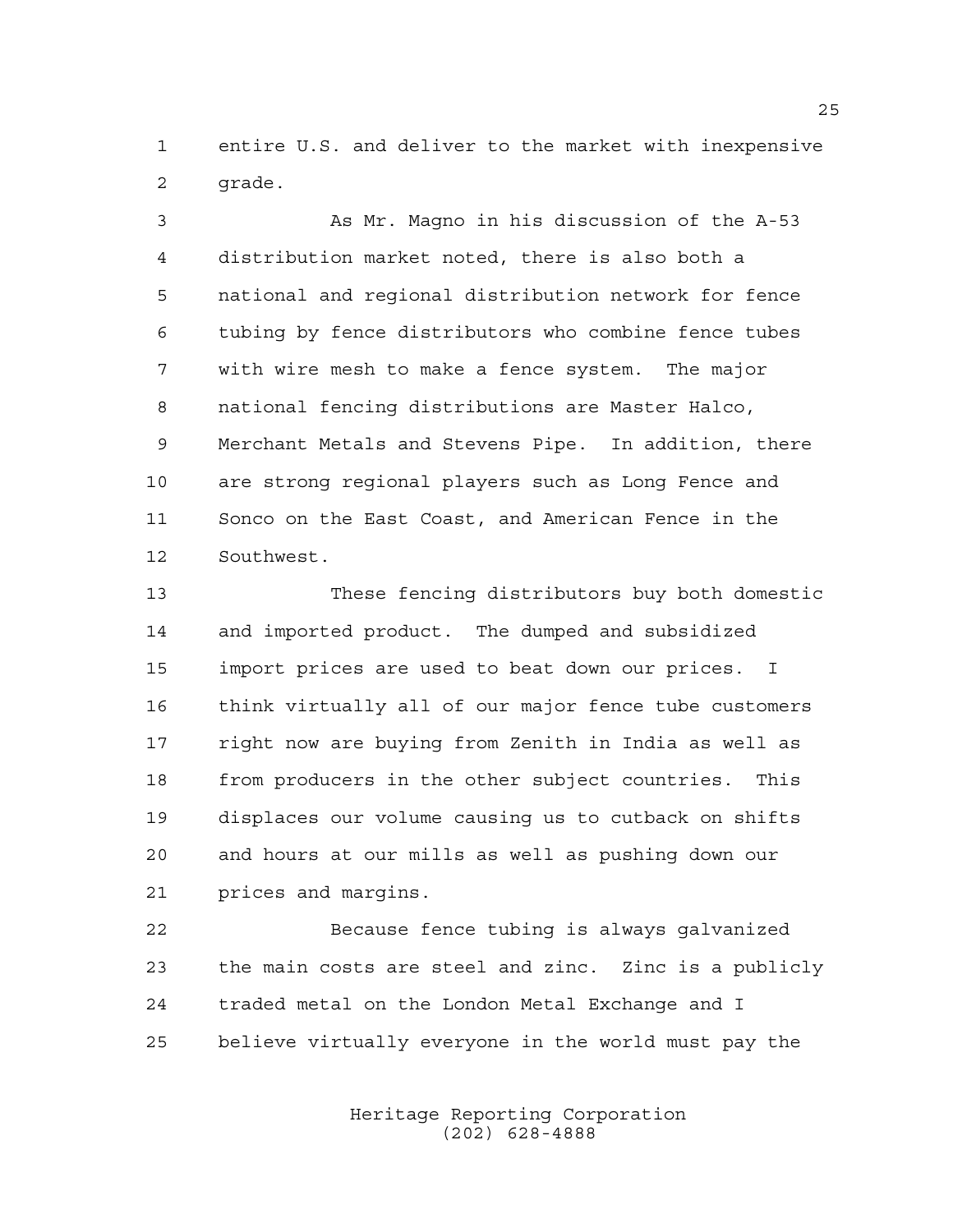same price, plus any additional freight expenses. Steel is different.

 Allied, like our competitors at Wheatland, we are one of the largest buyers of flat-rolled steel in North America. We should be able to buy steel as well as anyone, and I think that we do. However, our foreign competitors are probably eager to buy the massive quantities available on the world market of Chinese dumped and subsidized steel, which we do not buy. This is why our industry-wide trade association, the CPTI, had been urging the administration to take WTO action against Chinese government support for its steel industry.

 There is one more similarity between the fence market and the A-53 market which I should point out. A plumber may go to Home Depot to buy A-53 pipe and you as a do-it-yourselfer or a small fence contractor also can go to the garden section of Home Depot, buy fence pipe, buy fence mesh, and install your own fence around your property.

 Before we did our case against China, a Chicago importer called Midwest Air Technologies had the contract with Home Depot to supply them with Chinese fence tubing at super cheap prices throughout the United States. After the China case, this company

> Heritage Reporting Corporation (202) 628-4888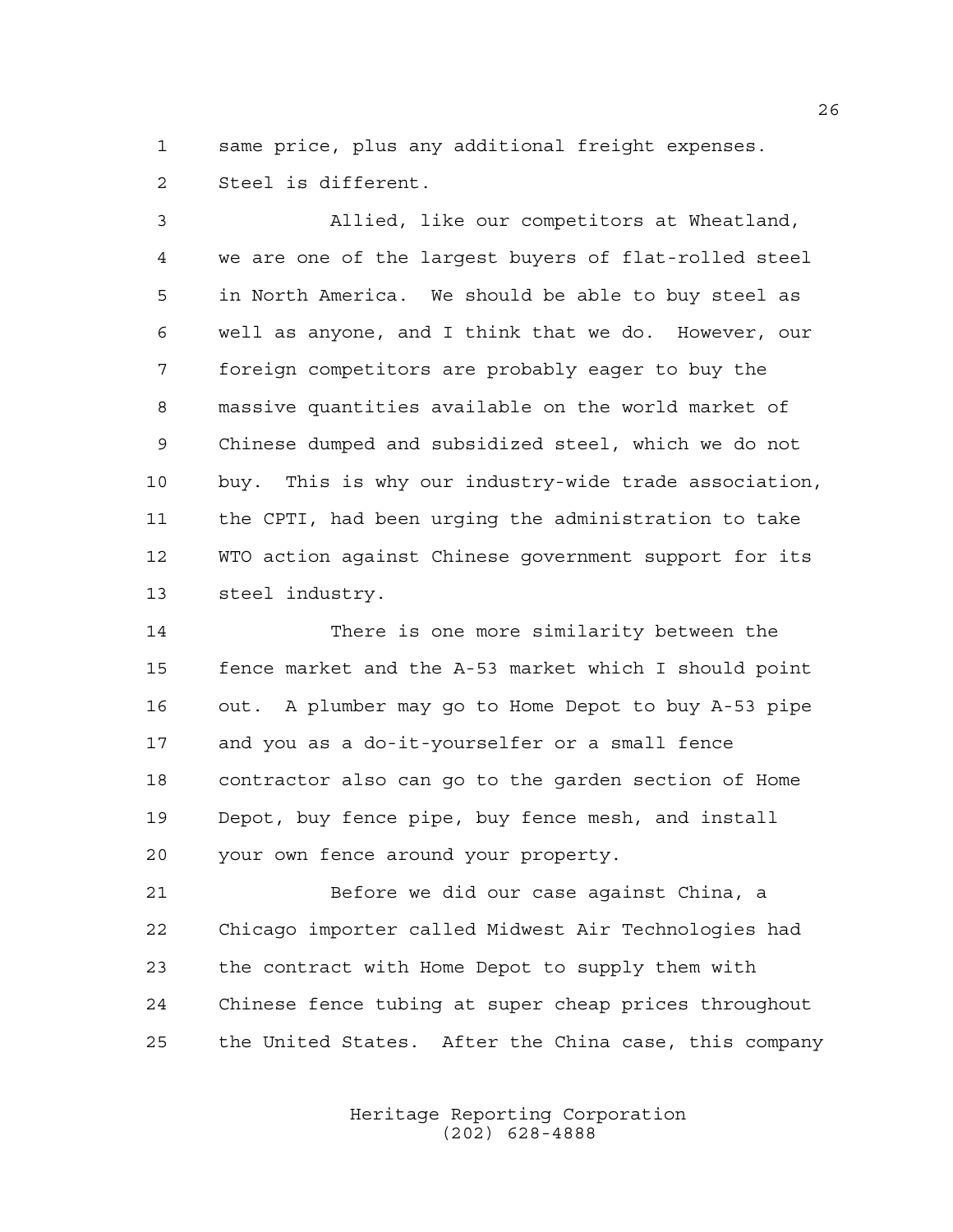replaced the Chinese fence tubing with fence tubing from Vietnam. We have not been able to sell virtually any fence tubing to Home Depot even though our company like Wheatland does regularly ship them electrical conduit. I don't blame Home Depot for trying to buy unfairly traded imports and make bigger profit margins. Obviously our only hope of having a fighting chance in Allied's fence business is to get the appropriate unfair trade duties imposed on the imports from these four countries. For that reason I urge you to make an affirmative preliminary injury determination. Thank you. MR. SCHAGRIN: Thank you, Mr. Young. I would like to turn things over now to Mr. Vaughn. MR. VAUGHN: Stephen Vaughn representing U.S. Steel. I would like to introduce the next witness, Mr. Jeffrey Johnson of U.S. Steel. MR. JOHNSON: Good morning. I am Jeff Johnson, Director of Standard and Line Pipe, North America, for United States Steel Corporation. I have 13 years of experience selling tubular products and have been in my current position since 2010. Because of my responsibility for overseeing sales of our standard and line pipe throughout the

> Heritage Reporting Corporation (202) 628-4888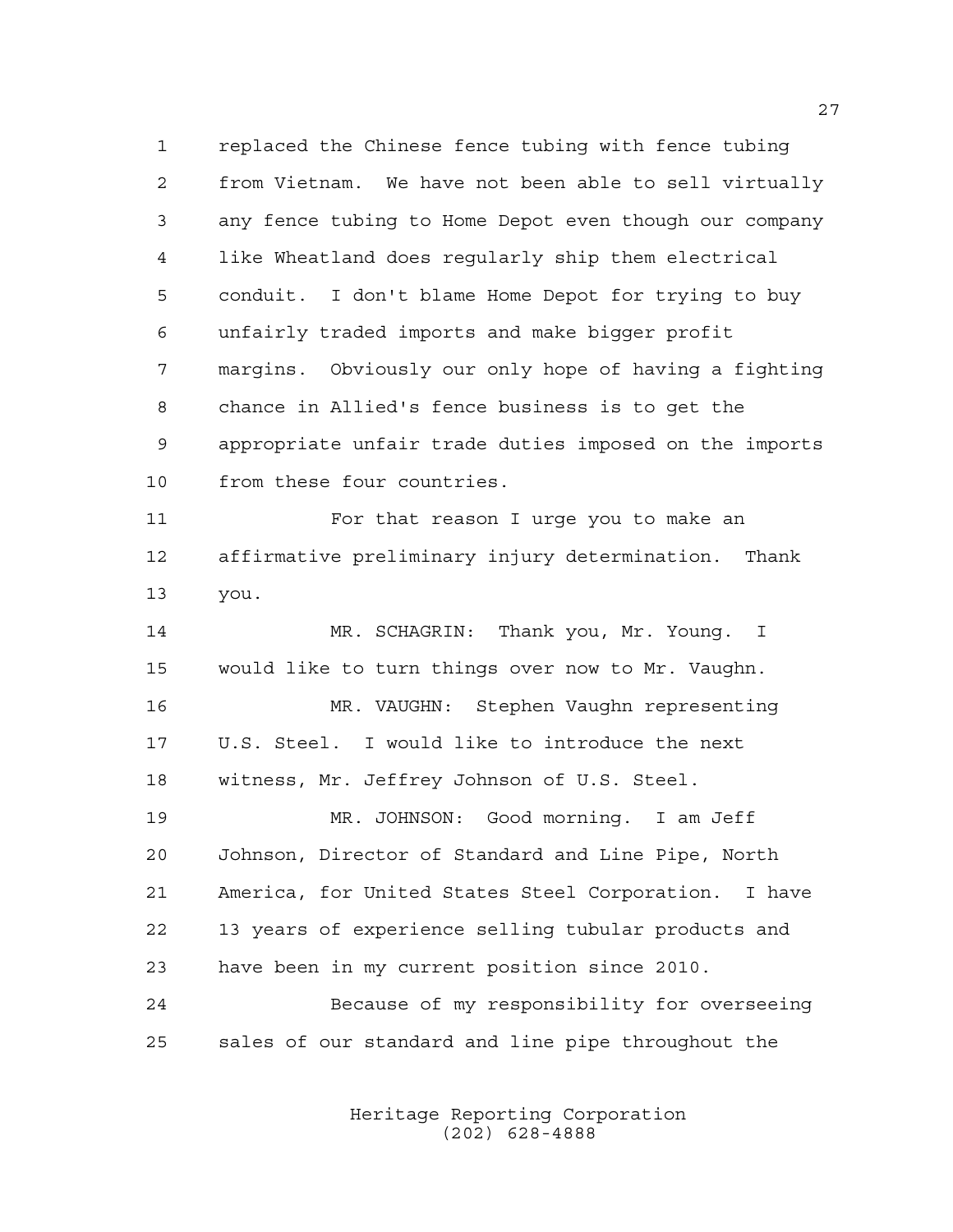United States I am very familiar with market

 conditions for the subject product. This morning I would like to give you three reasons why the Commission should grant relief in this case.

 First, this case involves a product where domestic producers must compete directly with imports on the basis of price. Welded standard pipe is a commodity product generally made to common and well- known specifications. It is sold for the most part to highly sophisticated distributors, many of whom stock both U.S. and imported goods, and it is used primarily in construction jobs and other large projects by end users who are very sensitive to costs.

 Under these circumstances I can assure you that purchasers are extremely focused on price, and that domestic producers will inevitably lose sales to dumped and subsidized imports that undersell American pipe.

 Second, demand for welded standard pipe has been hit hard by the global economic crisis and especially by the drastic reduction in construction activity that we have seen in this country. One of the primary uses for welded standard pipe is in construction and as everyone knows the U.S. construction market has been depressed for the last

> Heritage Reporting Corporation (202) 628-4888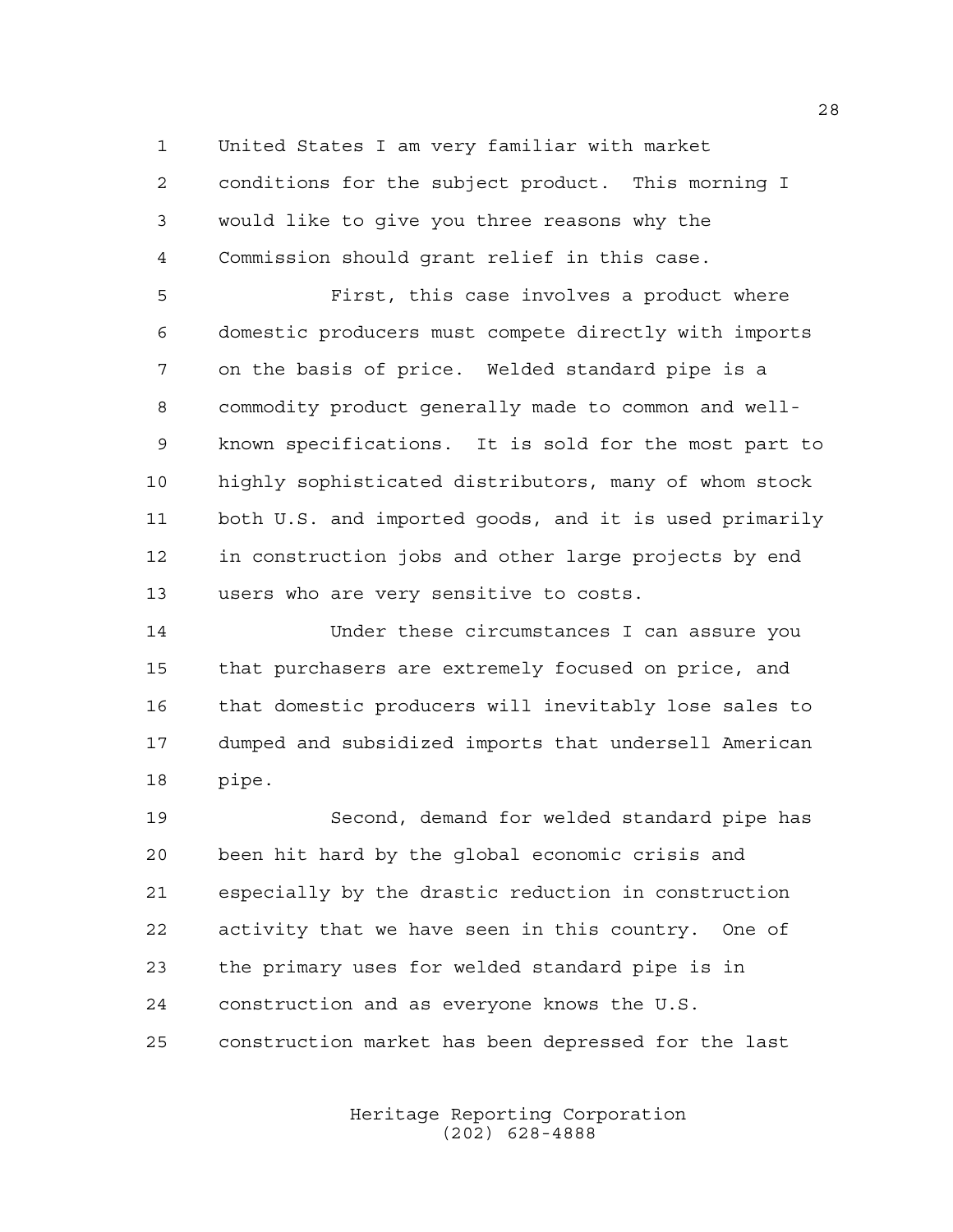several years. New housing starts have been and continue to be extremely depressed. Nonresidential construction is not much better.

 In September, the F.W. Dodge Index, a widely used measure of nonresidential construction activity, came in at 89. That's a very low number. The base number for the index is 100, and that represents the level of nonresidential construction seen in 2000, more than a decade ago.

 The Architectural Billings Index, which provides a leading indicator of future nonresidential construction activity, is at levels that suggest that we may see further contraction in the days ahead.

 Under these circumstances one would expect imports to decline from 2008 levels, and that is what happened with nonsubject imports, but through the first six months of this year subject imports were on pace to reach almost 221,000 tons, which would be an increase of over 55 percent from 2008 levels. This fact alone shows that subject producers are not responding to market forces but are simply shipping as much pipe as possible to the United States.

 And finally, trade relief would give U.S. Steel an opportunity to sell more welded standard pipe, an opportunity we very much want. For the first

> Heritage Reporting Corporation (202) 628-4888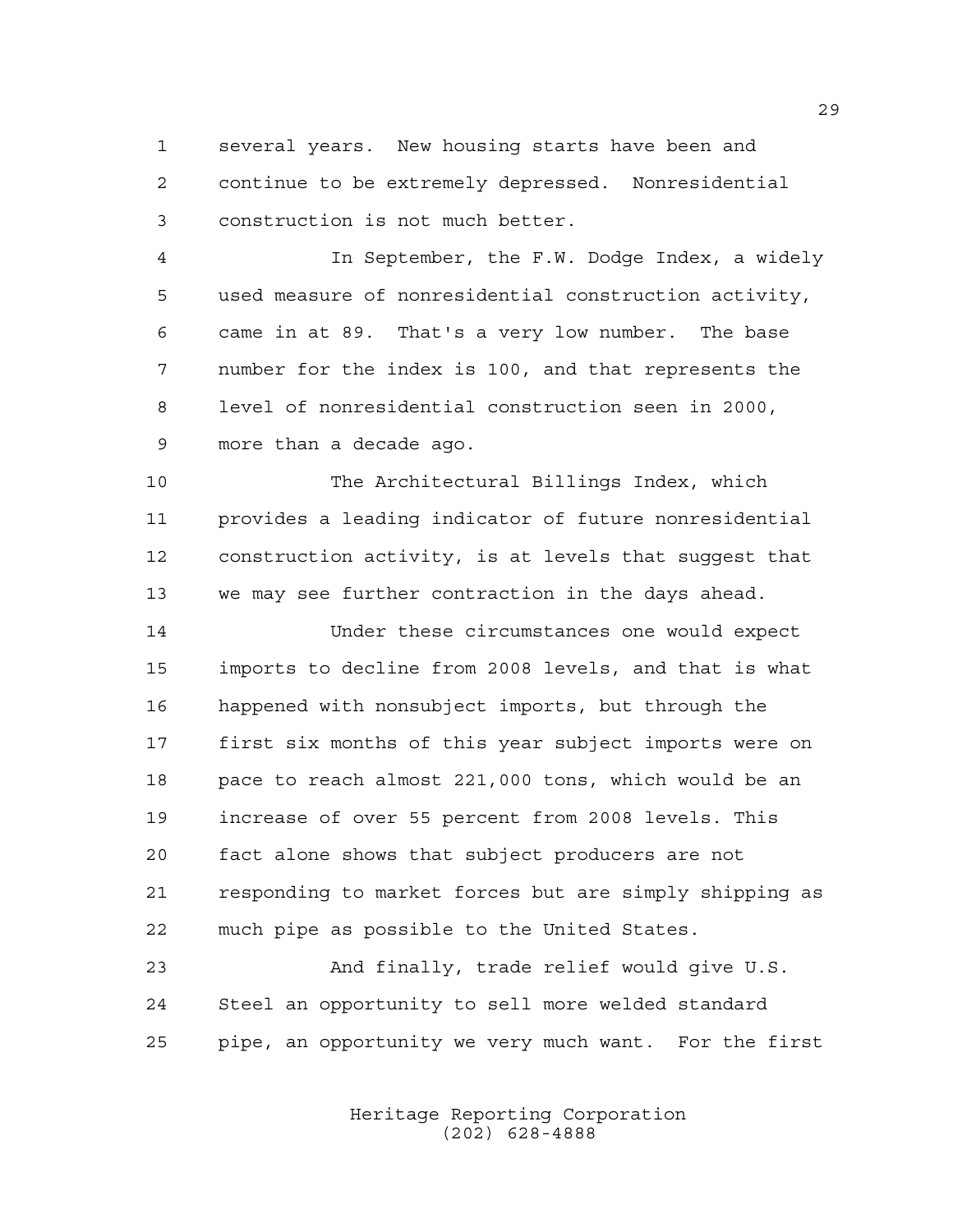five months of this year, our facility in Bellville, Texas, was shutdown and it is still not running at full capacity. We have also had unused capacity at our facility in Mckeesport, Pennsylvania, and we are in the process of upgrading that facility to make it more productive.

 So, we have strong incentives to make and sell more of the subject product, but prices for this product are so low that most of the time we simply cannot justify making it. Furthermore, this situation will not improve so long as dumped and subsidized imports keep pouring into the United States.

 For all of these reasons we urge the Commission to find that subject imports are both a cause and a threat of material injury to domestic producers. Thank you very much for your time.

 MR. SCHAGRIN: Thank you very much, Mr. Johnson, and we are very pleased to be joined by Linda Andros, a representative of the USW, which is the union that has workers at most of the plants producing this product. Ms. Andros.

 MS. ANDROS: Good morning. Thank you for the opportunity to appear today. My name is Linda Andros and I am the Legislative Counsel for the United Steel, Paper and Forestry, Rubber, Manufacturing,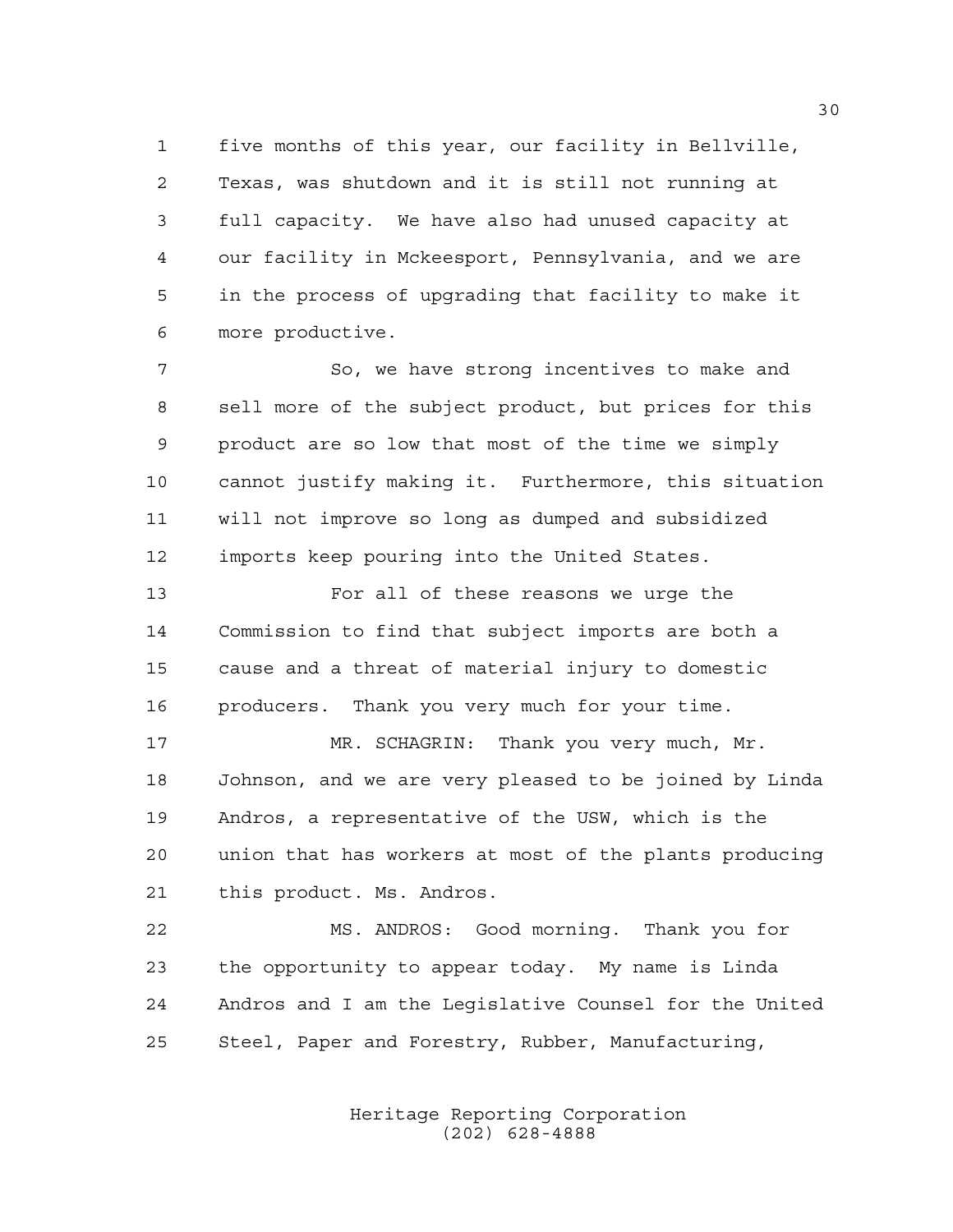Energy, Allied Industrial, and Service Workers International Union, called the United Steel Workers

for short.

 The United Steel Workers is the largest industrial union in North America, and we represent workers across really a broad swatch of this country's manufacturing sector, including in the industry producing circular welded pipe which is at issue here.

 As the Commission knows and as you well know, the United Steel Workers has been in the forefront on the battle against unfairly traded imports for many, many years, and our members have really taken a lot of burden on the impact of unfairly traded practices by foreign competitors and countries. We take it in the form of straight layoffs, closed factories, reduced hours, reduced benefits which injures not only our workers but our families, our communities, so we have lived this for the last two decades.

 This case, of course, is very important to our members as is every case that we engage in. United Steel Workers here represents most of the workers in this industry, including workers at Allied Tube and Conduit, California Steel Industries, Levitt Tube Company, Tanarus USA Maverick Tube, TMK Ipsco,

> Heritage Reporting Corporation (202) 628-4888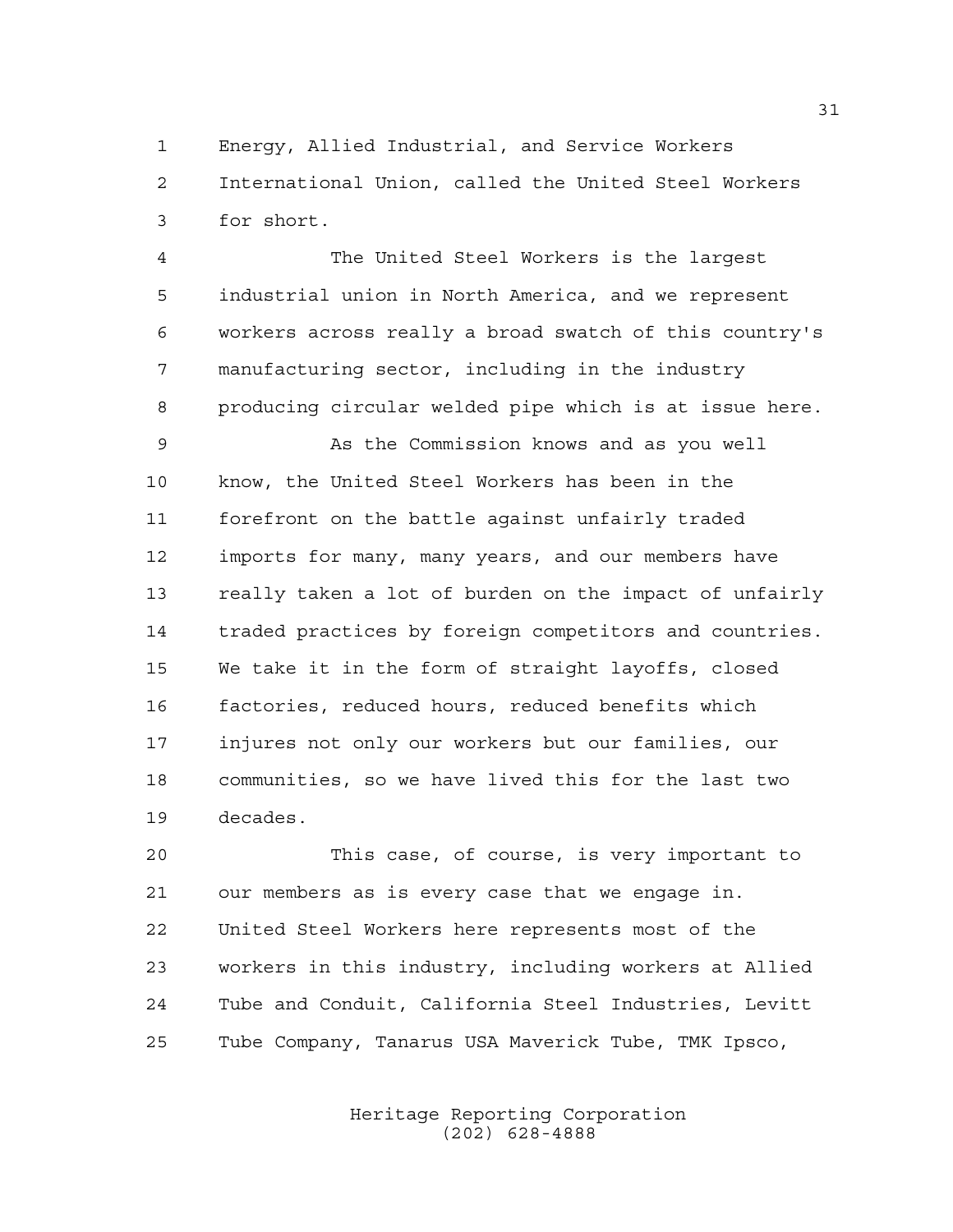Tex Tube, United States Steel, and Wheatland Tube Company.

 However, our interest in this case goes even beyond the specific members we have working for these pipe companies. More flat steel are produced in the United States actually is consumed in the production of welded pipe than in any other end product, so the imports of the subject merchandise traded unfairly is a really significant ripple effect on our members working in other parts of the steel producing sector.

 The subject merchandise is made from foreign, often Chinese-produced hot-rolled steel, and of course our members make hot-rolled steel in the United States. So when domestic pipe producers lose market share to foreign producers that results in a loss of sales also for our U.S. hot-roll producers and that impacts our workers in that particular sector. This means thousands of our steel workers are affected obviously along with their families, the communities that depend on the steel jobs for their prosperity.

 In particular, the USW is concerned at this high level of unemployment that we have had over the last three years and it doesn't look like it's in decline at all. It's important for us to partake in these cases and right alongside management, as we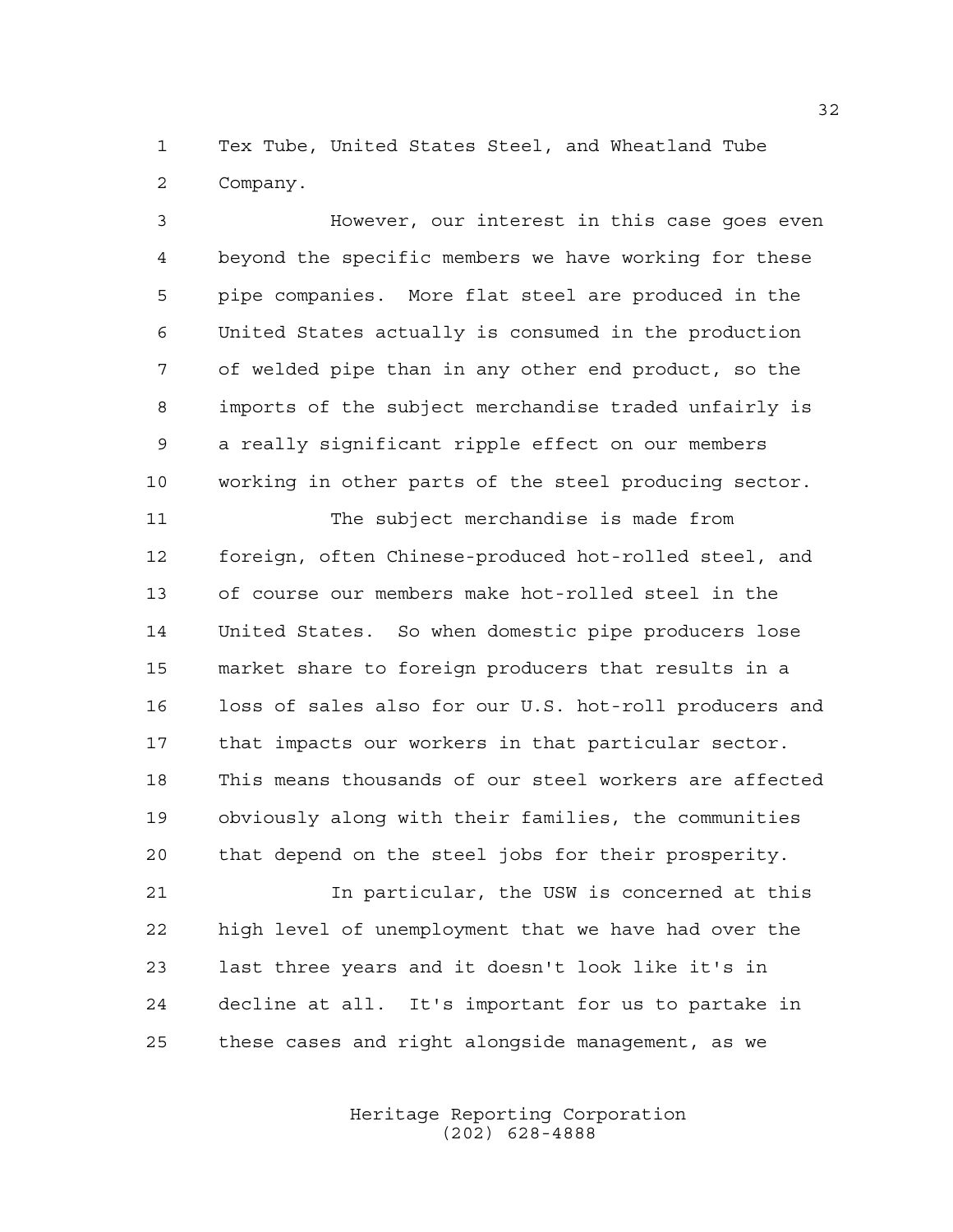always do and we are doing in this case when we see in particular the flood of Chinese imports that threaten the demise of our industry back in 2007.

 At that time working with the industry we were successful in those antidumping and countervailing duty cases where duties were imposed in 2008. At that time, you know, our members fully expected that once we got back to normal economic conditions in the country that the mills would be able to operate at higher rates and workers would be able to return to their jobs, and jobs wouldn't be lost any further.

 And while the Chinese orders have been effective because imports have slowed considerably from China, unfortunately we know see that imports are coming in from other countries, the countries obviously at issue here today, and they had not previously been significant suppliers to our market but then obviously as has been said to you today as the numbers show they have started to ship in quantities of this product at very low prices.

 In particular, Indian imports have also increased since one of the largest producers that wasn't covered by the previous Indian order is now free and has been taking advantage of that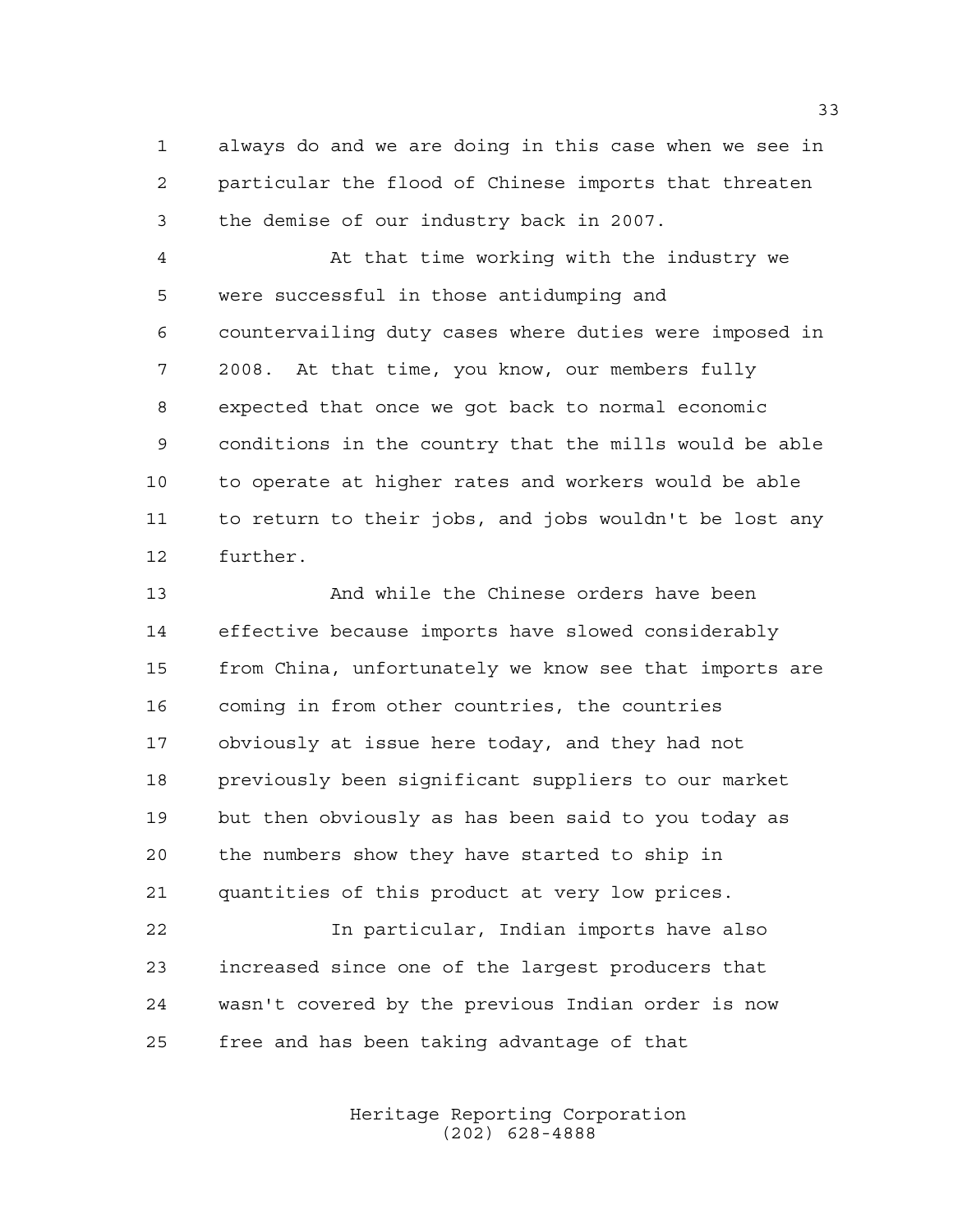opportunity.

 So, these increases have occurred despite continued demand here in the United States, and we have yet really to recover from the recession, as I mentioned, and that's been since 2008, so imports from these countries we don't think are increasing because of an increase in market demand, it's because they are getting various benefits from their government and taking the opportunity to, you know, develop market share in the U.S. once China has been forced to play on a level playing field here, so we don't think that the industry can really be expected to compete with companies that receive benefits from their governments but get government-directed development plans and funded by subsidies from their governments. So we think that's what is really promoting the increase that you have seen from these imports.

 Our members have made tremendous sacrifices over the years to stay competitive. We have given up pay increases, we have had fewer shifts, we make concessions on benefits, on wages, et cetera, and we always work with management as we are here as a team to try to make the industry even more competitive, and more efficient. We do that all the time because we are well aware of all the competition that this market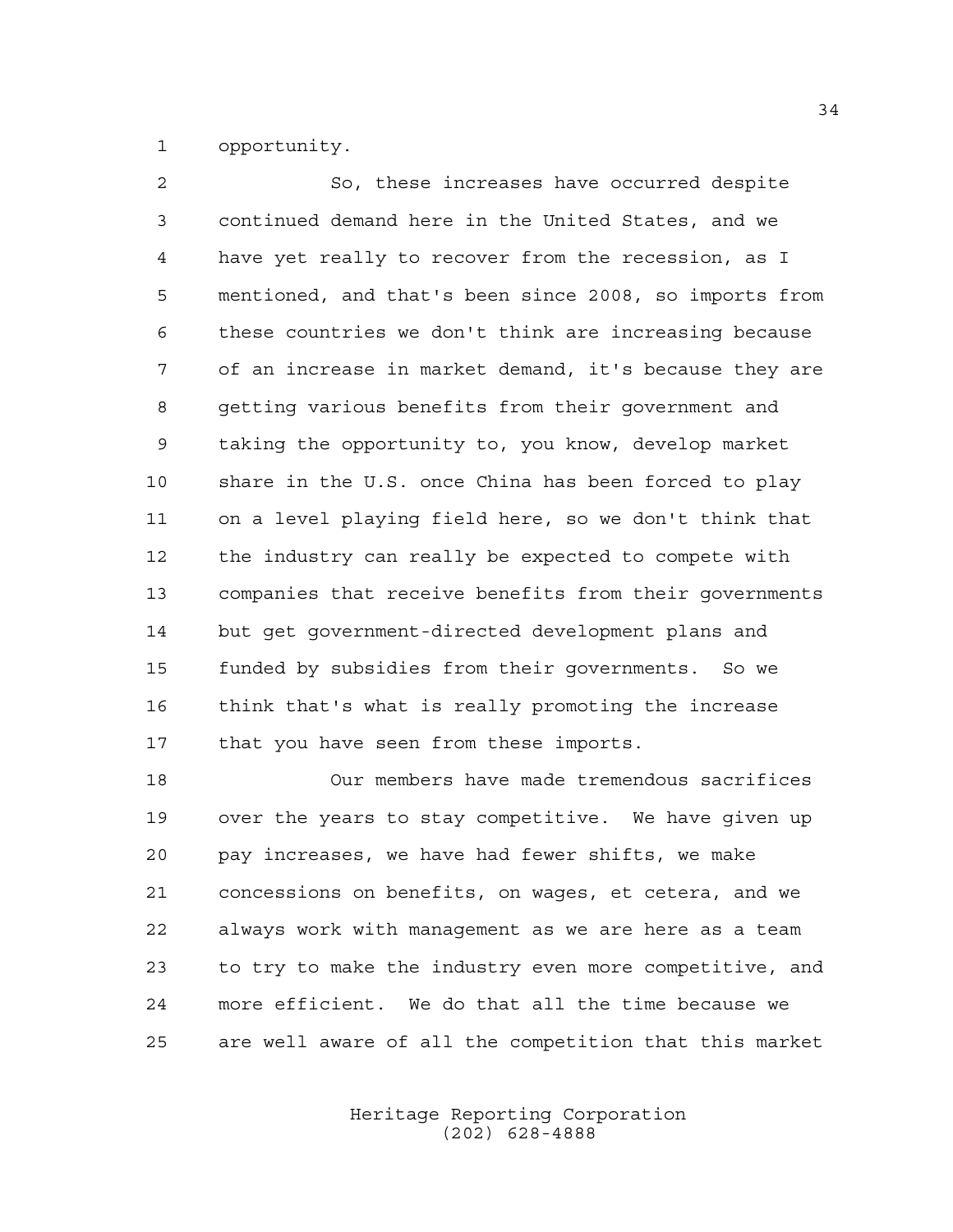presents. For example, as was mentioned, we just entered into a five year contract with Wheatland, and we appreciate that.

 So, I guess you would say we have always taken this team approach to dealing with unfair trade because obviously we are very mindful if our industry doesn't succeed we don't succeed, so it's always been a team effort in all the cases that we're involved in. I would just end with saying that, you know, the United Steel Workers, we are a very highly talented and dedicated workforce and in particular producing circular welded pipe. I am proud always to come and represent thousands of workers in this industry and any industry that we are involved in a case in.

 The workforce reductions that this particular industry and our workers have been experiencing, including the closure of Wheatland II back in 2009, in Sharon, Pennsylvania, those are devastating for our workers. It's simply devastating, especially in this environment, and obviously the families in the broader communities, and to all of our members we see that.

 So, we trust that the Commission, after you always do, taking a hard look and reviewing the impact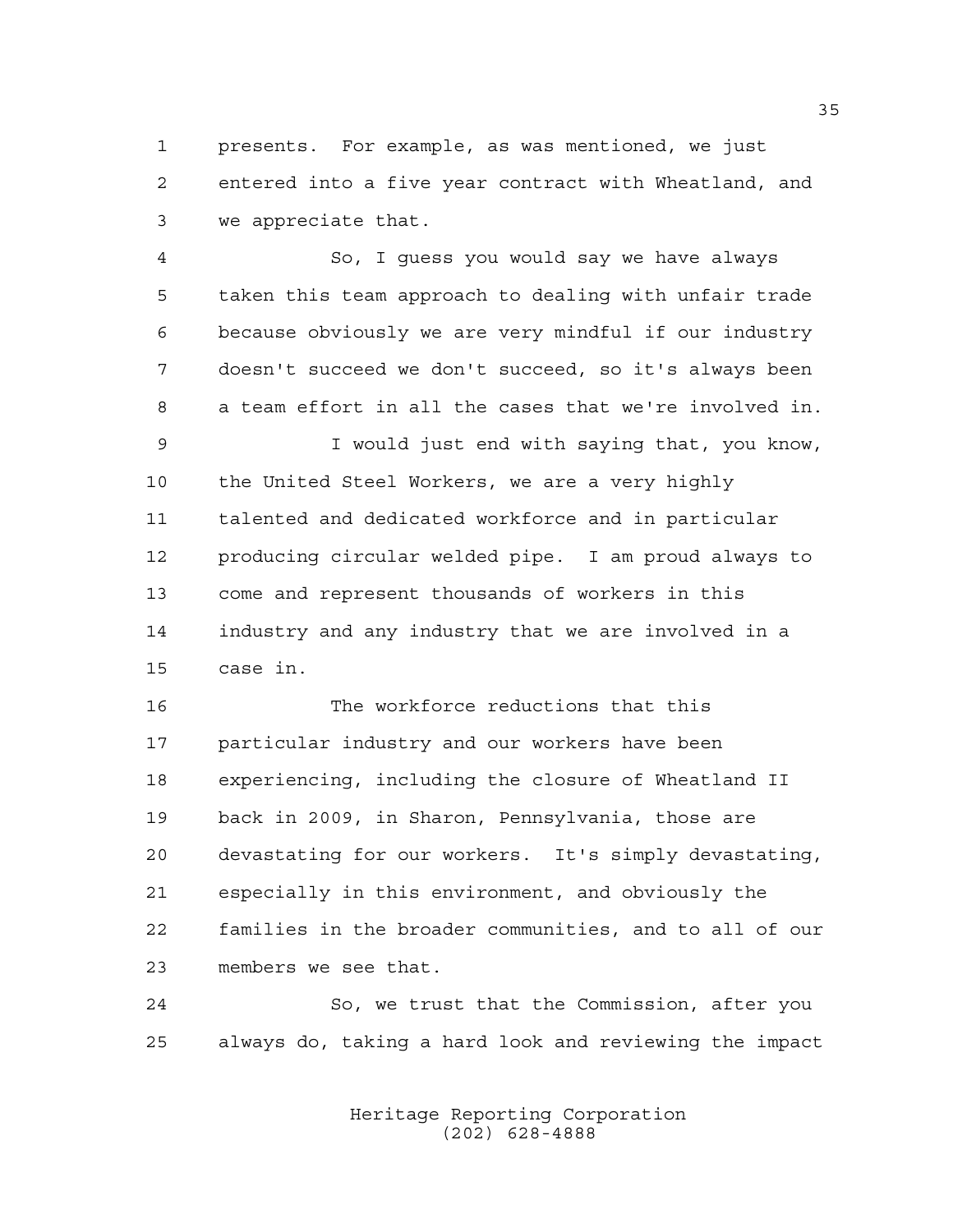of these unfairly traded imports on our industry and our jobs will render an affirmative preliminary determination, and I thank you for your time. MR. SCHAGRIN: Thank you, Ms. Andros. Ms. Byers. MS. BYERS: Thank you, Mr. Schagrin. Good morning, Ms. DeFilippo and members of

 the staff. My name is Bonnie Byers. I am with King & Spalding appearing today on behalf of Petitioners. I would like to spend a few minutes now on the issue of threat.

12 As the industry witnesses have testified today subject imports are currently causing material injury to the domestic industry. In addition, information related to the threat factors shows that U.S. producers of CWP are also threatened with additional material injury that is both real an eminent. As a threshold matter, subject imports meet the requirements for cumulation since they are fungible, are sold through the same channels of distribution for the same end uses, and compete in the same geographical markets as the domestic like product. Moreover, there are no conditions of competition that differentiate subject imports from one country from those from another. Thus the

> Heritage Reporting Corporation (202) 628-4888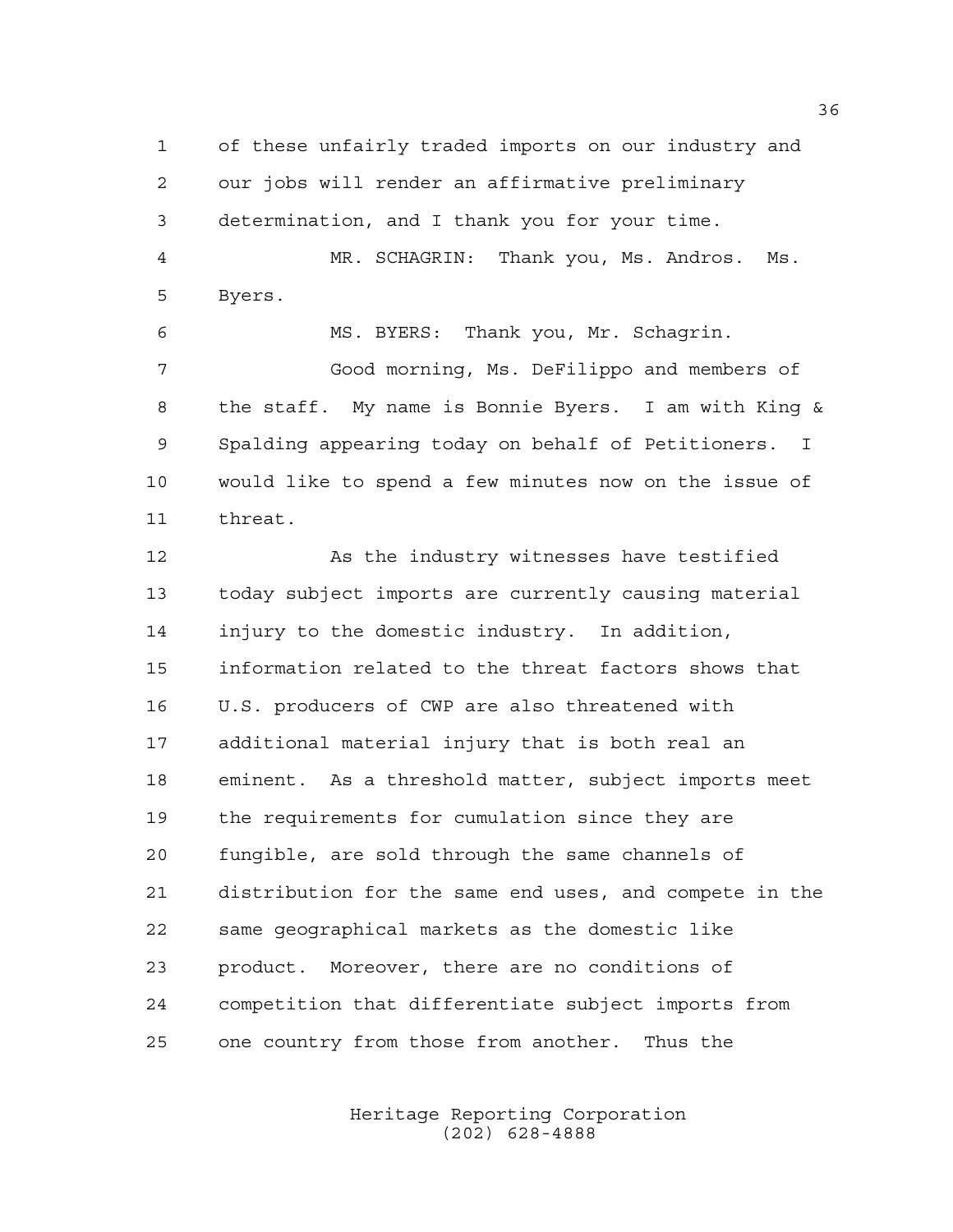Commission should exercise its discretion to cumulate subject imports for purposes of any threat analysis.

 With respect to the statutory factors, I would first note that the trend in subject imports indicates continuation of rapidly increasing imports notwithstanding a depressed demand environment. Increased imports are virtually certain given growing production capacity and an increasing level of excess capacity to produce CWP in the subject countries. As documented in the petition, production capacity of subject product has expanded significantly in the last couple of years in all four countries.

 In India, for example, APL Apollo, one of the top three welded pipe producers in India, increased its pipe capacity from 80,000 tons per year in 2007 to 490,000 tons per year in 2010, an increase of over 600 percent. In Oman, a brand new producer, Gulf International Pipe Industry, began to ship in 2010 from its brand new facility with a capacity to produce 250,000 metric tons of pipe per year.

 In the UAE, Universal Pipe opened a new steel pipe facility in July of last year with a capacity of 120,000 metric tons per year, more than doubling its capacity. And in Vietnam, Hofat Industries, the largest producer of galvanized pipe in

> Heritage Reporting Corporation (202) 628-4888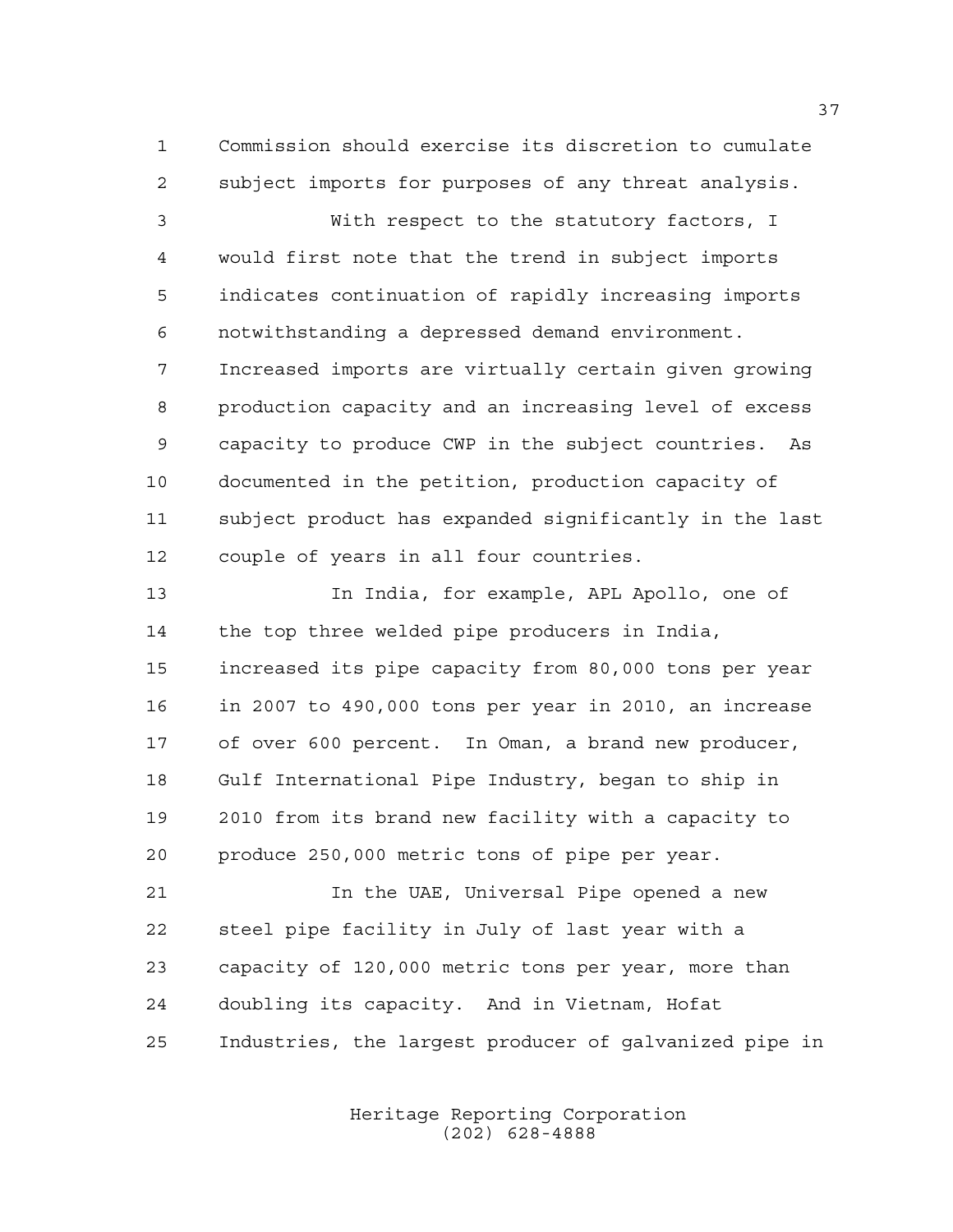Vietnam, added a 60,000 ton mill to its operations. This new capacity is coming on line at a time when there is already huge amounts of unused capacity in all four of these countries.

 Industry reports indicate that producers in these countries are operating at capacity utilization rates well below 50 percent. With demand flat down in their own markets, there is no other outlet for this production but the export market, and in fact producers in all four of these countries are already highly export-oriented with well established sales channels in the U.S. market.

 Second, the volume of imports of CWP from subject countries has increased significantly and rapidly, especially during the first half of this year when subject imports grew from 135,000 tons to 173,000 tons or by about 28 percent. Actually that's in the first nine months of the year. This is all the more dramatic given that apparent consumption in the U.S. is declining. The rates of increases and the volume and market penetration of imports indicate a very strong likelihood of substantially increased subject imports in the near future.

 Third, subject imports are entering the United States at prices that have had an d are likely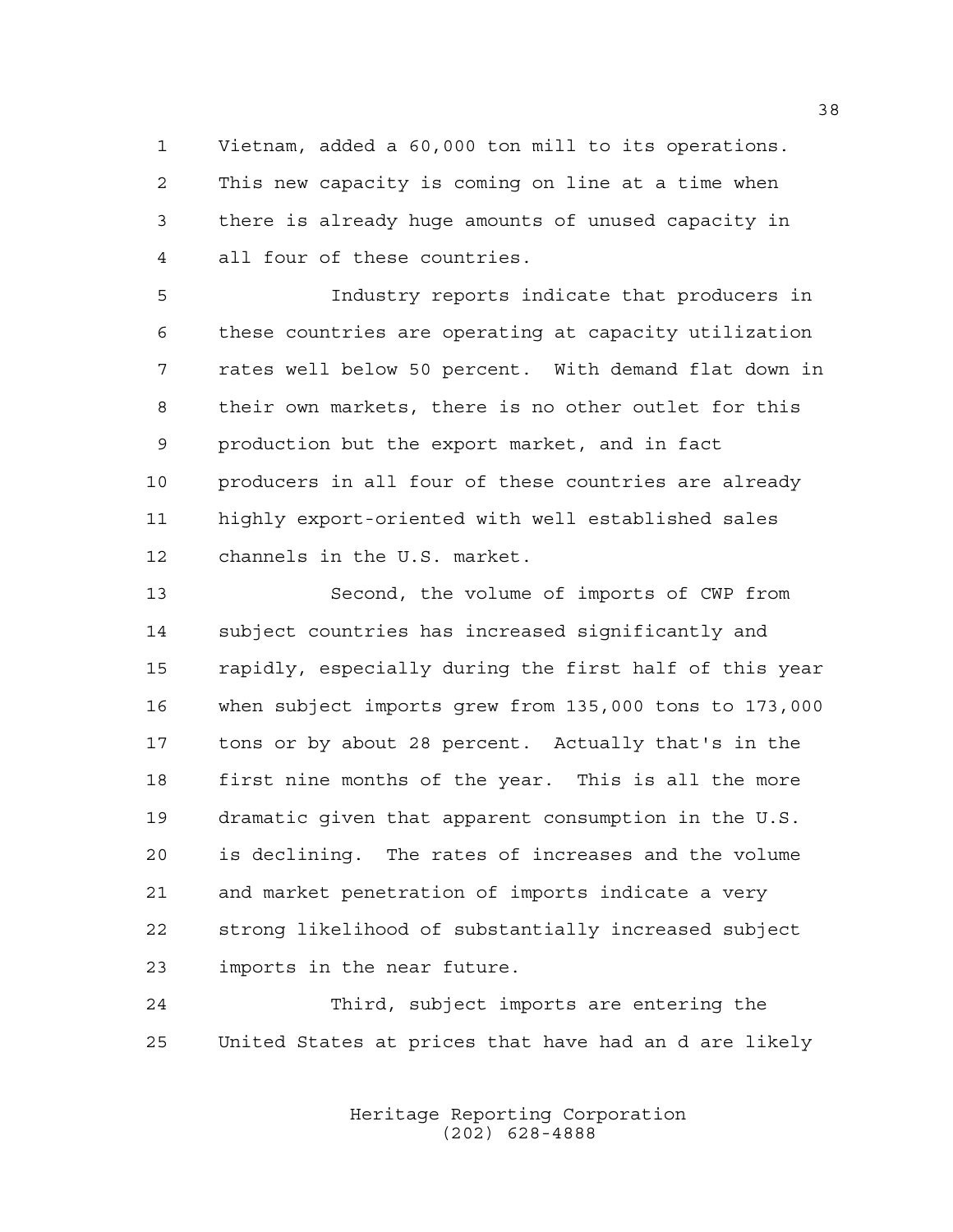to continue to have in the future a significant depressing effect on domestic prices and are likely to increase demand for further imports. With numerous pipe producers competing for sales in the U.S. market the only way that subject imports can gain sales is by underselling.

 Fourth, we have alleged 64 different subsidies to subject CWP producers. The types of subsidies alleged are the sort that enabled subject producers to expand their CWP production significantly. Moreover, many of the subsidies alleged are prohibited export subsidies.

 Finally, the current demand situation in the United States is still incredibly sluggish with no upturn forecast for several years, particularly in the critical residential and nonresidential construction sectors. The depressed demand environment leaves the domestic industry vulnerable to future injury from subject imports. Thank you very much.

 MR. SCHAGRIN: Thank you, Ms. Byers, and thank you, Ms. DeFilippo. Before turning over to the Commission staff questions, I would like to wrap things up a little bit after all of the witness testimony to put these cases really in the context of what has been the Commission and myself and this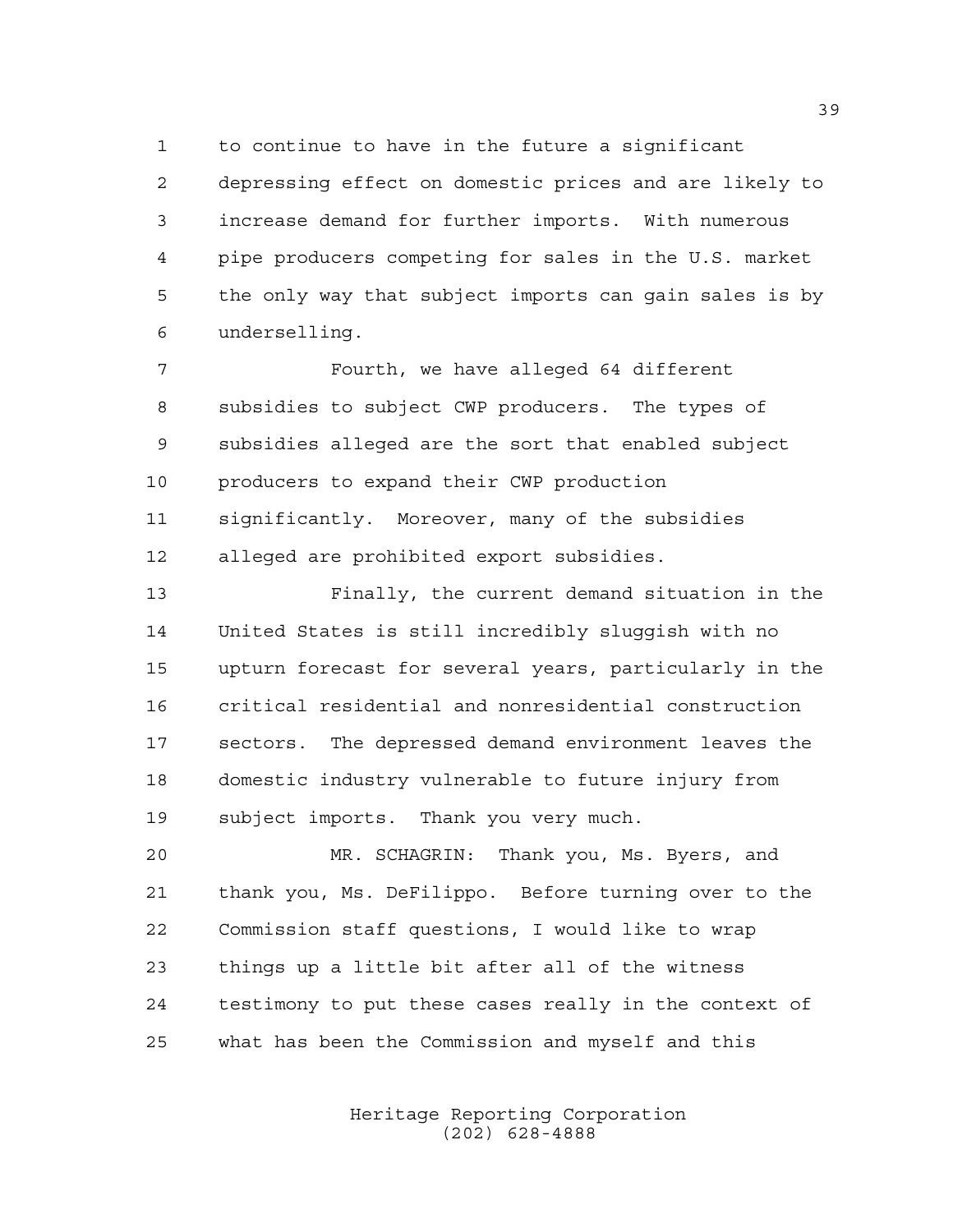industry saying producers in the industry, like Wheatland Allied, on this same product since 1982.

 Mr. Cameron tried to put it in context in his opening. He called it an industry that had received semi-permanent trade relief, and argued that the industry doesn't deserve any more relief. I think the fact that the Commission had dealt with this product as often as it has, in over 20 cases in the past 30 years, really puts it in the context of the fact that CWP is such a commodity pipe product that virtually every mill in the world can use, that there are, as was explained to you, trading companies who will bring these products to the U.S. and distributors who will always look for a cheaper import price even if it's unfairly traded instead of purchasing a domestic product.

 In fact, going back to 1982, in cases against Korea and Taiwan, that's when I first met Mr. Cameron, he was actually the counsel for the Koreans in 1982, and those were my first cases, and may have been among his first cases after he left the general counsel's office at the ITC where he was well trained and has since used that training to ably represent respondents. I received no such training. I'm not even sure in '82 I knew what I was doing when I was

> Heritage Reporting Corporation (202) 628-4888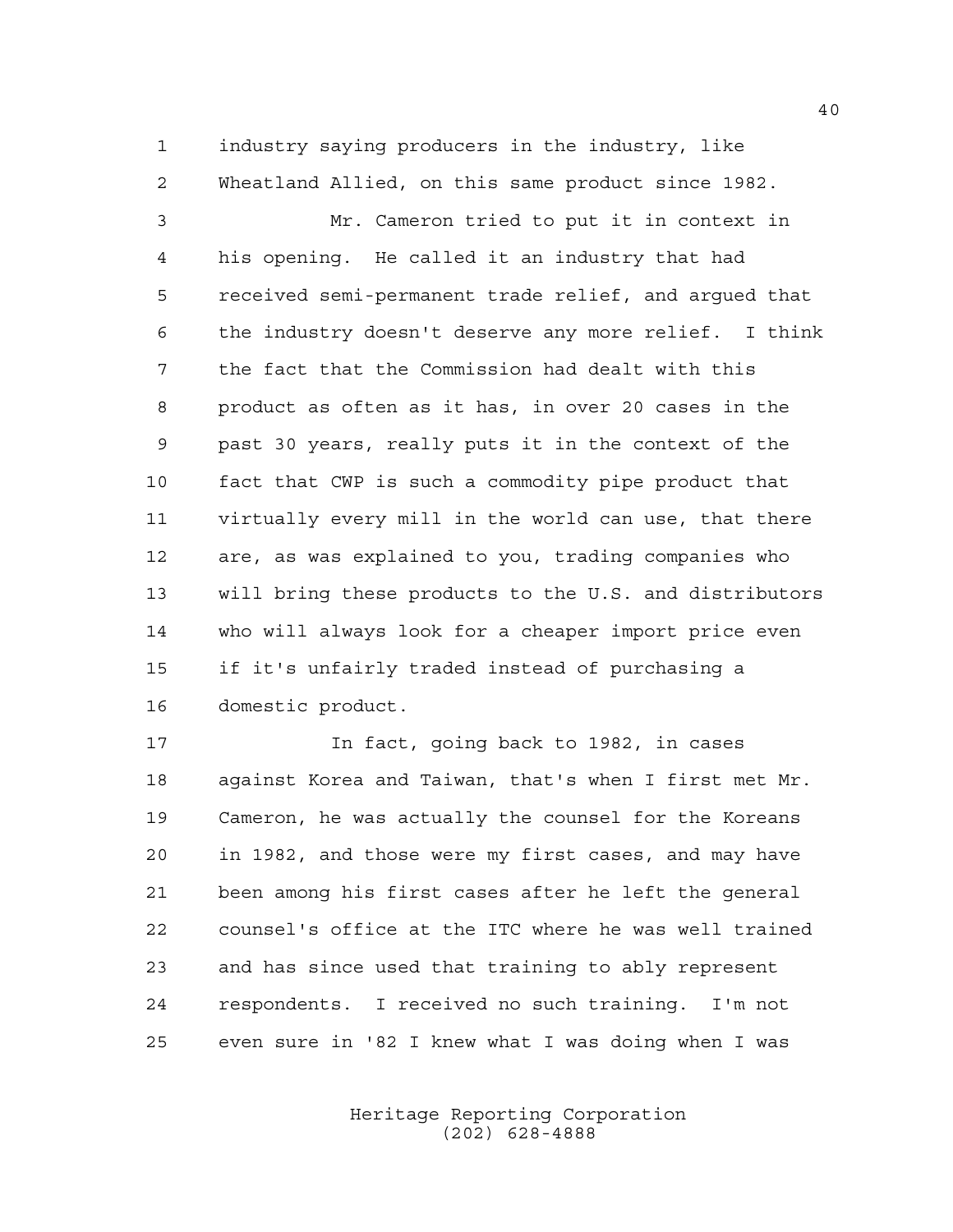hired to bring those cases, and they had only modest success; fairly low margins. Mr. Cameron was even better at the Department of Commerce than he was at the ITC, and so imports kept increasing even after we did those first cases, even though the Commission went affirmative.

 And then President Reagan decided in 1984, in spite of a negative determination on oil pipe and two products by the Commission in a 201 case that along with a number of trade actions he took in the mid-eighties, including auto quotas, machine tool quotas, semiconductor agreement, that he would do a VRA program for all steel products, including pipe and tube in late 1984. And so quotas were negotiated with many major suppliers including Korea, Japan, the EU, Brazil and many others.

 But, of course, that wasn't the end of the problem because in the mid-eighties, much like at the present time, there were already lots of trading companies, as Mr. Magno and Mr. Young testified, they are basically the same distributors of these products today were in existence then, and they didn't want to buy domestic products at higher prices. They wanted to buy the next new import supply source at the next dumped price. And so we brought new cases in the mid-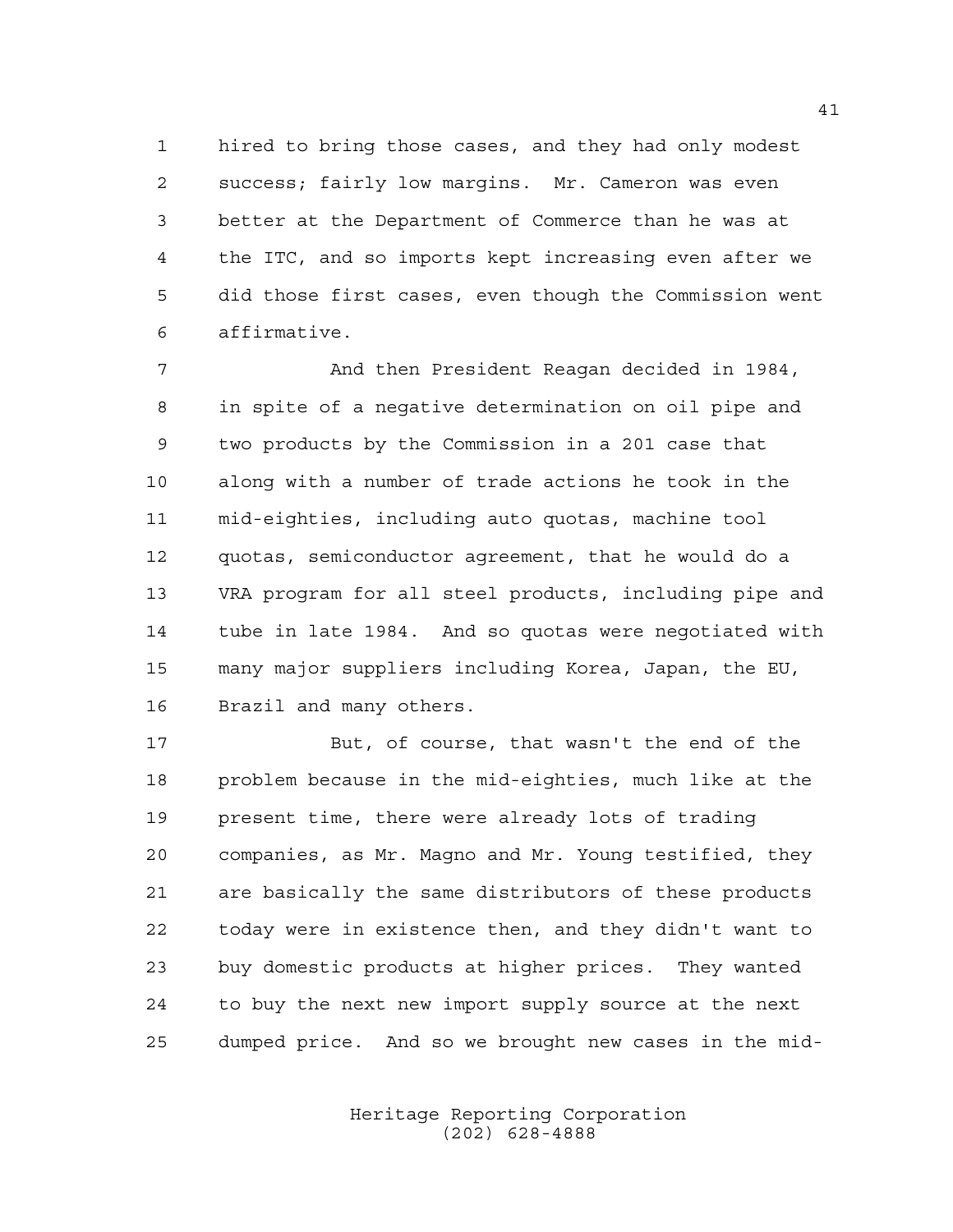eighties after the VRA program went into effect against new suppliers like Turkey, and Thailand, and India. Very often their market shares were very small. They always argued we haven't even replaced all of the tons brought down by the VRAs, it was almost word for word what Mr. Cameron argued in his opening.

 This Commission, obviously a different set of Commissioners three decades ago, only Don and I have been sentenced to like 40 or 45 year terms at the Commission. Commissioners only have to do nine, which could be 12, or 13 or 15, but still not 40 or 50. The Commission said we're not buying those arguments. Yes, these new unfairly traded imports may be less than the import reduction of the VRAs, but they are unfairly traded and they are injuring the U.S. industry.

18 Now we move the clock forward a few decades, and get to 2011, the second decade of the Twenty-first Century, and we really have a parallel pattern that we had back then. So you can replace the VRA still program on steel products with just China. China has become the 600 pound gorilla of the world's steel industry. More than half of the entire still capacity of the world is in China. More than half of the pipe

> Heritage Reporting Corporation (202) 628-4888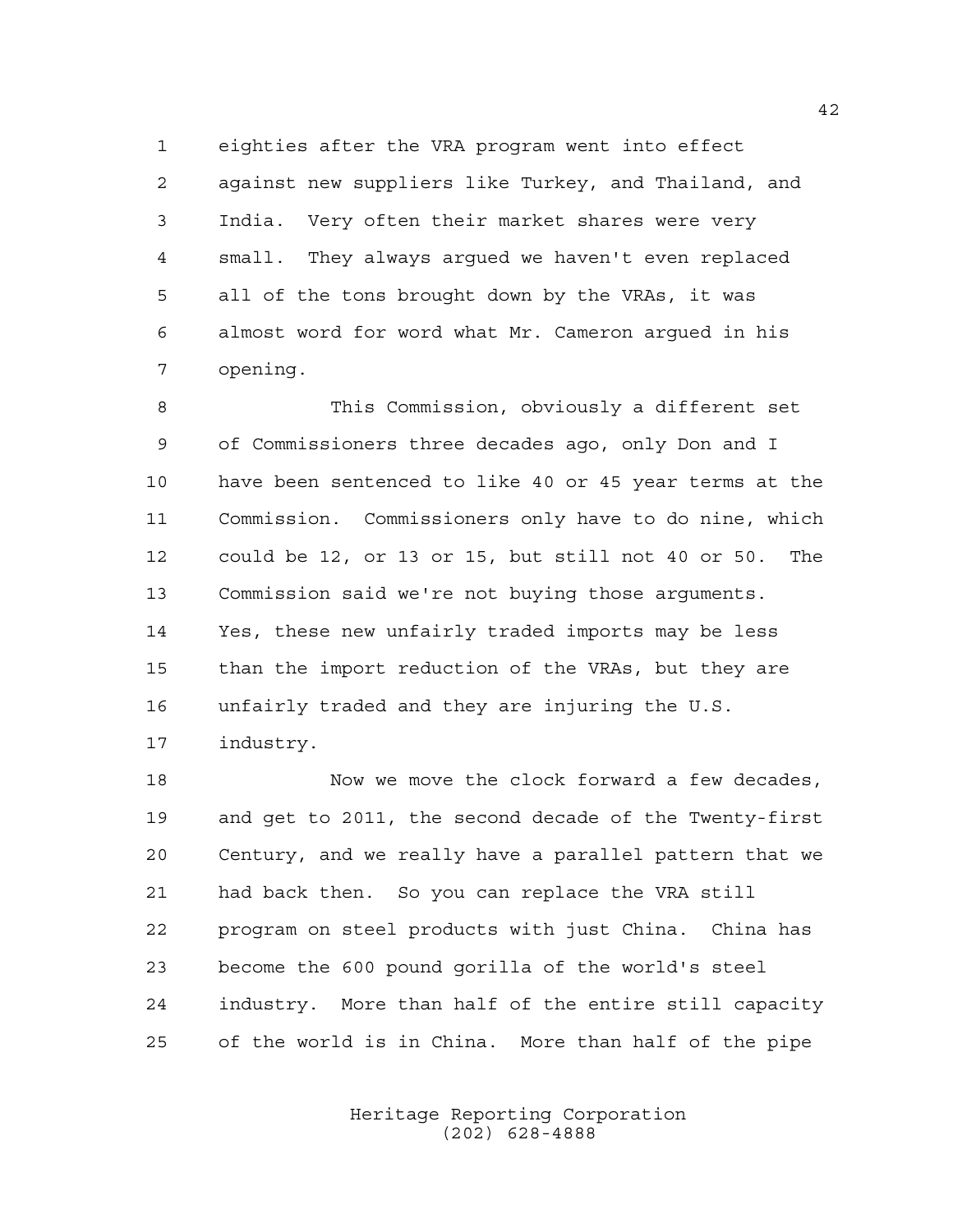and tube capacity of the world is in China.

 And so now in steel product after steel product, for that matter in manufactured product after manufactured products, U.S. industries are coming to the Department of Commerce and the International Trade Commission and saying give us relief from these massive imports from China, and you're working very hard in all these China cases as are we, and arguments made by attorneys like Mr. Cameron who is also involved in the China case here, I have my copy of the China case, you know, we are not persuasive except as the issues like critical circumstances. I don't believe that this Commission has put in all of its hard work in China cases so that workers

 in Oman, and Vietnam, and India, and the Emirates should be beneficiaries of your hard work, the hard work put in by the domestic industry at both the Department of Commerce and the ITC to gain relief from China.

 But we are seeing the same thing happen. We are seeing that after you displace these unfairly traded tons from China you're getting these new suppliers coming into the U.S. market. You know, in the Commission's China report at pages 41 and 42 there is a list of all the importers. I suspect that you're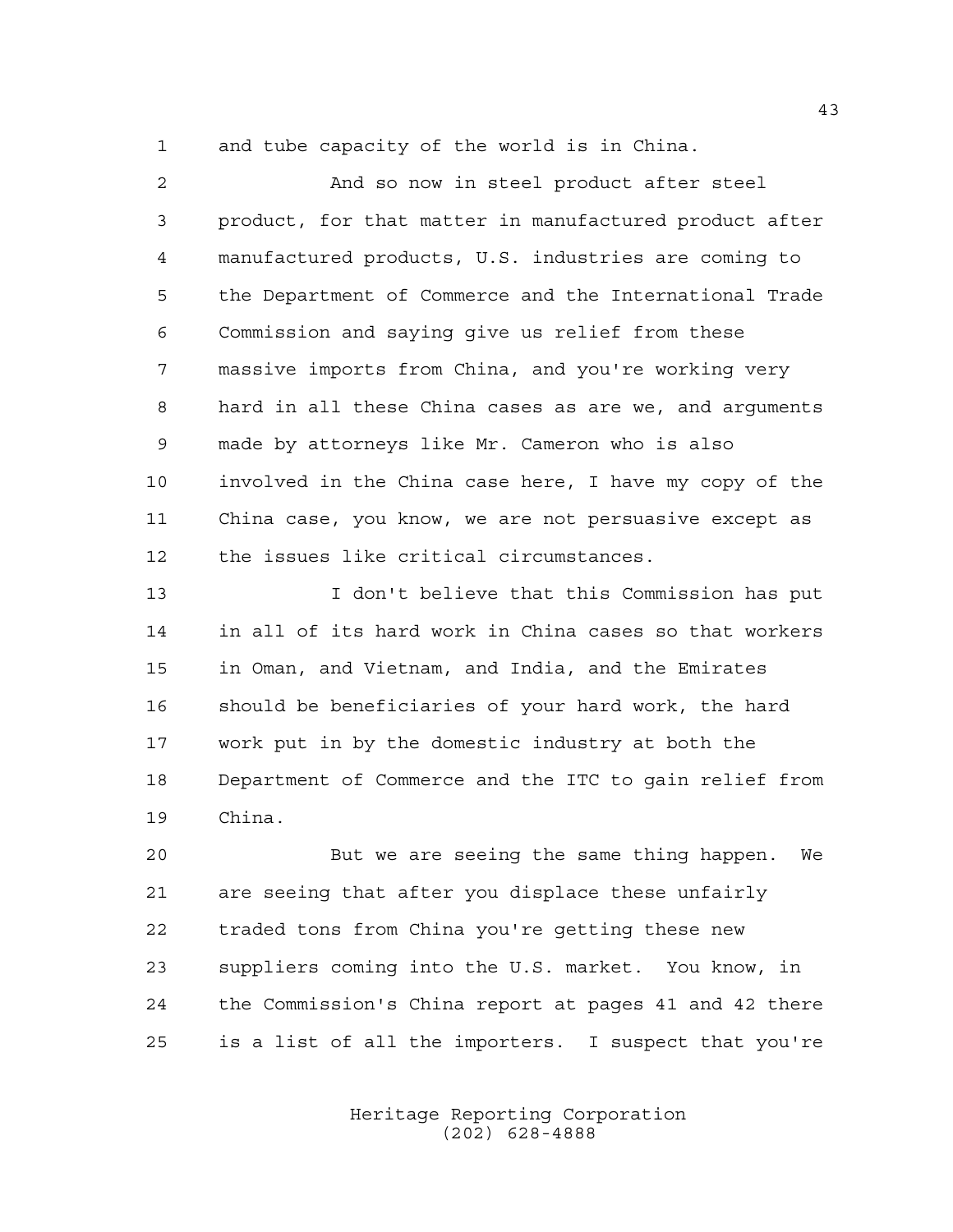going to find that many of the importers in the China case are also importers in this case. They just switch sources. They keep the same U.S. customers, these major national distributors of pipe valves and fittings or of fence and sprinkler products, and they say we used to sell you Chinese, now we'll sell you Indian, Omani, Vietnamese, Emirate products at dumped prices, below the domestic industry's prices.

 And so what happened? We've had very, very slow growth in demand coming out of this horrible recession. We've got 16.5 percent underemployment in this country, and instead of the benefits of the China cases going to American workers who so desperately need it they are going to new suppliers.

 Now, if those new suppliers were trading fairly, I would say welcome to America. I mean, that's the kind of open system we have. We're going to demonstrate to the Department of Commerce that these products are subsidized and they are dumped. We are going to demonstrate at this Commission that there is underselling, that there is price depression, that there is injury.

 There may be only 200,000 tons in 2011. They have risen at probably five to 10 times the rate of increase in demand so they are building market

> Heritage Reporting Corporation (202) 628-4888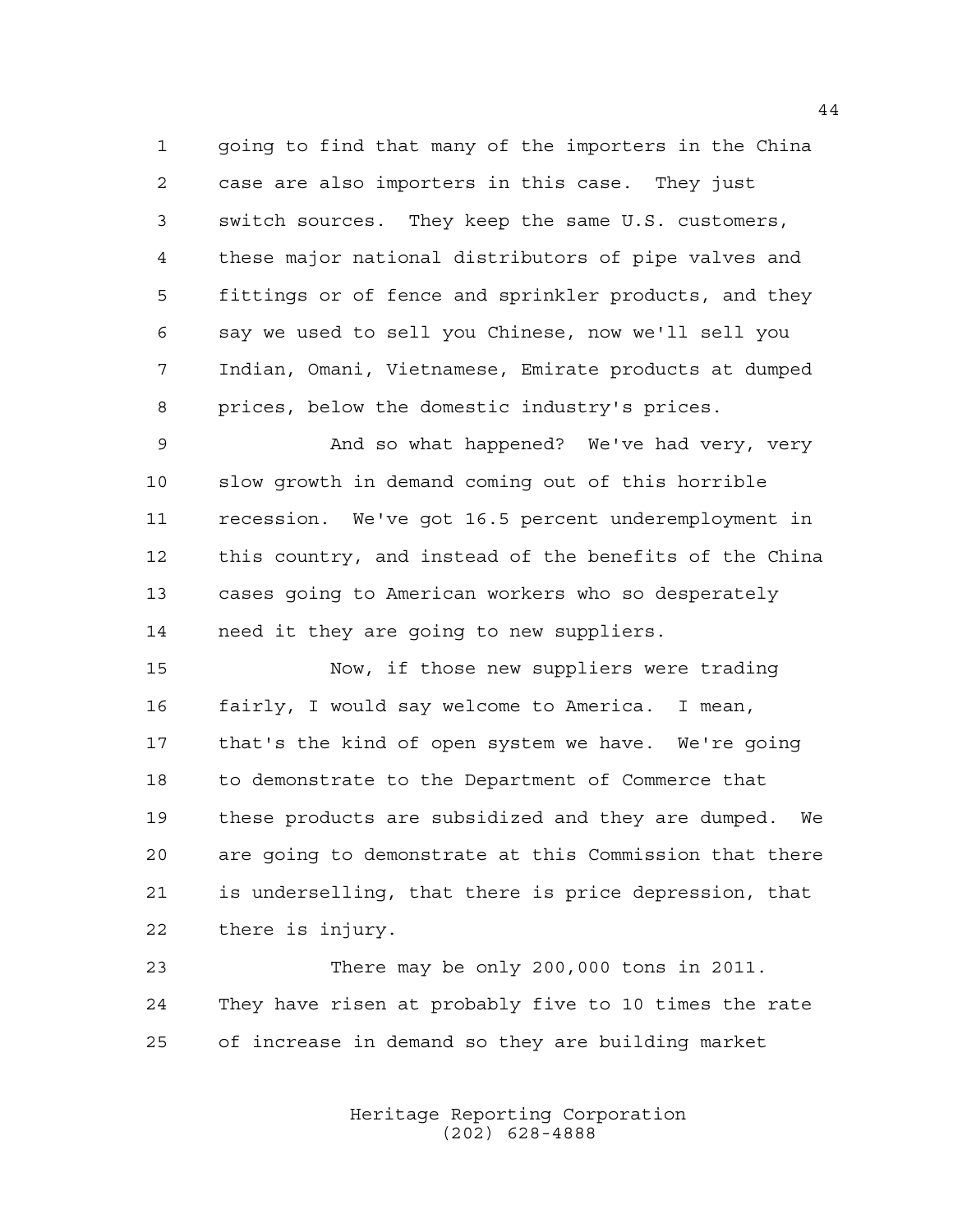share every day, but as you heard from Ms. Byers they have tremendous overcapacity. They are putting new mills in. They believed, at least in Oman and the UAE, that construction was going to take off forever. You know, Dubai would have more skyscrapers than the rest of the world. Well, that came crashing down. So, they have all got excess capacity. There is all these trading companies, they all want to

 sell their products here, and they don't mind selling them at dumped and subsidized prices which undersell the U.S. industry.

 So, as I say, this Commission, I think, unfortunately for you and I know it always scares Commission staff and Commissioners to hear, well, this is the beginning of the next wave, but it's true. I mean, in product after product people rushing in to replace the Chinese, and I think you're going to see a lot of cases, and this Commission is going to have to decide did you do all the work in the China cases to benefit new suppliers and foreign workers or did you do it to benefit U.S. workers?

 You are still going to look at the cases just the way you always do, on the facts of each case, but the China issue is going to be an issue in every single one of these cases. You're going to have the

> Heritage Reporting Corporation (202) 628-4888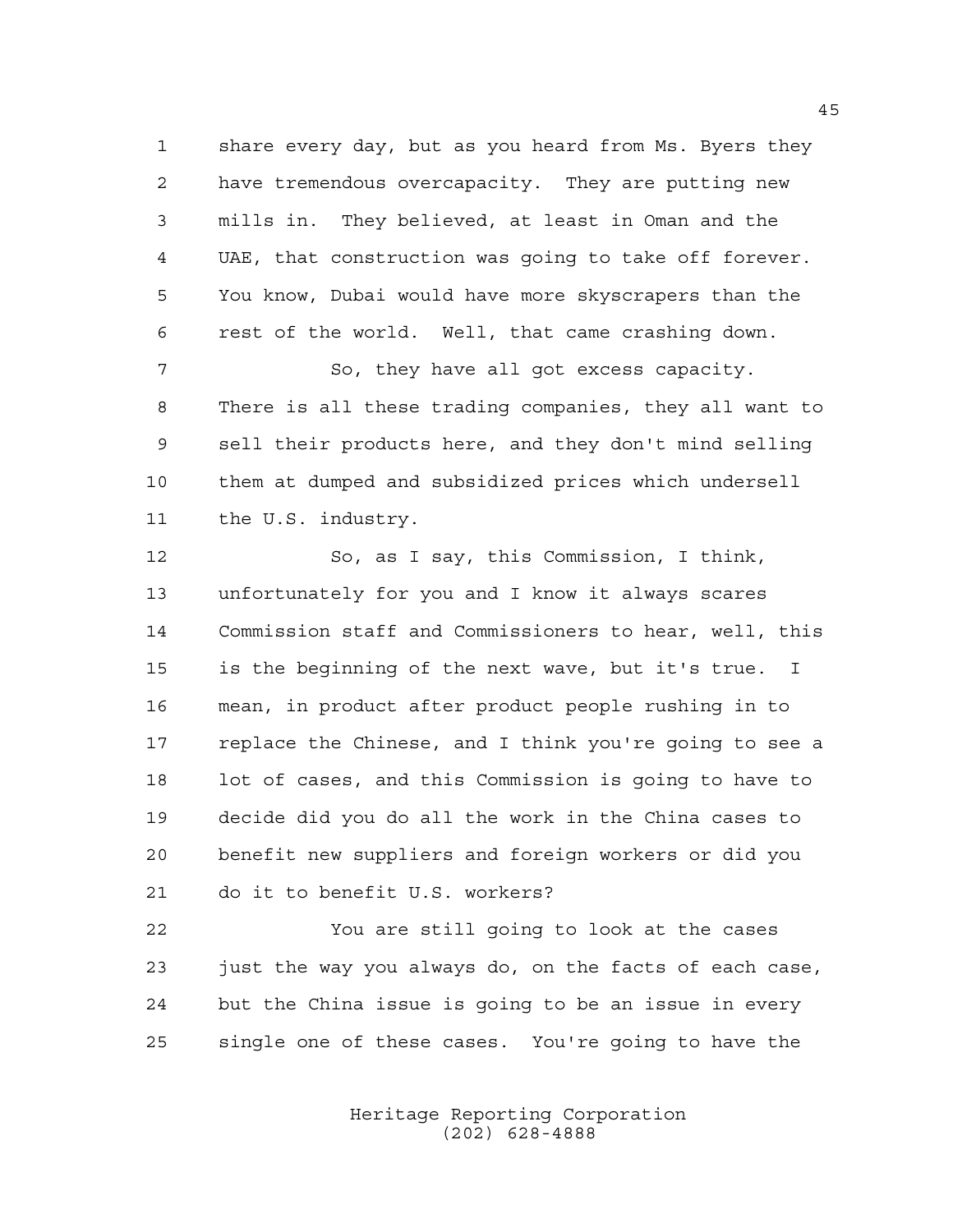domestic industry saying, look, we brought the China case to benefit us, and now new suppliers are coming in and dumping and they are taking advantage of it, and you're going to hear the lawyers for all the new suppliers saying, well, the Chinese had 600,000 tons, we only have 200,000 tons, what's the problem? You know, isn't the industry net 400?

 Of course, we will talk during this proceeding about the fact that we probably had the consumption levels at six or seven hundred thousand tons higher than today when the Chinese were bringing in 600,000 tons.

 So neither Mr. Cameron or I can come up here and be like Mr. Leitheiser and Mr. Greenwald and tell you what the Way and Means and Finance Committees 16 really meant when they were writing these statues in 1974 and '79. We're from a much younger generation, but at least I know, and I believe Mr. Cameron recognizes, we know what this Commission did under a similar set of situations in the mid-eighties after the steel VRA program went into effect, and I believe very strongly that American workers and American companies believe that this Commission should address the post-China relief cases in the same way; that the benefits should go to the U.S. industry and U.S.

> Heritage Reporting Corporation (202) 628-4888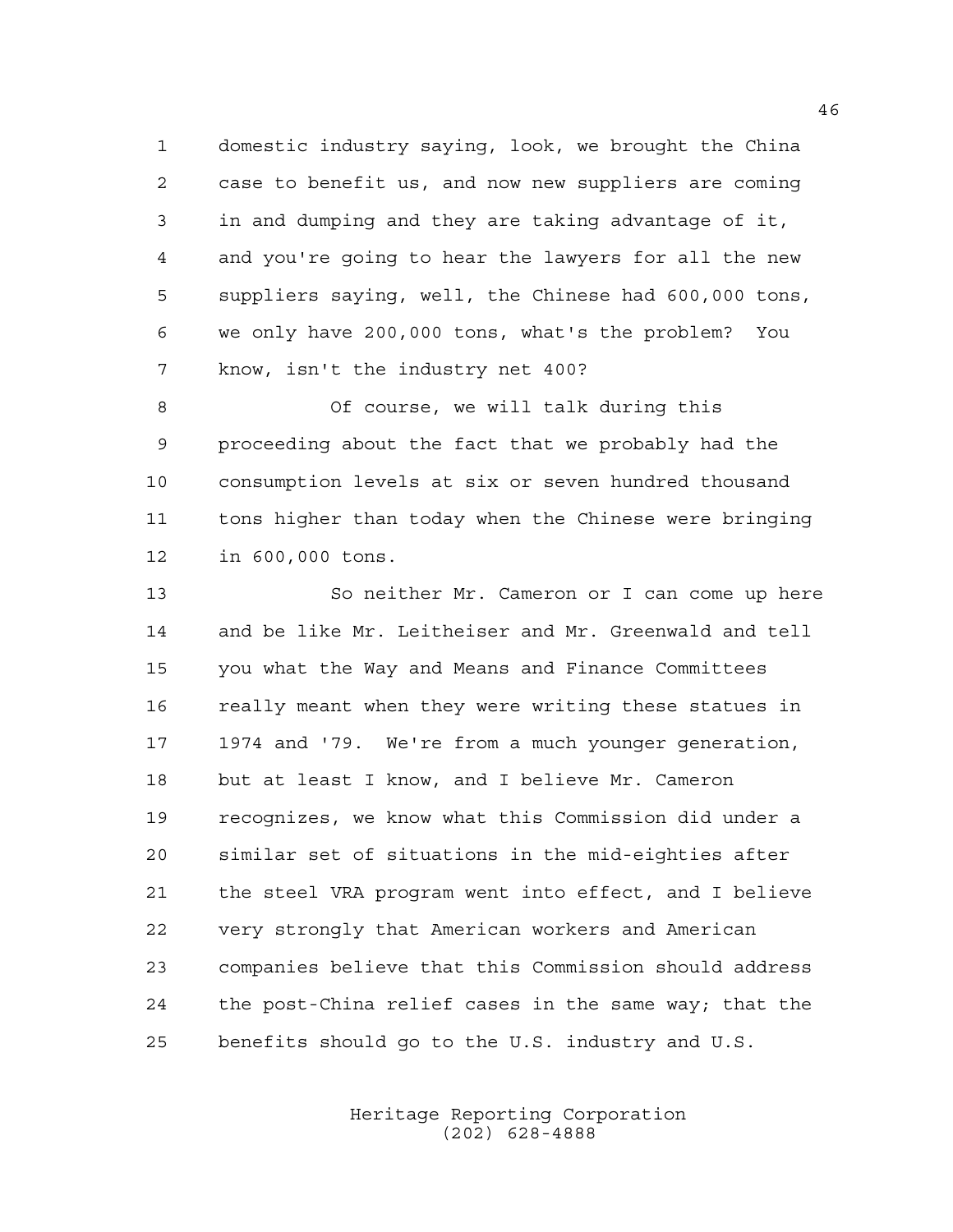workers and any fairly traded imports that come into the market. The benefit should not go to new unfairly traded imports.

 So, we believe that when you carefully review the record of this case that this Commission will make findings that there is present injury to this industry or find a threat of real and eminent injury. With that, that closes the domestic industry's presentation. We would welcome your questions.

 MS. DeFILIPPO: Thank you very much, Mr. Schagrin, and thank you to the panel. In particular I'd like to thank the industry witnesses that have taken time out of their I'm sure very busy schedule, and traveled here. It's always very helpful to have your knowledge, and you available for the questions I'm sure staff has. So I very much appreciate it.

 With that, we will turn to the beginning of our staff questions. And I will turn to Ms. Martinez first.

 MS. MARTINEZ: Good morning. Okay. So, Mr. Schagrin alluded to this. As far as the effect of the Chinese order, is the only reason that subject imports increased, was that in response to the order on China? Is that the only reason? Or are there other factors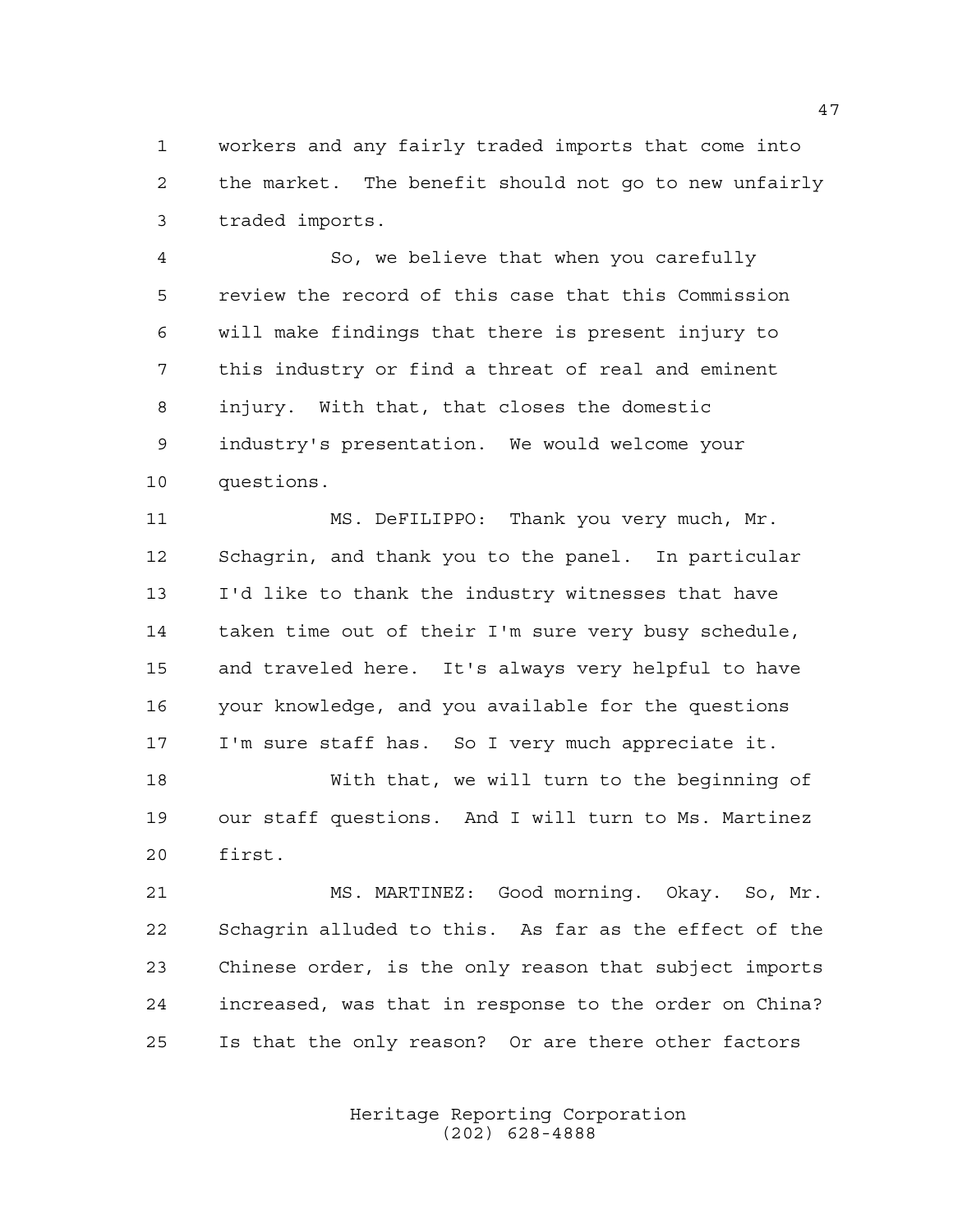to be considered?

 MR. SCHAGRIN: Well, I think it's pretty clear that the imports from these countries have increased because they're offering the lowest prices in the U.S. market. And that's why U.S. customers are buying from them.

 They probably weren't able to offer a price as low as the Chinese when the Chinese were in the market, and that's probably one of the reasons that their imports increased.

11 11 I think it is important to note that relief from imports from China came during 2008, and before the recession. I think you'll see when you look at data for this industry that in 2008, the only year when you had both normal consumption levels and reduced imports from China, there was immediate benefit to the domestic industry. Which there hadn't been prior to 2008, even though there was strong consumption.

 So essentially, the Chinese ruined the good part of the cycle for the domestic industry; and once imports from China declined because of the imposition of duties, the industry could benefit from the strong demand.

Of course, after 2008 we had the great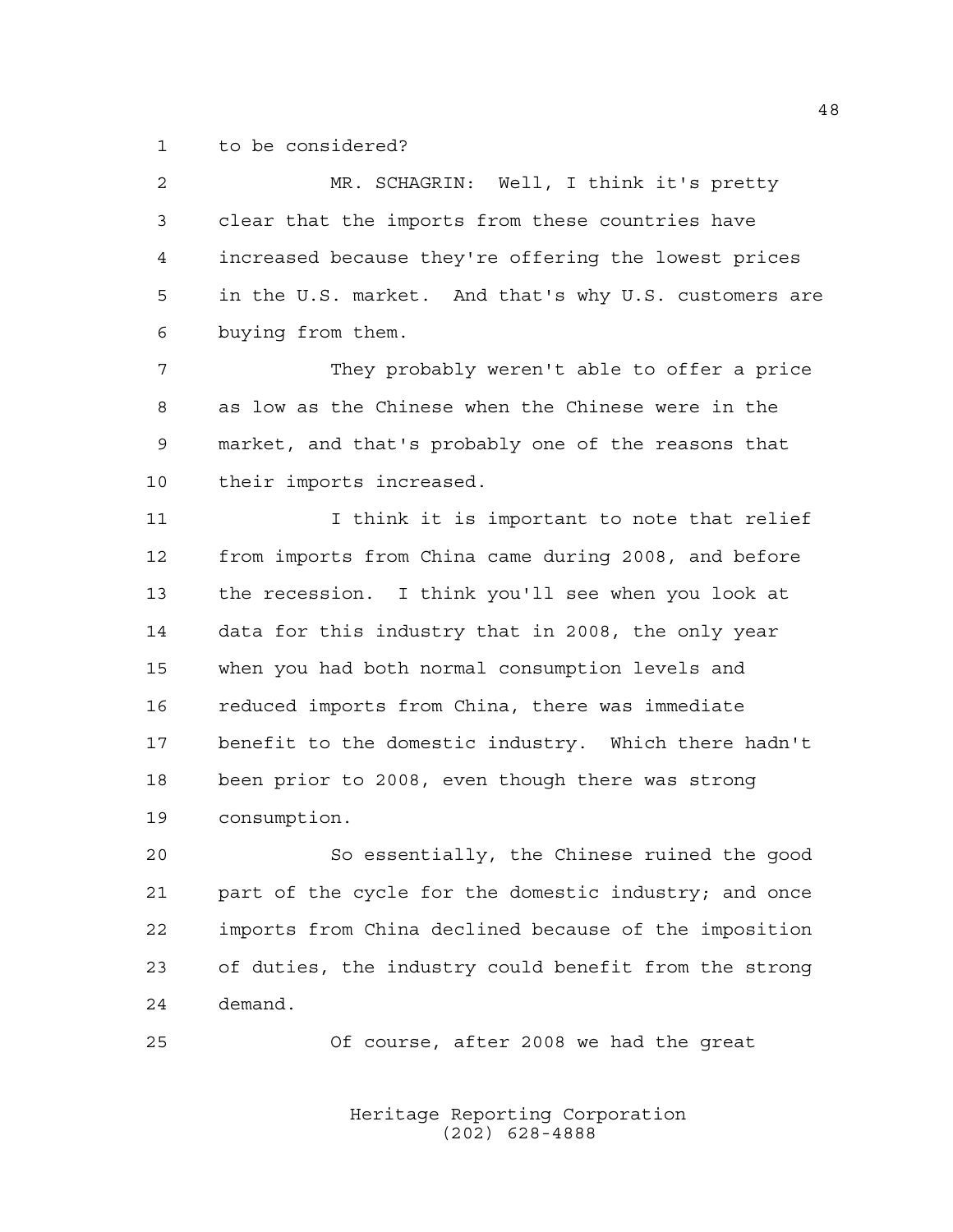recession. And so now Mr. Cameron wants to blame everything that's happened to the domestic industry on the recession and its aftermath.

 There's only one major problem with that. While demand has been weak and is only recovering very slowly, these imports are pouring in. If demand in the United States is so weak, and there's so much excess U.S. capacity, mills that were shut down, other mills operating at relatively low capacity utilization rates, the U.S. industry could have easily supplied the entire demand during this weakened demand period.

 But these imports are now pouring in and growing market share, in the face of a weak demand. So they are exacerbating. Certainly our position today won't be that the reduction in demand had no impact on the U.S. industry; it has, it's simple economics. Economics is about supply and demand and its effect on prices.

 But when you have weakened demand, you shouldn't have a big surge of imports. And so they have certainly exacerbated the injury that would otherwise, or the poor performances that would have otherwise existed in the weak-demand environment. MS. MARTINEZ: Thank you. Now, looking at

the import trends, sort of a related question. You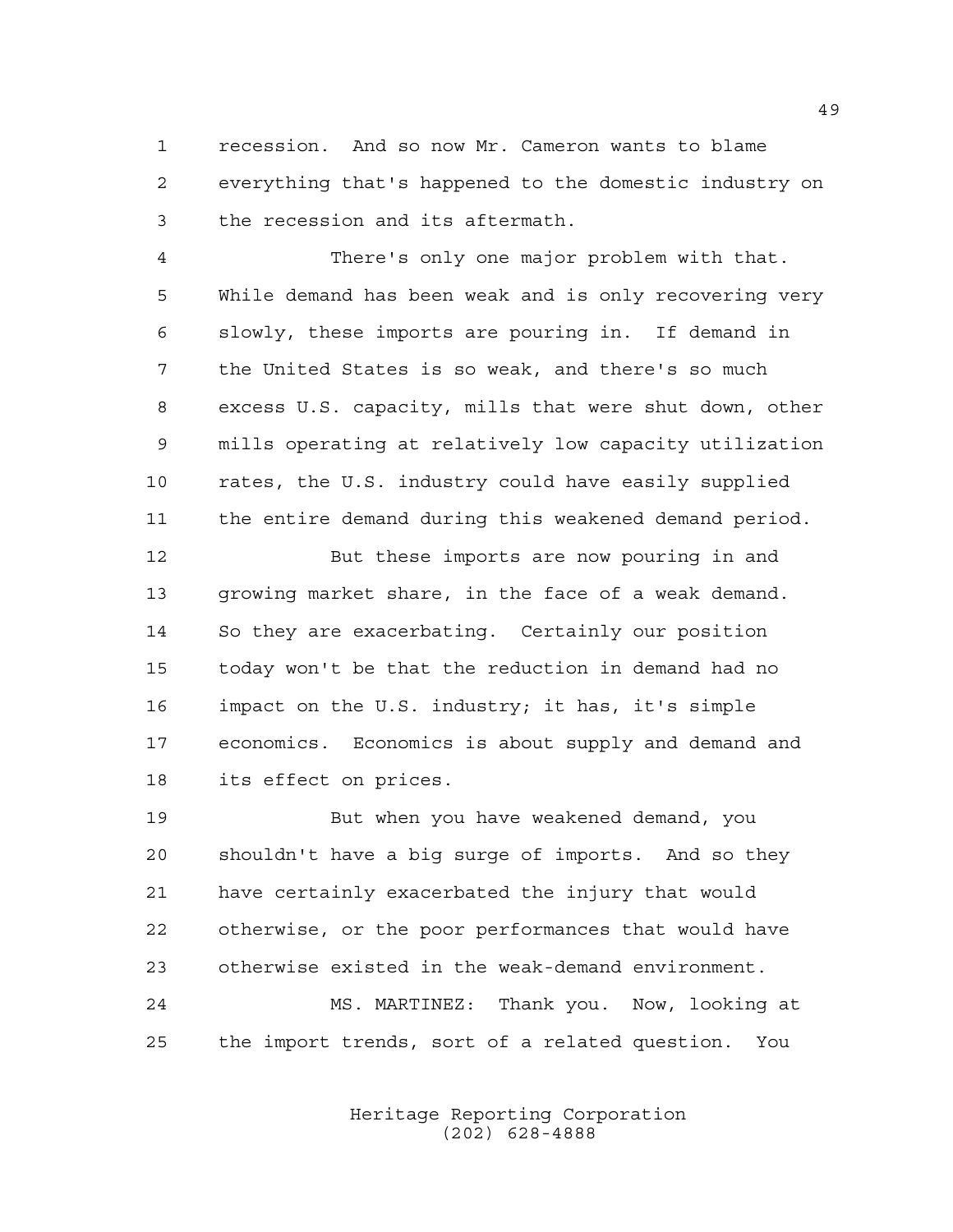mentioned of course, we see the demand, the sharp decline in 2009. And there's a recovery in 2010. Do you think that is, corresponds to the demand trends in the U.S. that, you know, in terms of the recession? And maybe there's a recovery in the construction market, a slight recovery of that? What are your views?

 MR. SCHAGRIN: I'll let people in the industry answer that, as to your forecast. But I think most people would agree that we got out of the depths of '09, but it's really slow; and now it is flattening. And I think that for people in the industry, and given the various forecasts that they get, the forecast is pretty flat.

Mr. Seeger? Mr. Magno?

 MR. SEEGER: Yes, in consideration to your question, there was a recovery. 2009 was a bloodbath. Everybody liquidated their inventory, the prices were dropping so fast that they just wanted to get out from any exposure.

 So in 2010, even though non-residential construction had not picked up, it was still decreasing, we did see a recovery because people bought some inventory, and financial situations stabilized. So you did see a little uptick in 2010.

> Heritage Reporting Corporation (202) 628-4888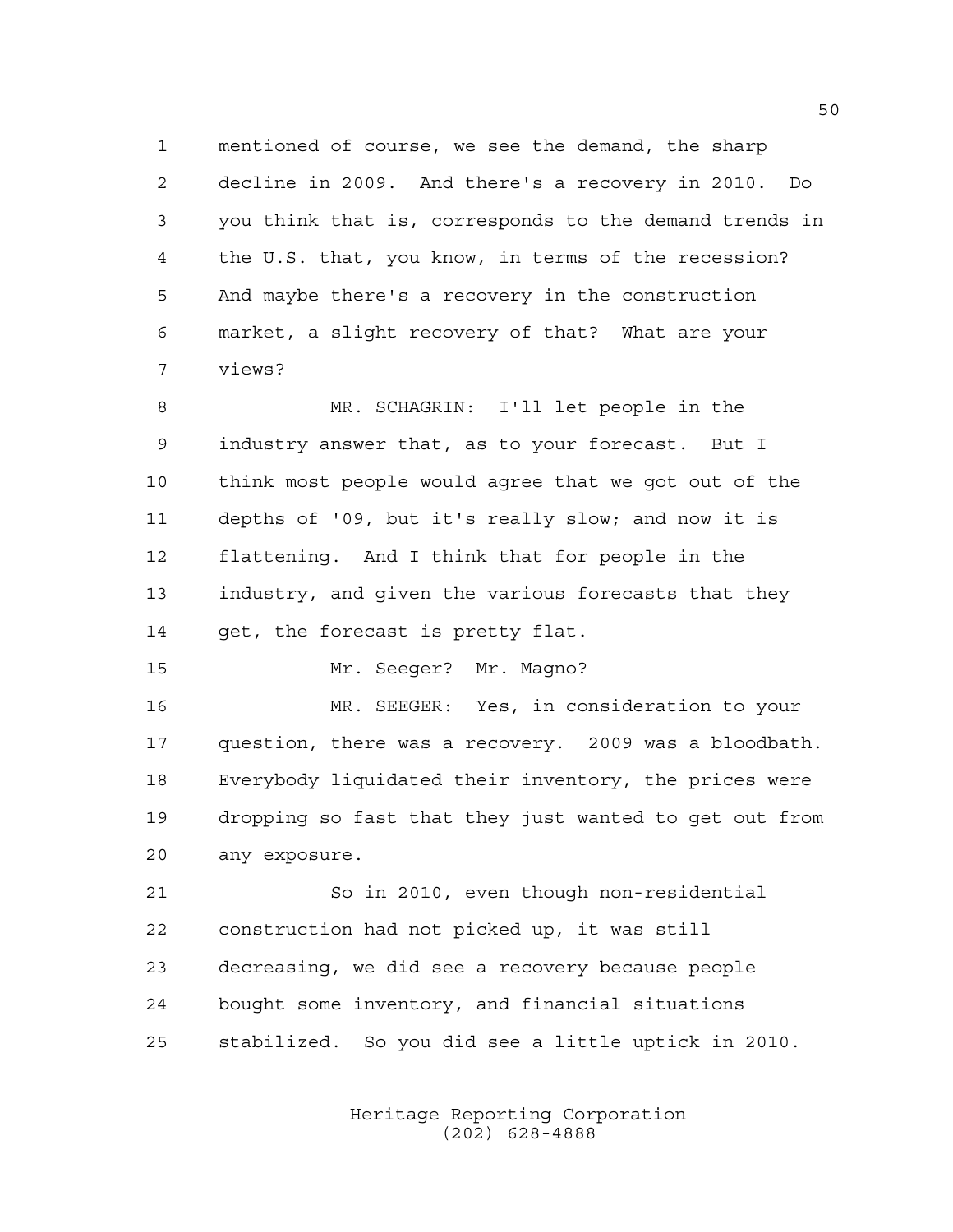But in 2011, non-residential construction continued to contract. I think I mentioned in my remarks that we feel it's bottomed out, but it has not recovered. If you look at the advance, the architectural billing index, which is about a nine- month lead time of what's coming down the road, you know, they're still below the 50 point, which tells you there is no growth for at least the next nine months. Most of the pundits say the next year or two. MR. MAGNO: Mark Magno with Wheatland Tube. I wanted to make a comment about construction activity, particularly about Washington, D.C. versus the rest of the areas that we visit. Generally I'll fly by an airplane to visit our customers, because we're doing it around the country. And I'm sure I'd be much more comfortable in an aisle seat to give this stout body of mine a little bit more room, but I jam myself on the window. Because what we like to do is, when we're traveling, is when we're landing, we're looking for the overhead cranes. That's construction activity. It's good for our customers' business, which is good for us. And in our travels, we have seen very little

 construction, large overhead cranes, because there has been really a devoid of construction activity. And

> Heritage Reporting Corporation (202) 628-4888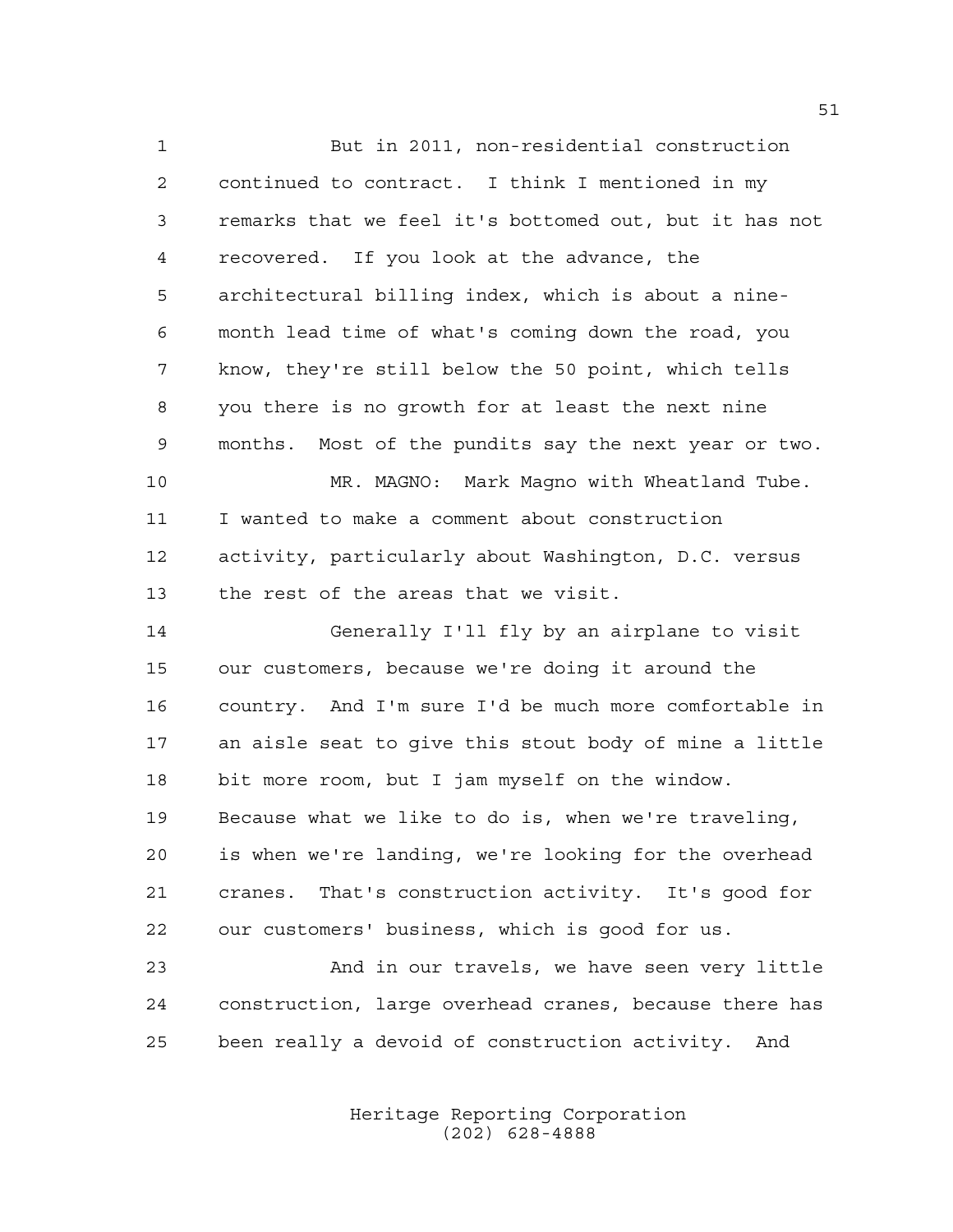exasperated as well by the decrease, significant decrease in government spending that's happening even more recently.

 However, when, in my very brief time here in Washington this time, and I love coming to Washington, I have seen more construction cranes in Washington, D.C. than I think collectively in nine months. So what happens inside the Beltway is not typical of what we're seeing around the country; and in particular, in a lot of the small communities that our mills operate. 11 MS. MARTINEZ: Thank you.

 MR. VAUGHN: Stephen Vaughn for US Steel. I 13 just wanted to make a comment sort of on the way I think you ought to be looking at these demand-type issues. And I understand that's going to be one of the points here, and I appreciate Roger's reference to Mr. Lighthizer in his testimony in the past.

 And I think one of the points that's been made with respect to the injury standard is, is that you are supposed to look at the industry in the context of the demands situation, in the cycle of where it is in the business cycle.

 And so here, I think what the testimony is showing is that yes, there has been this sort of downturn in demand; but that has been worsened and

> Heritage Reporting Corporation (202) 628-4888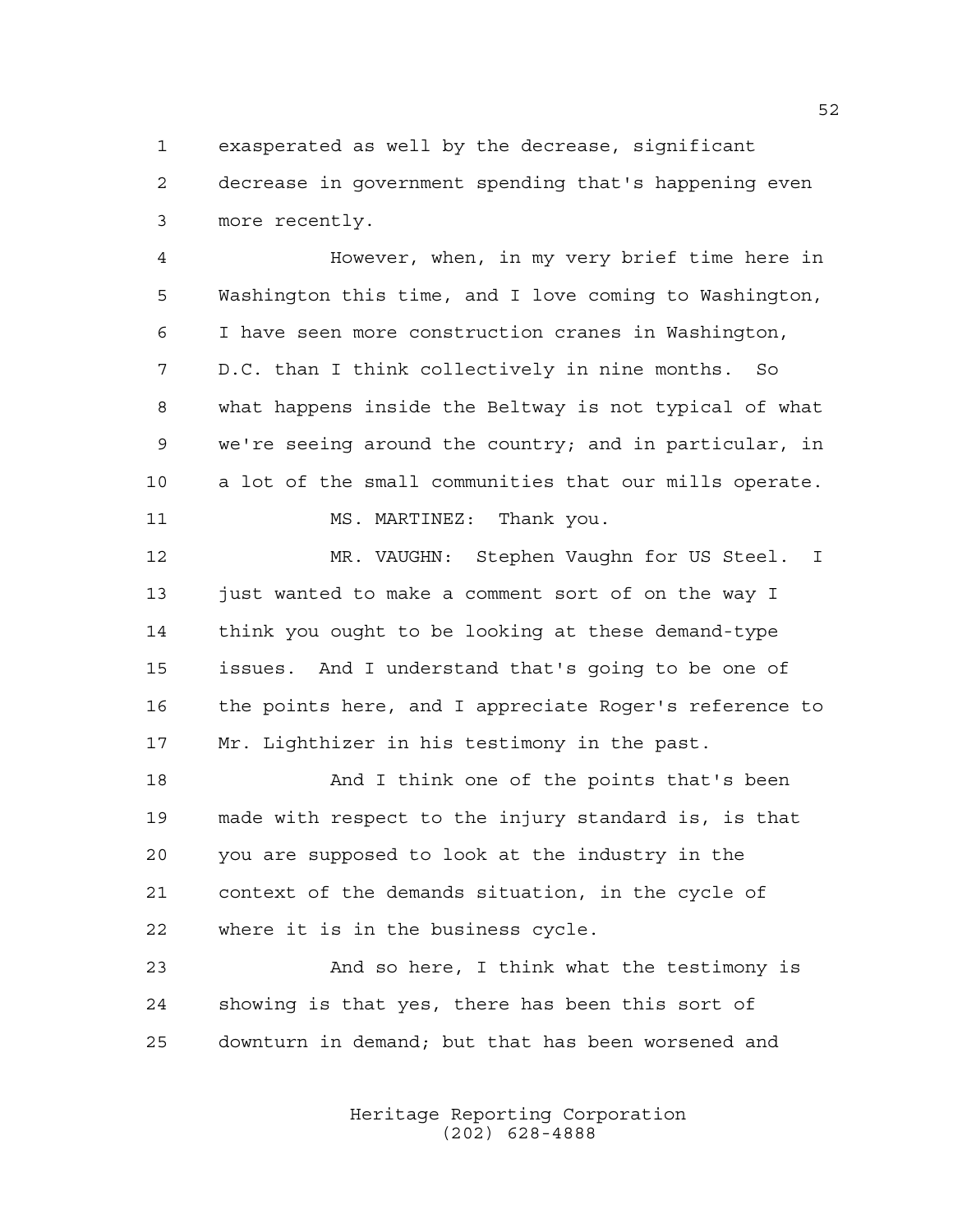exacerbated by what you're seeing in terms of the imports. And to me, at least, one of the striking facts in this case is that while there is a downturn in demand -- I think there is almost unanimous testimony imports, I mean demand is well below 2008 levels -- subject imports are actually significantly higher than they were in 2008.

 So I think that's sort of the context in which you're going to want to consider these facts. And I think that goes to your question about is this just something that's tracking demand. And to us, at least, I think if you look at the evidence, you'll see that it is not.

 MS. MARTINEZ: Thank you. Anyone else have anything to add? Okay. Okay, thank you.

 Moving on to a couple of data-related matters. I apologize if I'm a bit all over the map; please bear with me.

 Do you believe that official import statistics accurately represent U.S. imports? And that's what the Commission should be using? MR. SCHAGRIN: As to the subject countries, yes. As to most of the non-subject countries, yes.

 As to Canada, no. And this Commission has on a number of occasions in the past, including in the recent

> Heritage Reporting Corporation (202) 628-4888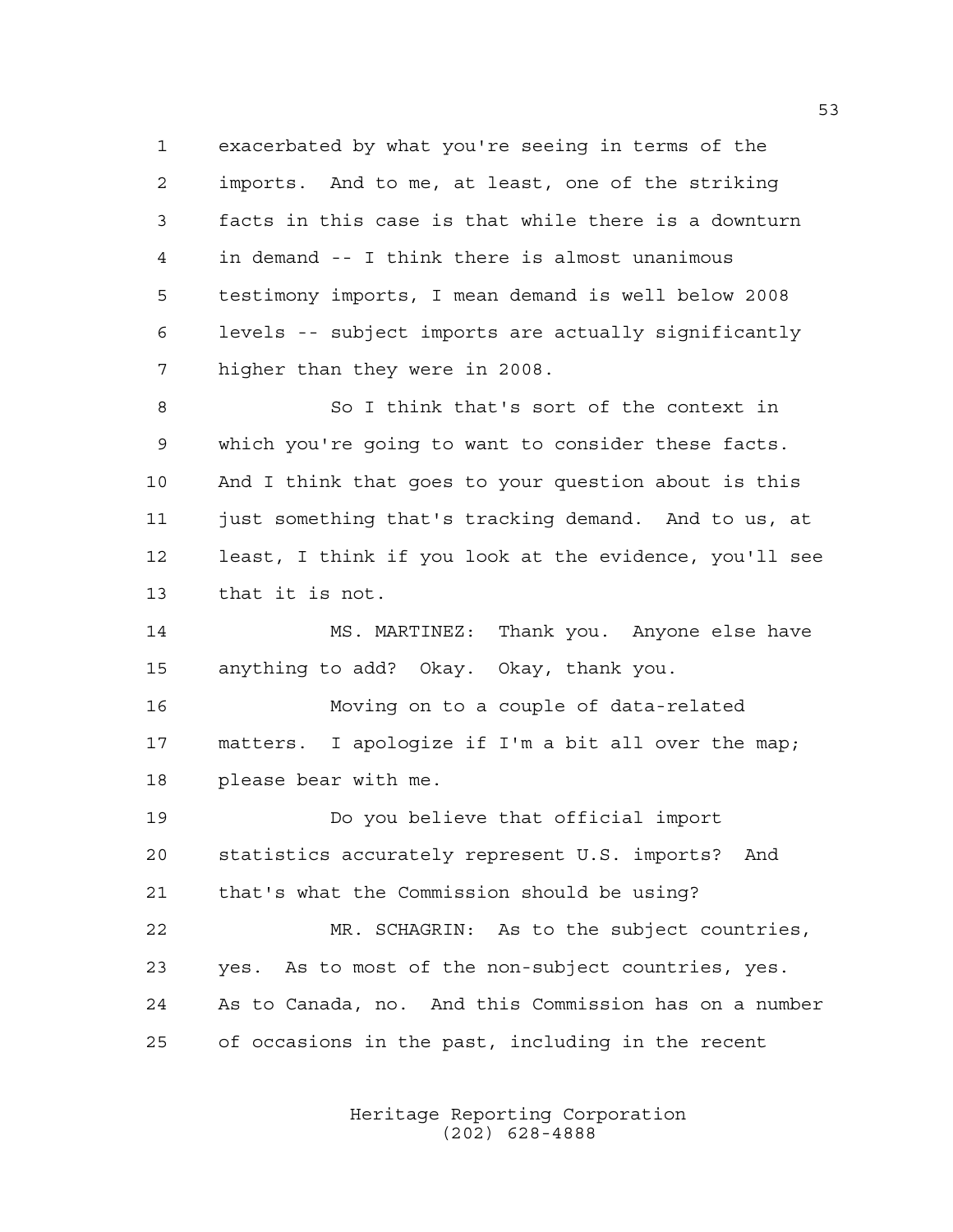China case just I guess three years ago, used

Statistics Canada data for exports.

 And the reason for that is there is a very significant part of the market for the Canadian industry, and also for the U.S. industry shipping up to Canada, which is what would be referred to as off- the-welder circular mechanical products. So these are mechanical tubing products which are not cold-drawn or drawn over mandrel, which have their own separate HTS items which are not included in this group. But they are just circular welded mechanical pipe. And there's a tremendous amount of trade from Canada into the U.S. industry producing auto and truck parts. And so in the past, as we did in the petition, we have modified the Canadian import data, and adjusted it using Statistics Canada data. Because the Canadian statistics break out standard and mechanical separately. And so we've utilized that.

 And we will, we gave you the data in the petition. In our post-conference brief we'll also give you the raw Statistics Canada reports for the staff's use.

 MS. MARTINEZ: That will be very helpful, thank you. Moving on to focus on the U.S. industry.

> Heritage Reporting Corporation (202) 628-4888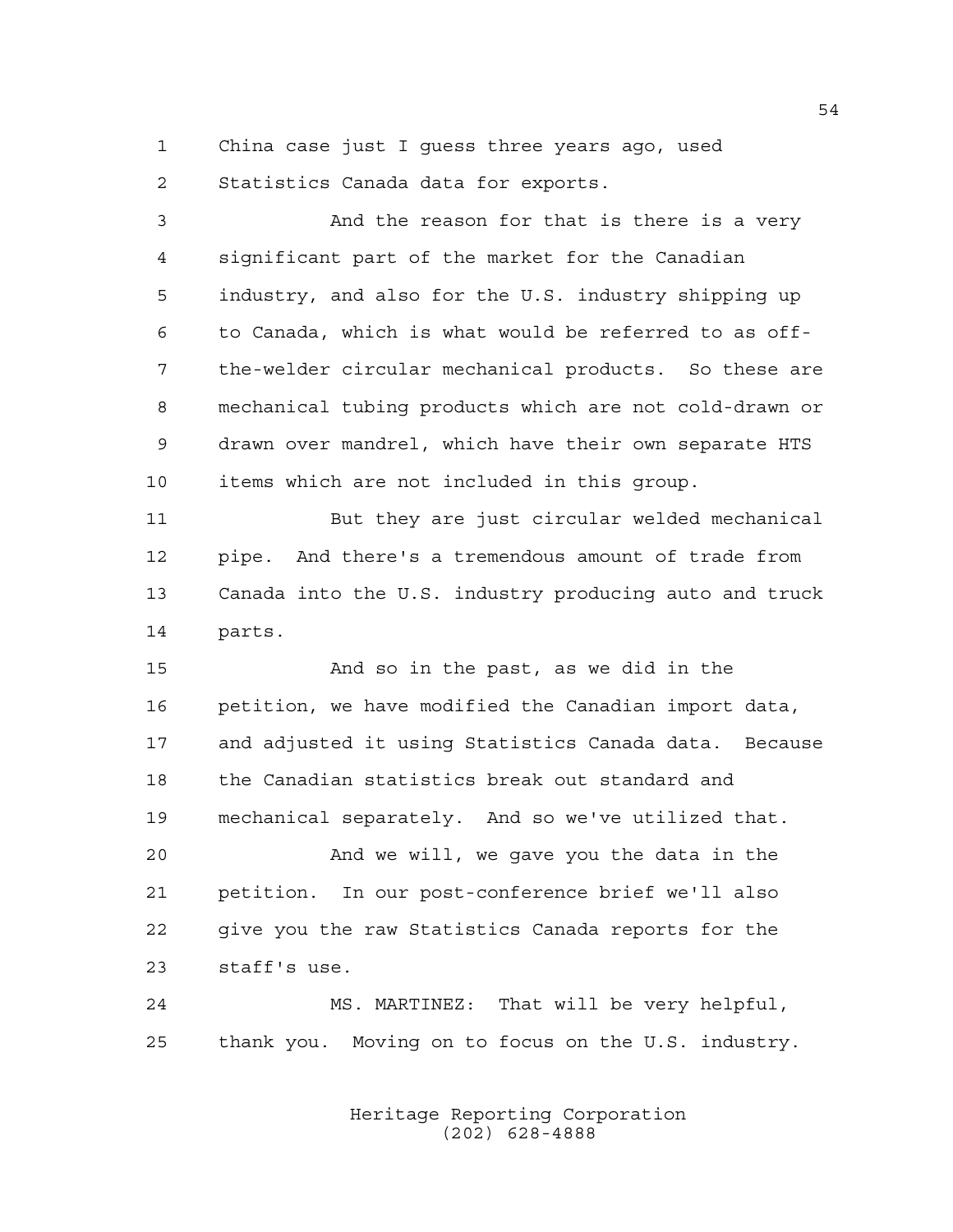Do you believe that we have all the major players? All the U.S. producers in the dataset currently? MR. SCHAGRIN: Probably counsel should answer that.

MS. MARTINEZ: Yes.

 MR. SCHAGRIN: Because the other, the industry members wouldn't be aware of your releases. And I'm not sure that based on the release earlier this week, and of course it's on EDIS publicly, who has responded, that you have all but you're probably already well past 90 percent of the industry already. And I'm sure that you'll probably pick up some of the stragglers. And of course, we believe just the members of industry here are already well over half of the industry.

 So you've got both good coverage in terms of who's reporting to you, and you have incredible coverage compared to Respondents, who have decided not to take the plane from Dubai here, even though we'd have the direct flight. But you have incredible coverage with the representatives of the U.S. industry on the panel this morning.

 MS. MARTINEZ: Okay, I just wanted to get that on the record. Thank you.

Now, what share of the industry make up the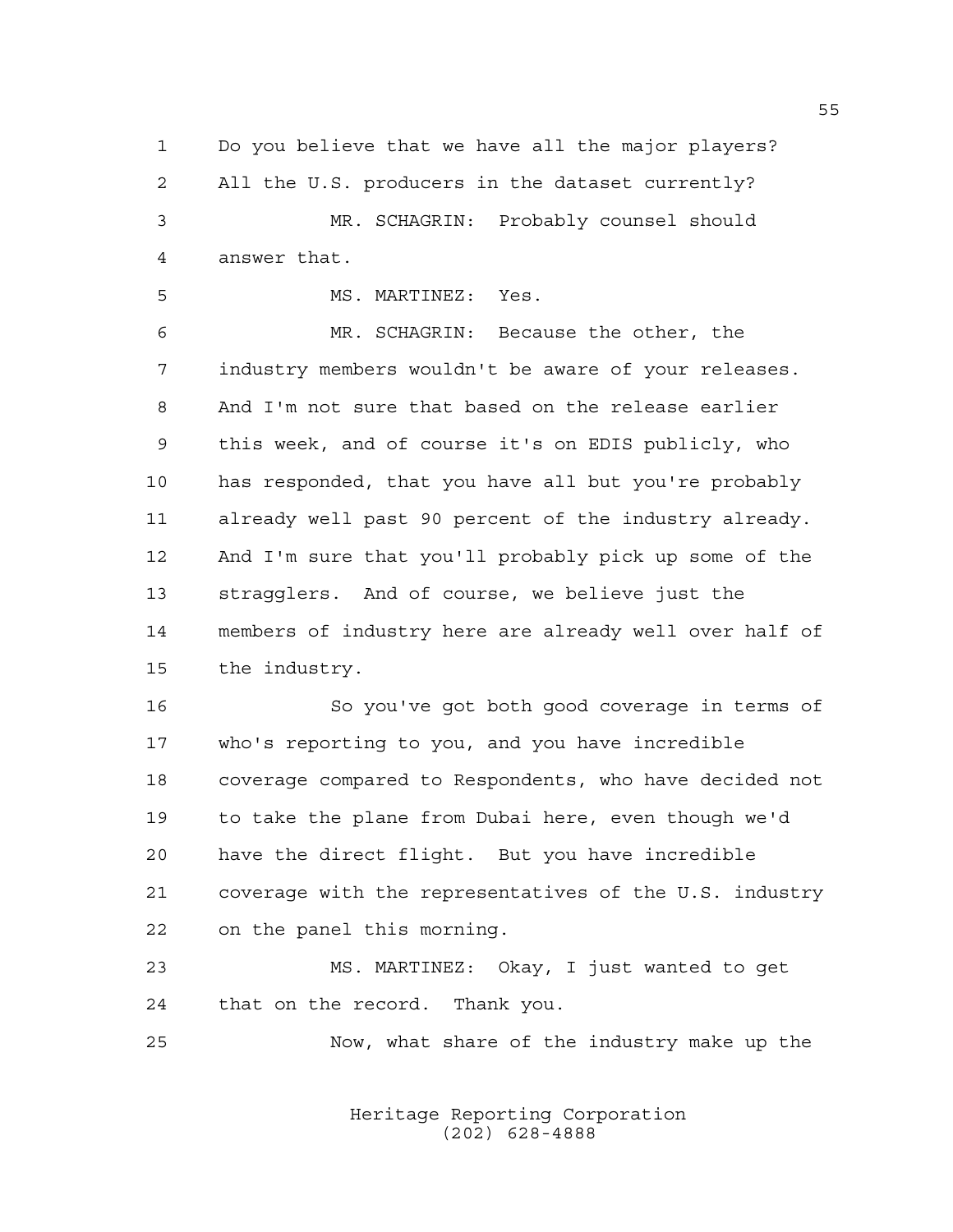micro-alloy, multi-stenciled, and mechanical tubing within the scope of the investigations? What share does that make up in the U.S. industry?

 MR. SCHAGRIN: Probably also one for counsel, because they're not quite as maybe familiar with the intricacies of the scope language. Micro- alloy, my guess is zero; there is no micro-alloy circular welded pipe, as I think the Commission is aware.

 You know, in some respects, as to new supplier countries, this is a game of Whack-a-Moley; you know, you go try to get that. In terms of coverage and potential imports coming in from outside the scope, it's a little bit more like some kind of chess match with opposing counsel, as to how they can figure out something that can legally be done that takes products outside the scope.

18 So the first one they came up with, flat- rolled, in the mid-nineties was the idea, and has been repeated many times since, was the idea of people adding small amounts of micro-alloys in order to say oh, the case only covers carbon products, these are alloy products. Even though no one buying these, no one at Ferguson trying to sell a plumber A53 would say oh, I got alloy A53, you know. These are things that

> Heritage Reporting Corporation (202) 628-4888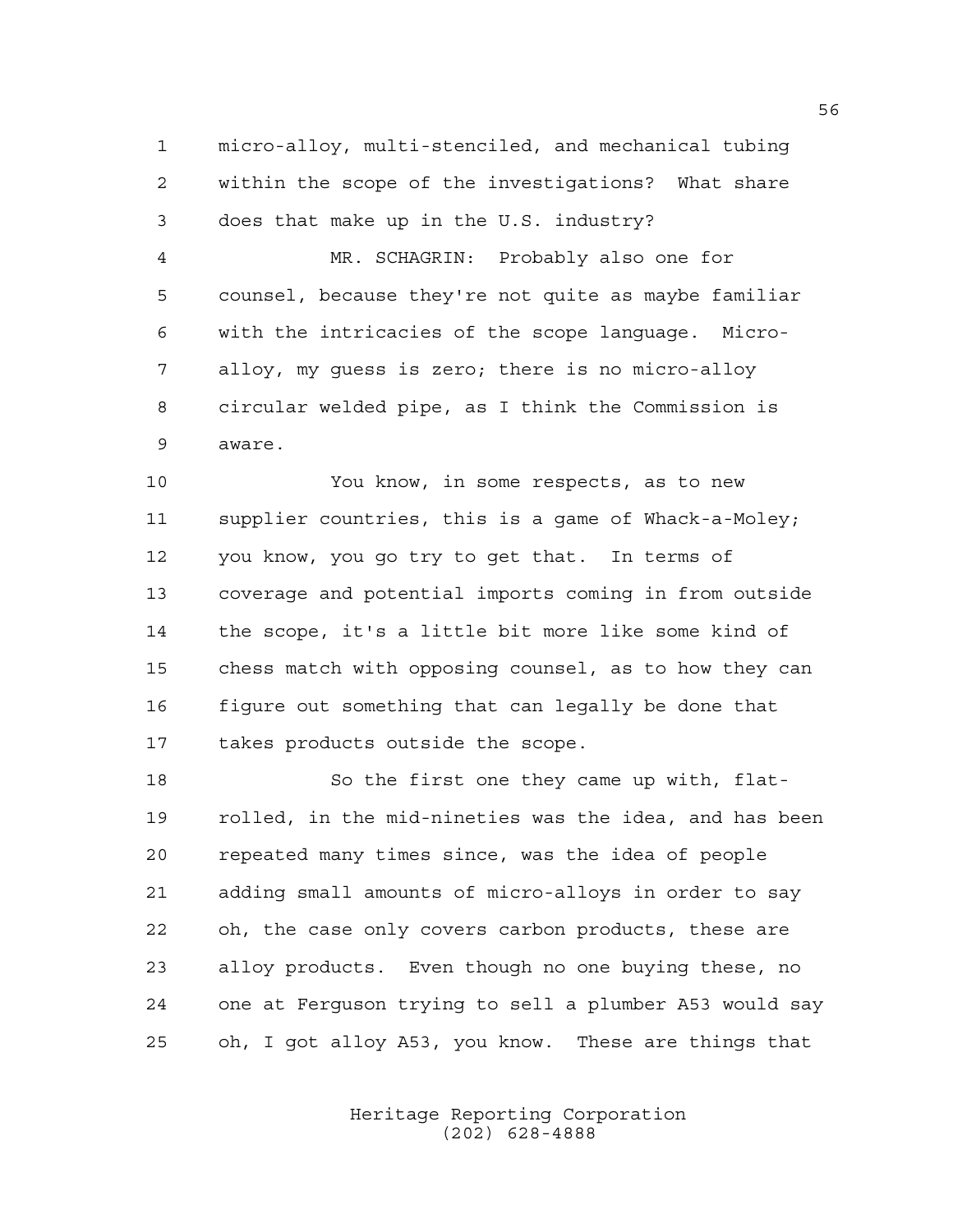were created by lawyers and foreign companies to try to get around that, and we have to respond to it.

 Same thing happened with multiple-stenciled product. There, you know, some really good lawyers came up with multiple-stenciling products after the '91 cases, and we thought oh, this will be covered by circumvention. And we ran into a buzzsaw of some, what I recall, to try to be complimentary to our Reviewing Courts, maybe free-trade ideologue judges who thought that if a product isn't covered by the scope, it can't be covered by circumvention.

 Whereas I was very familiar with the '88 Act, and I could swear Congress specifically meant circumvention provisions law to cover products not in the scope. But we actually had judges come out and say no, if you exclude it from the scope, then it's 17 got to be excluded forever; we can't cover it in circumvention.

 There, there are some coverage. I would say probably, for ease of some of the line pipe producers in the country, they will dual-stencil product as it's coming off the mill, because it's just five cents' worth of paint when they're making line pipe, to add the A53 spec. And then, because they made it that way, they will sell it to a plumbing distribution

> Heritage Reporting Corporation (202) 628-4888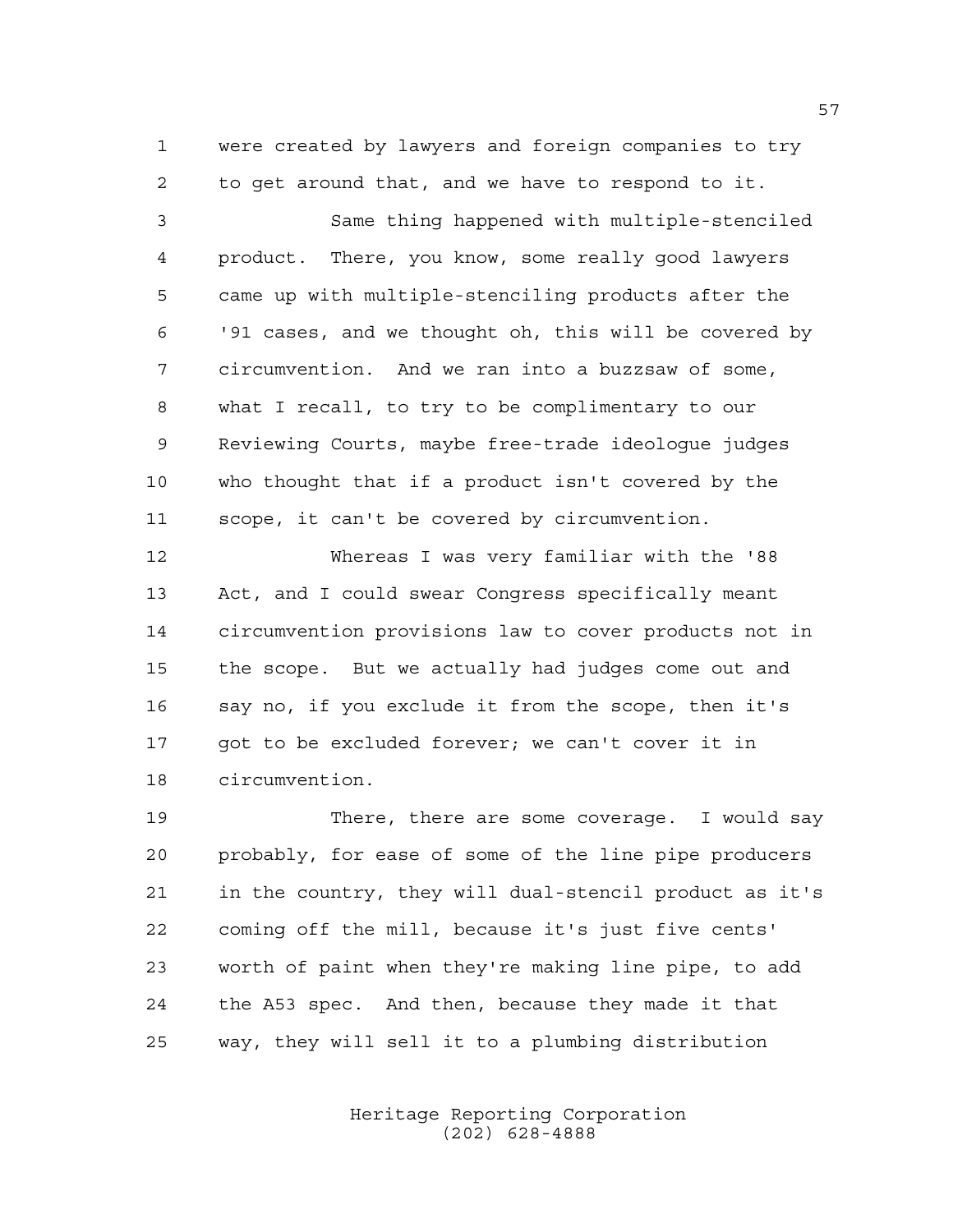house as a dual-stenciled product.

 So I would say a very small portion of domestic production, maybe just several percent, is covered by dual-stenciled.

 As to the mechanical for fence, this is something where I think the chess game has gotten stretched into more fraud than chess. Because people who say I'm making galvanized fence tubing, and here's my galvanized fence tubing, and I'm going to give you an A-513 mechanical specification mill test report, and they're shipping to fencing contractors. And the language of the scope as it says here specifically says fence tubing is included. My view of that -- and I believe it's going to turn out Customs' view of that -- is if fence tubing is covered and the product is fence tubing, saying that my fence tubing also meets A-513 doesn't take the product out of the scope.

18 But once again, we had to react. We don't want to waste your time or the time of the domestic industry trying to chase down products at the borders, where somebody's gotten smart, wise, decided to engage in these activities.

 I would say there, for domestic producers making fence tubing and saying it meets a mechanical specification, once again, it's zero. The domestic

> Heritage Reporting Corporation (202) 628-4888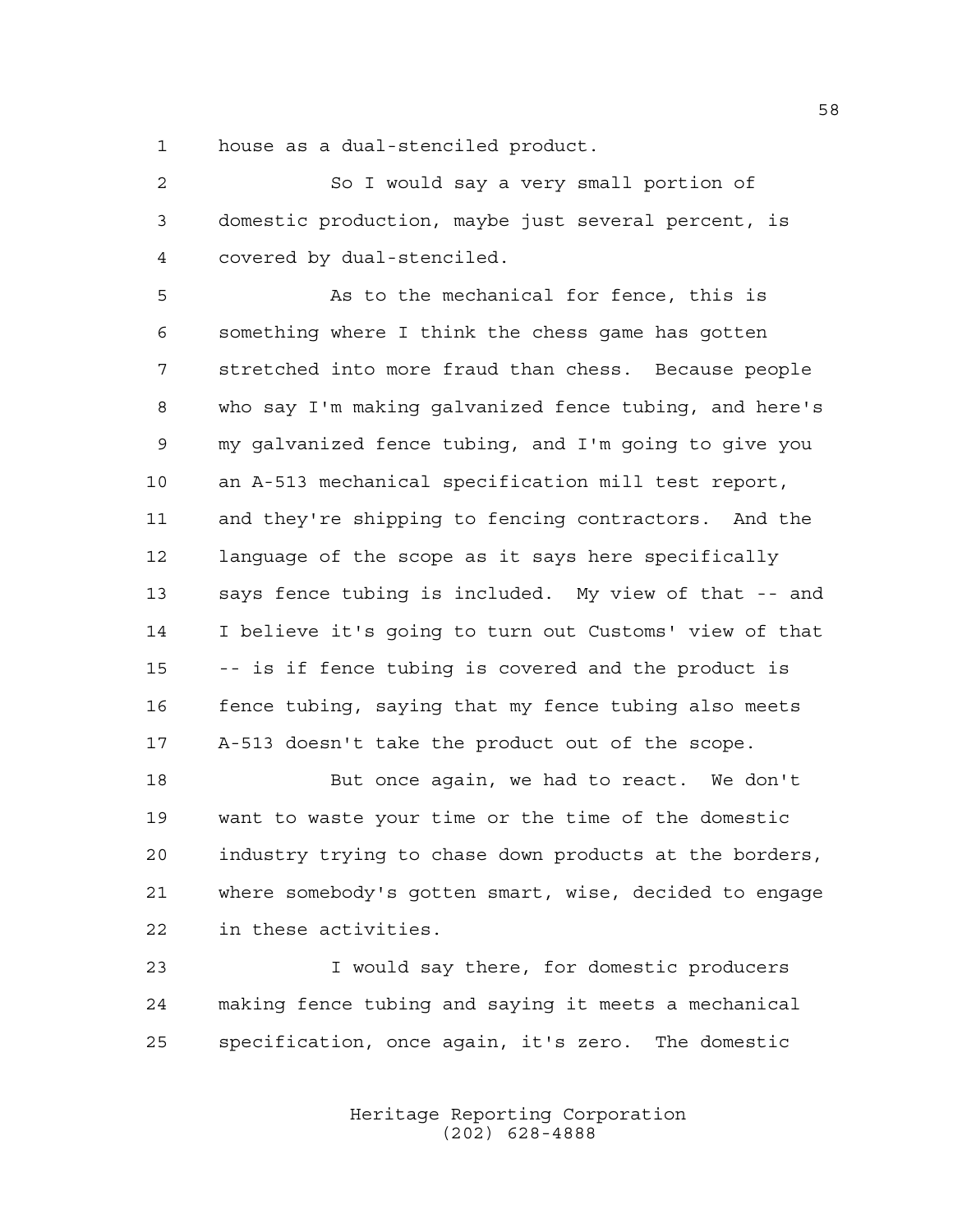industry has never engaged in that type of production activity. And I think that Mr. Kurasz, Young, or Mr. Seeger and Mr. Magno can verify. They all make fence tubing, and they never tell their fence tubing customers our fence tubing meets a mechanical specification. They just don't do it.

 MS. MARTINEZ: And what would be your thoughts on the shares for the U.S. imports, then? Since you referenced them. Do you believe that there are large amounts coming in?

 MR. SCHAGRIN: From the subject countries, we believe there is some coming in from India already, based on some review of some information from Import Genius. We don't believe -- and that's because there are already dumping duties, as we'll probably explore at some time in this morning conference, that there is already some very significant dumping duties against producers in India other than Zenith Birla.

 And so we think India, some Indian mills and some U.S. importers have engaged in that activity. We don't believe that producers in Oman, UAE, or Vietnam have engaged in any of that activity, because they have no duties to try to get around at this point. And we want to make sure that when duties are imposed, they cannot get around them.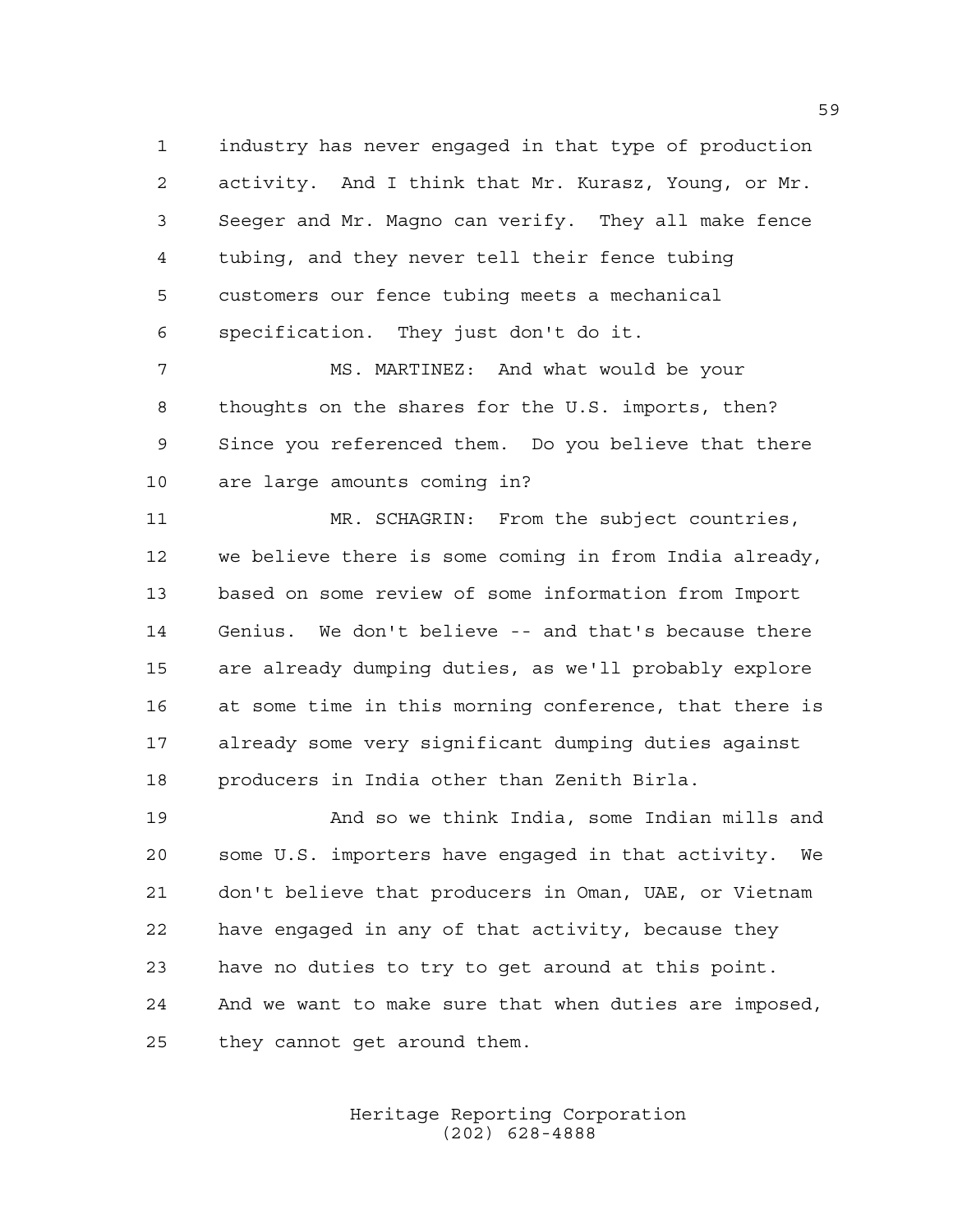1 MS. MARTINEZ: And for the multiple- stenciled, you believe it's small amounts, as well? MR. SCHAGRIN: No, I think there's larger amounts of multiple-stenciled. Now, those would not be in your import statistics. MS. MARTINEZ: Yes. MR. SCHAGRIN: Because Customs' view is that any multiple-stenciled product that has an API-5-L stencil would be classified as line pipe. And I'm sure that's a question you can ask Mr. Cameron, because I'm sure some of his other clients who would be subject to the orders would be aware of the volumes there. But there certainly are imports of product, multiple-stenciled, from countries currently subject to orders that enter the U.S., and then are sold to U.S. users of CWP. MS. MARTINEZ: Thank you. My next question is, how common is it in the industry to downgrade from non-subject line pipe to subject circular welded pipe? And sell it in the market as such. MR. SEEGER: Yes, it does happen. I don't think it's a common practice; we'll run into it now and then. There's certain parts of the market that will deal with second grade-type products, and we do run into it. But it's not a prevalent practice.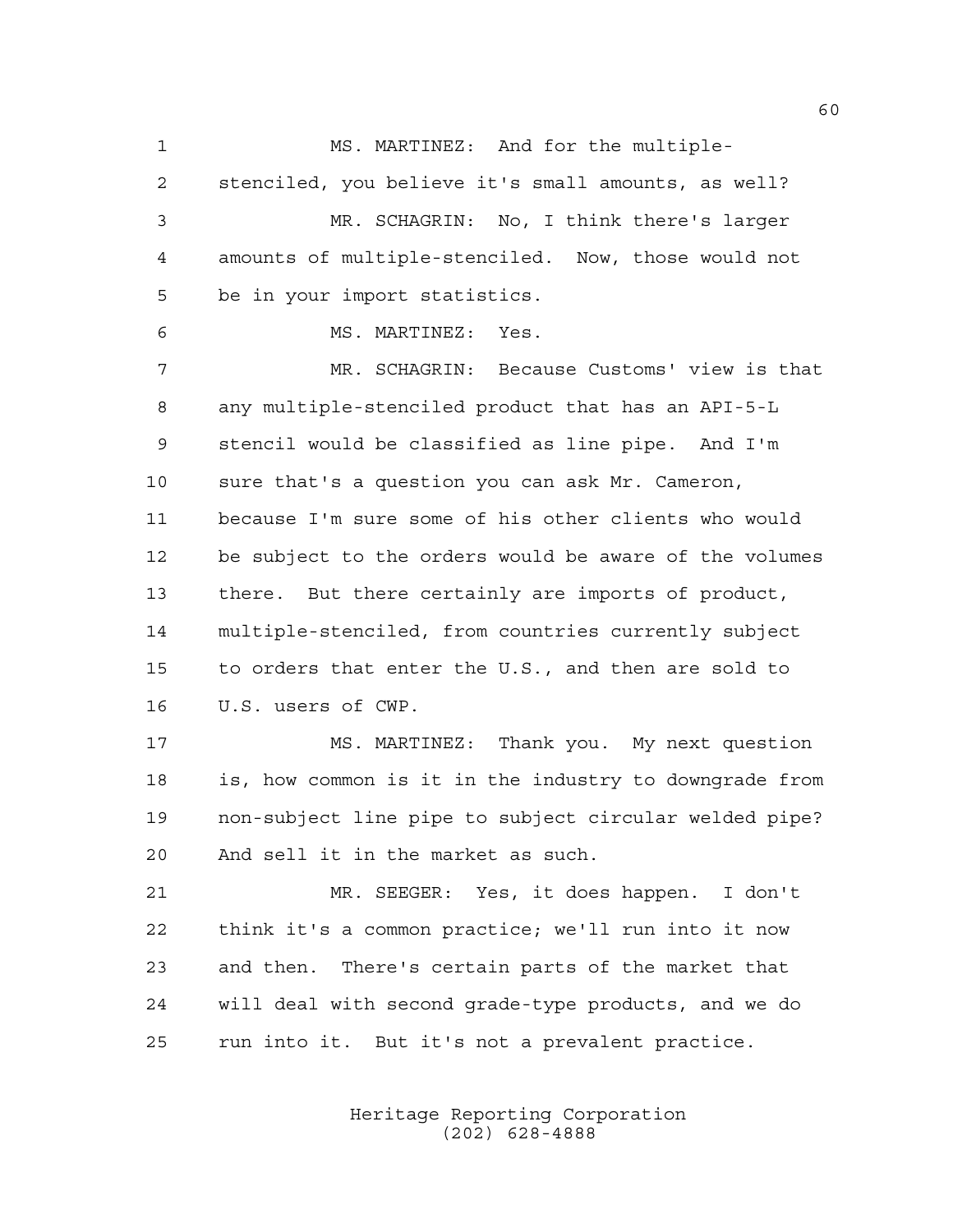1 Now, fence is another story.

 MR. SCHAGRIN: And I would say, Ms. Martinez, that even for what I call the more mainline -- I don't know if US Steel would want to comment on this issue -- producers of line pipe, probably one of the reasons that they multiple-stencil even though they are selling to contract line pipe customers, is that when they then test the line pipe, which has much more stringent testing requirements; that then if they find it doesn't meet the line pipe specification, it will still meet the A-53 specification.

 And so what they'll do, because then it can no longer be line pipe, then the domestic producer of line pipe will erase, I mean they'll literally take the API markings and their API monogram off the product, but they're able to sell it at A-53. I think 18 that happens to a pretty small extent, but you know, if you're running 100,000 tons of line pipe and three or four thousand tons don't meet the spec, and you can then sell it as A-53, it may only be three or four thousand tons. But at a thousand dollars a ton, it's much better to sell it at A-53 than, you know, as just totally secondary material.

So it's probably pretty small, but I think

Heritage Reporting Corporation (202) 628-4888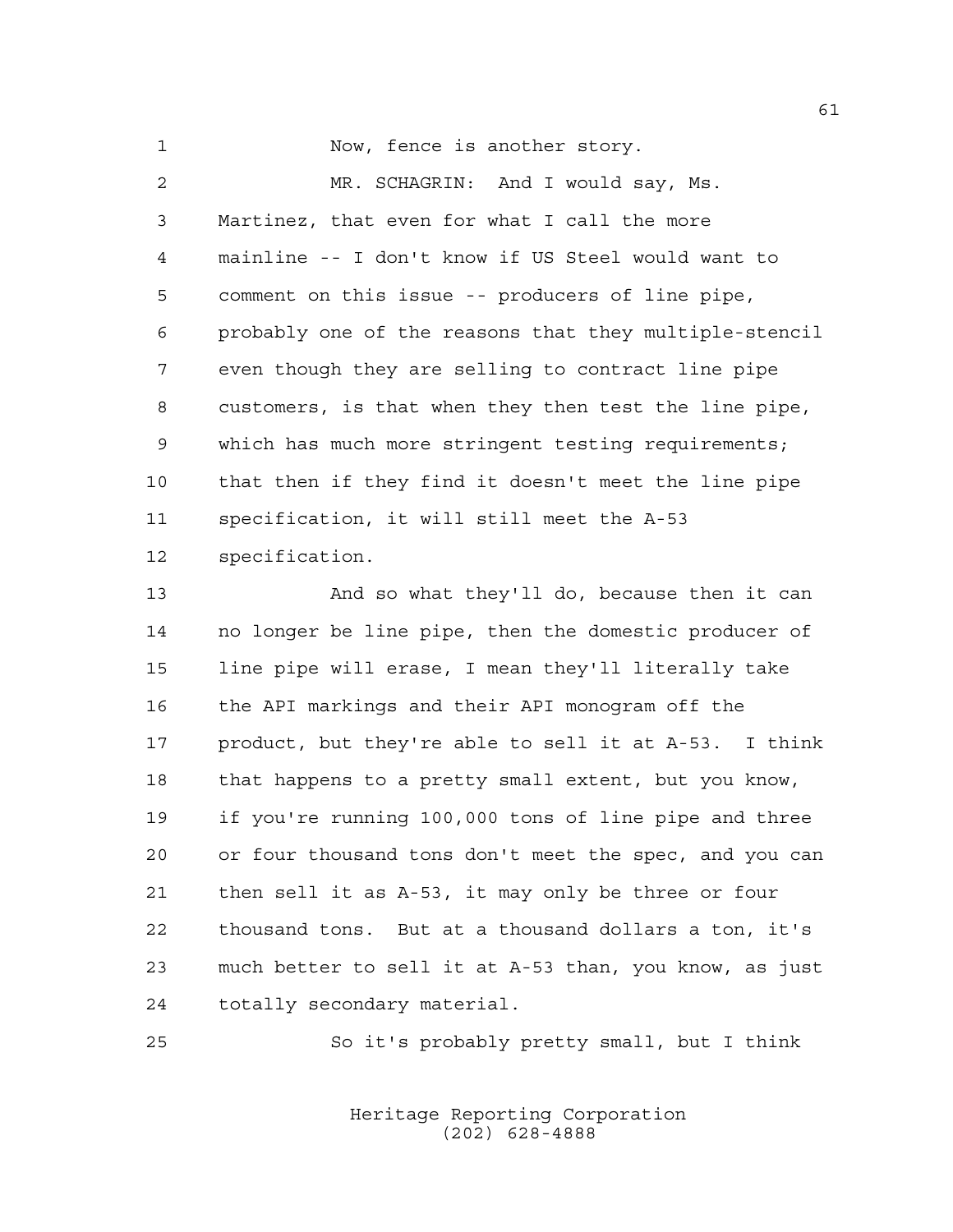it definitely happens. And maybe Mr. Johnson has some information on that.

 MR. JOHNSON: He hit it right on the head. It's a very, very small, limited amount of pipe that would, that would happen, where we would downgrade it to an A-53. It's very rare. It does happen, though, on occasion, but it's I would say a very small percentage.

 MS. MARTINEZ: So you wouldn't see a predominantly, a producer who predominantly produces line pipe who would accidentally get into the circular welded pipe market because it didn't meet the stringent standards? That's not common.

14 MR. JOHNSON: No.

 MS. MARTINEZ: No, okay. Thank you. And I think my last question will be, do you believe there are any like-product issues that the Commission should be aware of in this case?

 MR. SCHAGRIN: None. I mean, this is such well-worn territory that I would be very surprised if the Respondents today raise any like product. We certainly think there are no new like-product issues for the Commission to consider.

 MS. MARTINEZ: Okay. Thank you all. MS. DeFILIPPO: Thank you, Ms. Martinez. We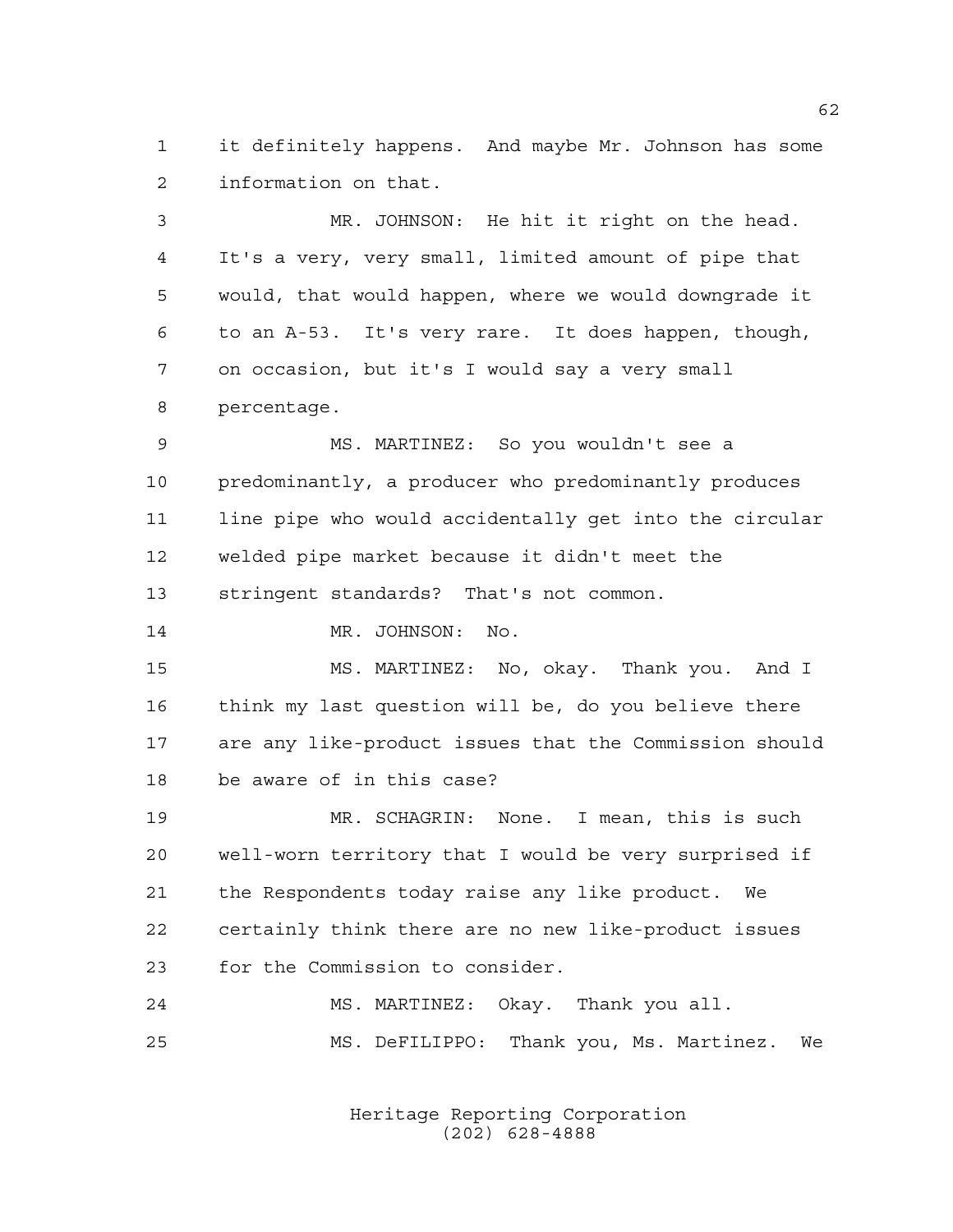will now turn to Mr. von Schriltz.

| $\overline{c}$ | MR. VON SCHRILTZ: Thanks, Kathy. Welcome               |
|----------------|--------------------------------------------------------|
| 3              | to everyone; thank you for attending the conference.   |
| $\overline{4}$ | My first question might seem a little out of           |
| 5              | left field. I believe that the scope of the 2007/2008  |
| 6              | investigations included a minimum diameter, so that it |
| 7              | excluded circular welded pipe less than .372 inches in |
| 8              | diameter. Why does the scope of the current            |
| 9              | investigations not include a minimum diameter?         |
| 10             | MR. SCHAGRIN: I don't think anybody at                 |
| 11             | Commerce would be offended; because Commerce just      |
| 12             | asked us to drop that from the scope. When we gave     |
| 13             | them the scope originally, they just said boy, you     |
| 14             | always put this, but you know, why? We said well,      |
| 15             | there really are no sizes lower than that, that are    |
| 16             | commercially produced. They said well, you don't need  |
| 17             | it. And you've practiced in this area before; if       |
| 18             | Commerce asks you to do something and it doesn't cause |
| 19             | you any pain, it's like with everybody in the          |
| 20             | government. Well, it doesn't hurt me, I'm not going    |
| 21             | to argue with you, it's fine with me.                  |
| 22             | So that's the reason for the change, Mr.               |
| 23             | Schriltz.                                              |
| 24             | MR. VON SCHRILTZ: Great. Thanks for                    |
| 25             | clearing that up.                                      |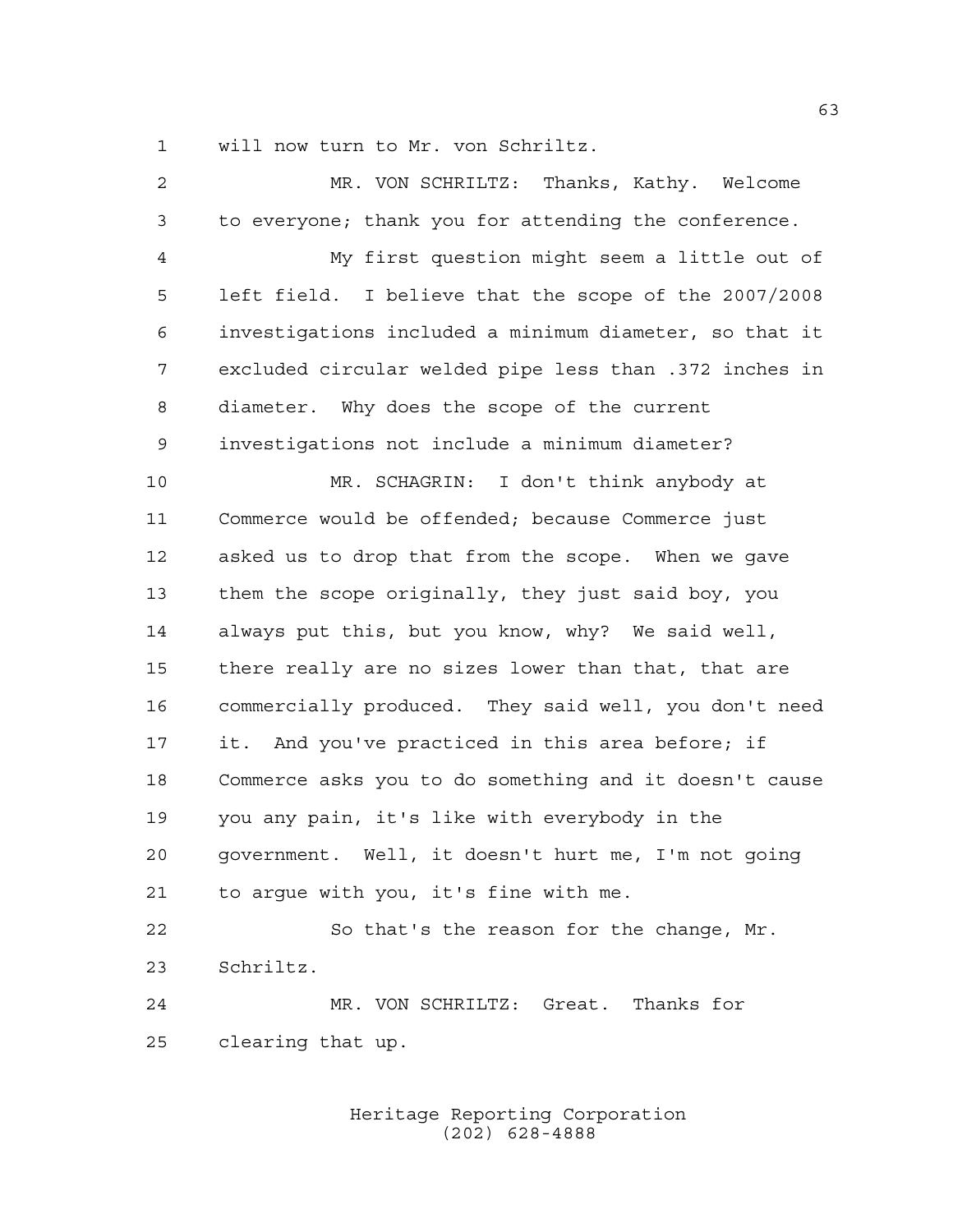My next question, of course we've heard a lot about the dramatic impact of the recession and the rather slow recovery on demand for circular welded pipe. I'm wondering, why did Wheatland Tube close its mill in Sharon, Pennsylvania in 2009? What was the reason for that?

 MR. SEEGER: Sorry. That was a year before my tenure. But when we purchased these companies, as I mentioned we had four or five acquisitions in that period, 2009 obviously was a very difficult year. Demand had dropped almost 45 to 55 percent. We didn't see it coming back in the near term, and we needed to consolidate some of the facilities.

 MR. VON SCHRILTZ: Great, thank you. I also heard you explain why there were no lost-sales or lost-revenue allegations included in the petition. And I saw that there were no lost-sales or revenue allegations included in the last petition, as well.

 But what you do provide in lieu of specific lost-sales or revenue allegations was sort of a paragraph or two about Home Depot, and how, if you go to Home Depot, you'll find an abundance of subject imports, but no domestically produced product, even though there are some domestic mills within 100 or 200 miles of the particular Home Depot that was visited.

> Heritage Reporting Corporation (202) 628-4888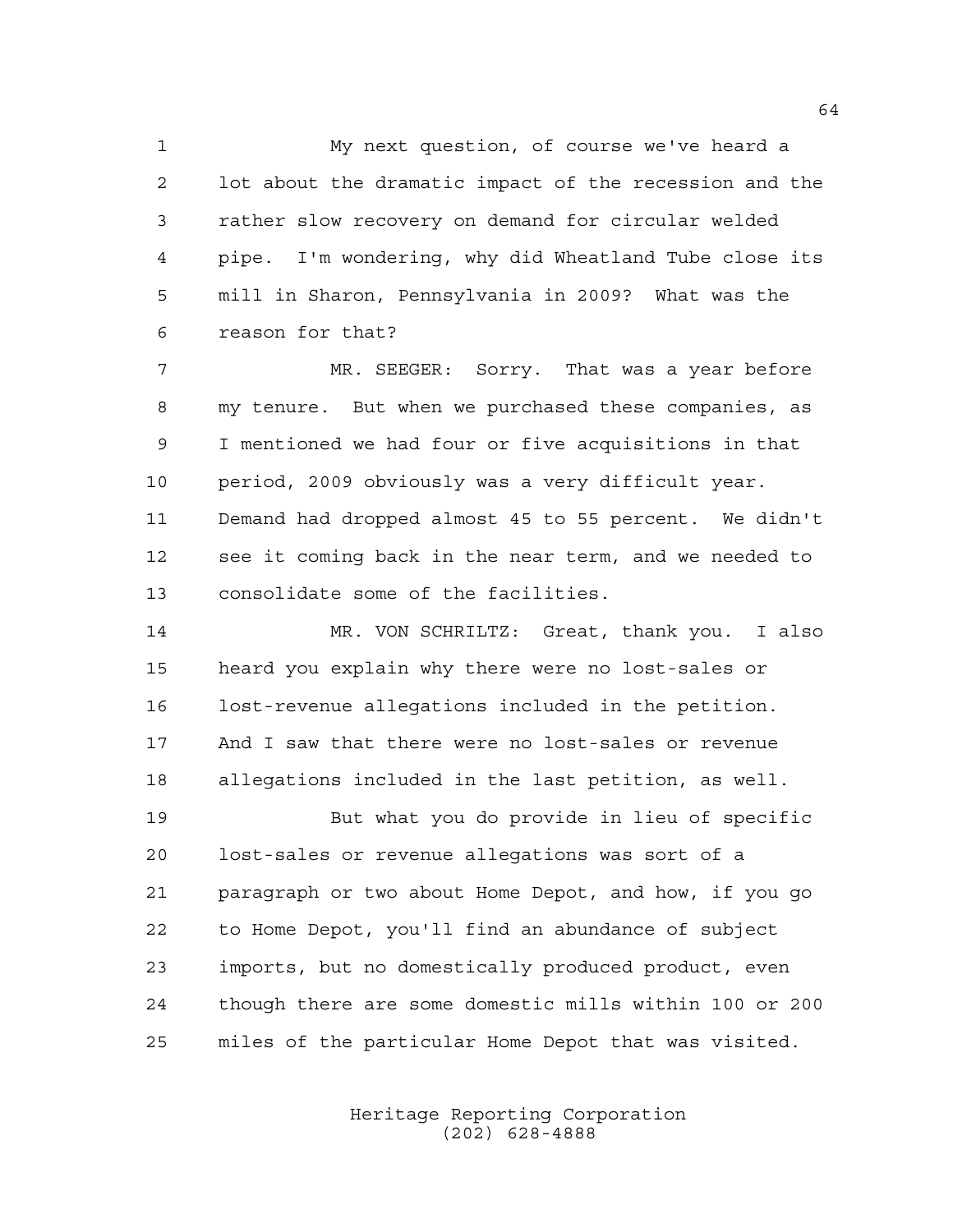And then I heard that these big-box retailers are becoming more important outlets for circular welded pipe. How does that work? Do the producers and importers sell directly to the big-box retailers? Or do the big-box retailers purchase from the distributors?

7 MR. MAGNO: Mark Magno with Wheatland Tube. It's our clear understanding that the large retailers do not purchase direct overseas. They use an intermediary company, generally regionalized, that will buy the product; in almost every case will affix a bar code label to it, because Home Depot needs the bar code label to check out; and then resell in smaller quantities to the stores.

 MR. SCHAGRIN: If you don't mind, I'd just add two things. We put these in our post-conference brief, because I thought maybe someone at the conference would ask about that in the petition.

 So on Saturday, the day after Veterans' Day, I went into my Home Depot in Annapolis, Maryland, with my Blackberry. Took photos of what is pipe clearly marked UAE ERW, I couldn't get the fact that it also said A-53 on it. It was properly stenciled, said "universal." The SKU tag said that the pipe was being supplied by Kessler Industries, which would certainly

> Heritage Reporting Corporation (202) 628-4888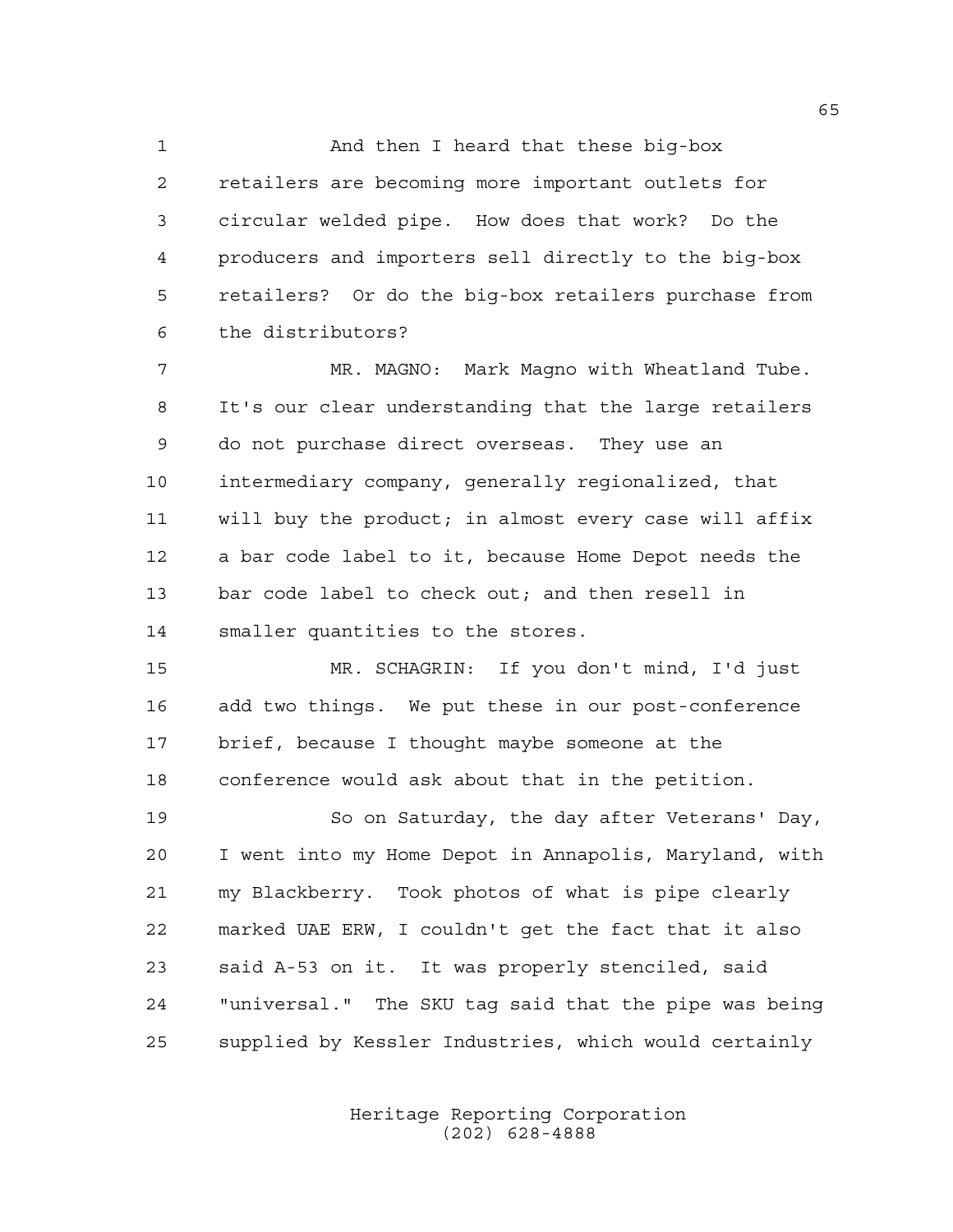be an intermediary; we don't think that they are part of Universal Pipe.

 And then in the fence area of Home Depot here, the name of the importer, although we're pretty sure it's Midwest Air Technologies that has the Home Depot supply contracts, you know. All of the pipe was from Vietnam.

 So you know, once again, here is, you know, mills in Philadelphia. I know, because I drive to the Philadelphia airport sometimes. Philadelphia from Annapolis is about 90 miles. UAE has got about, I think it's about a 15-hour flight to Dubai, it's got to be about 6,000 miles away. Vietnam I'm going to say is more like 8,000 miles away from Annapolis.

 I mean, talk about Kohl's in Newcastle. I don't know if members of the Commission find this as incredible as I do. But the idea that a store in Annapolis, Maryland, with plants 90 miles away which would be probably a seven- or eight-dollar truck freight to go 90 miles, and other miles 200 miles away, would be bringing in product from five, six, seven thousand miles away. And I will guarantee you Home Depot is buying this because their prices are less.

And the other thing I know about Home Depot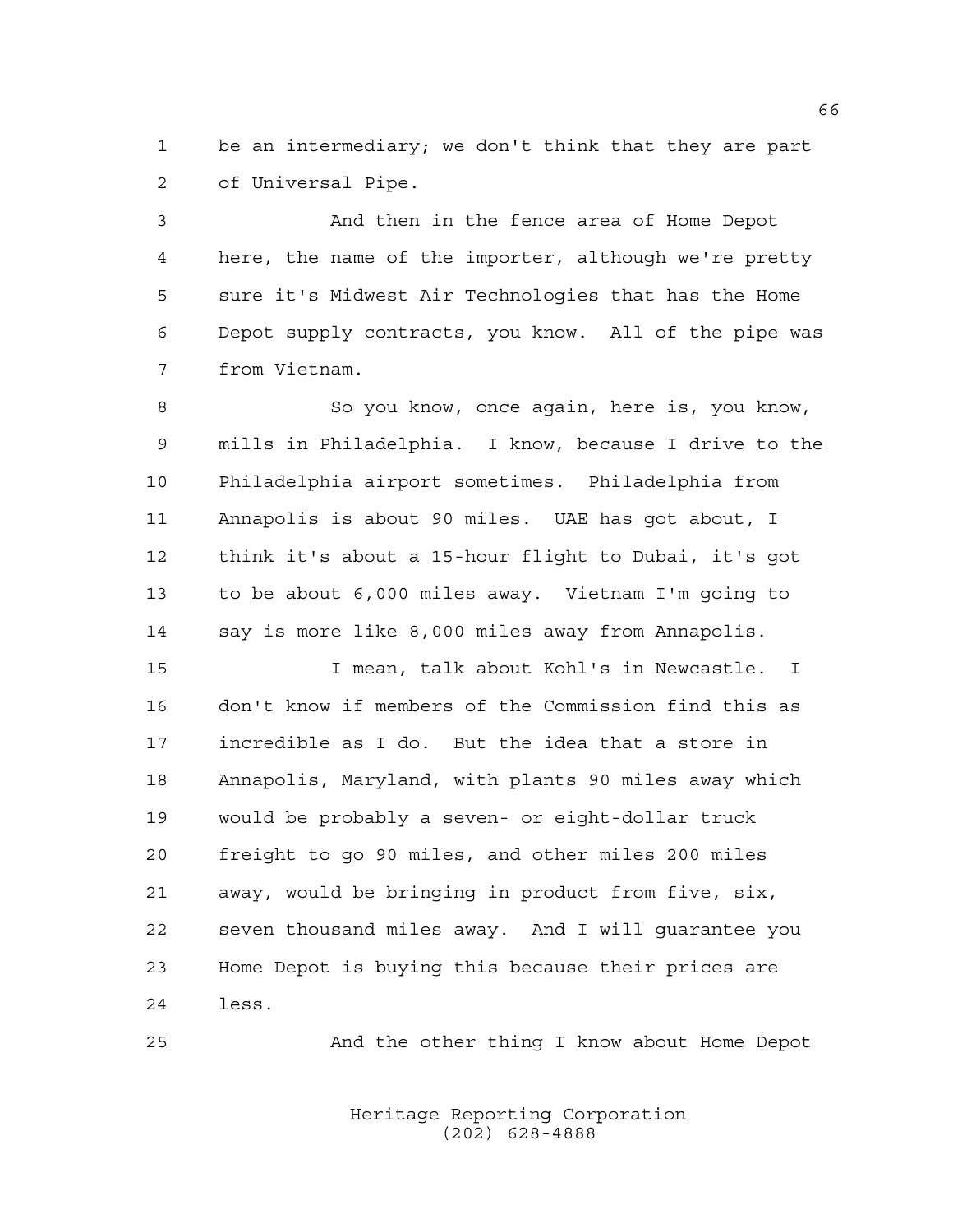is, one of the reasons they're taking business away from the traditional distributors is you can go at least to the major Home Depot in Annapolis, and a plumbing company can get there at 6:00 in the morning, and they have a separate area set up for contractors. So that they don't check out like the normal do-it- yourselfer nerd like I am; but instead, you know, the plumbing suppliers can say gee, I might be able to buy it from Home Depot, you know, cheaper than I can buy it from Ferguson. I can pull up as a plumbing supplier to a special area, have a special account, a special checkout, and they can pick up everything they need.

 So to a certain extent, there's no doubt that the big-box hardware retailers are taking some share away from the traditional distributors. And that just makes it even worse that unfortunately, I haven't seen them -- you want to talk about replacement of Chinese product? This Home Depot in Annapolis sold only Chinese product, before we brought that case. Then for a few months they actually sold Wheatland product. And then it got replaced by the folks in this case.

 And I want that Home Depot where I live, in an area full of veterans, I want them to sell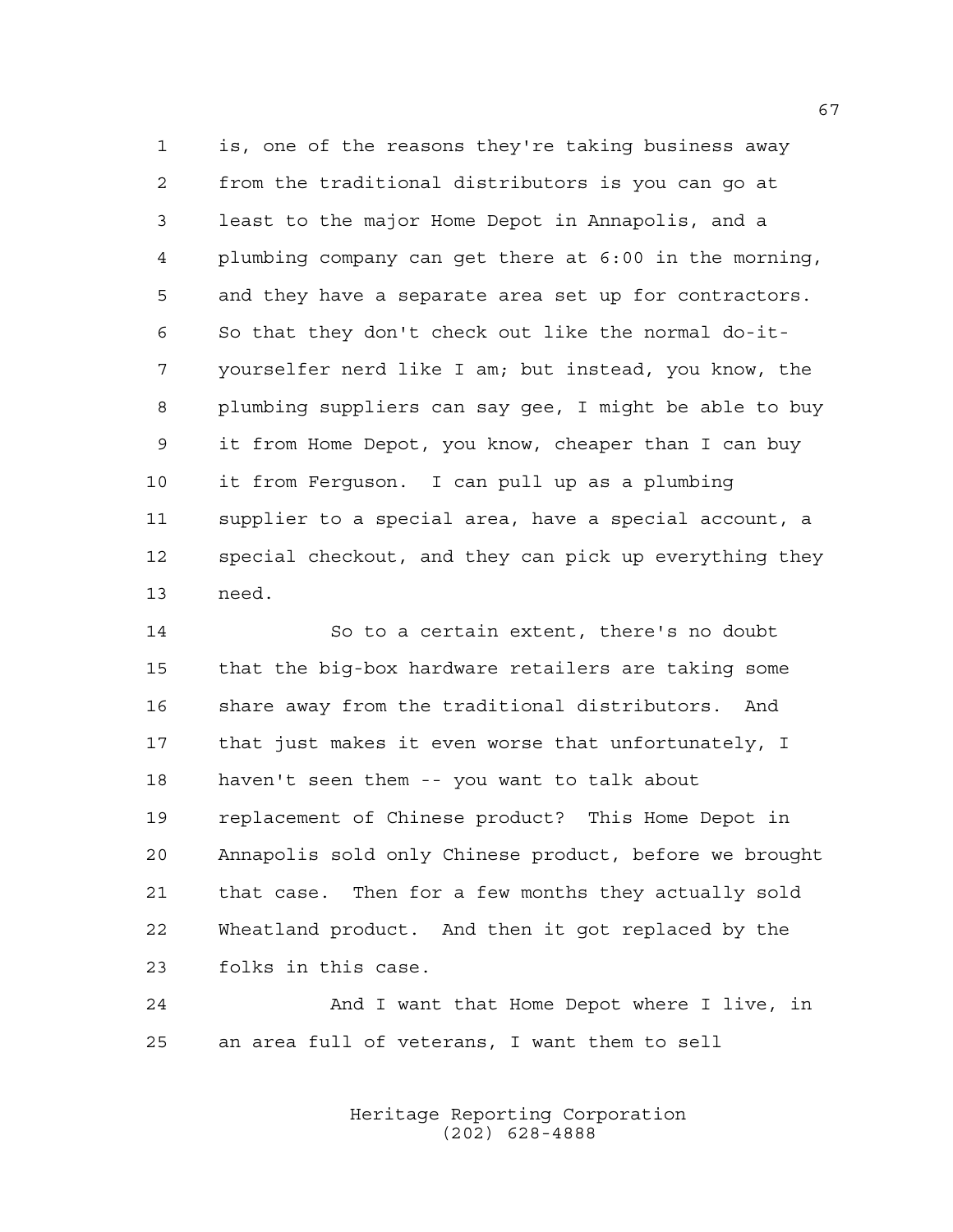domestically produced product. I want my fellow Americans to have jobs. I don't want them to be selling product from six or seven thousand miles away, at dumped-in subsidized prices. I want them to buy domestic product. And I think, if you grant relief, hopefully these folks will have a shot with those accounts.

 MR. VON SCHRILTZ: And actually, that was going to be my followup question. How would domestic producers sell to Home Depot? Would they sell to Home Depot exactly as they sell to distributors? Or would they sell to distributors, which would then sell to Home Depot?

 MR. YOUNG: In the past we've sold strictly through distribution to any of the home centers.

 MR. MAGNO: This is Mark Magno from Wheatland Tube. As I had mentioned in my testimony, we already sell electrical products, as does our industry colleague, direct going to Home Depot. It goes into the distribution centers.

 We would -- and spoken to them in the past about just adding 10-foot-length hardware pipe, which is a type of A-53 pipe that they stock, or other products onto that. Helping to allow for greater inventory turns, because they have a greater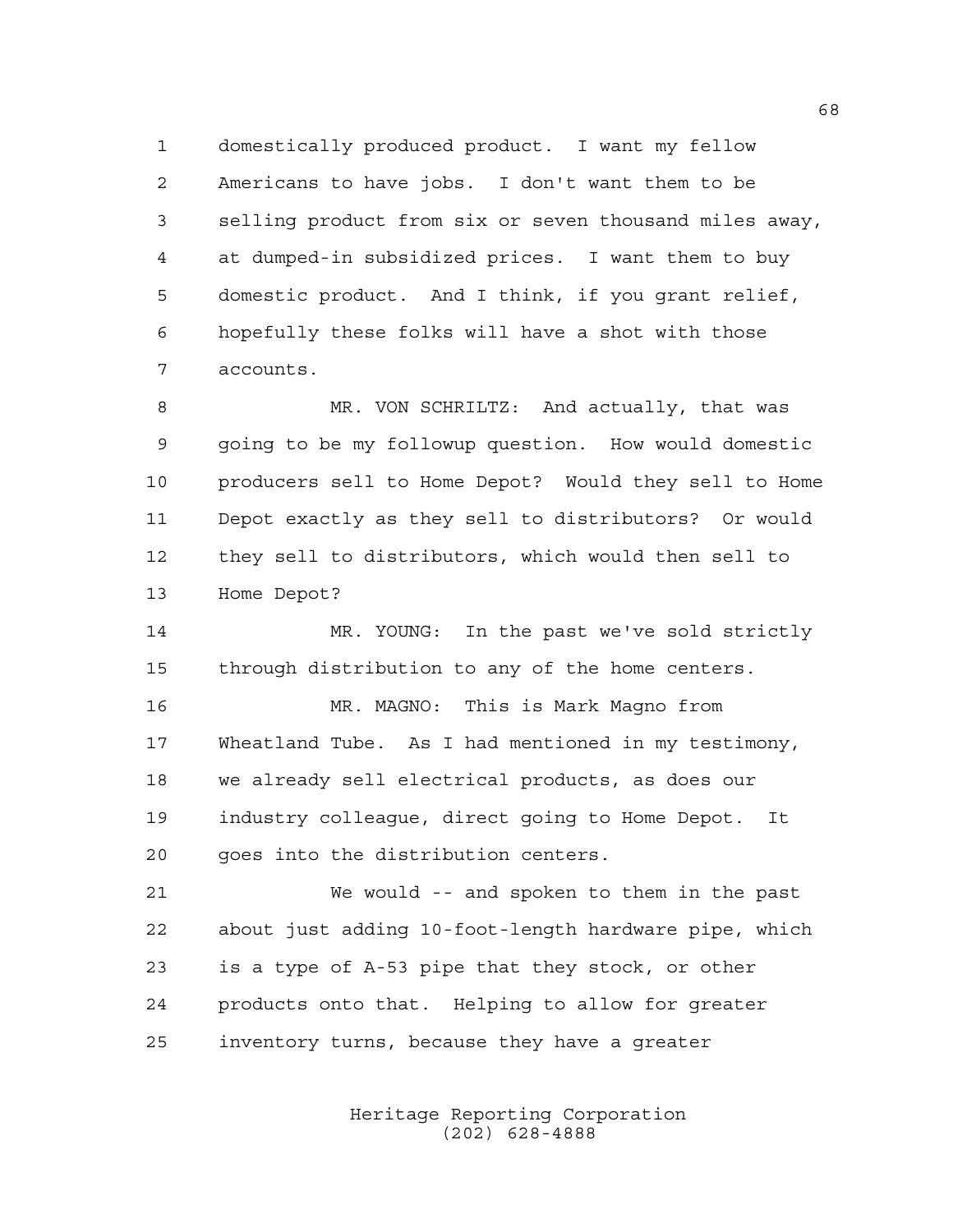flowthrough of material through their distribution centers. And typically, you would think that retailers are highly motivated to increase inventory turns.

 In this particular case, it's exclusively price of the pipe products. But given an opportunity, we already have that channel in place to do that. And the relationship is in place to do that.

 MR. KURASZ: Just to offer further clarification. In the fence market, the distribution offers a packaged good to the Home Depot big-box store. So typically you go through the distribution on that. We also sell direct to Home Depot on our electrical conduit products.

 Pipe products, we are not at the same level as our colleagues over here, so they're more familiar with the direct sales on the A-53 products.

18 MR. VON SCHRILTZ: Okay. Now, Mr. Schagrin, you say that the big-box retailers seem to be taking share away from distributors, but offering contractors the same service as distributors.

 What would you say their, what proportion of CWP is now sold to end users through big-box retailers, as opposed to distributors? Any idea? MR. SCHAGRIN: We don't know, but it's

> Heritage Reporting Corporation (202) 628-4888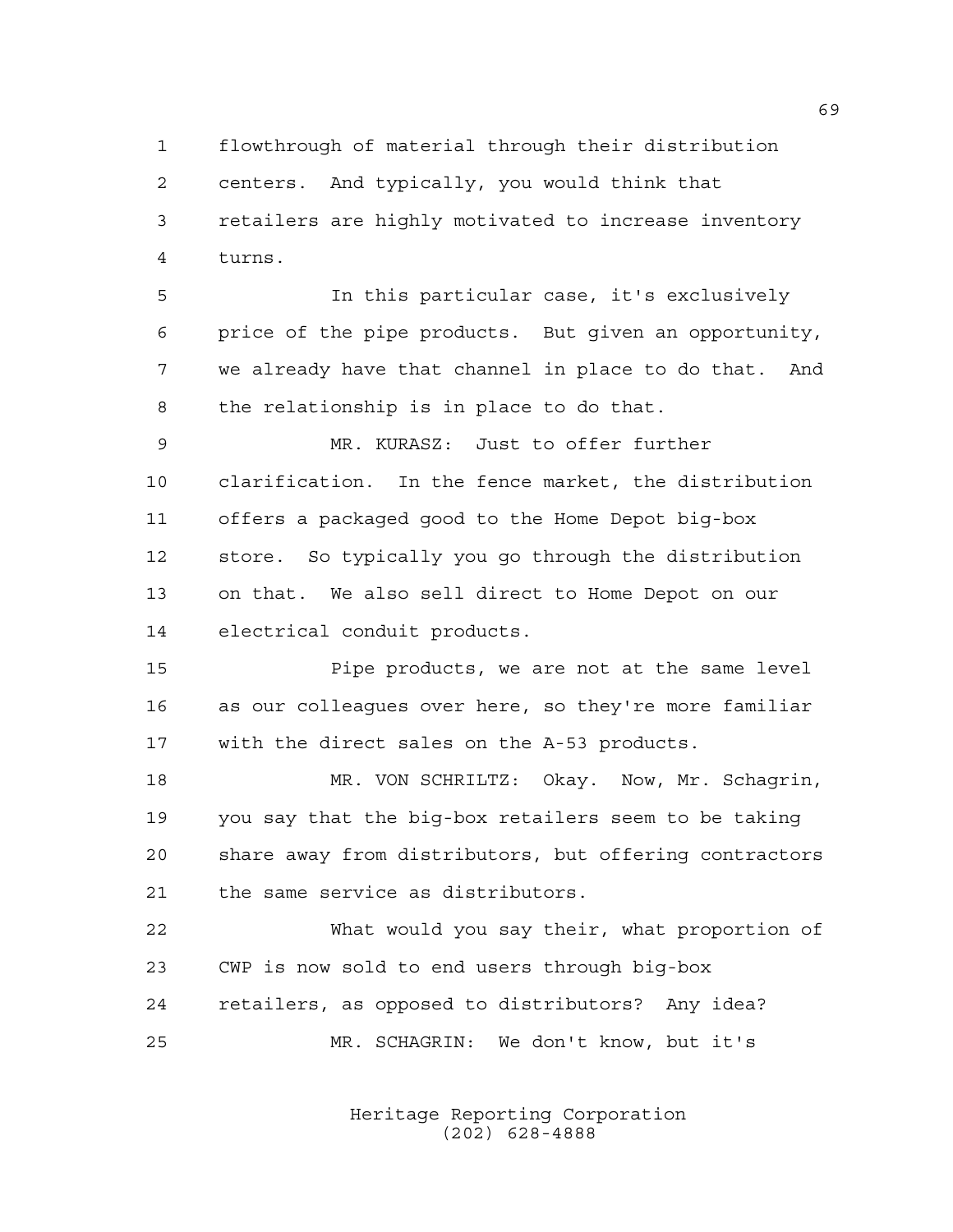clear -- maybe we'll try to provide it in our post- conference, if Mr. Magno can't provide it now. But it's just clear, and this is not restricted to, you know, products such as plumbing-supply products.

 But I think that the Home Depots of the world have really advertised hard in terms of their success rate, that they set up really just in the past several years this special catering to contractors; going beyond the do-it-yourselfers, and saying we have now set up to supply the contracting industry with products.

12 And so, you know, certainly part of their game plan is to gain market share. I'm just not aware. We'll take a look at some Home Depot 10-Ks and see if they brag about it, because I know they just came out with an unbelievable earnings report the other day, in the midst of this very slow economy. So certainly one part of American industry that is not suffering is big-box retailers that sell imported products.

 MR. VON SCHRILTZ: Big-box retailers. So this goes beyond Home Depot? Is Home Depot the principal big-box retailer?

 MR. SCHAGRIN: Yes, they are, but Lowe's is right behind them. It's really I think in the, in the

> Heritage Reporting Corporation (202) 628-4888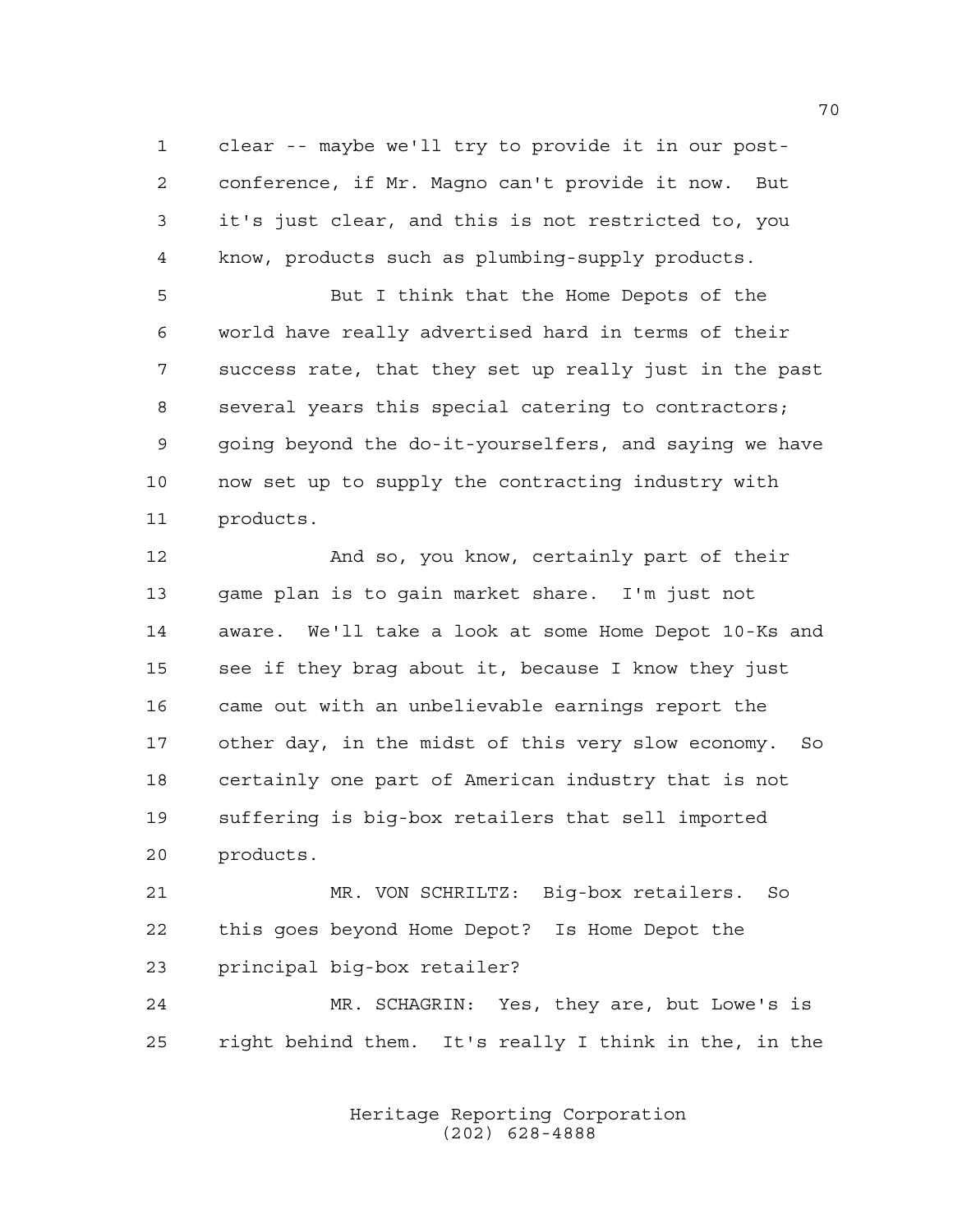construction hardware area, you're really talking about Home Depot and Lowe's.

| 3  | MR. VON SCHRILTZ: Mr. Seeger?                          |
|----|--------------------------------------------------------|
| 4  | MR. SEEGER: Yes, I just wanted to clarify.             |
| 5  | We've kind of focused on the big-box retailers, but    |
| 6  | it's beyond just big-box retailers. Other              |
| 7  | distributors will bring this product in, too. I'll     |
| 8  | probably hear about this from Home Depot.              |
| 9  | (Laughter.)                                            |
| 10 | MR. SCHAGRIN: And by the way, Home Depot               |
| 11 | then has to compete. So Ferguson, which is the         |
| 12 | largest pipe valves and fitting distributor in the     |
| 13 | country, so I don't know right now how many Home Depot |
| 14 | stores there are; it's got to be well into the couple  |
| 15 | of thousand stores. I know we used to have locally     |
| 16 | Hechinger's in this area; they went out of business    |
| 17 | because Home Depot was so good, let's say. And I know  |
| 18 | at least in Annapolis, Home Depot took over all the    |
| 19 | Hechinger locations.                                   |
| 20 | But Ferquson says on their web site that               |

 they have 1300 locations in North America. I have to believe the vast majority of those have to be in the United States, not in Canada or Mexico. But they certainly have placed in Canada and Mexico.

So essentially, Home Depot is competing, in

Heritage Reporting Corporation (202) 628-4888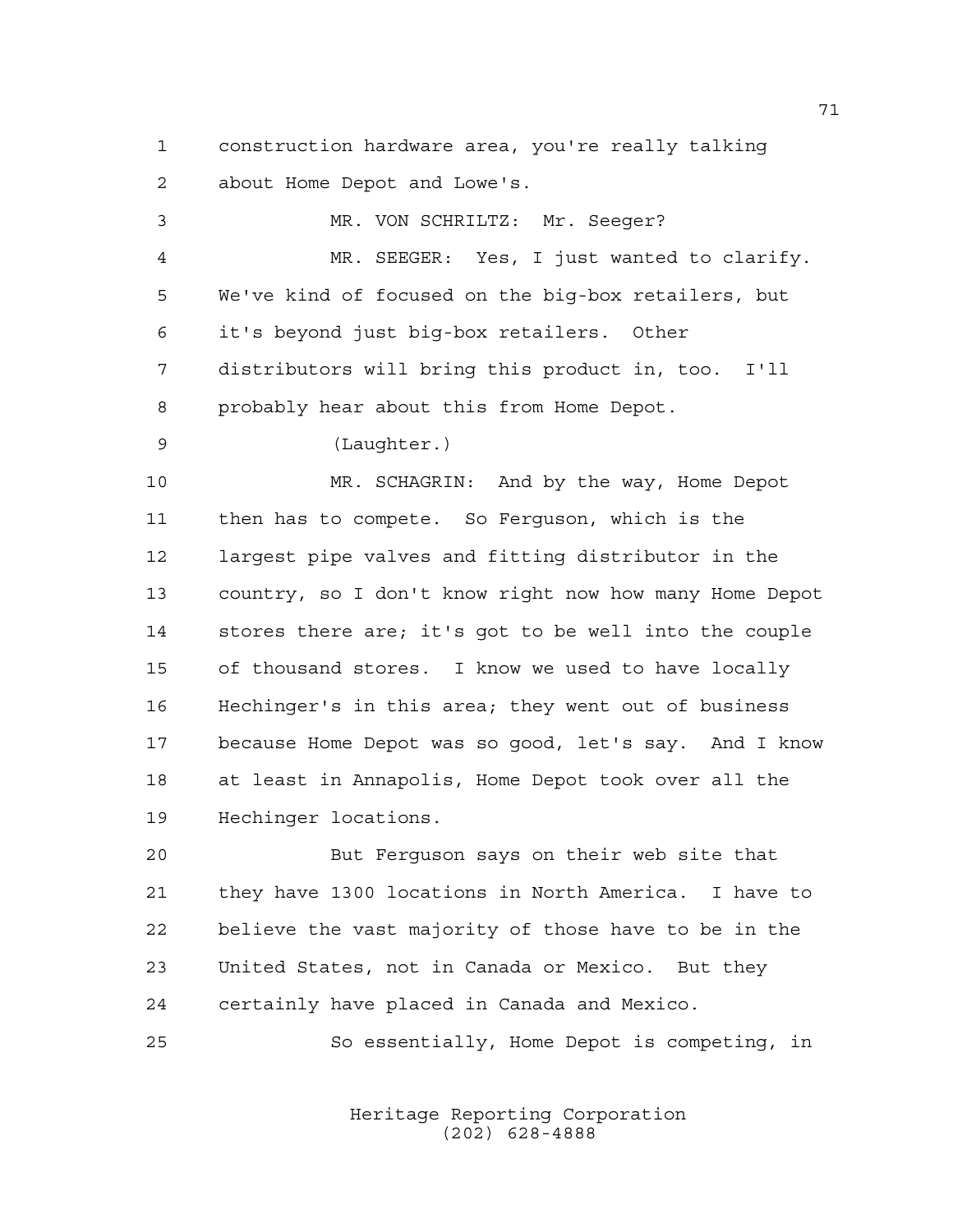probably lots of areas, with a Ferguson. And one of the things that happens is if Ferguson or another distributor is stocking imported product, and Home Depot is stocking potentially a higher-priced domestic product, they're going to lose out on that contractor business. Or vice-versa.

 So it affects the entire marketplace. I mean, there's lots of competition on the sales to contractors. And that's probably the major changes. It used to be distributors supplied contractors, the big-box retailers supplied do-it-yourselfers, and you could draw a very bright line. And now the big-box retailers have said no, we're also going to supply contractors. And that means that there is now more competition at that level, and more folks who are struggling for that contractor business to offer the contractor the cheapest price.

 And so it's going to be really tough for one distribution outlet to offer a higher-priced domestic product, when another distribution outlet down the street is offering unfairly traded imported product. MR. VAUGHN: Mr. Von Schriltz, just to follow up on what Roger was saying, and to sort of, you know, put this also back to your original question, which was about lost sales, lost revenue.

> Heritage Reporting Corporation (202) 628-4888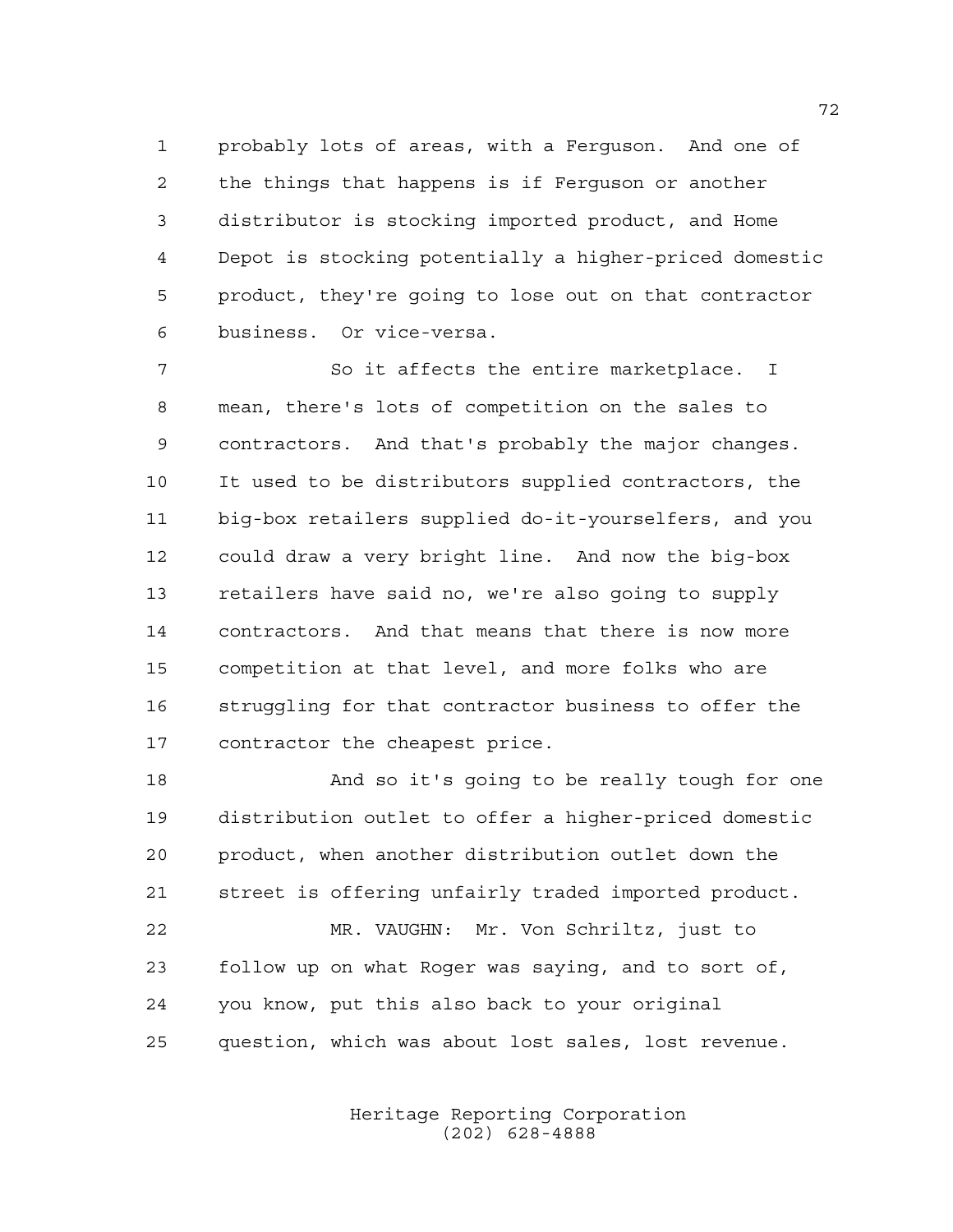1 I think one of the things that the Commission has done a very good job of in recent tubular cases is to recognize that in this type of an industry, where you have a commodity-type product that's a fungible product that's being sold through channels of distribution, that the producers, who are just dealing with distributors, are not necessarily in a great position to say, you know, well, there was this particular project or this particular project, and we didn't get that sale.

 However, at the same time, as you pointed out and as the witnesses here have testified, and as the Commission has recognized in previous recent investigations, when you have this type of a product, a fungible commodity product that's being sold at a low price, as a practical matter the domestic industry will either lower its price in order to compete with those types of imports, or lose sales to those products.

 And so this is a situation where the sort of pure, you know, classic lost-sales, lost-revenue paradigm does not necessarily apply. But nevertheless, the testimony of these witnesses is clear, that there are lost sales and lost revenues taking place.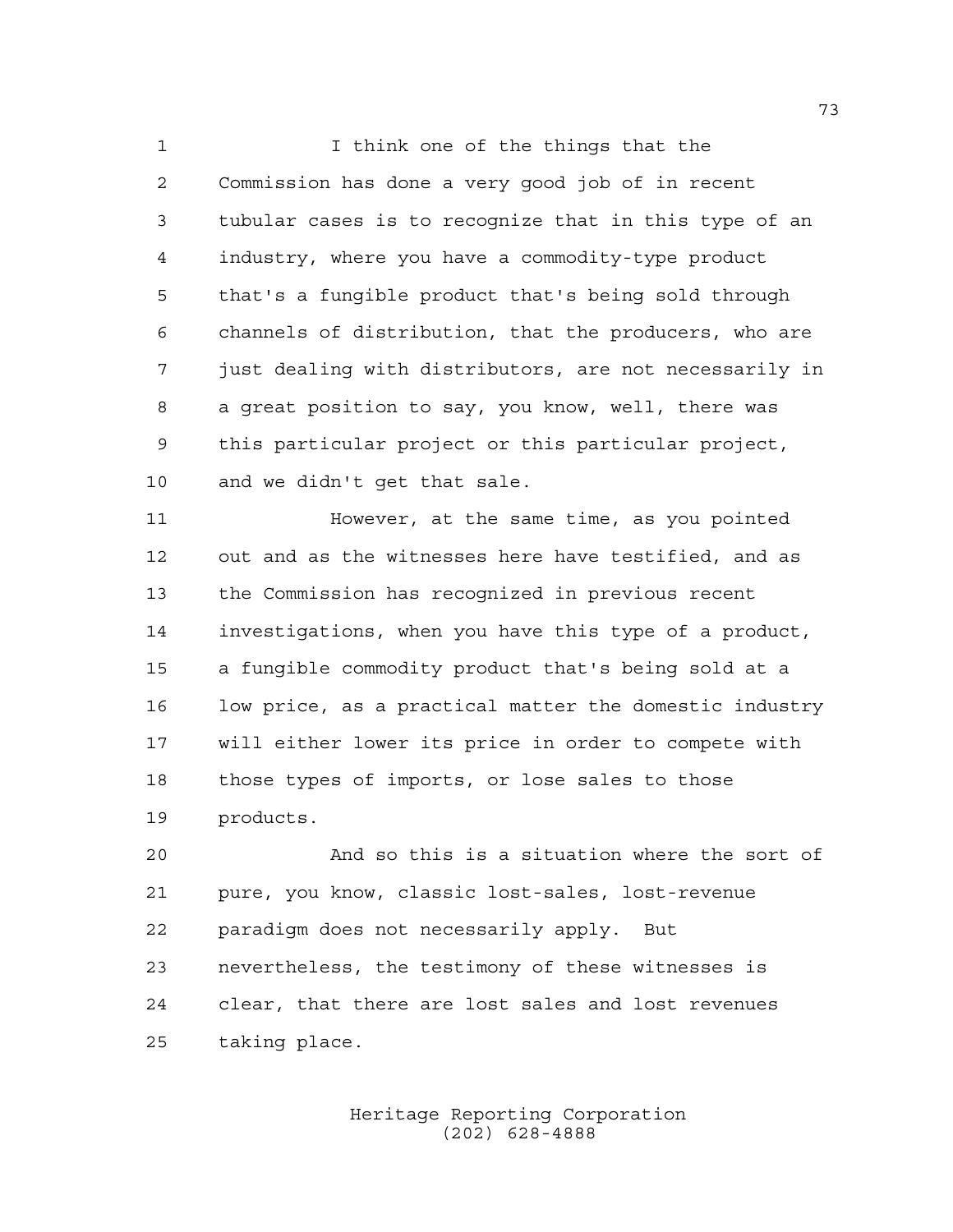MR. SCHAGRIN: To put that another way, it's our position that every single ton, every single ton of these products that have entered during the POI has been a lost sale for the domestic industry. There has been no time during this period of investigation when any of these producers had any customer on allocation. This industry has been characterized

 throughout this POI by lots of excess capacity. So given that every single ton that was imported from the subject countries could have been made by the domestic industry, every ton was a sale lost by the domestic industry.

 MR. VON SCHRILTZ: Thank you, thank you for your answer. Just to follow up. I heard testimony earlier that distributors will often cite the prices of competing circular welded pipe to try to extract price concessions from domestic producers, threatening to reduce the truckloads or order size.

 Do you ever know the source of the circular welded pipe that you're competing against? This morning I seem to recall you saying you never know, but do you sometimes know? Have you ever heard that you're competing against subject merchandise? MR. MAGNO: Mark Magno with Wheatland Tube. We hear, when someone calls us up for a price, and it

> Heritage Reporting Corporation (202) 628-4888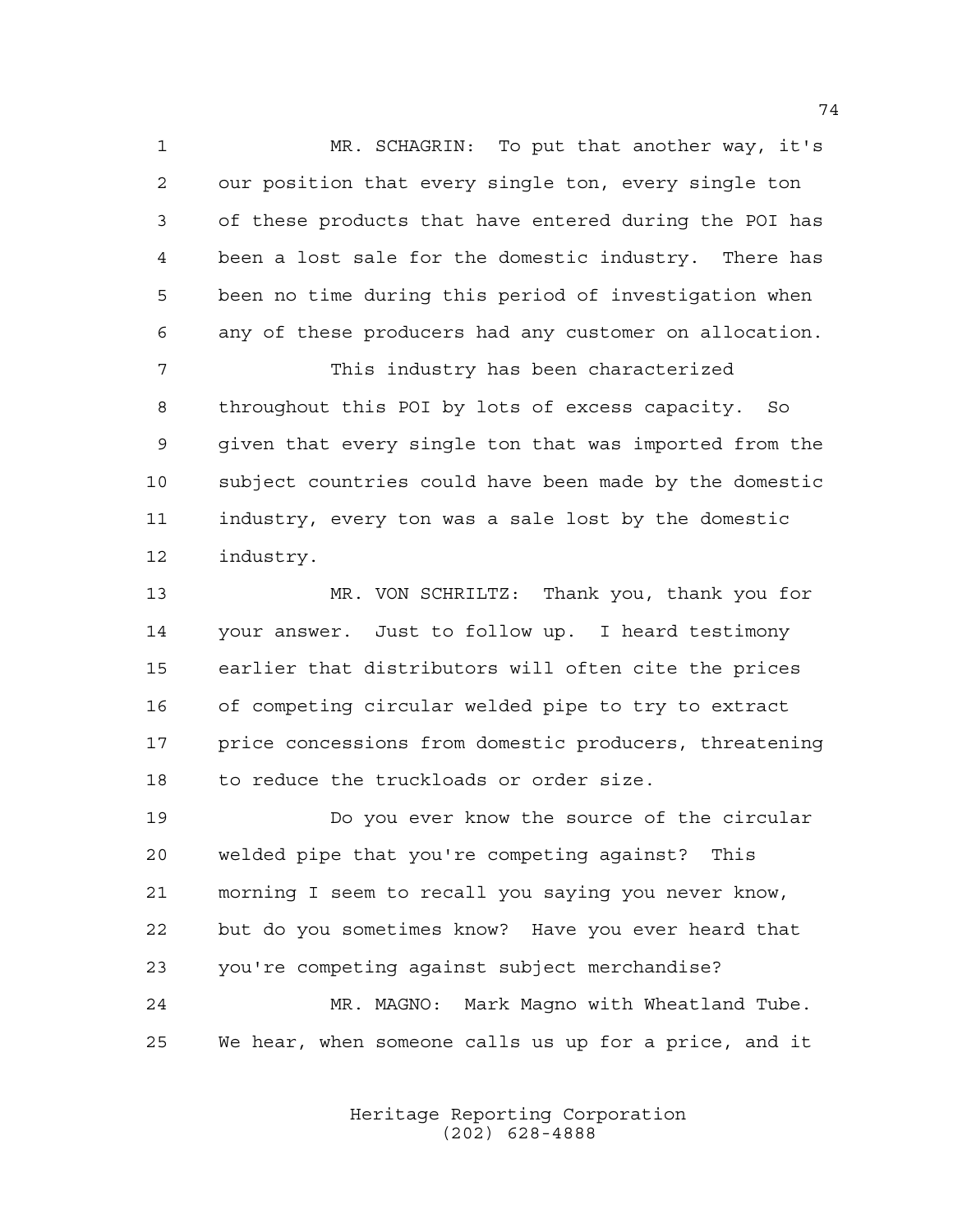is generally almost exclusively for a stock purchase, unlike some other product lines that we have which are more project-based selling standard pipe. And they'll say give us your price, just give us your best price.

 Because of our long-term relations with some customers, they may say that you're competing against import. We very, very rarely know the subject country; they'll not say it's this kind of import or that kind of import. They'll just say you're competing against import. And I would say rarely, but on occasion, they may tell us a price.

 Our customers are very smart. They know this is incredibly sensitive to us, and they don't want to lose a market advantage that they have by reselling dumped product. So they're very, very reluctant to give us that information, even though we've known them for a long time.

 MR. KURASZ: To add quickly to that. You know, we do have a dedicated sales force. So we're forward-deployed in the markets. We have great relationships with some of these, most of these distributors. And we do get a chance to walk their floors and walk their yards. So we do see the bundle tags, we see the country of origin, we do get a chance to see that.

> Heritage Reporting Corporation (202) 628-4888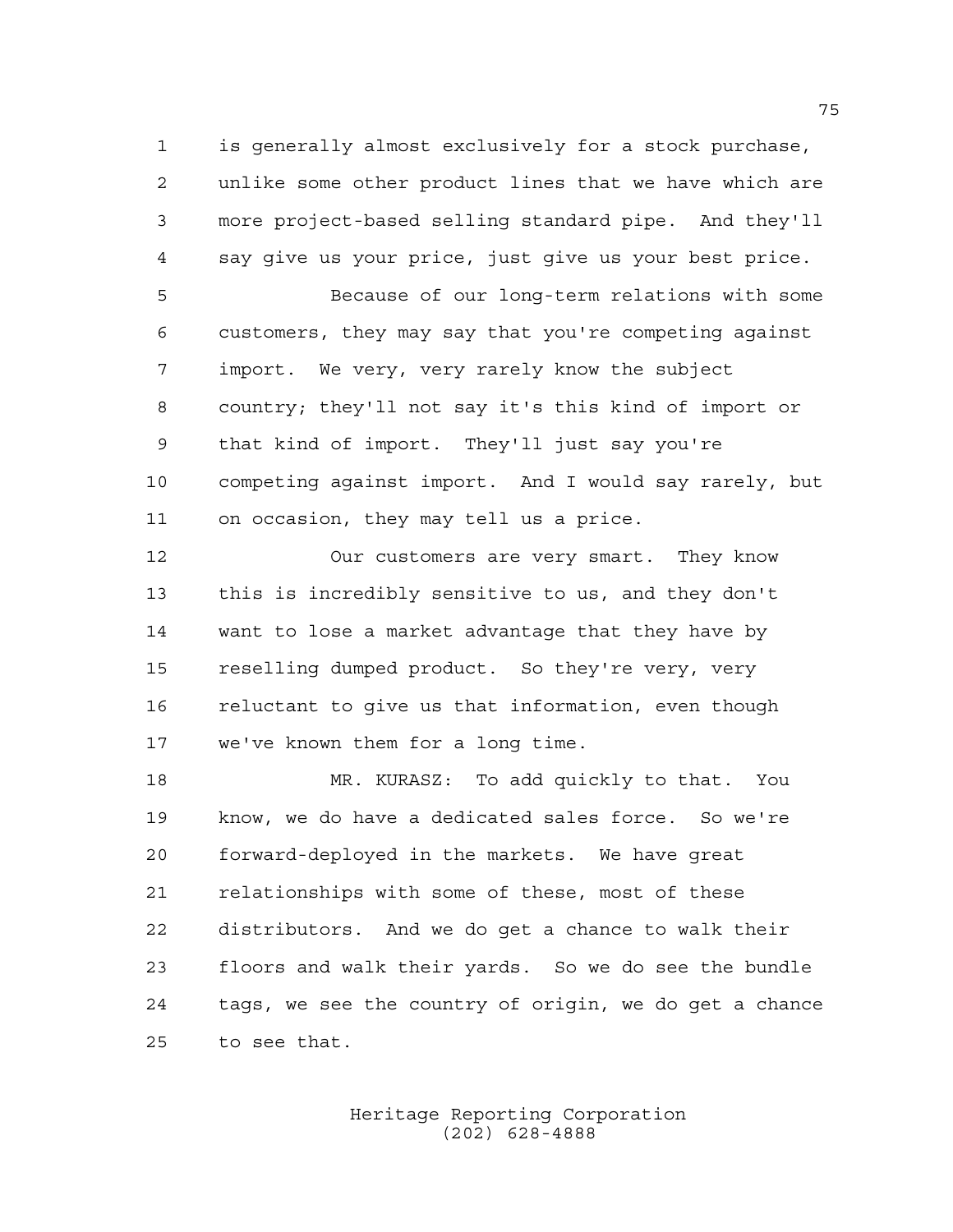But at the point of negotiations, again, very sensitive. They're professional buyers. You just are, you are guided in the direction you're not competitive. So it typically does not come up at that point in time.

 MR. KAPLAN: You know, I might also add that, just to flesh out a little bit what Mr. Magno said, there has been discussion of cases for some time. And I think almost every one of these distributors is aware that there have been trade cases in the pipe sector, and they're not about to hand over evidence to Mr. Magno and other people in the industry to bring to the Commission. They know exactly what the standards are with respect to this kind of evidence. So that is also a factor in what happens in an area where there has been significant cases already.

 MR. VON SCHRILTZ: Thank you. Now, I heard testimony earlier that 2008 was a good year for the industry. Because, unlike most of the up part of the cycle, the last economic cycle, when the subject imports from China had increased their market share pretty dramatically; in 2008, you had the investigation and the order imposed on imports from China. And you also had kind of a continuation of the

> Heritage Reporting Corporation (202) 628-4888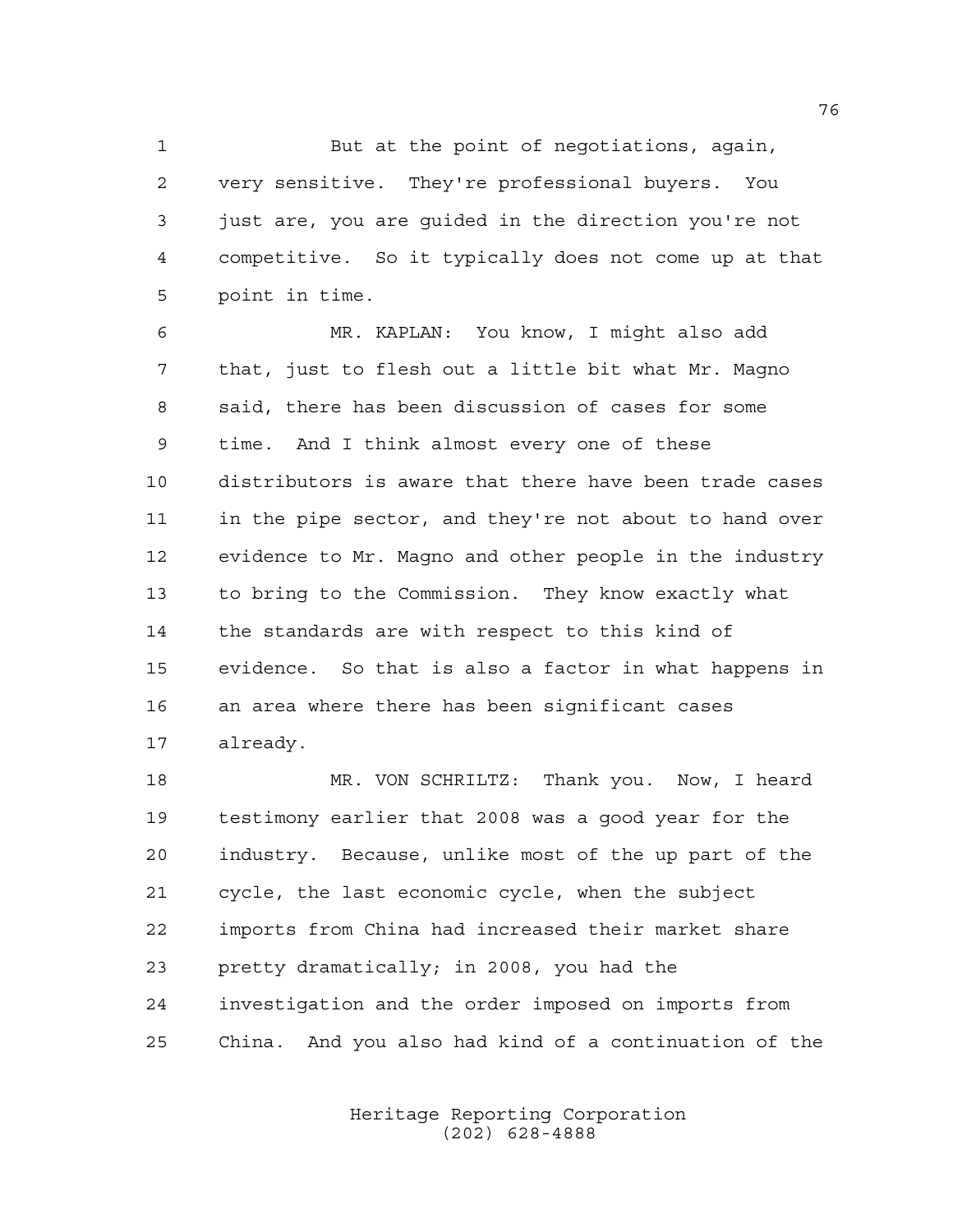strong construction activity, so the domestic industry did really, really well.

 And you suggested that in the absence of the subject imports here, that's evidence that the domestic industry would be doing better. That, you know, given fair trade, the absence of unfairly traded imports, allegedly unfairly traded imports here, the domestic industry can do very well.

 So I'm wondering, in the petition I noticed the allegation seems to be that subject imports have adversely impacted the industry since January 2008. So how do you square that? Have subject imports been adversely impacting the domestic industry since January 2008, when the industry was apparently doing - - well, in 2008, the industry apparently did very, very well. And if not, when did subject imports start adversely affecting the domestic industry?

 MR. SCHAGRIN: Most of the impact has been in 2010 and 2011. Clearly, in any industry in which there's additional capacity, even in 2008 the industry would have done better without the subject imports. It's just the nature of the industry.

 But the fact is, as a share of the market, subject imports were much smaller in 2008, and overall demand was much larger in 2008. As we go into 2010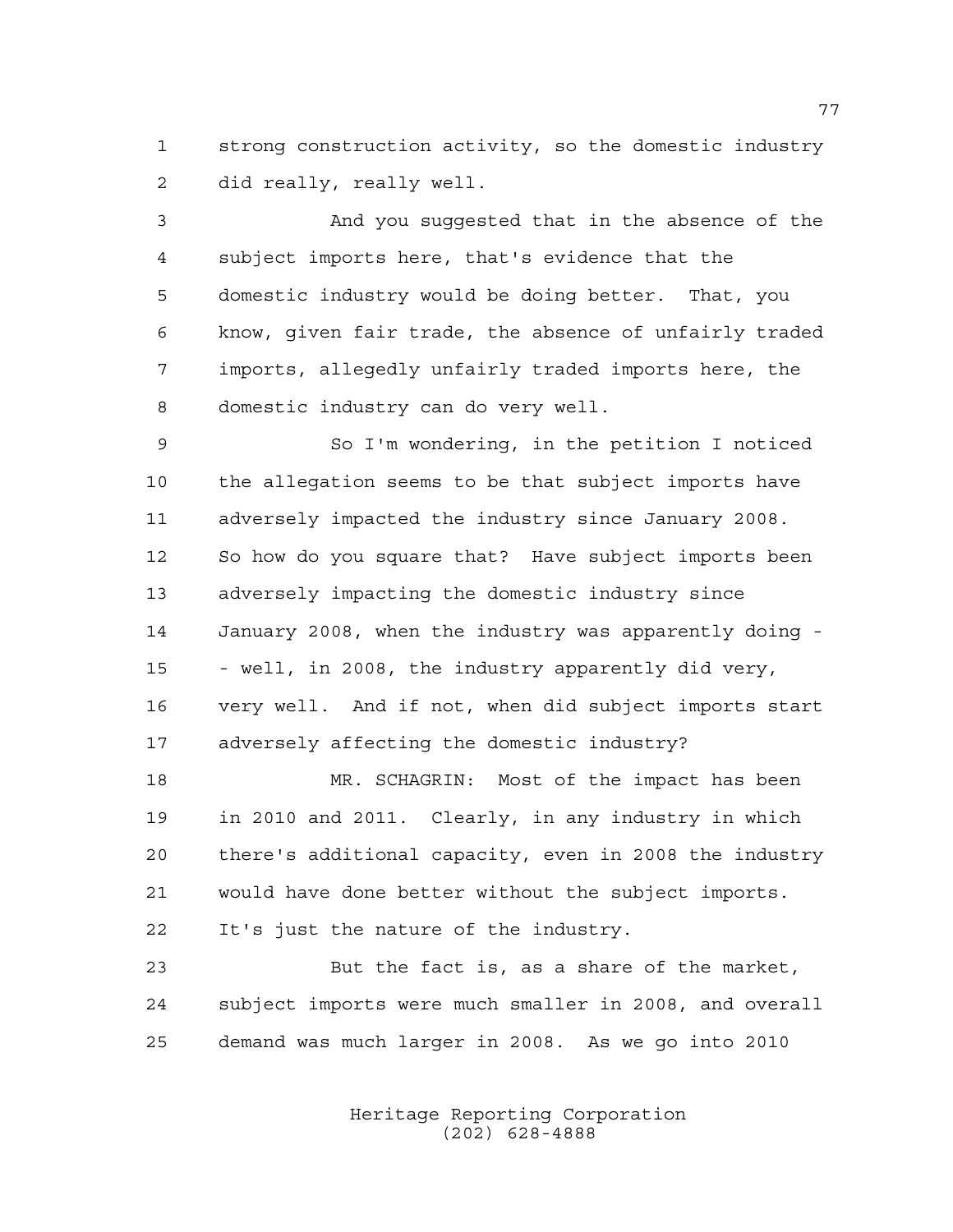and 2011, we have a smaller market than we had in 2008, but we have more imports.

 And one of the other things that happened, which was in Mr. Seeger's testimony, is in late '10 and going through the early part of '11, you had a lot of steel cost increases. And clearly, as was in Mr. Seeger's testimony, and the same was discussed by Mr. Kurasz, attempts to pass along those cost increases were, to a significant extent, stifled by the subject imports.

 You can never, say, and I think the Commission stopped doing massive economic programs to try to differentiate between what was the effect of the imports versus the effect of the market versus the effect of, you know, excess capacity for the domestic industry.

 But clearly, from their positions of salespeople, which is also Mr. Magno and Mr. Young's testimony, when you're going out and saying well, we need price increases because our steel costs have just gone up significantly, and your customers are saying well, forget it, we're not going to give it to you, we can buy imports at a lot cheaper prices than your prices; it has a price effect. And it has price oppression.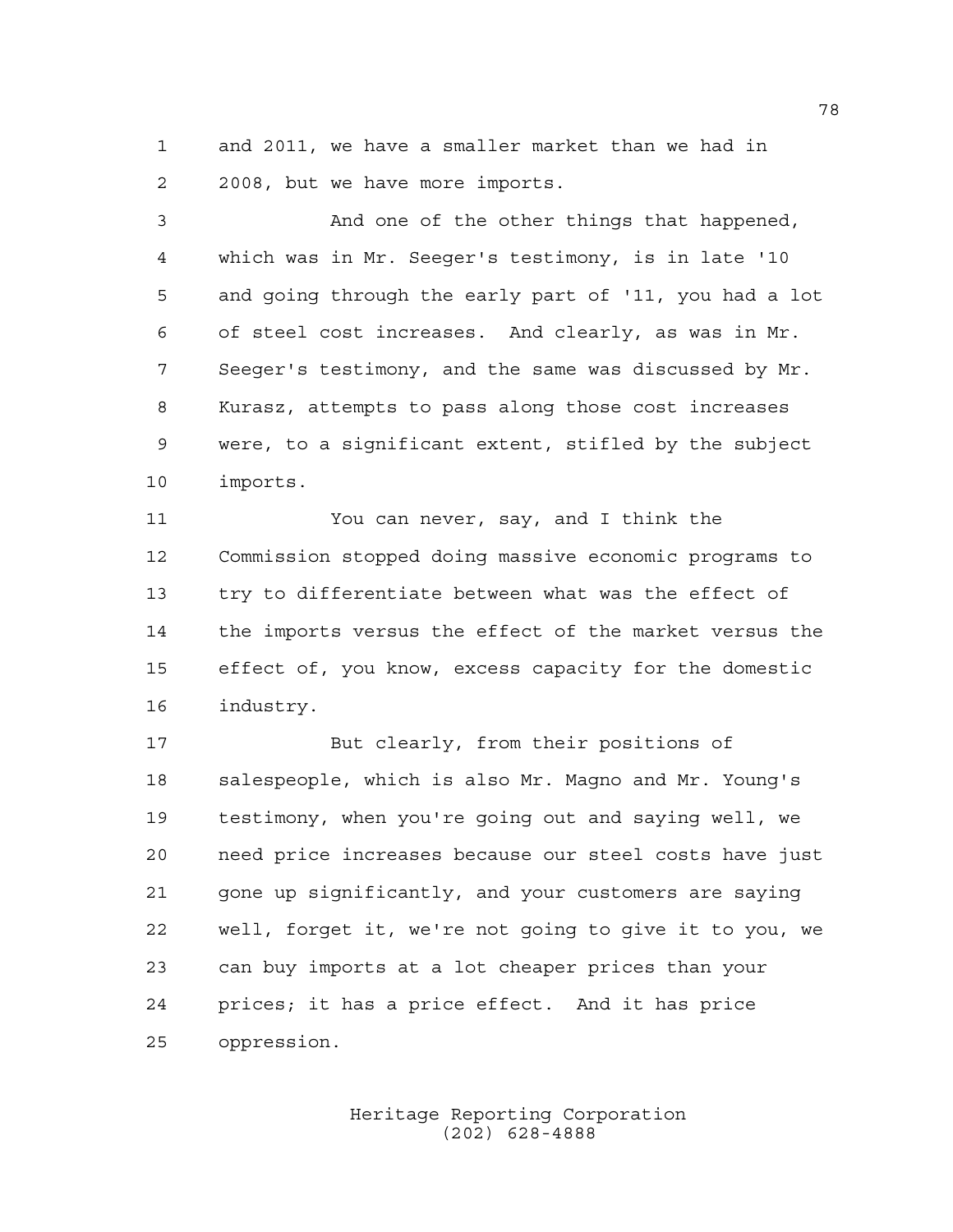And I think you're going to find that this industry probably lost money in the first three quarters of this year. In this kind of economic environment with slight recovery, even with cost increases, this industry ought to be able to make that margin, that spread between steel costs and pipe prices. And yet, when you have, when you're facing increasing import competition, and your customer is saying we don't need to buy it from you, we can buy cheaper import, you've got to do what Mr. Kurasz testified to. Do I want to cut my margin? Do I want to even experience a loss, but keep volume going? But keep my shifts at my mills going? Or do I want to send people home?

 And they get a combination of both. It's the worst Hobson's choice. And yes, as Mr. Cameron will tell you, things are not going to be rosy and wonderful for this industry, given current construction levels.

 Well then, why do we have 200,000 tons of imports from these countries? If things aren't rosy for us, what makes the U.S. look so rosy to them? And the fact is, it's not. It's just a way to get rid of some of their excess capacity, and they sell it here at what the trading companies want, which are super-

> Heritage Reporting Corporation (202) 628-4888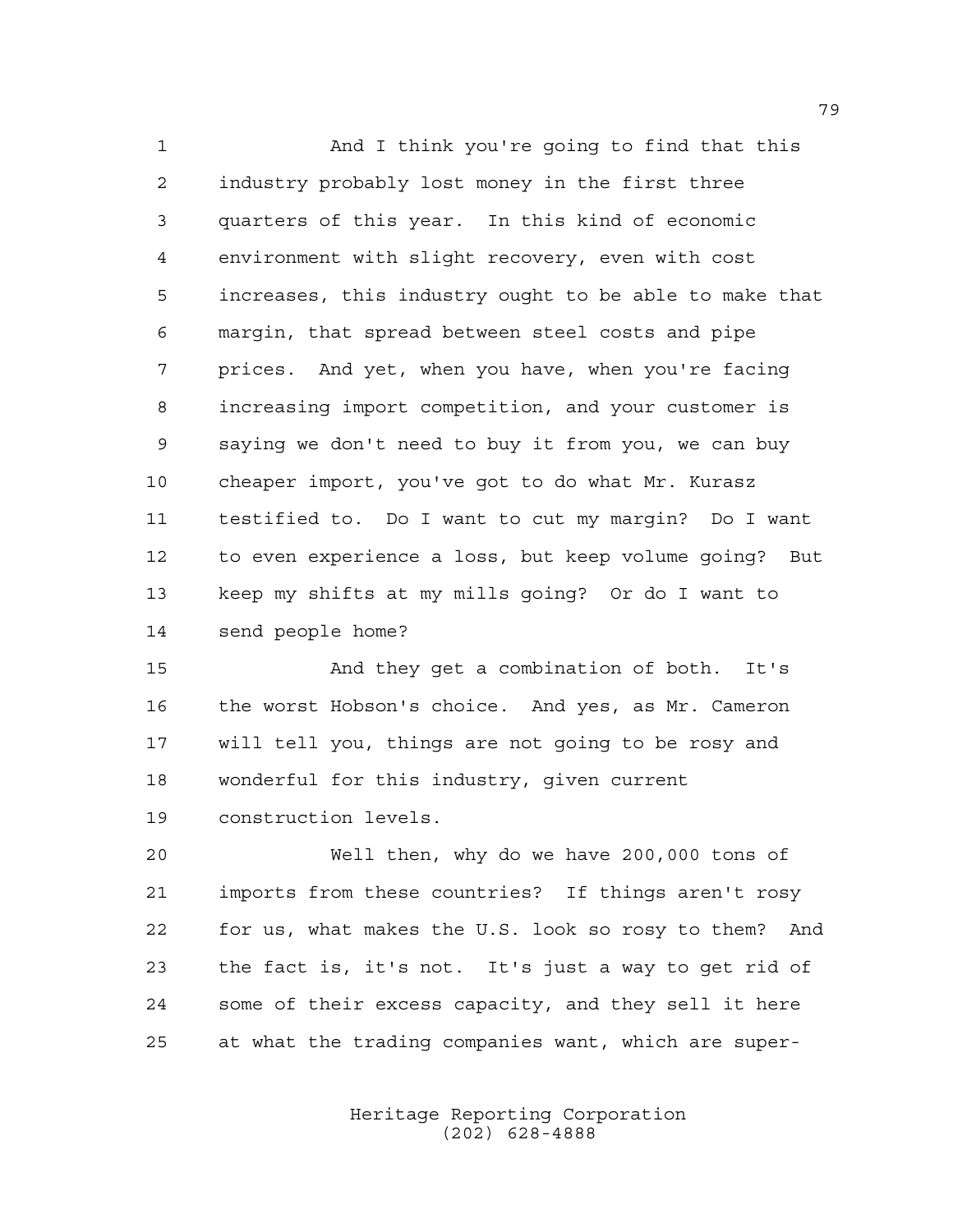cheap prices, which undersell the U.S. industry.

 So it's the reality. And like I say, without a massive economic analysis to say how much of the problem is caused by the soft demand and how much by the increased subject imports, the one thing, the only thing this Commission has to determine is, are the subject imports having a material impact on the domestic industry.

 You don't have to weigh it against the decline in demand and say oh, the decline in demand is 60 percent of the problem, and the imports are 40. No, if it's material, it's sufficient for an injury determination. Which I think pretty clearly is what you should make of this preliminary phase. This is not at this point a threat case; it's a great threat case, as well. But there's real injury occurring because of these increased imports. And it is really in '10 and '11. It's tough to blame them for what happened in 2009. Everybody, that was a disaster. MR. VON SCHRILTZ: Would you be able to provide evidence of the announced price hikes and their failure to stick? In 2010 and 2011? MR. SCHAGRIN: Yes, we can provide that confidentially in the post-conference brief.

MR. VON SCHRILTZ: Thank you. I'm also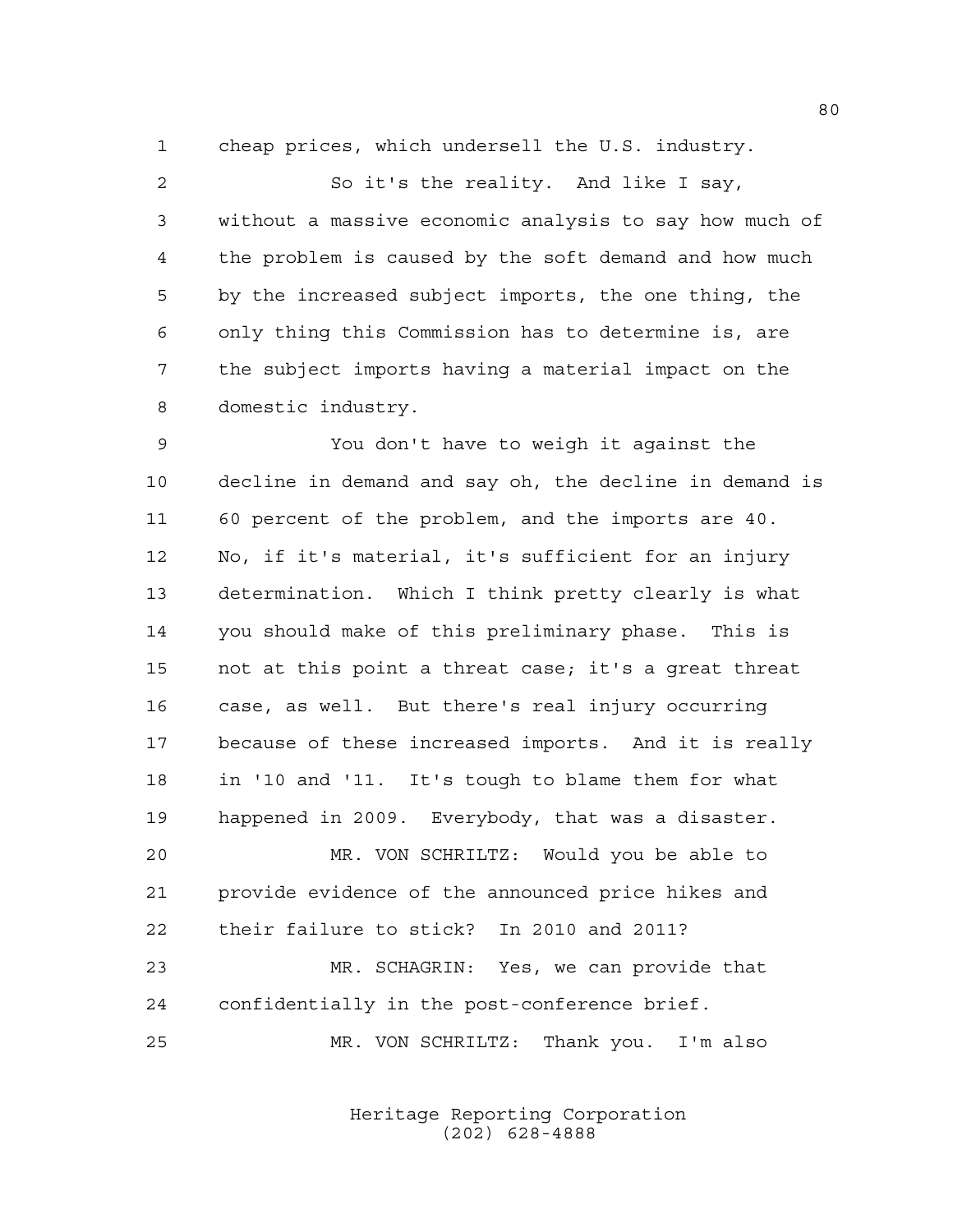wondering, since you're not sure of the source of the imports that you're competing against, or even -- it could be, I assume, when a distributor comes to you and say, you know, you're competing against lower prices, do they say lower-priced imports? Or do they just say lower prices? Could it be a domestic competitor you're competing against?

 MR. MAGNO: It could be. However, we see the numbers every month. We study the numbers from the steel monitoring provision, whatever we call that, and we see which countries are bringing in how much product, and at what pricing.

 We see it in our customers' inventory, after the fact. I see it when I go into Home Depot, which I was there on Monday looking at the 10-foot-length hardware pipe. So we see it, we feel it, we hear about it. It's just not as this explicit information trail as some people might think it is.

 MR. SEEGER: If I could add to that. We will get specific inquiries from customers saying do you have any interest in doing a foreign fighter. And you say well, what are you talking about. Well, we're going to make a 2,000-ton buy of import. Unless you're interested, we'll give you a shot at it if you can get close.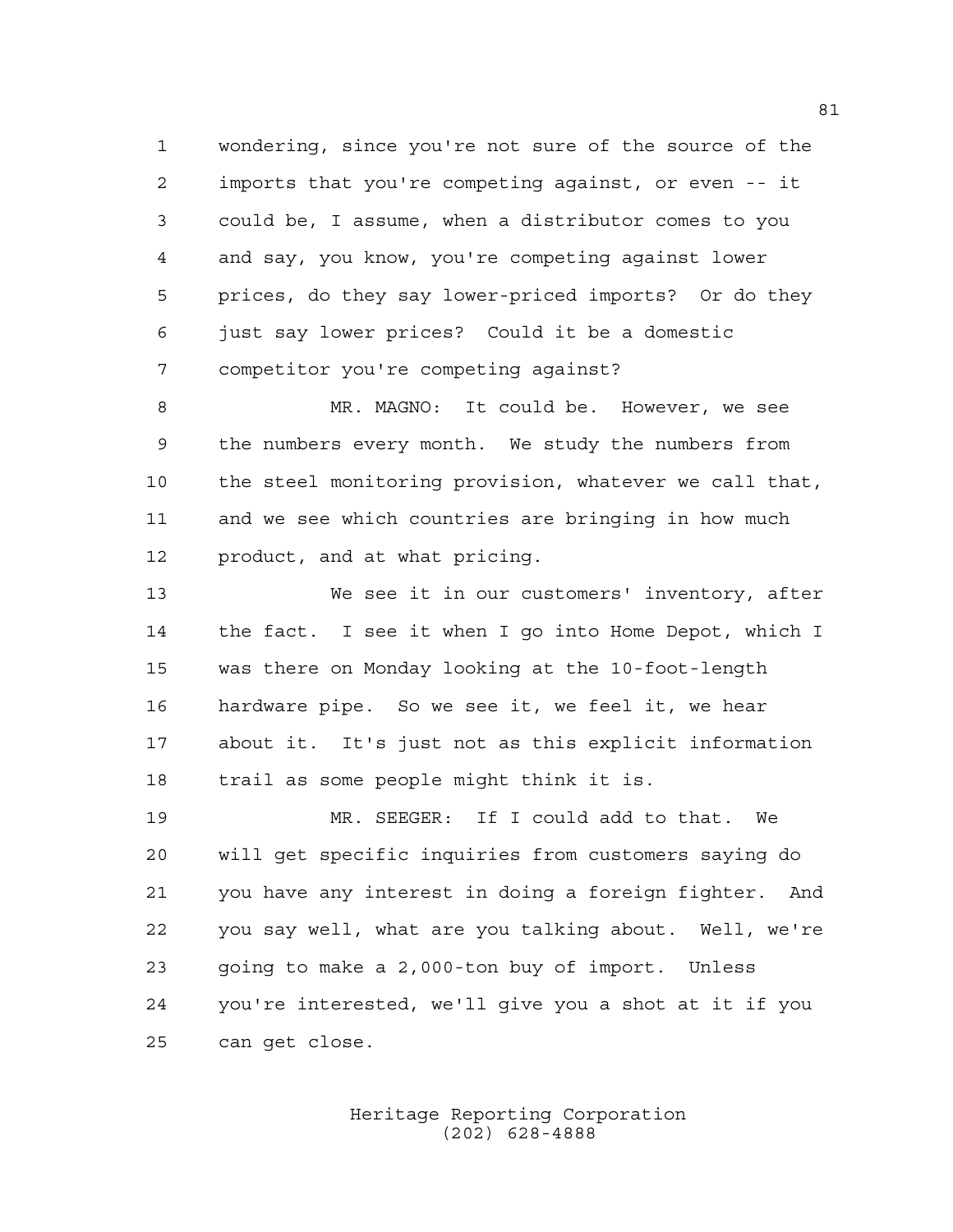Now, they won't say what country, and you have a general feel of where the import pricing is. And if we need to keep people working and are in a difficult situation, we'll occasionally take those. So you know very specifically by that price level, that you're up against a foreign entity.

 MR. SCHAGRIN: And Mr. von Schriltz? I mean, I think in many ways you're kind of making Mr. Cameron's argument. You may have done this before in another life.

 But you know, his argument is going to be that look, how do you know it's our 200,000 tons? It could be the 300,000 tons from the countries that are subject to the orders. It could be the alleged 225,000 tons from Canada. And the fact is, A, you don't have to know. I mean, he can posit that.

 But the real problem with the story of it's other imports, it's anything but us, is that we're going to be able to demonstrate to you -- and this will be a major issue in the sunset reviews on this same product -- we believe the relief has been very effective against those.

 Now, those are considered fairly traded products. But what we're going to show to you is that as the subject imports have been increasing rapidly,

> Heritage Reporting Corporation (202) 628-4888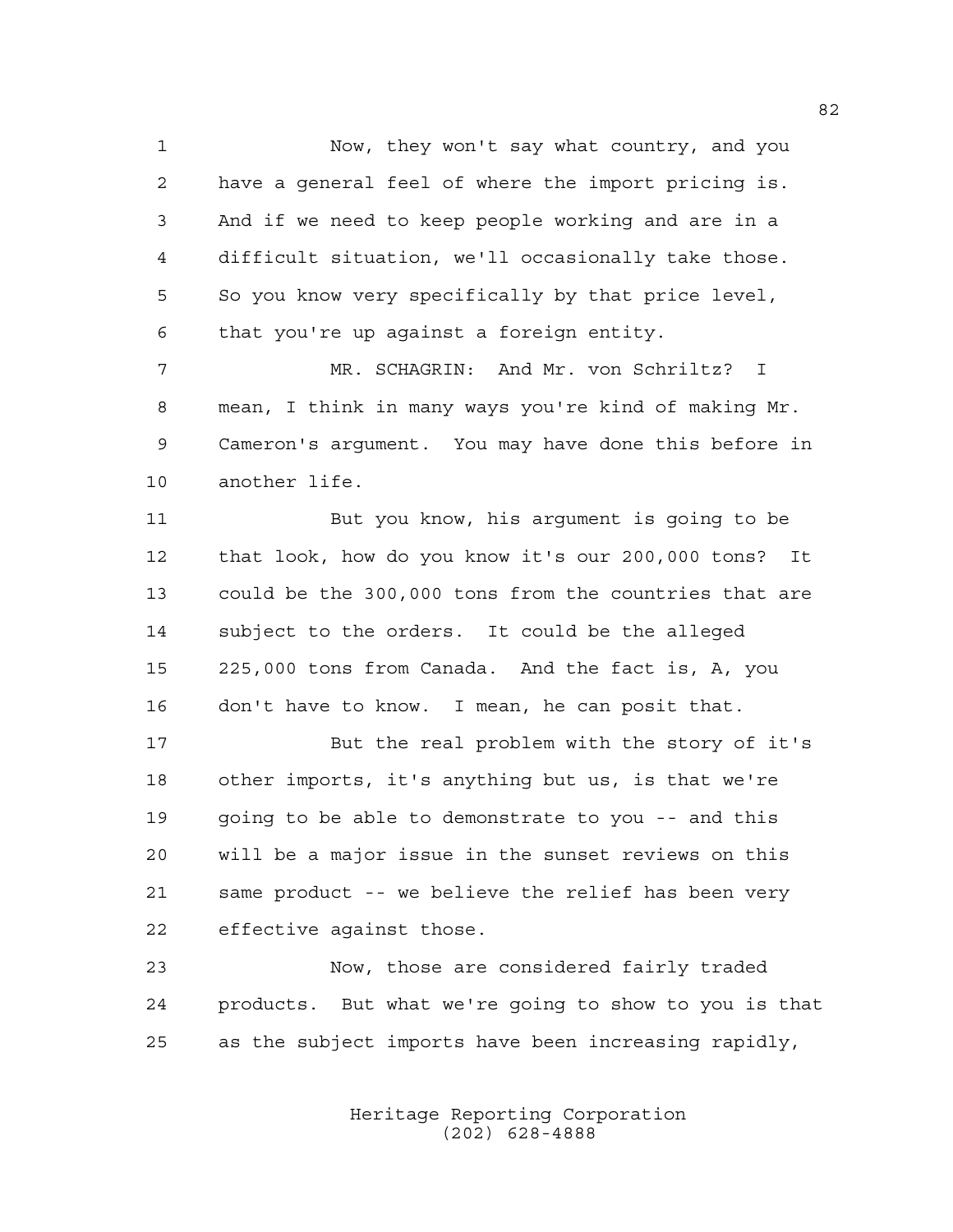the non-subject imports, and particularly the imports subject to the duties, have either been staying flat or declining.

 So it can't be that it's increased non- subject imports, because they haven't been increasing. The only one that's been increasing is Canada, and that's all related to the automotive sector. Because autos are really coming back strongly, so the Canadian producers are shipping a lot more mechanical.

 But you know, once again, given the supply- demand condition of the marketplace, I would never stand up here and say that the 200,000 tons of imports from countries subject to orders aren't having an impact on the domestic industry. They are. And the fact is, they're being sold here because their prices are lower.

 I think when you look at the AUV data and whatever data you gather on underselling, you're going to find that the subject import prices are lower than the non-subject import prices. That's pretty clear, from the AUV data, and will probably be clear from any underselling information.

 But yes, these people are impacted by lots of forces. The question is, are they impacted by the subject imports, and there the answer is clearly yes.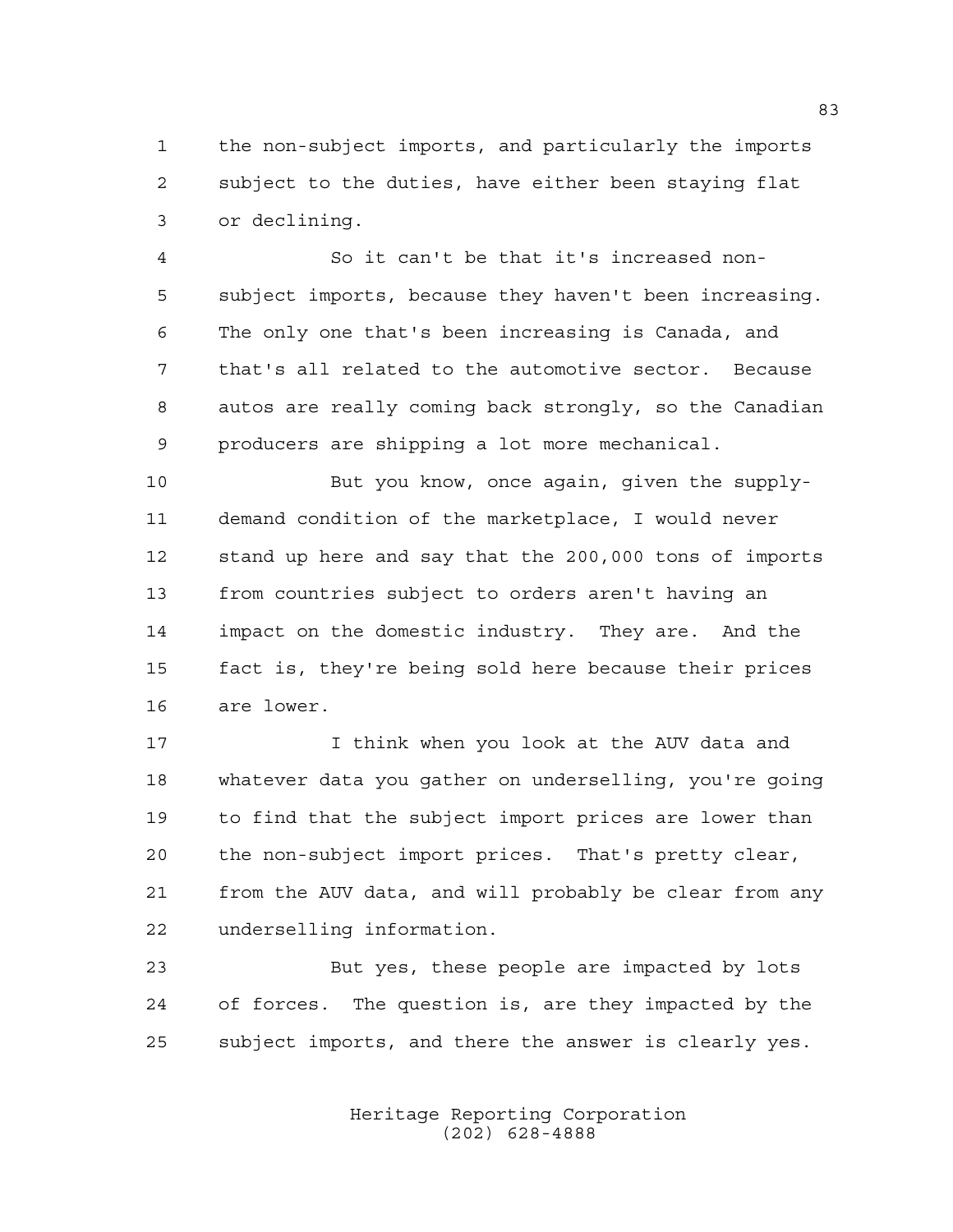And if they're also impacted by non-subject imports, you know, Bratsk has been done away with. But even if you look at it in the context of Bratsk, the fact that the non-subject imports are flat or declining, while subject imports are increasing rapidly, has to mean that more -- even though, as he said, the subject imports are still less than non-subject imports, it's the various rate of growth.

 Which is why I think the statute starts with, are the subject imports increasing by volume or market share, are they significant. The answer here clearly has to be yes. And then you're also going to find, when you do the rest of the analysis, the answer is yes, as to impact on both volume and pricing for the domestic industry.

 MR. VAUGHN: And if I could just follow up on Roger's point. I think, I mean, just to sort of, you know, focus on some of the numbers here. If you kind of look at what's in the petition, the evidence in the petition shows that in 2008, you had about 142,000 tons of imports from these countries. By the first half of 2011, there was 110,000. So that's a pace of 220,000. So that's a pretty significant increase, from 2008 to 2011.

Now, the unanimous testimony of this panel,

Heritage Reporting Corporation (202) 628-4888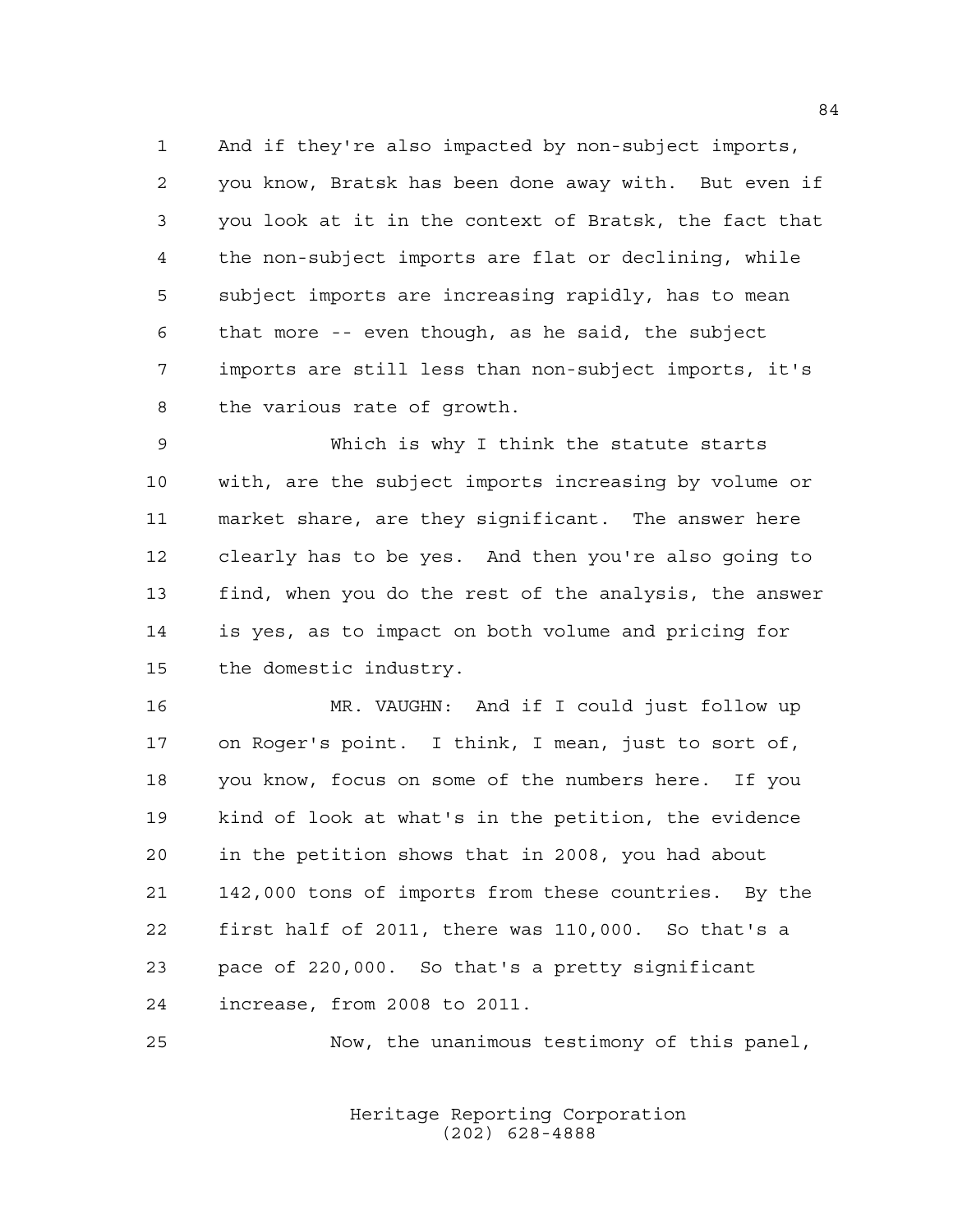and I don't think there's going to be much dispute on this point, is that the market in 2011 was smaller than the market in 2008. So when you look at that, you can see that this is not just a question of sort of, you know, anecdotes or people telling them things, or what they're seeing here or there. These are hard numbers that seem to indicate pretty clearly that over the last few years, these imports have gained market share.

 And so I think that you can feel comfortable that this is a situation in which, when you look at the, you know, available data for the industry as a whole, there is something going on with these countries, you know, that you can just see in the data. And that I think is really very important, and that's the way the Commission has traditionally looked at this industry.

 MR. VON SCHRILTZ: Thank you. I'm wondering, are there product-mix issues that reduce the probative value of average-unit value comparisons in these investigations? In other words, are the subject imports, do they tend to consist of products with a lower unit value than perhaps the domestic producers ship a mix of products that are maybe geared towards higher-value products? Are there product mix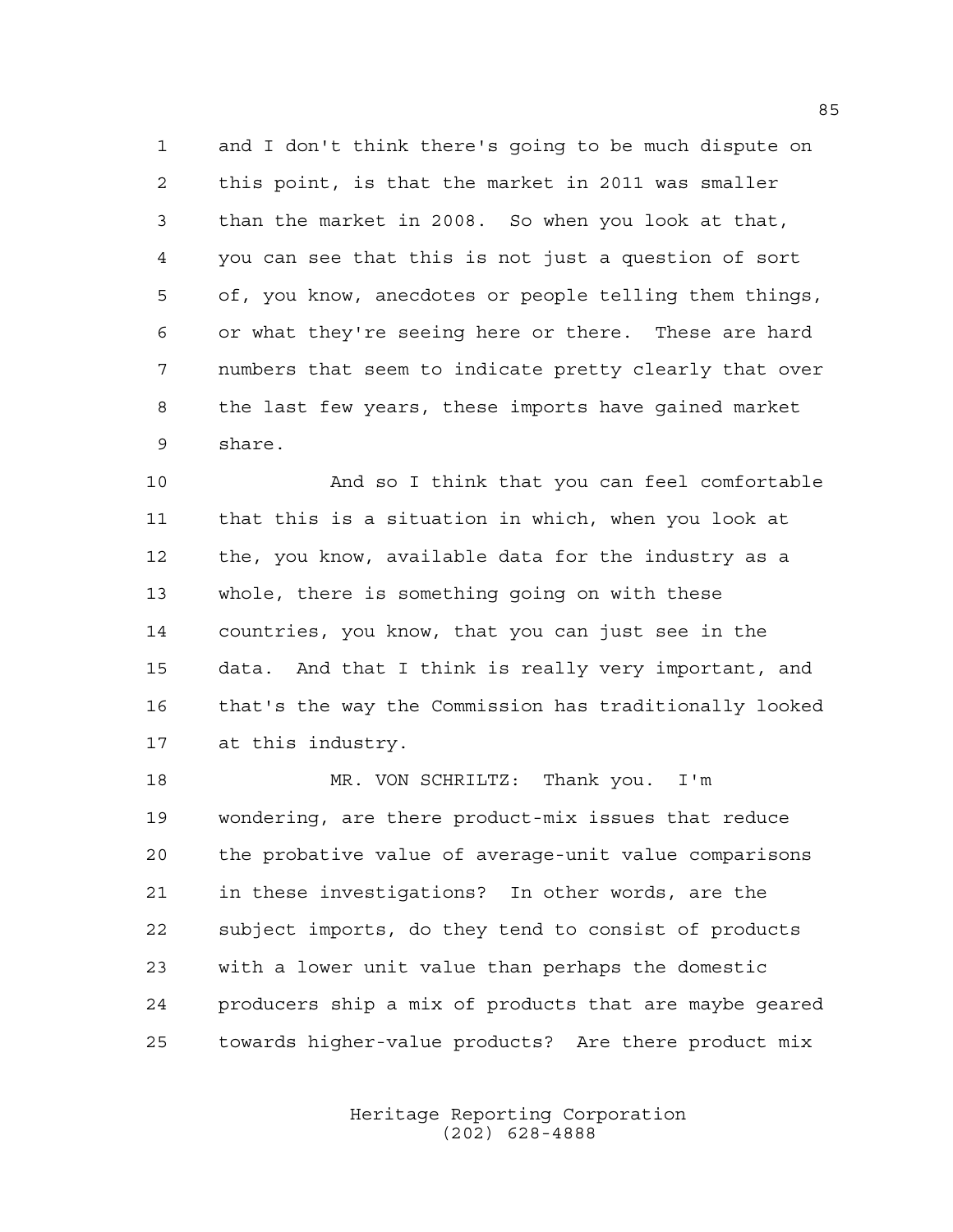differences between sources of CWP?

 MR. SCHAGRIN: In general, probably not significant. However, to the extent that there is, we think a larger share of the subject imports are galvanized than the normal product mix of either demand in the U.S. market, or production by the domestic industry.

 So more imports, there's a higher share of what would be the higher-value galvanized imports than there is for the domestic industry. But in general, probably not a very, very significant difference. And so the Commission could utilize AV data, as well as utilizing the pricing products.

 MR. VAUGHN: Mr. von Schriltz, I would also 15 just point out that in this case, you also have testimony from these guys saying that they quote a price, and they are told by the distributors that price isn't low enough. So that's clearly not, I mean, that's evidence of just direct competition between these guys and, you know, a lower-priced product. That sort of shows that there is something here that can't be explained by product mix.

 MR. VON SCHRILTZ: When you negotiate with your distributors, do you discuss prices for specific products? Or do you discuss sort of baskets of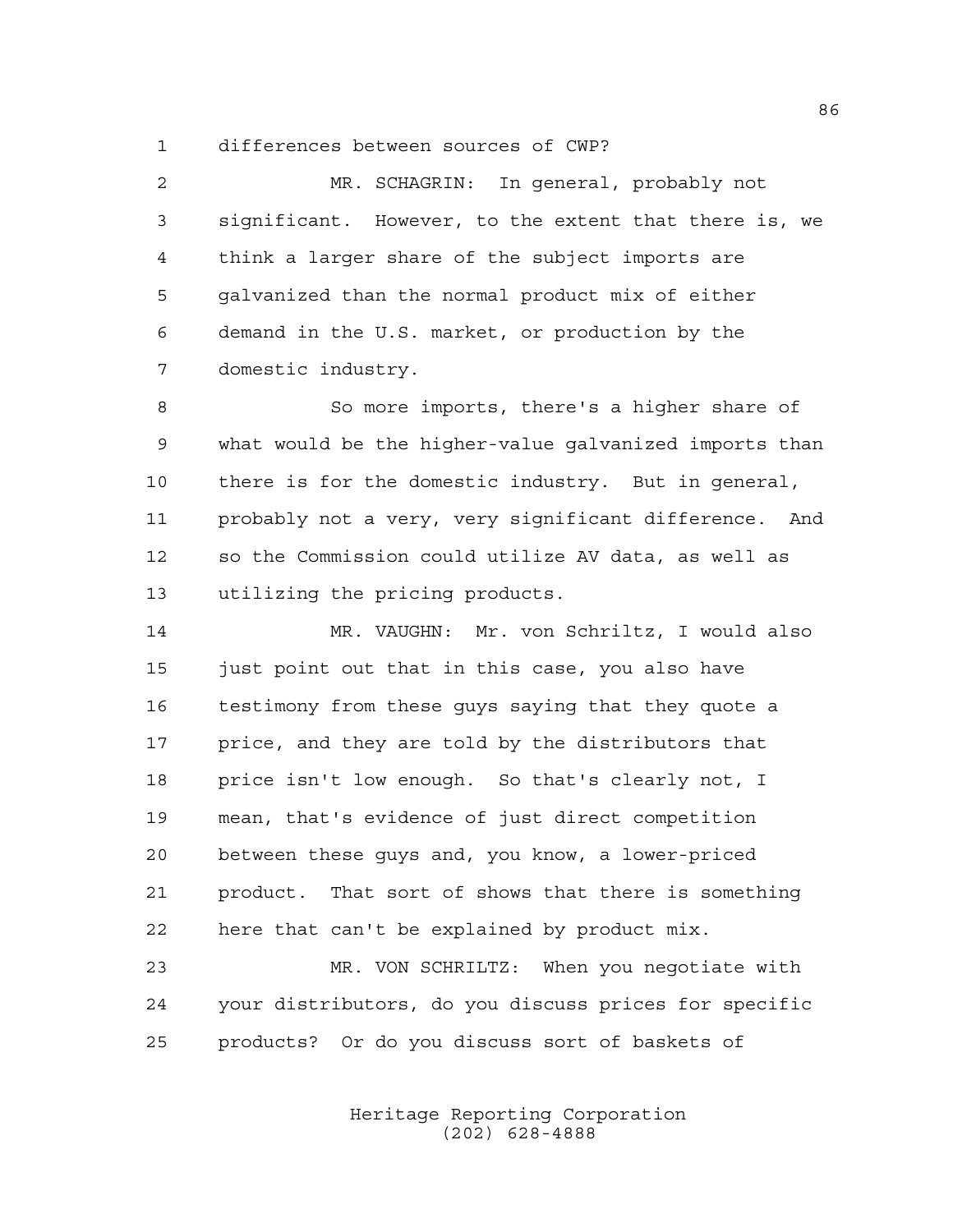products?

| 2  | MR. MAGNO: Mark Magno with Wheatland Tube.             |
|----|--------------------------------------------------------|
| 3  | It varies. There are some customers that have price    |
| 4  | sheets, which is the, excuse me, which is an           |
| 5  | individual price for every single product that we      |
| 6  | have.                                                  |
| 7  | And then there are other customers that come           |
| 8  | to you with a list of products. We do not quote one    |
| 9  | bulk price for one bulk inquiry. It's half-inch is     |
| 10 | this price, two-inch is this price, six-inch is that   |
| 11 | price.                                                 |
| 12 | MR. VON SCHRILTZ: All right, thank you for             |
| 13 | all your answers. I have no further questions at this  |
| 14 | time.                                                  |
| 15 | MS. DeFILIPPO: At this time, uh-oh. Mr.                |
| 16 | Carlson, any questions for this panel?                 |
| 17 | MR. CARLSON: Yes, thank you, just one.<br>In           |
| 18 | our discussions about price depression and             |
| 19 | suppression. Regarding price suppression, I feel like  |
| 20 | I've heard some specifics regarding that the domestic  |
| 21 | industry tries to, or has tried to increase its        |
| 22 | prices, for instance when it faces an increase in its  |
| 23 | input prices. And I think we've actually heard a few   |
| 24 | timeframes on when those have generally occurred early |
| 25 | on in the testimony.                                   |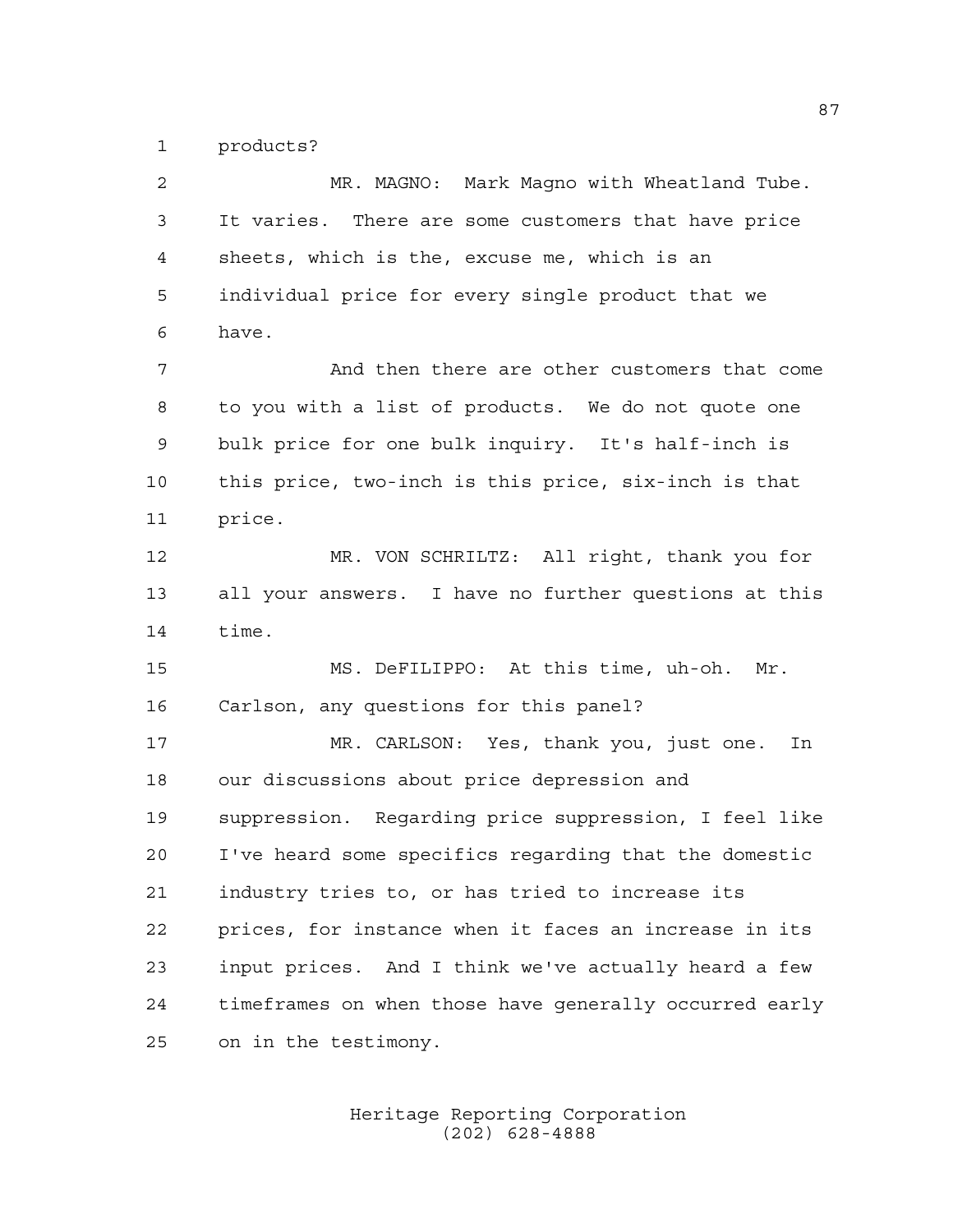Regarding price depression, can you be similarly specific about when, what the time line is like that you experienced price depression? Because I also feel like I've heard that there was a fairly narrow window between the drop in Chinese imports into the country, and then the subsequent flood of now-subject imports into the country.

 And I was just wondering, are the instances of price depression mainly confined to that window? Or are they more spread out over the period of investigation?

 MR. KURASZ: I would add, or contribute that it's a continuum. As long as there's availability of alternative products, then I think it's a continuous situation.

 So you know, we have a funny way of saying you're only as smart as your dumbest competitor. So in this type of product, in a commodity-based product, the lowest price that's out there clearly impacts all the pricing. Because there is that, that fear of that availability that that distributor is going to go to that other product. And so I do think it's a continuous situation.

 MR. SEEGER: And if I could add to that. During that timeframe, the steel market's been very

> Heritage Reporting Corporation (202) 628-4888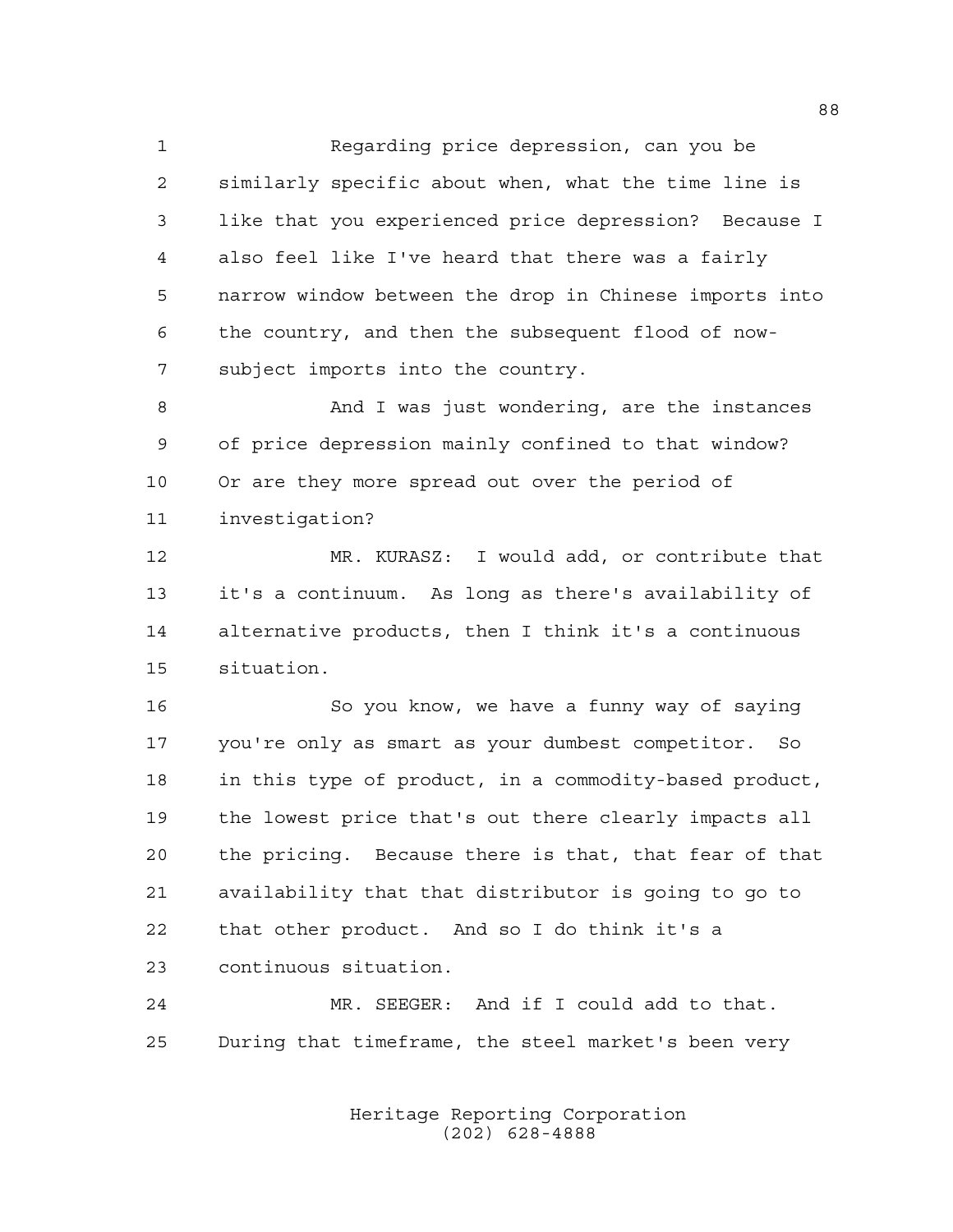volatile. There's been numerous ups and downs. And while we'll have an official price increase announcement, we would rarely have a price decrease announcement. But our customers know that our product is tied very closely to steel, and that market gets published regularly. They know when steel prices are falling, and they'll be honest expecting our pipe prices to fall. So it does track fairly closely. 10 MR. CARLSON: Thank you. MS. DeFILIPPO: Thank you, Mr. Carlson. I'll now turn to our economists. Mr. Workman, any questions for this panel? MR. WORKMAN: I had one or two questions. I understand the end-use market for this product primarily is non-residential construction. And I'm trying to track this down a little bit. Now, I understand also the big-box stores are customers. Where do their, what do they sell? Does it go to non-residential construction, what they sell? They sell to builders and so on, this is what you're -- okay. Also, on fencing. Now, what area would fencing go into? MR. YOUNG: Fencing products would go into a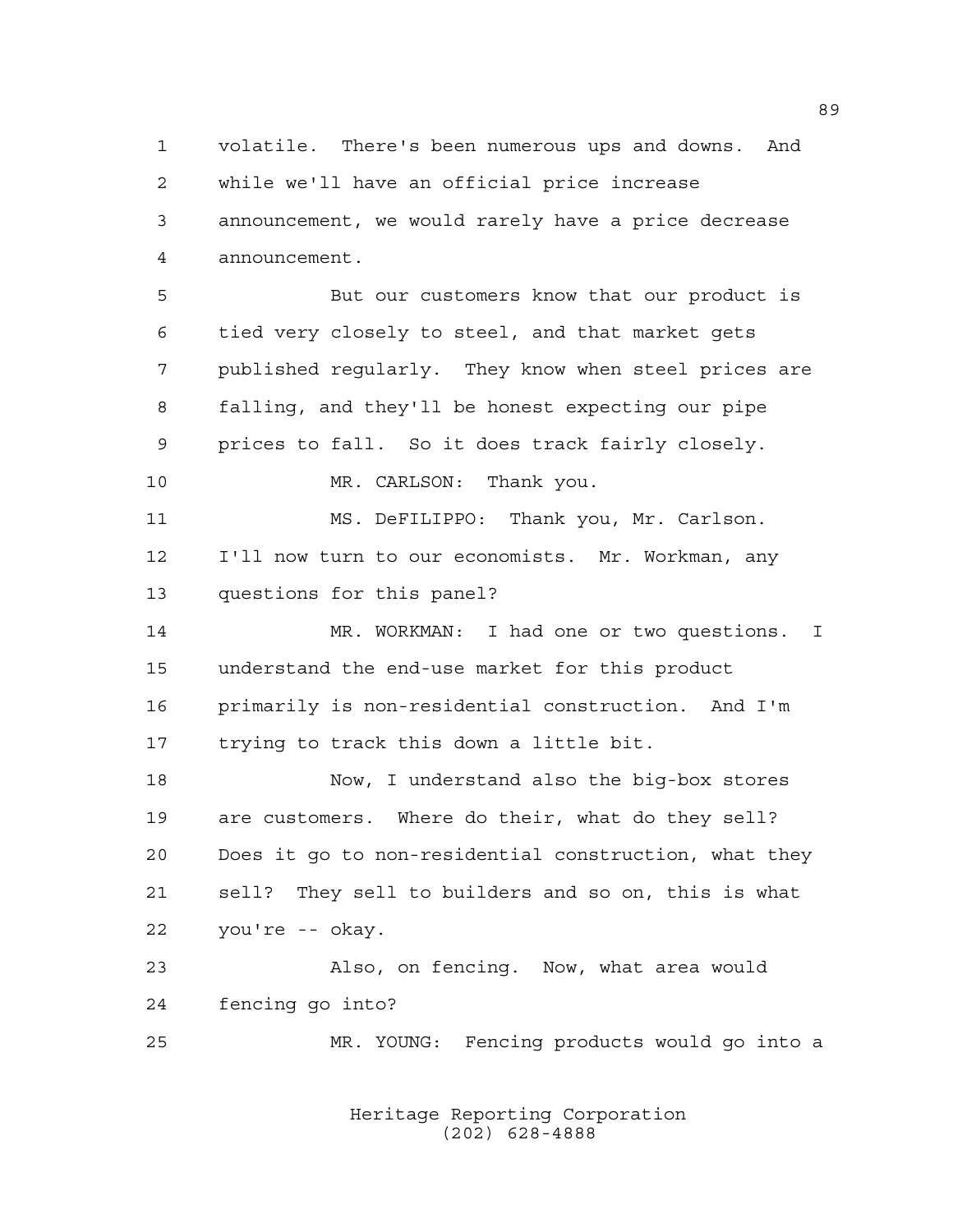residential or a light-industrial commercial

application, so that these contractors --

 MR. WORKMAN: Okay. That would be a little bit different than, you know, non --

MR. YOUNG: Right.

 MR. WORKMAN: Okay. I don't have any other questions, thank you.

8 MS. DeFILIPPO: Thank you, Mr. Workman. Mr. Boyland.

 MR. BOYLAND: Good morning. Thank you for your testimony. I've actually sent followup questions to all of the companies here, as well as the other producers.

 I have a couple of general questions. With respect to product mix, kind of going from a different direction. During the period, the average value that we're calculating, is that going to be primarily the change due to price? Or change in product mix? Or both.

 MR. SEEGER: I think our product mix, on a percentage basis, stays fairly close year to year. There's no, there wouldn't be big swings in, say, suddenly fence became 50 percent of the product mix, when normally it's 10. It's pretty consistent. MR. BOYLAND: So the profile would be, with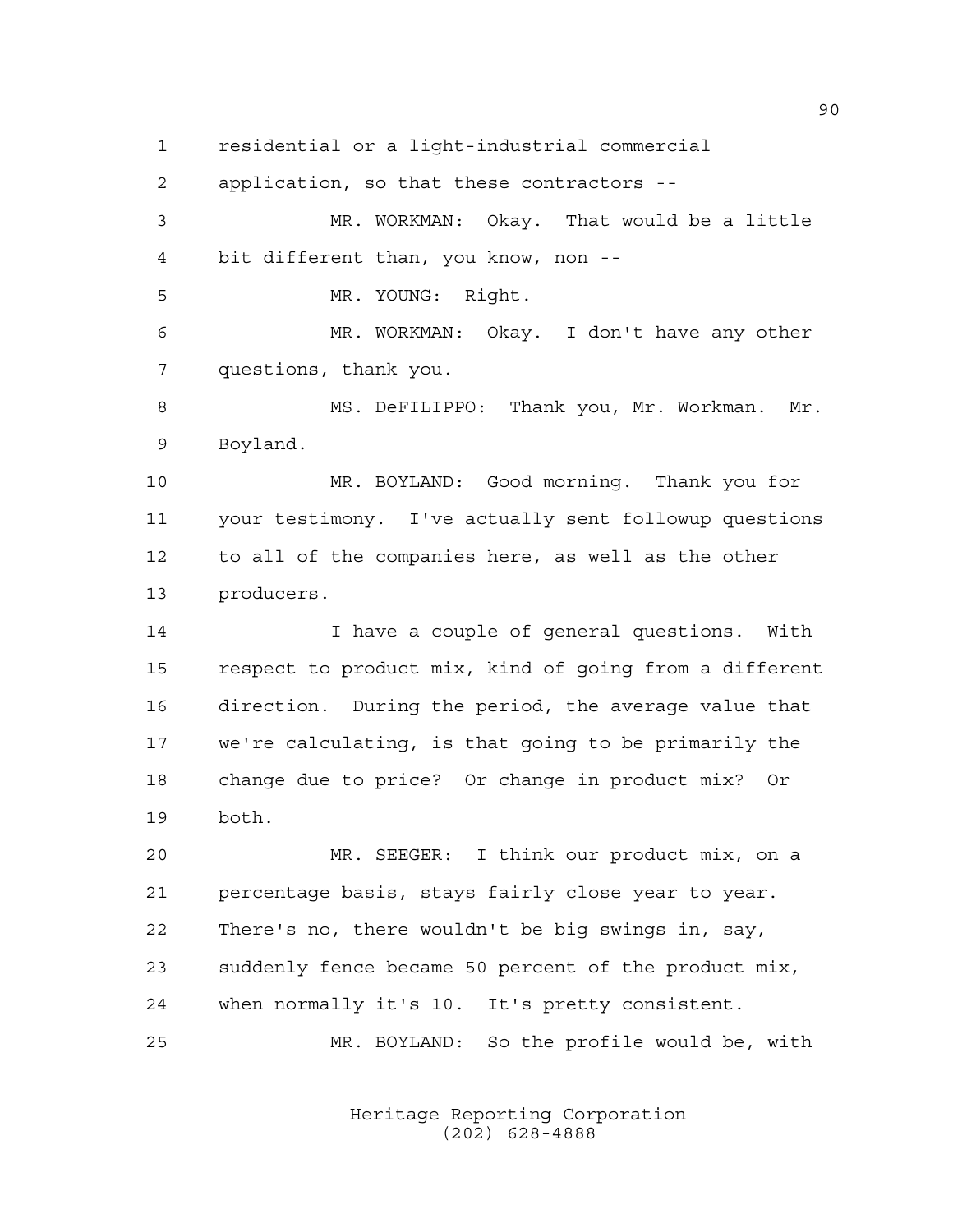some change, more or less, but --

 MR. SEEGER: Fairly close. MR. BOYLAND: Is that true for the other producers? MR. KURASZ: Yes. We're in identical businesses, and I would say that that would hold true for us, as well. 8 MR. BOYLAND: Okay. And US Steel? MR. JOHNSON: I would say it would hold true for us, as well. MR. BOYLAND: Okay, thank you. And this is kind of a difficult question to ask in a non-BPI manner. But each company obviously has a focus. And I took it from the testimony that Allied and Wheatland are focused primarily on the product that we're looking at today. Is that correct? The percentage of your overall production. 18 MR. SEEGER: Yes, that's correct. MR. KURASZ: We're not quite as strong, but yes. MR. BOYLAND: Okay. And for US Steel, that wouldn't be the case. MR. JOHNSON: We have the capacity and the desire to grow into that product, to make more of that, that product. But we have the opportunity to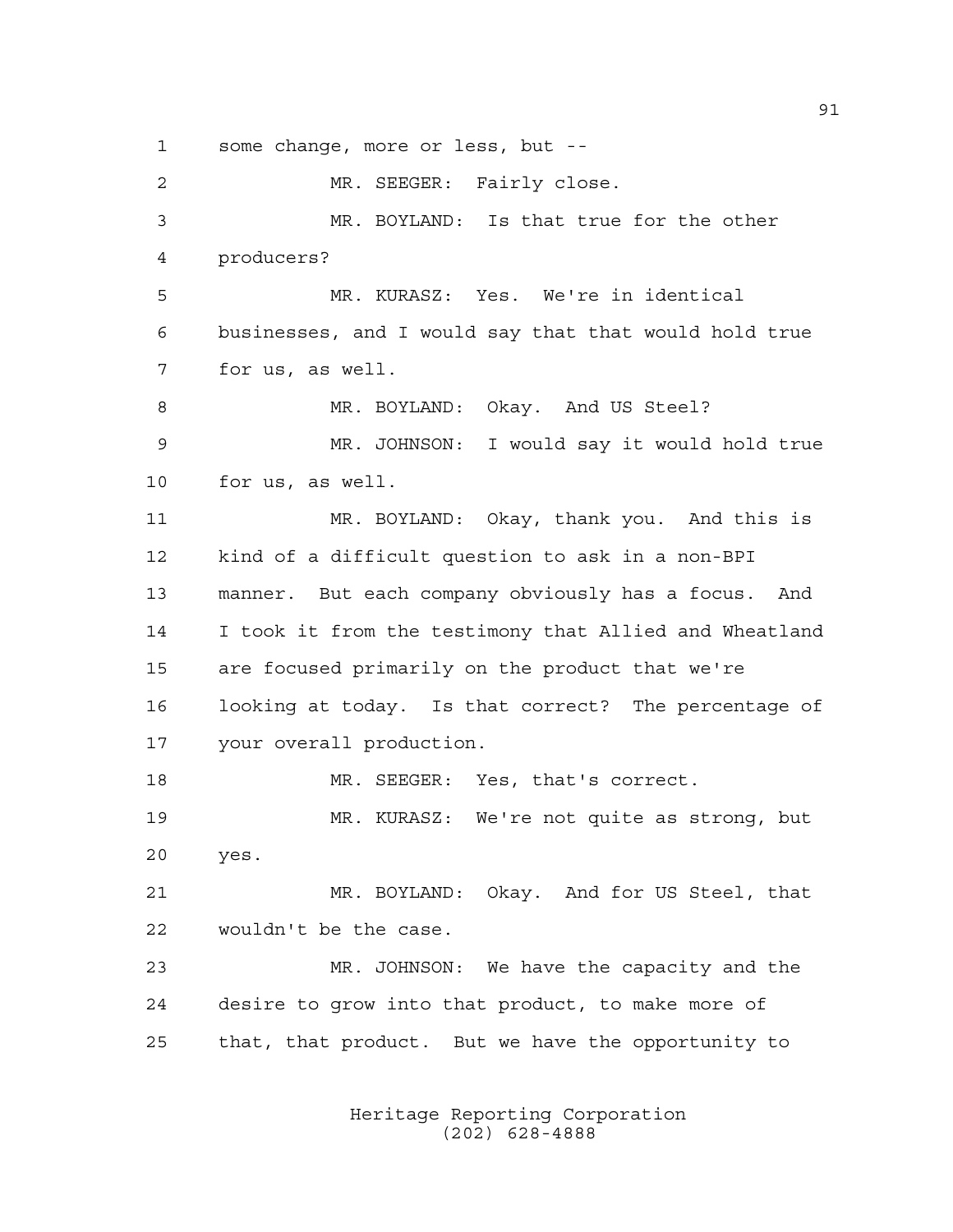make other products, as well. But you know, we still have the capacity, and we'd like to make more of that product.

 MR. BOYLAND: Okay. And I guess the lead-in to that was more to get to, we have some companies that are focused on this product more than others, and in terms of profitability performance. Would that have an impact, in terms of throughput, on other pipe? MR. VAUGHN: I guess one comment I'd just like to make is that part of what's going on here obviously is the way your questionnaires are set up. I think the only sort of profitability data you're collecting is profitability data for this particular product line. So it should be, your data should just be CWP profitability. MR. BOYLAND: That's correct. MR. VAUGHN: And I think that's, I think

 sort of legally that's the way the Commission is supposed to put that.

 MR. BOYLAND: And I think the question is more, and again, not to get into any BPI. But I think as a general matter, the overhead, the manufacturing costs of a plant that's producing more than just the product is going to have, there's going to be a

> Heritage Reporting Corporation (202) 628-4888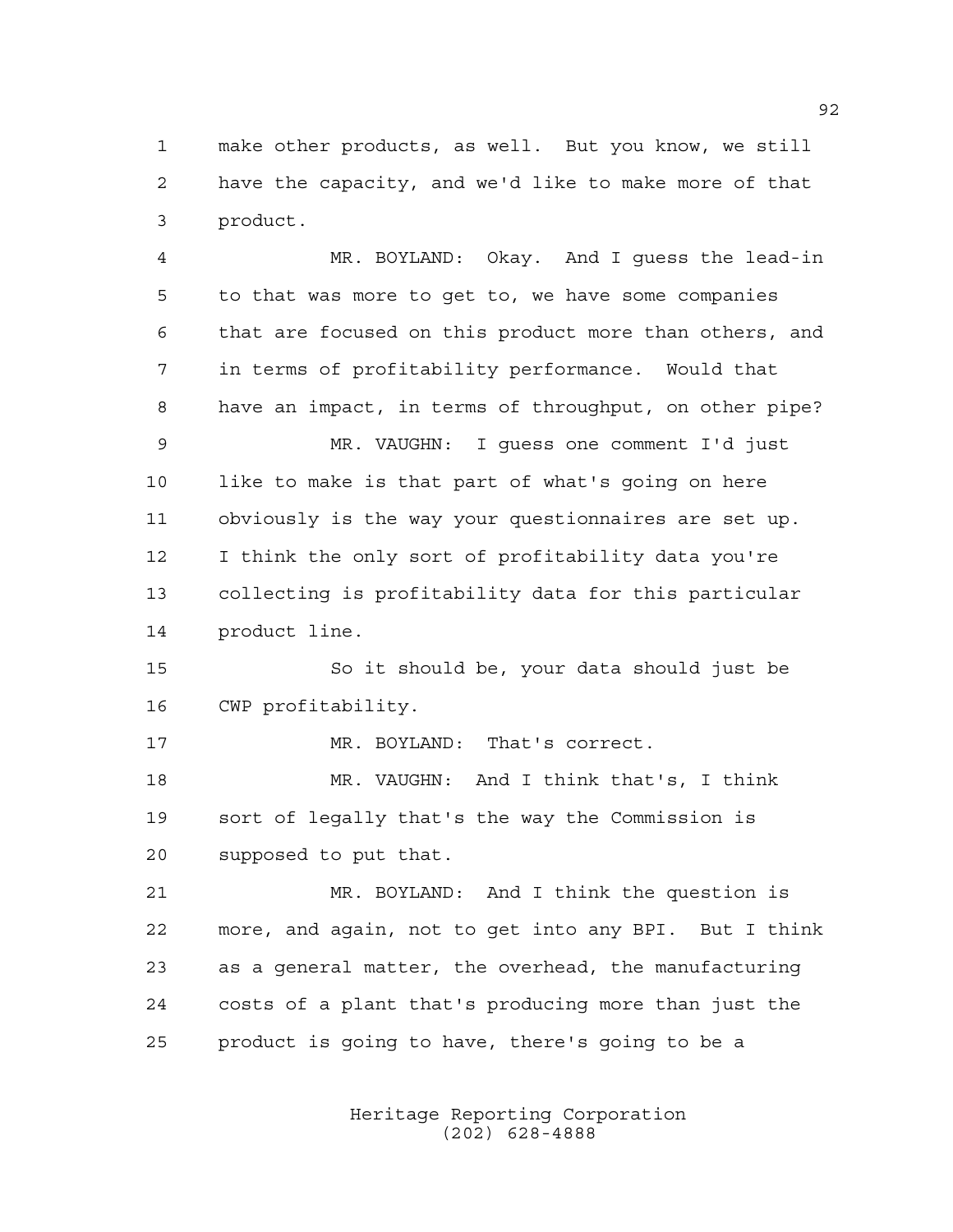spillover effect of any positive manufacturing in other products. Is that something that you could sort of discuss?

 MR. SCHAGRIN: Well, I have two comments, Mr. Boyland. First, it's probably not applicable to these companies. It would be possibly to US Steel, but not to Allied and Wheatland, because this is a significant focus.

 I think certainly for a company that might produce in the same location OCTG line pipe and CWP, to the extent that they are running products on the same mill and running a high-capacity utilization rate because the market may be stronger for the energy products, that would probably reduce their cost per unit of overhead for the CWP products.

 In this product category, that's probably not going to be a very significant issue, because of the fact that so much of the CWP, in terms of U.S. production and sales, is by companies that are not also in the OCTG industry.

 So if you had a big overlap, I could understand it becoming an issue. And the issue is, you framed it, is certainly an issue in any product. If you've got multiple products on the same mill and you're running at high utilization, or of course the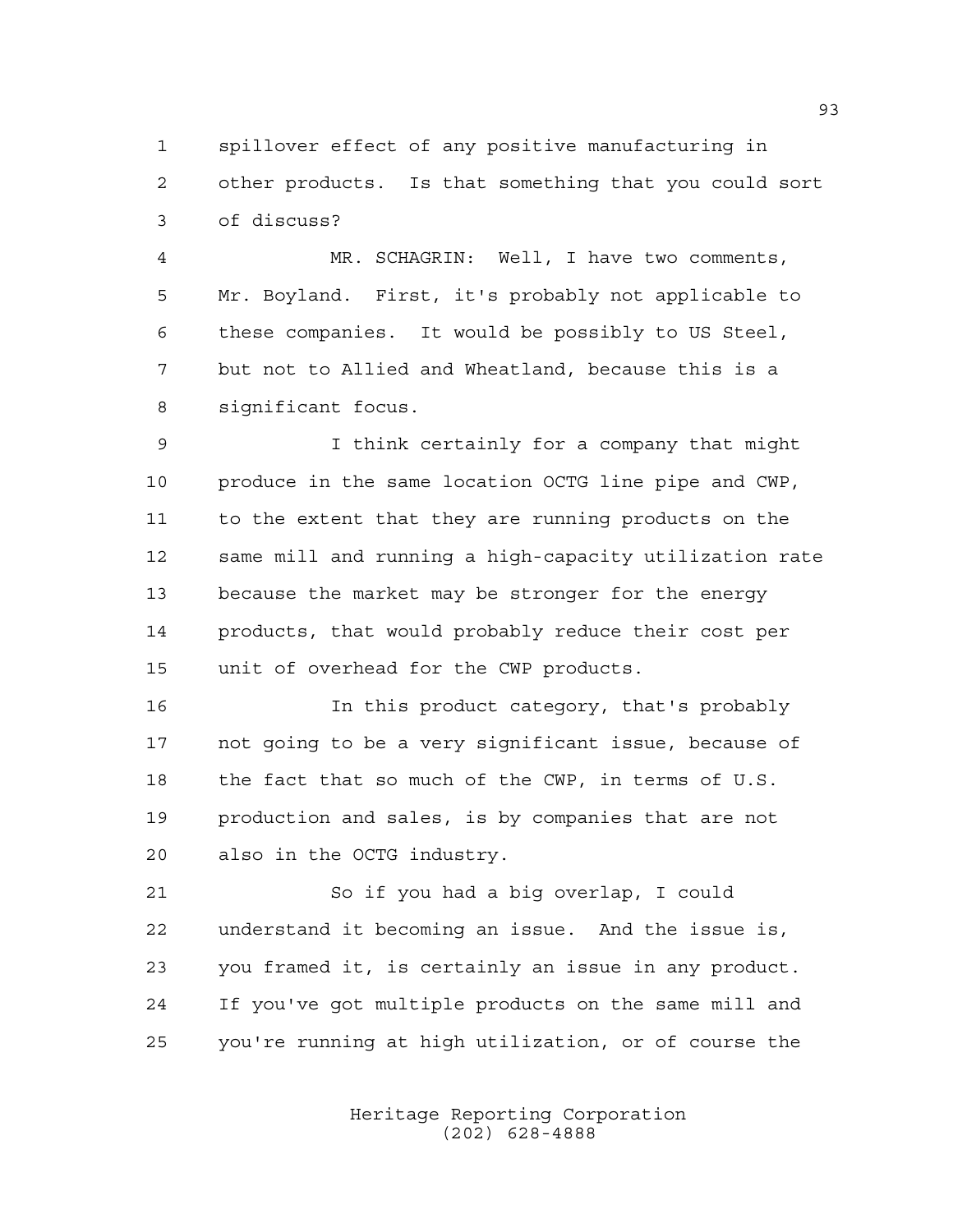reverse could be true. Wouldn't be at this present time period, but if everything is, or the other products are doing particularly poorly. And so now your CWP is actually taking more overhead costs, that would have a negative impact.

 So the accounting view as you stated it is correct. And I think if anything makes the small share of this industry that is also focused on energy looking better than it otherwise would. But the vast majority of the US CWP industry is largely focused on CWP, and not on energy products.

MR. BOYLAND: Thank you.

 MR. VAUGHN: Yes, one thing I would just like to clarify for purposes of the record is obviously that Mr. Johnson's testimony today here is, is that they, U.S. Steel, do have additional capacity; and that they would like to make more of this product, and that they haven't been able to make more of this product because of market conditions, which we believe are impacted significantly by imports.

 So I think it's important to just sort of keep that part of the record clear.

 MR. BOYLAND: Thank you. And I guess really the overarching point was that we do look at company-specific performance, and I think that sort of helps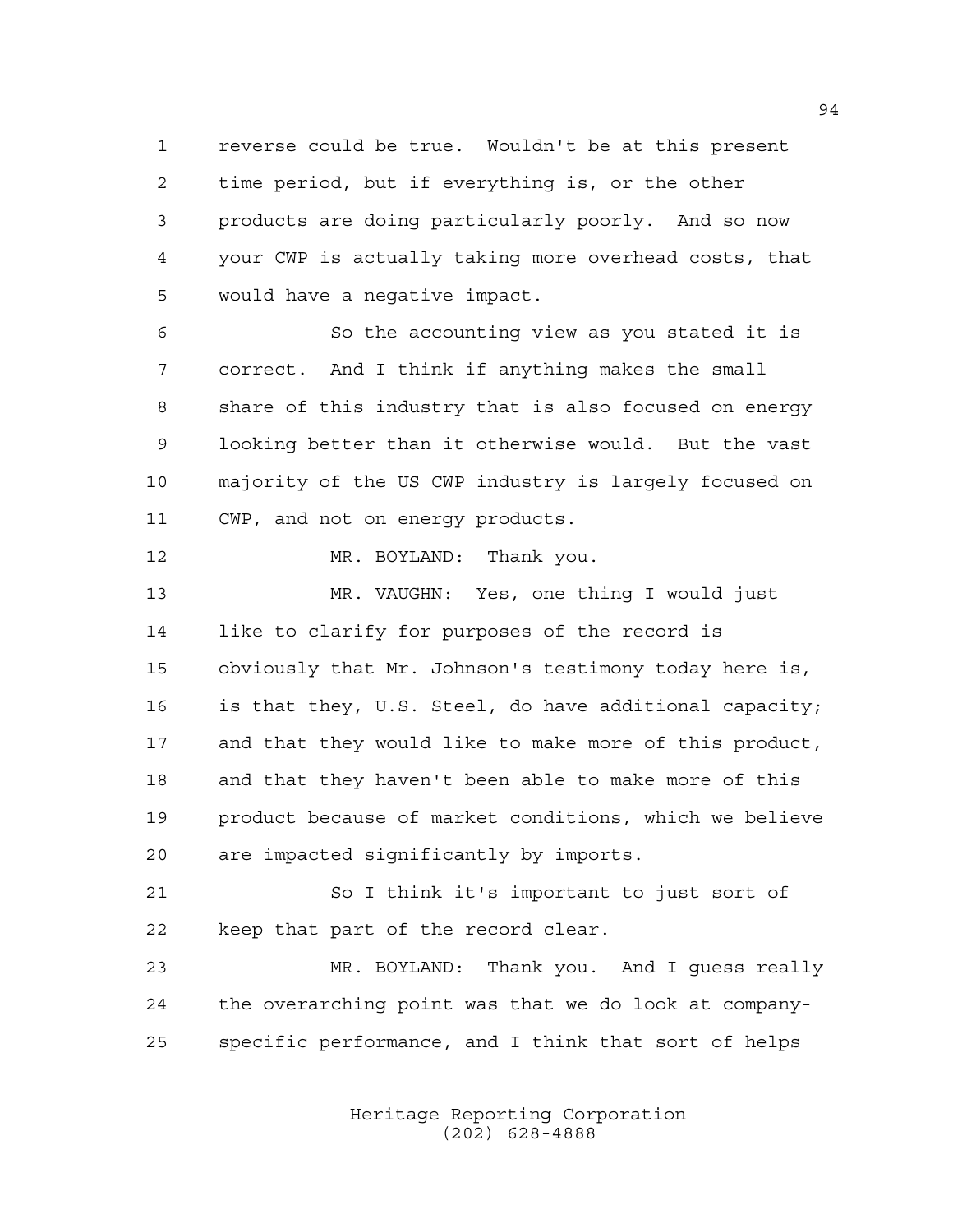to explain why there are differences.

| 2  | With respect to the closure of Sharon, was            |
|----|-------------------------------------------------------|
| 3  | that mill closed and the equipment moved to other     |
| 4  | plants? Or you referenced consolidation.              |
| 5  | MR. SEEGER: It was not moved to other                 |
| 6  | plants.                                               |
| 7  | MR. BOYLAND: It was not?                              |
| 8  | MR. SEEGER: No.                                       |
| 9  | MR. BOYLAND: Okay. Those are all my                   |
| 10 | questions. Thank you very much.                       |
| 11 | MS. DEFILIPPO: Thank you, Mr. Boyland.                |
| 12 | We'll move on to Mr. VanToai, our industry analyst.   |
| 13 | Mr. VanToai, questions for this panel?                |
| 14 | MR. VANTOAI: Thank you, Cathy. My name is             |
| 15 | Norman VanToai from the official ministries. Thank    |
| 16 | you very much for attending the conference. I have    |
| 17 | two very quick questions. Question No. 1 is that when |
| 18 | I look at the scope, there is chemical compositions   |
| 19 | mentioned in the scope there, is this a direct quote  |
| 20 | from the ASTM A-53, A-35 or A-795?                    |
| 21 | MR. SCHAGRIN: I didn't completely                     |
| 22 | understand your question, Mr. VanToai. You referenced |
| 23 | a quote.                                              |
| 24 | MR. VANTOAI: Right.                                   |
| 25 | MR. SCHAGRIN: And then you referred to the            |
|    |                                                       |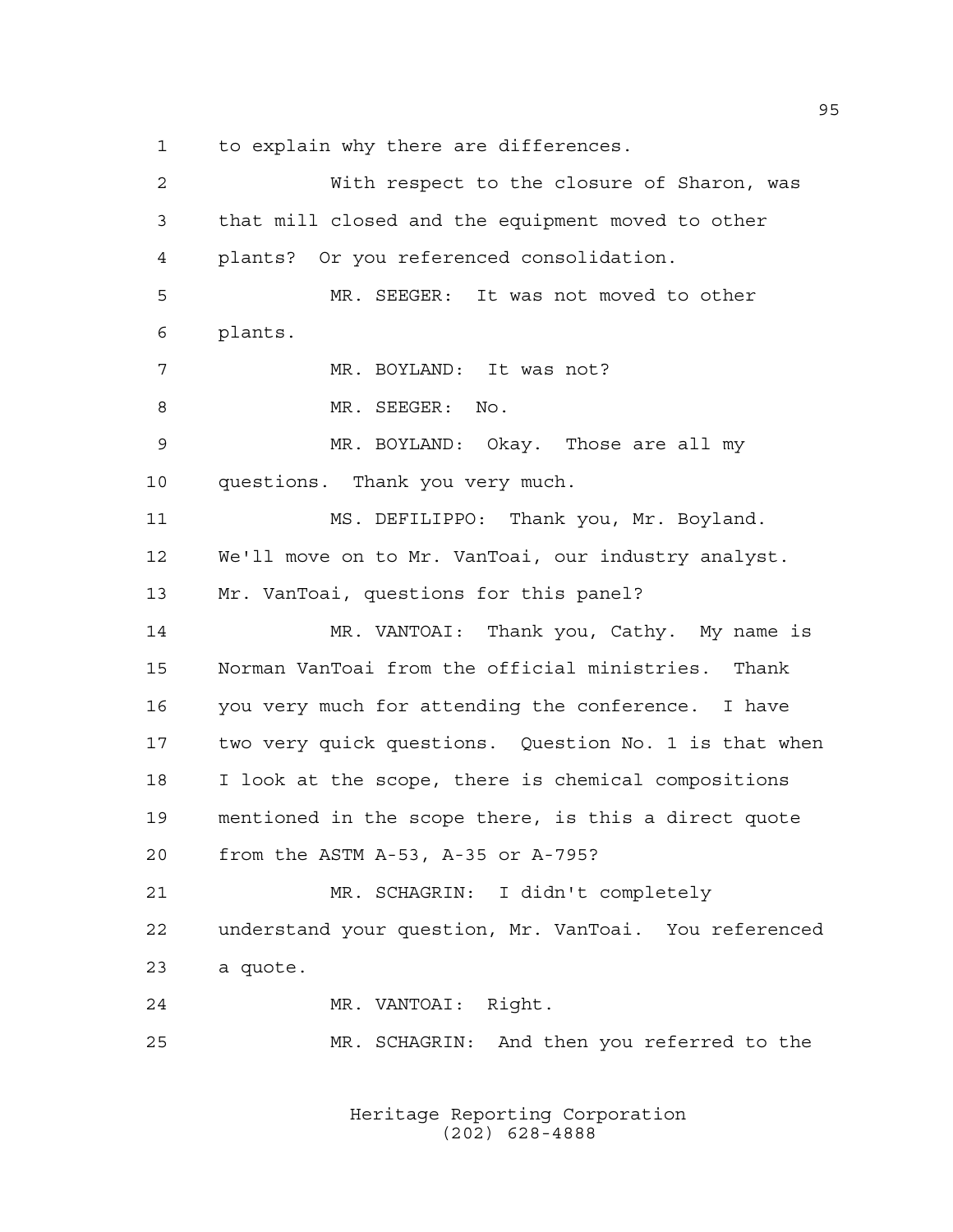specifications.

 MR. VANTOAI: Right. MR. SCHAGRIN: I didn't catch the quote that you're particularly referencing. MR. VANTOAI: In the scope that you have here, there is a chemical composition of the standard pipes. MR. SCHAGRIN: Okay. I understand. MR. VANTOAI: Yes. It is another quote from the ASTM standard books? MR. SCHAGRIN: No. In fact, that is taking the chemical compositions that are in the HTS code from the head notes for the minimum amounts of alloy and actually increasing them to cover what would be called micro-alloy products as distinct from what people in the industry would consider true alloy. So all the different chemistry numbers there, and I could tell you which page, but I'm pretty sure I know what you're referring to, Mr. VanToai, those are not from the ASTM specification chemistries but instead is something that the industry has used in a number of cases on carbon steel products as an adjustment to the HTS chemistries in the head notes differentiating between carbon and alloy products. MR. VANTOAI: I see. Thank you. My second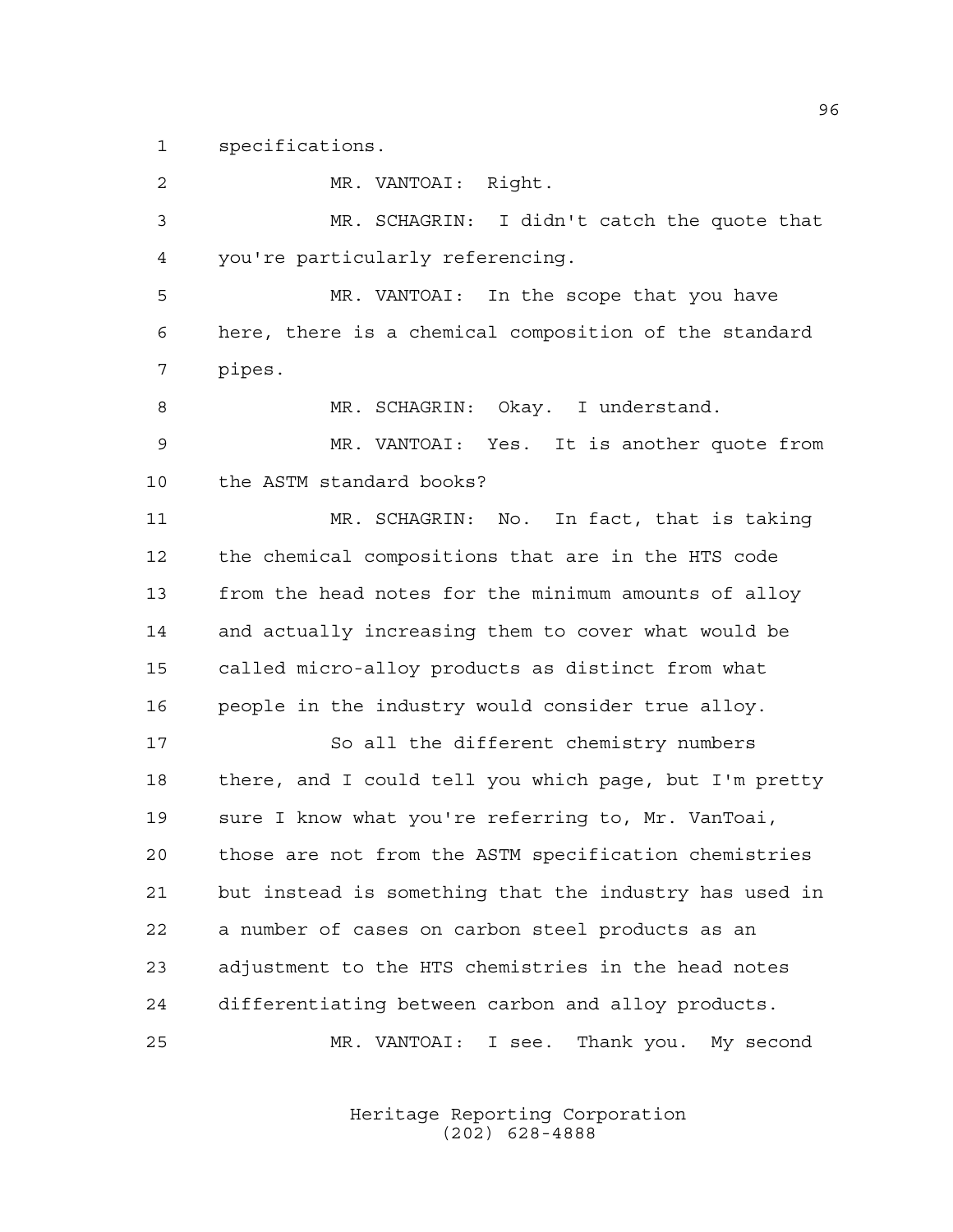question is also regarding the scope. To me, the standard pipe is a very well-refined product, and mechanical tubing is a group of tubes and pipes combined together. It's not very well refined, but the scope includes standard pipe together with a subset of mechanical tubing. Could you please comment on the issue of like products in the scope?

 MR. SCHAGRIN: Mr. VanToai, we believe that the scope in no way changes the domestic-like product. As you said, CWP is a really well-defined product made to common-industry specifications. Mechanical pipe and tube, on the other hand, tends to be, and this Commission has looked at mechanical tubing as a separate like product in particular in the '91, '92 CWP cases, tends to be made for specific end users, cut to special lengths, made to very tight tolerances for a lot of specific end uses. The only reason we had to explore this overlap issue is that we have unfortunately discovered that certain foreign producers of fence tubing, and it looks just like the fence tube I took a picture out at Home Depot the other day, I mean, it is fence tubing. Everybody in this industry, including every fencing distributor in the United States knows exactly what fence tubing is. It looks like fence tubing, it quacks like fence

> Heritage Reporting Corporation (202) 628-4888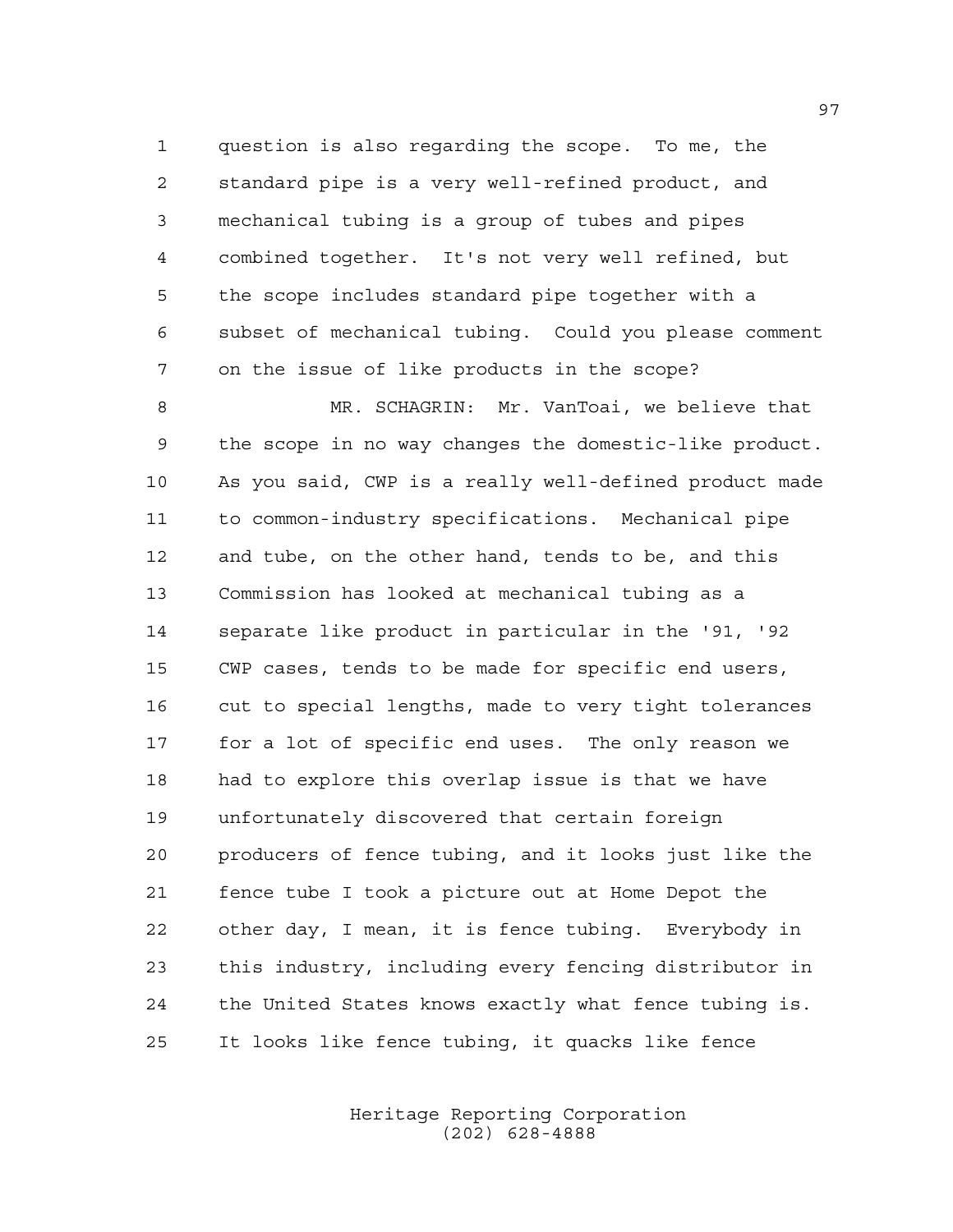tubing, and yet people were actually selling this, and the brochure says here's our fence tubing, and then right behind it is, and you'll be happy to know we can give you a mill test report saying A-513 with our fence tubing so you don't have to pay unfair trade duties, and let me tell you, you could probably tell that really makes me made because in my view, and maybe Mr. Cameron has a different view, that's really a type of fraud. That's not just we gamed it. It said mechanical tubing's excluded and fence tubing's in, but we were forced to react to it because we have a lot of problems getting these orders enforced with customs. There's very few customs people, and there's very much cheating going on, and so working with customs, they say to us, please try to make it as easy as you can for us because while we say it looks like fence tubing, it is fence tubing, the scope says fence, you have to remember, customs doesn't see products. We think when goods are entered into the United States that customs would see them. They see less than one-tenth of one percent. They do not see 99.9 percent of the products, are not seen by customs. It's just something on a computer screen. That's it, and so it's not good enough for us to say well, sure, if it looks like fence tubing you impose the duty

> Heritage Reporting Corporation (202) 628-4888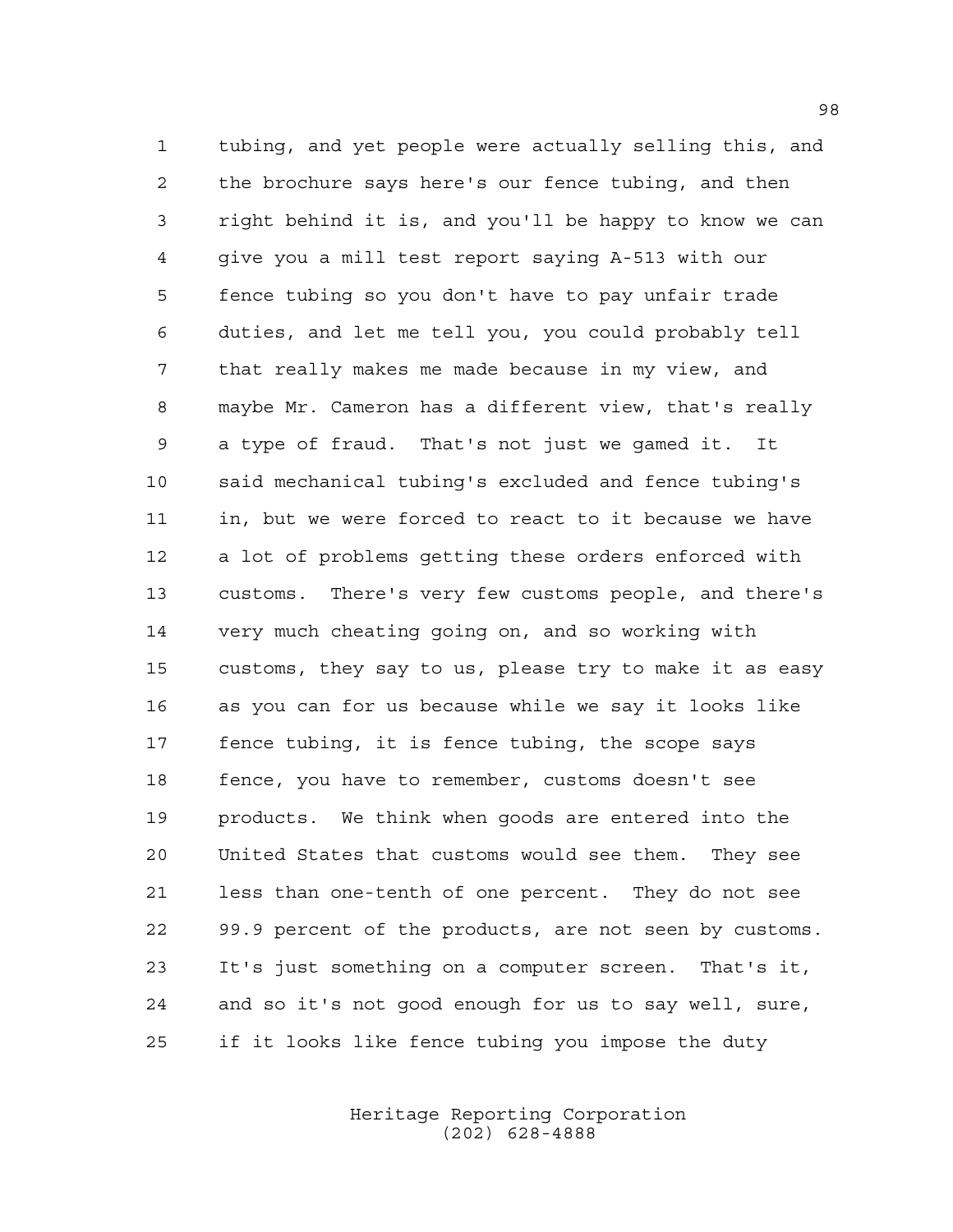because the scope says fence tubing. All of our

 scopes have said fence tubing since the cases in 1982, and yet we've been forced to do this, and Don's folks would never engage in this, but anyway. That's the reason for the change.

 MR. VANTOAI: Thank you very much. That's all I have.

 MS. DEFILIPPO: Thank you, Mr. VanToai. I'll now turn to Mr. Corkran.

 MR. CORKRAN: Thank you very much. Douglas Corkran, Office of Investigations, and first and foremost, thank you all for your time here today and your testimony, which has been extremely helpful to us. I have a few questions, but they don't really follow any particular trend. It's just one of the 16 joys of batting cleanup here. The first question is hot-rolled steel as a primarily input for circular welded pipe.

 Domestic supply of this input has been growing with the ramp up of ThyssenKrupp Steel USA's facility, the expansion of Severstal North America's Columbus facility and RG Steel's restart of the Sparrows Point Plant. How has this expansion of the domestic hot-rolled steel impacted your raw material costs in 2011? I know you've already touched on that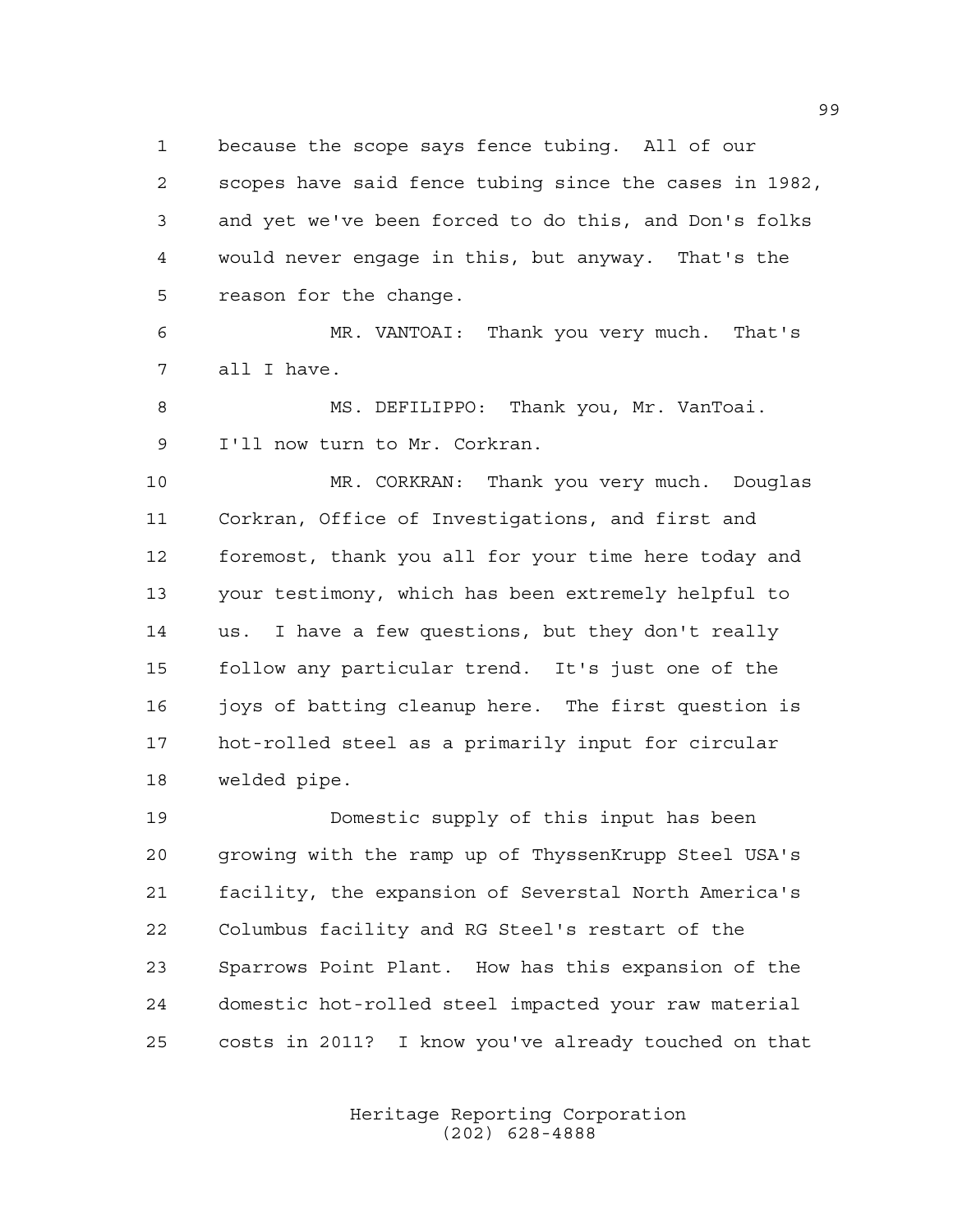topic a little bit, but I wanted to really focus on the growing availability of U.S.-produced hot rolled steel in the market?

 MR. SEEGER: I'm sure my U.S. Steel brethren will chime in on this too, but I think the impact has been fairly dramatic in that it has brought prices down. I think U.S. Steel prices are the most competitive in the world. Certainly, that added capacity, depending on which end you're on, it's certainly made our product more competitive. Roughly 75 percent of the cost of our product is steel, so it's by far and away the largest component of our cost structure.

 MR. CORKRAN: Okay. I thank you very much. That's very helpful. My next question is more specific. I was thinking through the list of closures of facilities that we talked about a little bit earlier, and I was wondering what continuous weld mills are still in operation in the United States? MR. SEEGER: We're the only one left. MR. CORKRAN: And as sort of a related question, are there any contingency plans to bring back any of the facilities that have been closed, or have they been permanently shuttered, the equipment disbursed and the facilities destroyed?

> Heritage Reporting Corporation (202) 628-4888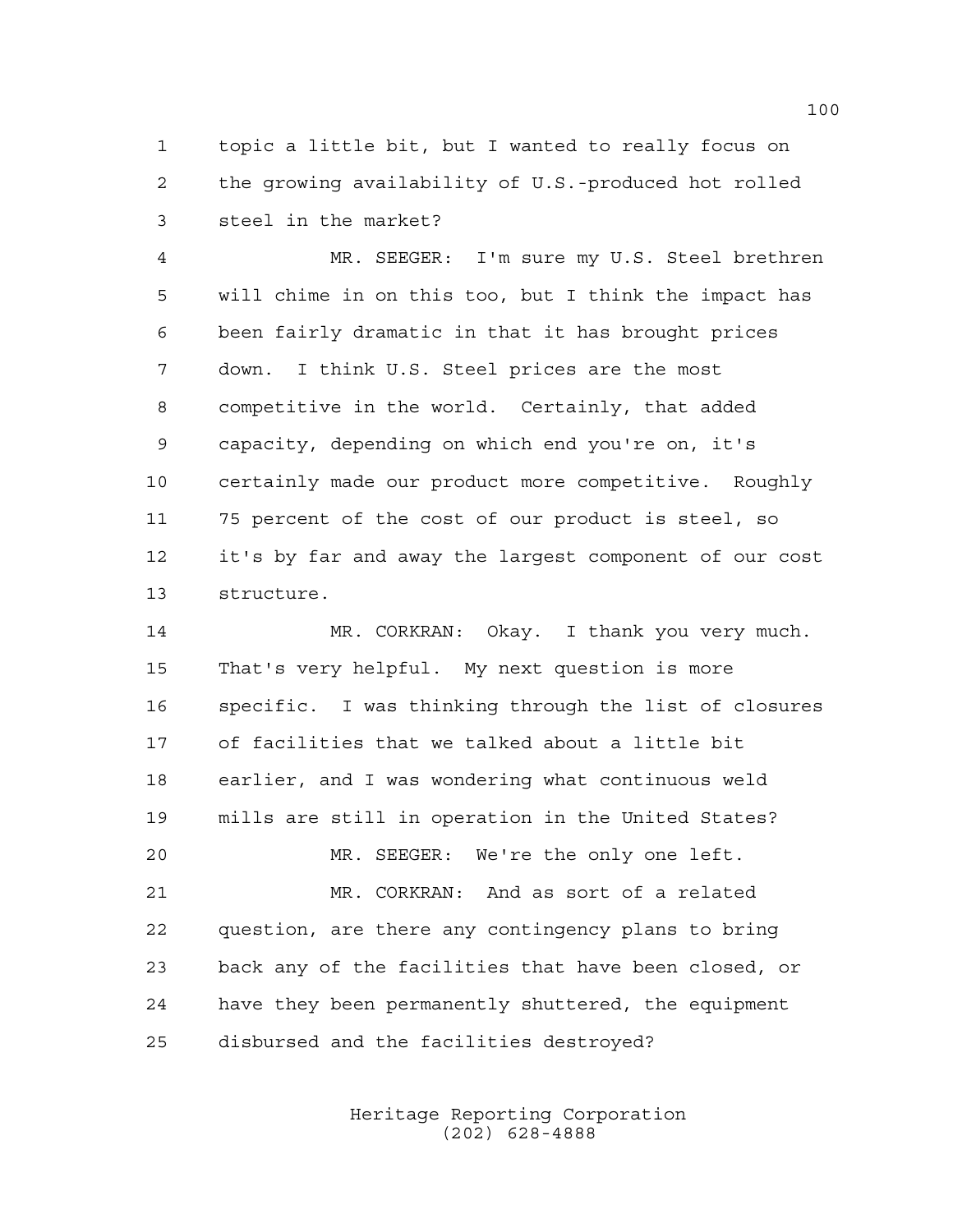MR. SEEGER: Kind of mixture. Some of that we could bring back. Certainly, we have plenty of capacity at our existing plants right now. It would have to recover significantly to bring a major facility back online, but in one case, that's certainly still capable of happening.

 MR. KURASZ: Our Prime Bluff facility, that equipment has been scrapped, and that land has been for sale since we shut down that facility, so that will not be coming back online, and that equipment wasn't moved anywhere.

 MR. CORKRAN: Thank you. That's very helpful. Actually, sticking with you, Mr. Seeger, I believe you mentioned that there was a Greenfield facility that you purchased. What was that before you purchased it?

 MR. SEEGER: Yes. I'm not quite sure about the Greenfield as far as pipe. We did have one in structural tube.

 MR. CORKRAN: Morrisville, I'm sorry. Before you purchased the Morrisville facility, what was it producing and under what name?

 MR. SEEGER: It was originally Nova America, and previous to that, it was produced in HSS product, and they got into the 53 product about six months to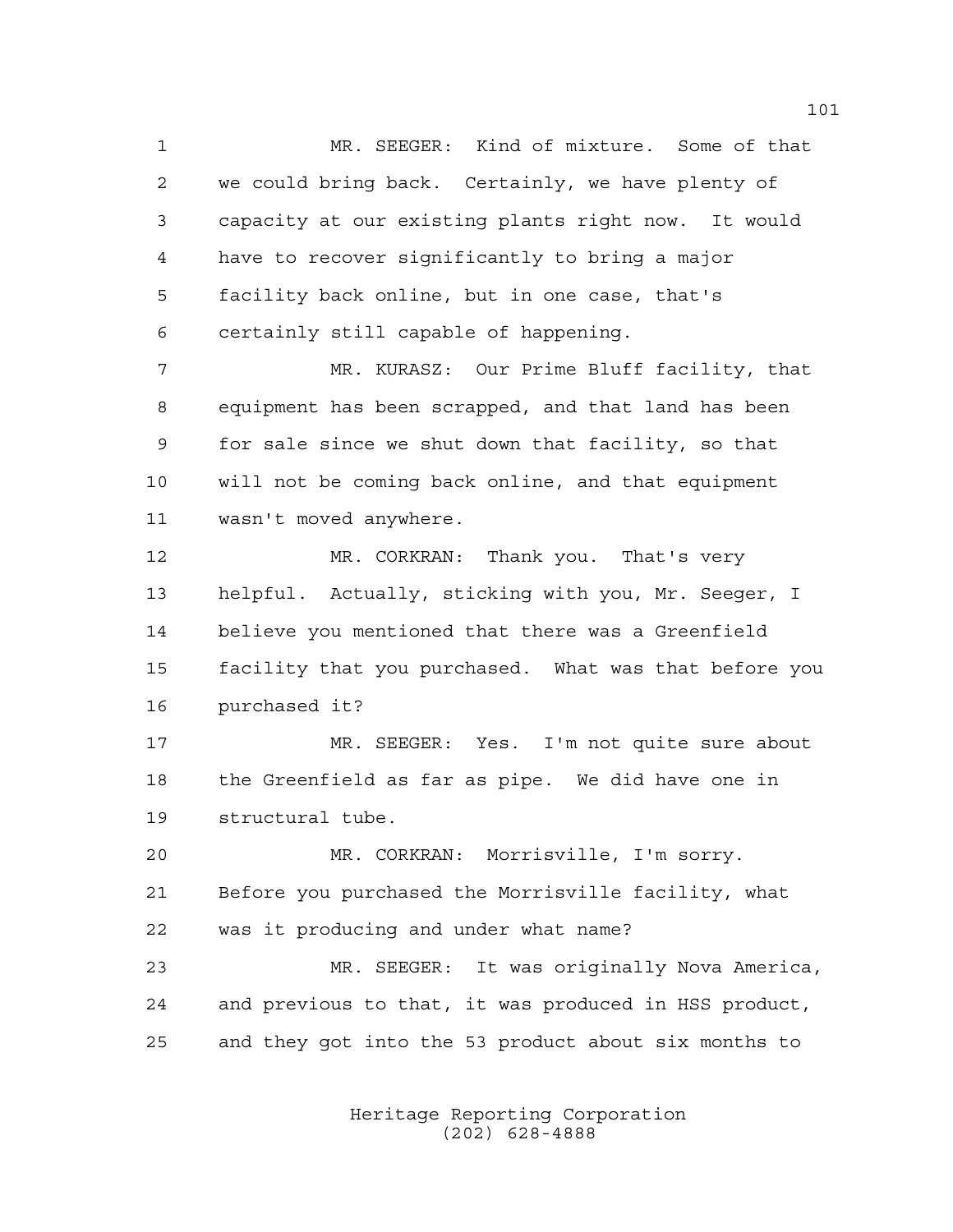eight months prior to our acquisition, added that to our product line.

 MR. CORKRAN: Thank you very much. I appreciate that. As I was listening to some of the testimony about demand, one of the things that struck me was that's there general agreement that standard and structural pipe and tube is used very intensively for construction applications, and non-residential construction is a good measure of demand, or at least has been found to be so in previous investigations.

11 How does that differ when you're talking about mass-merchandise retailers, big-box stores, if you will? Don't they have something of a different demand driver, and for that matter, wouldn't their purchasing pattern, particularly if they're purchasing imports be somewhat different than the overall demand pattern?

 MR. MAGNO: Mark Magno with Wheatland Tube. The product is the same product that is handled either through a big-box retailer or a distributor, a wholesale distributor, who is going into industrial plumbing or HVAC applications. It's not a different product that one channel is buying versus another. It's the same product. It just is going through a different channel, and we know that the big-box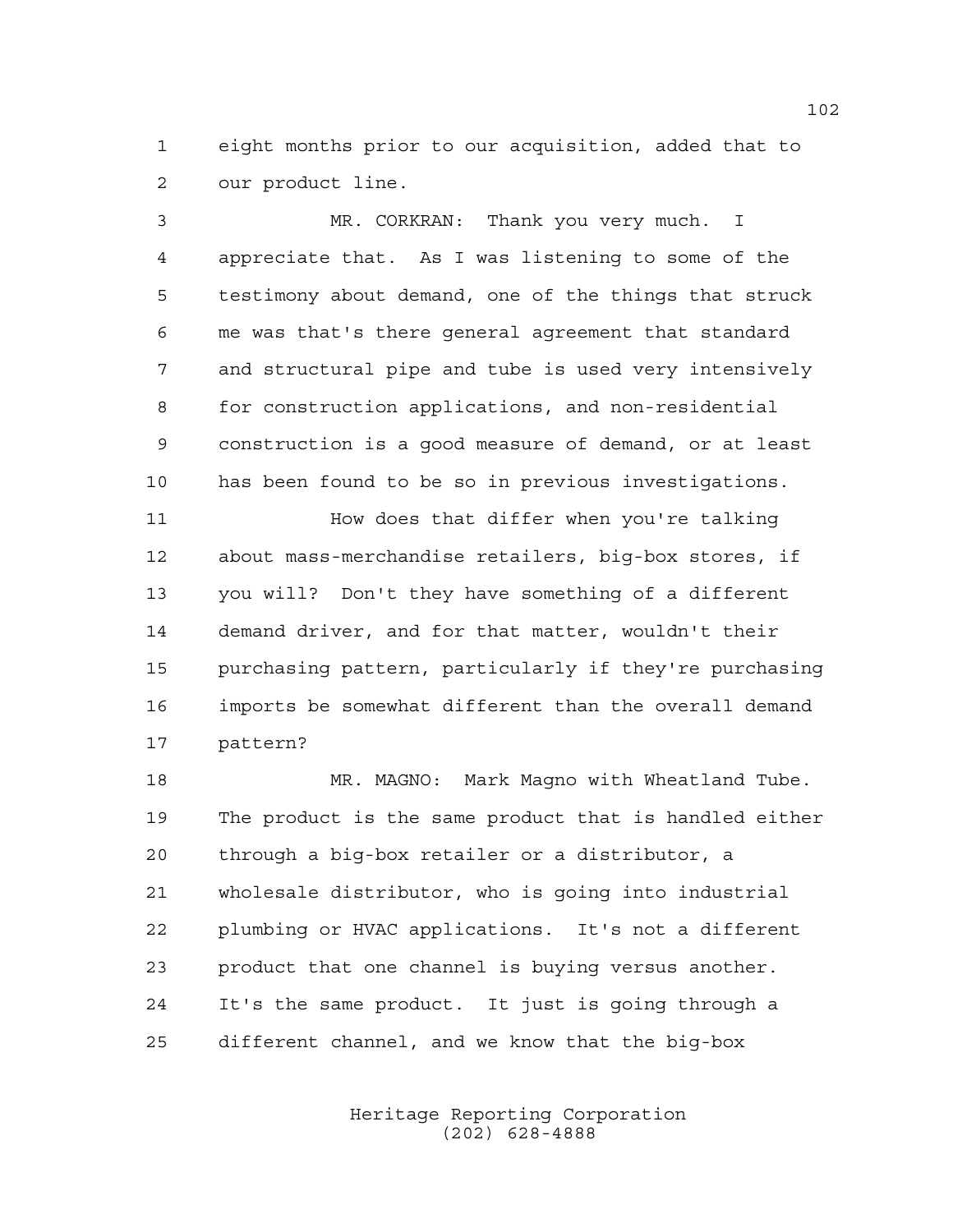retailers have been expanding further into the contractor business, which would then supply material into these non-residential construction projects.

 MR. SCHAGRIN: Mr. Corkran, I might add that certainly if buildings are built the size of the project underway next to my offices where the old convention center was where they're building 5 million square feet, four buildings. I'm sure there that whoever the mechanical contractors are, who are going to be using thousands of tons of product, they're going to go to a very large distributor for something that size. On the other hand, if a modestly-sized law firm might be moving into 25,000 square feet of space and after the other tenant, and they're knocking out the walls, and they got to redirect the piping system.

 There the mechanical contractor can just as easily go to Home Depot, and this is what Home Depot and Lowe's are try to do, they want not for the gigantic projects, not the Freedom Tower in New York or the old convention center project, but for the regular projects, you know, put 10 or 15 tons of pipe onto the two or three plumbing trucks for the mechanical contractor.

 Those big-box retailers want those mechanical contractors to come up to the special

> Heritage Reporting Corporation (202) 628-4888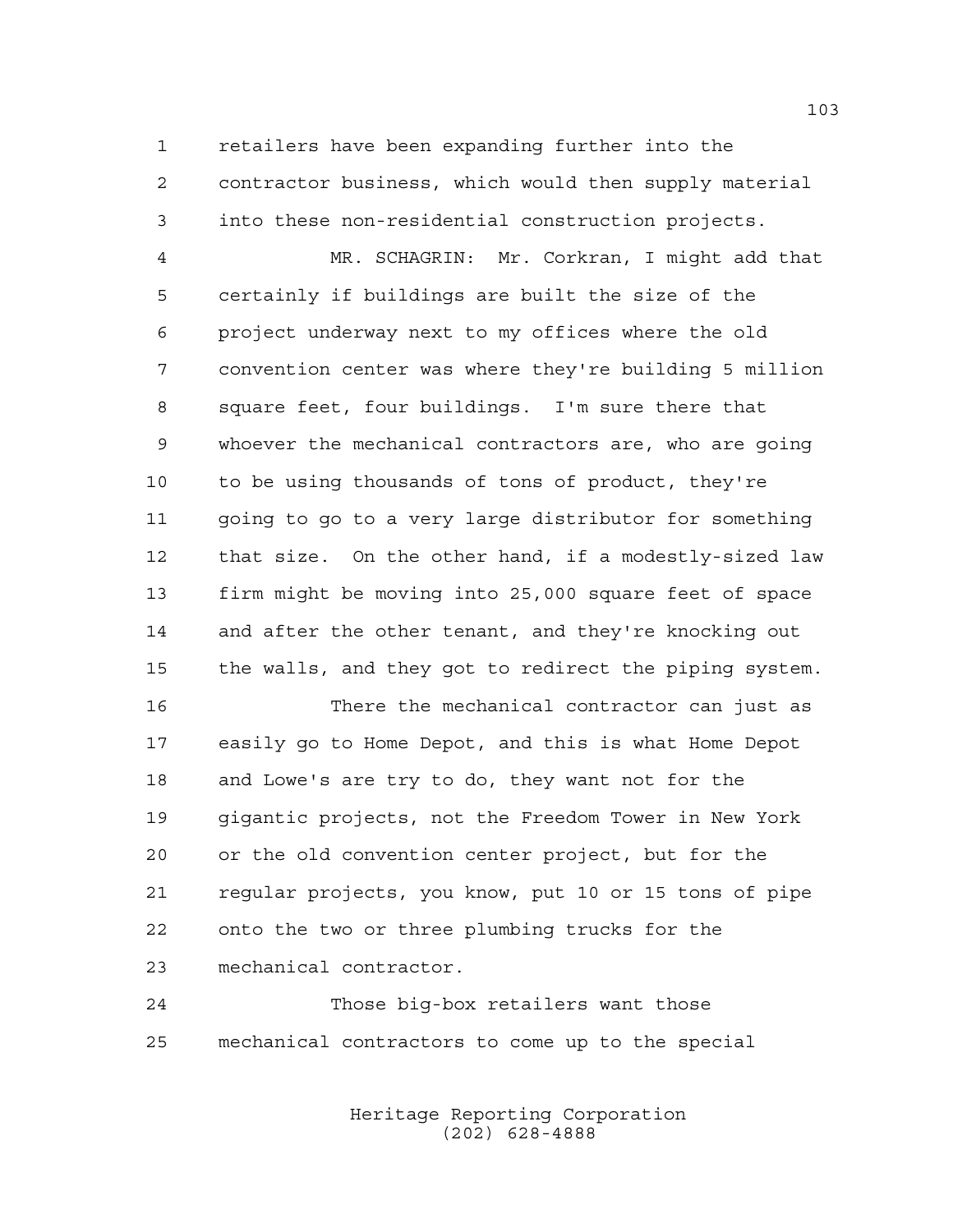loading areas, have a store account, and they are specifically competing there with the traditional pipe valves and fittings distributors, so it's more a matter of size, but they're both going towards non-residential construction.

 MR. CORKRAN: Okay. On a related matter, some of the discussion early on in the conference had to do with the increase in imports from the subject countries at a time when overall demand was moving downward or recovering incompletely, but should I really be surprised to see an increase in these imports if they are going to these mass-merchandise 13 retailers where demand has been relatively strong and these are accounts that the domestic industry largely has not been able to sell this produce to whether because of China or other import sources?

 MR. SCHAGRIN: Yes, I think you should be very surprised because it's not that the domestic industry doesn't sell to Lowe's or Home Depot. They already do. Both of these companies sell conduit. Luckily the walls on conduit are so thin that it's not a product that's been very amenable to imports over the years. Plus, I suspect that there's a lot more potential liability with conduit failing and a fire burning down a building and a lot of people dying that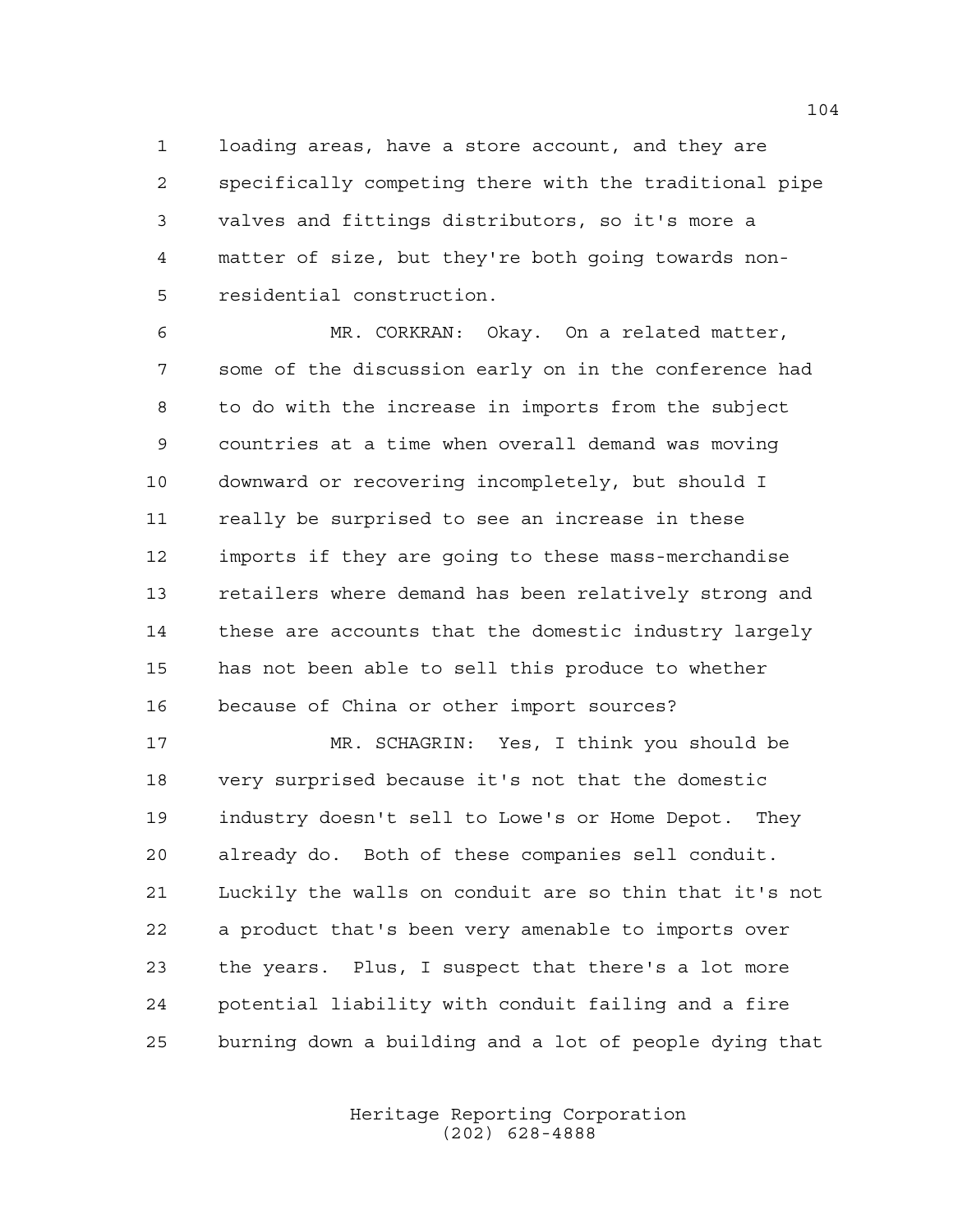doesn't apply to these other products.

 I think you're still going to find that for these products in general, and some might be explored for the final, that while the big-box retailers have been growing their share, the still far and away largest share of the distribution of these products is through the pipe valves and fittings distributors and the fencing distributors when it comes to fence products, and while the big-box retailers have been growing their share, the domestic industry, I think the companies here, would love to sell to them. **I** think every American producer of everything wants to sell to big-box retailers. Big- box retailers, like distributors, want the lowest prices. If the lowest price is on fairly traded import, they'll get the sale. If the lowest price is a domestic supplier, the domestic supplier will get the sale, so I don't think there's a division. I think we have truthfully told the commission that there are these overlapping channels of distribution, so certainly the big-box retailers who are acting like a distributor overlapping with distributors but are still a little bit different, but there's nothing in this marketplace that is outside the purview of sales by the domestic industry, so I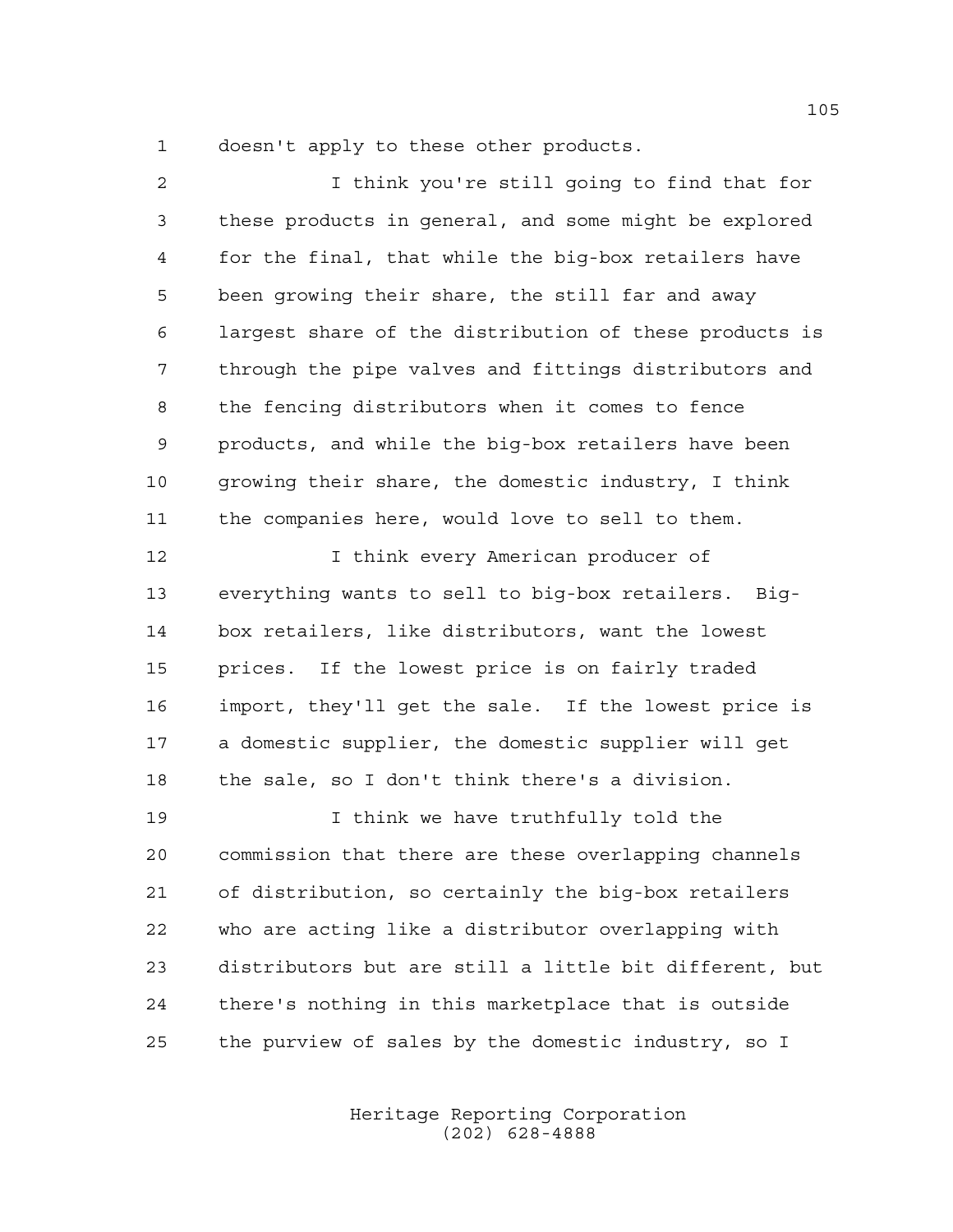think you should be surprised.

 I guess the other thing is in terms of a channel of distribution, the fact that the big-box retailers are tending to buy from distributors when they could often actually buy directly from the domestic industry means they can actually eliminate one step in the channel, which just the nature of business means is one less markup, and yet even selling directly to them, Wheatland's price could be higher than the price of an importer or trading company or distributor, and that at least doesn't seem to make sense to me absent the unfair trade aspect and the pricing.

 MR. CORKRAN: Okay. Thank you. I have two further questions, but I think they're best for the post-conference brief. One is a general question of is it your position that these mass-merchandise retailers or these big-box operators are a distinct and separate channel of distribution? I know for purposes of the questionnaire, we've not treated them as such, but I would be very interested in hearing your views on that.

 The other question had to go toward you discussed cumulation and threat together, and I was wondering to what extent it's instructive to look at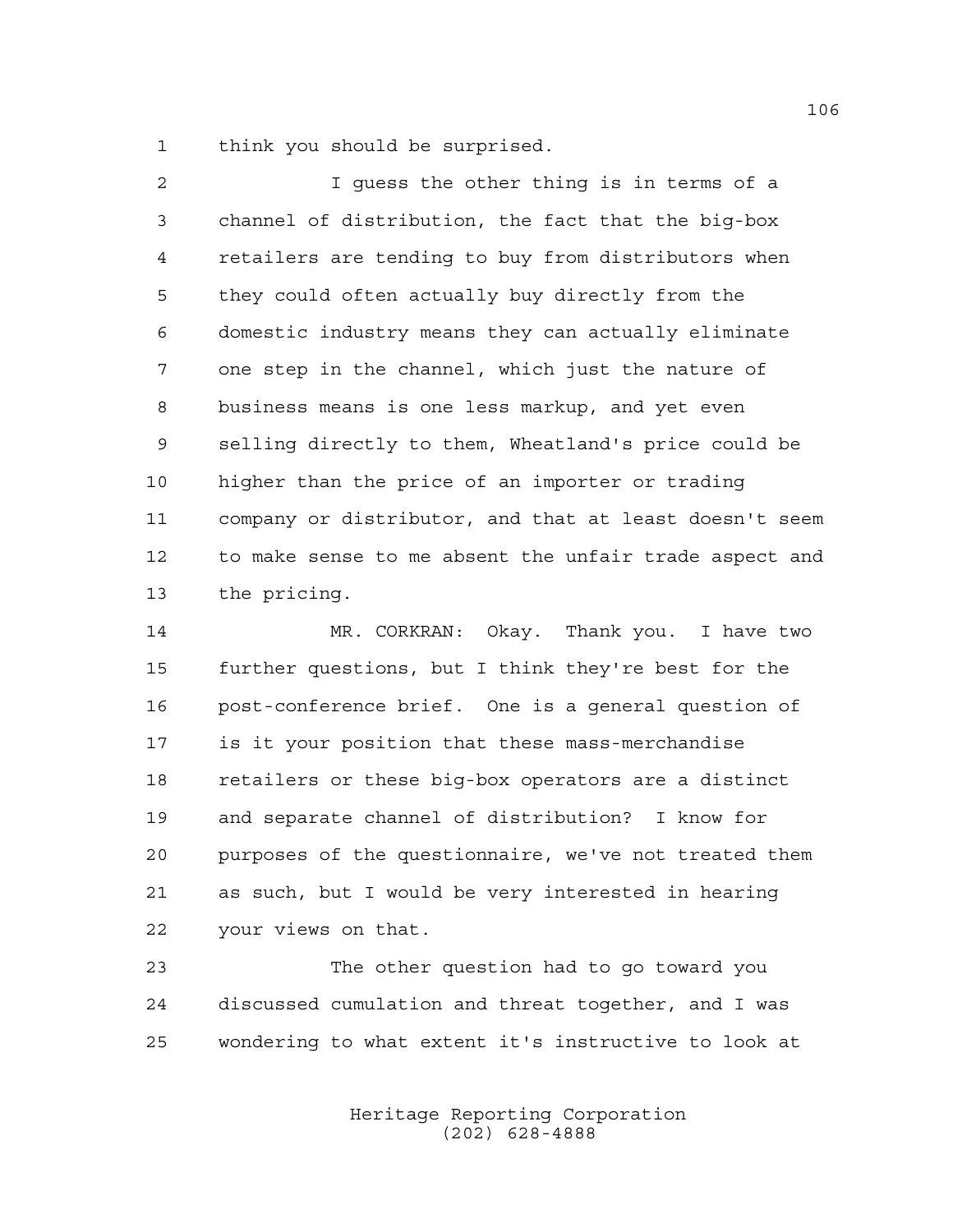the presence of the four subject countries before the filing of this case, even when China was heavily present in the market? India and Oman at least already had a somewhat substantial presence in the U.S. market as well, whereas Vietnam was a much more newer and more up and coming supplier at that time, and does that in any way influence the discussion of cumulation for threat purposes, and with that. Thank you very much. I have no further questions.

 MS. DEFILIPPO: Thank you, Mr. Corkran. As usual, my staff has done an excellent job of covering all the issues. I've crossed things out left and right, I think I might have a couple left. One is to followup on something Mr. Corkran was just asking. I was noting or thinking our questionnaire typically asks for sales data to end users and distributors, and we've heard a lot of talk about the big box, and so I 18 look forward to hearing your response to his question.

 In the course of that response, if there are any data that you have in terms of the increasing share of big box to the extent you could include that, that would be helpful.

 Mr. Schagrin, just to clarify something that you had said earlier in response I think to a question by Mr. von Schriltz, I believe your response was every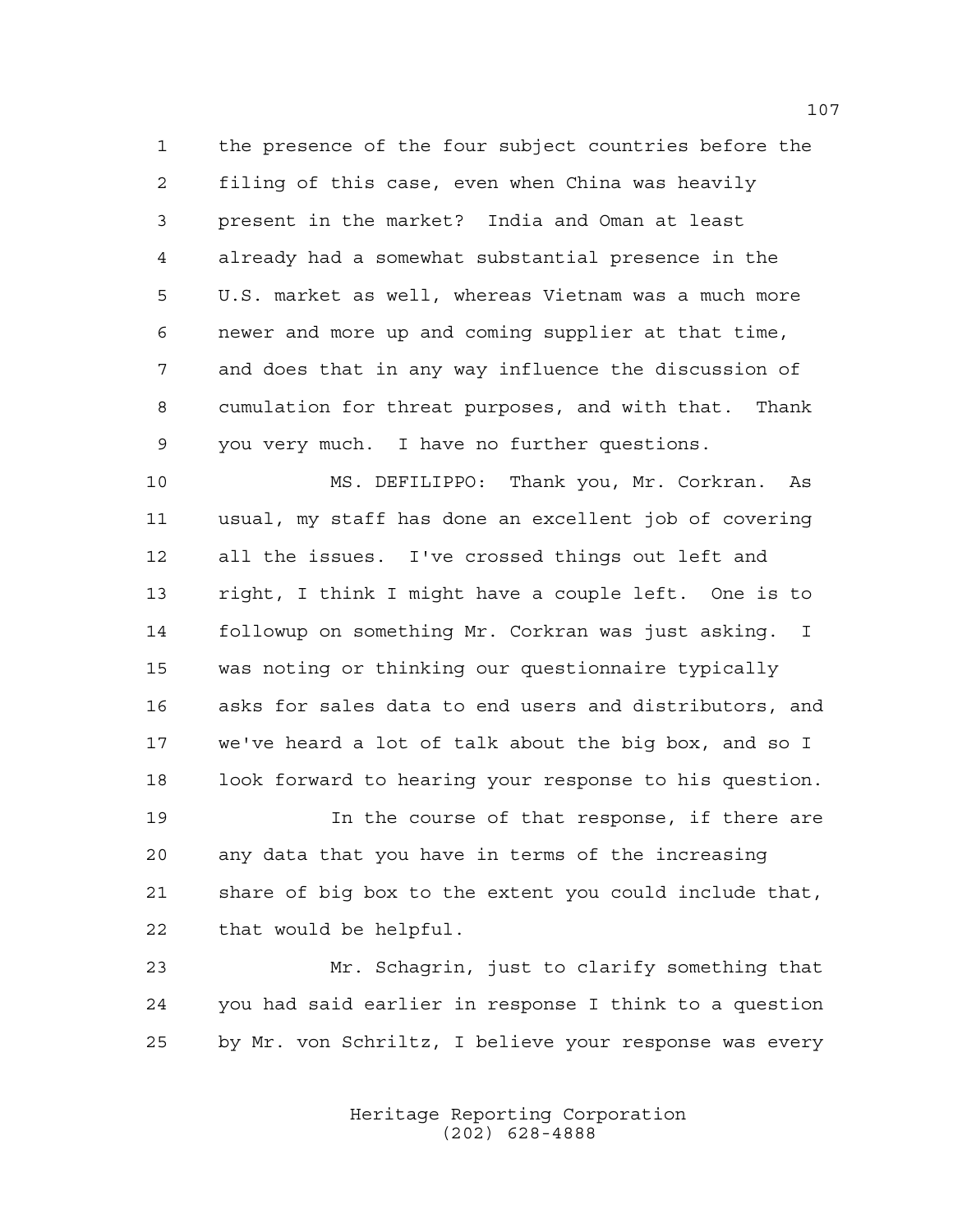time that a shipment came in, it was a lost sale, and I think we then got into the discussion of unit values and product mix, et cetera, at some point.

 Just to clarify in terms of the products being shipped in from these countries, there are no product sizes or different specifications that are coming in that the domestic industry is not producing. MR. SCHAGRIN: None that we are aware of. MS. DEFILIPPO: Okay. That's what I thought. I just did want to clarify. In terms, of on the other side, sort of buying domestic, are there any Buy American provisions that apply in this market, particularly maybe anything related to the Stimulus Act?

 MR. MAGNO: Mark Magno with Wheatland. We do see very, very limited opportunities for Buy American. We estimate it's significantly below five percent of the opportunities. We were encouraged by some of the stimulus talk that recently occurred. It was a very, very short window of opportunity, less than three months, really a month or two when people really were trying to determine what all this meant, and it was a non-starter for domestic industry.

 MR. YOUNG: Scott Young for Allied Tube. I would concur with what Mr. Magno said related to the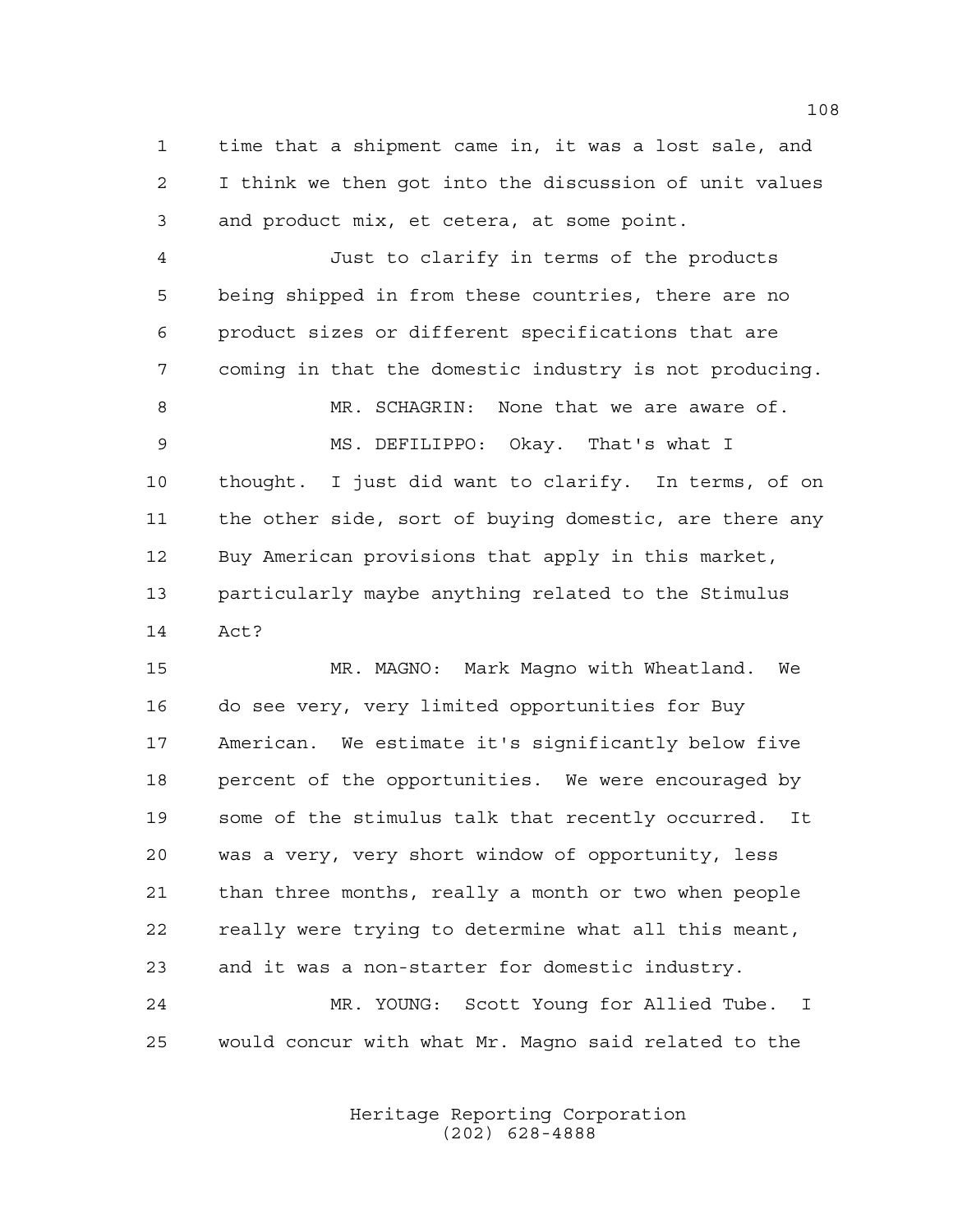fence industry specifically as we've seen the

 construction numbers down and things like that. It hasn't really had a huge impact.

 MS. DEFILIPPO: Thank you. In terms of your sale to your customers, distributors, end users, et cetera, do you typically do those on a spot basis, or do you have contracts with some of your customers?

 MR. KURASZ: The majority of our sales are spot pricing.

 MR. MAGNO: Wheatland, the far majority of our sales are spot. We really don't have any contracts or contractual basis spots.

 MS. DEFILIPPO: So in terms of the discussion we heard where we talked about price increases being announced, those would just if you get an indication form your supplier of hot rolled, you would then try and announce that generally and then try and see if it sticks with a particular customer?

MR. MAGNO: That's correct.

 MS. DEFILIPPO: Okay. And I guess, and perhaps this may have been asked. I think Mr. von Schriltz asked for some examples, but to the extent that you could quantify at all how many price increases you had, what percentage of them may have gone through partially, fully, et cetera, I would find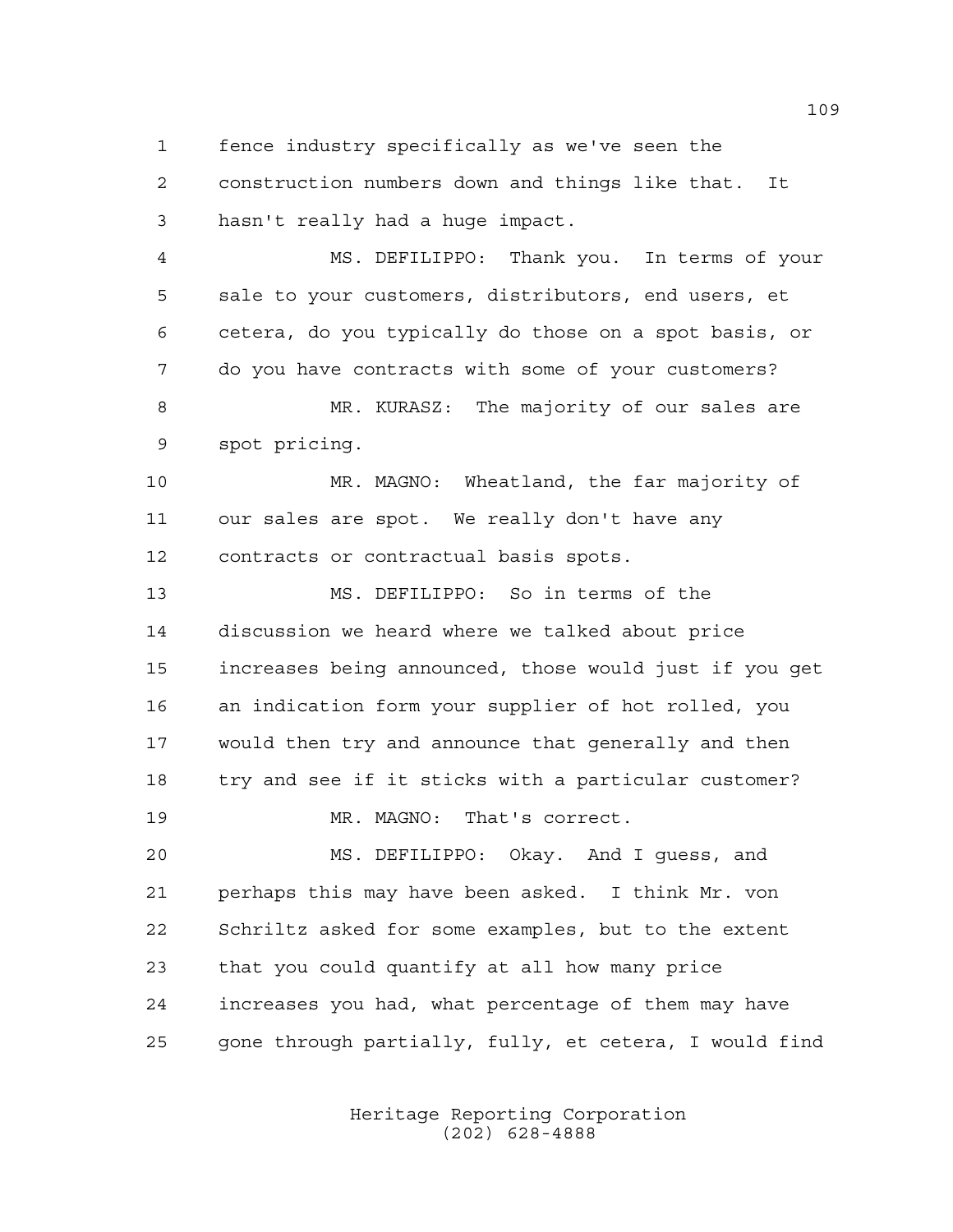that helpful. I think those are all the questions that I had. I'm going to look up and down the table and see if staff had any additional. Sure. Mr. Boyland?

 MR. BOYLAND: Just one additional question regarding the impact of the decline in volume in '09. Obviously not talking about any particular company but with respect to the industry as a whole, when we're looking at the overhead and the impact of fixed-cost absorption, is it fair to say that a large part of the increase in costs, not taking a side the raw material, but that a largest part of the increase was due to lower volume? That's not directed at any particular company, but looking at your fixed costs, looking at your overhead, how the '09 decline in volume impacted your financial results.

 MR. SEEGER: It certainly would. Obviously, with fixed cost over less volume, it's going on a per ton basis increase, but from a fixed cost, if I include steel, fixed cost is about 10 to 15 percent of our total cost of goods sold, and 10 percent is labor. I mean, I could eliminate all my labor costs and still not be able to compete with these import prices, so I don't think it's a fixed-cost issue that's driving this.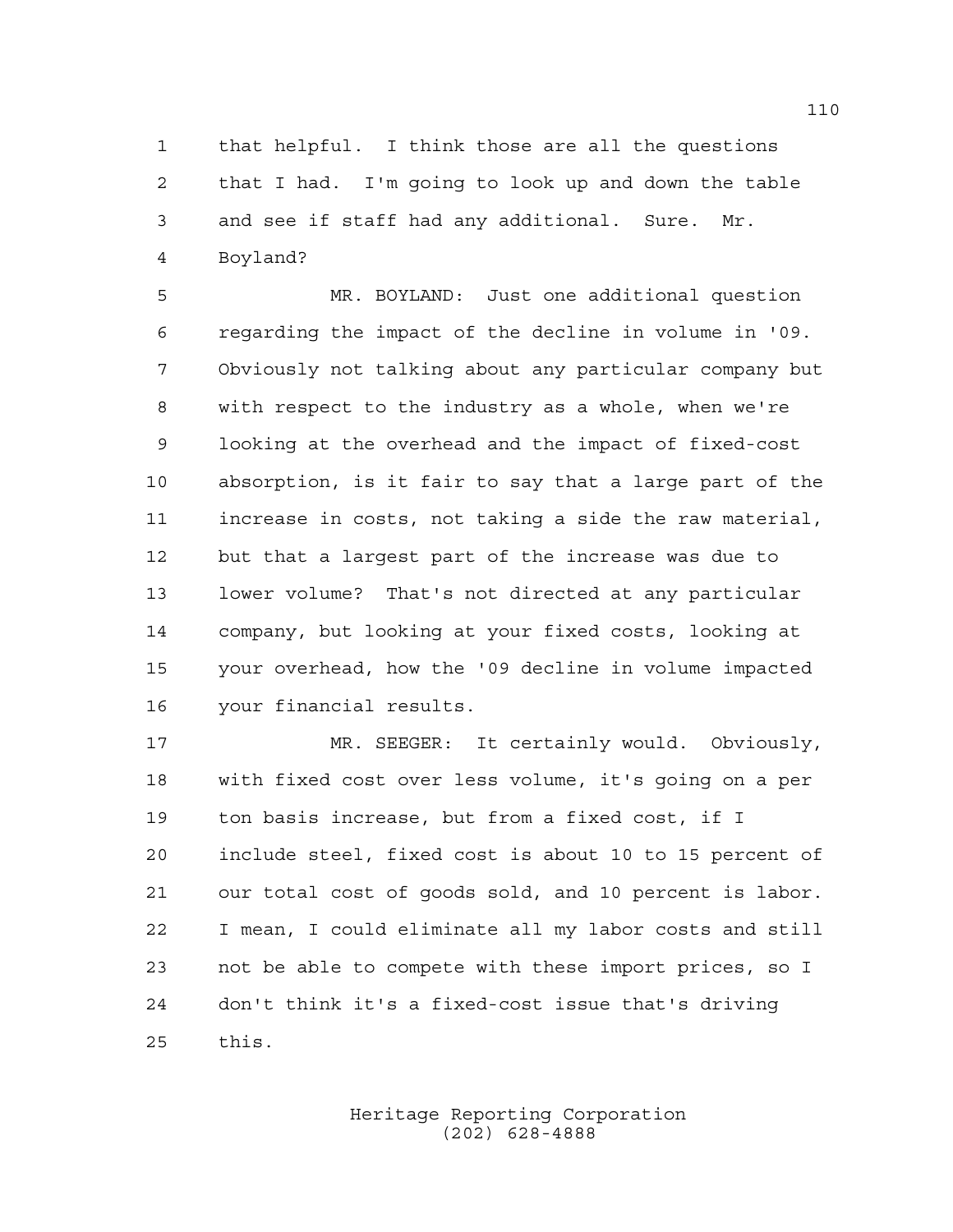MR. BOYLAND: Again, I'm getting at the overall picture in terms of how to interpret the isolating the cost of overhead and how it was impacted by lower volume, and lower volume persisted throughout the period, so is it fair to say that all things being equal, average costs were higher? Again, not considering raw material, but that lower volume was impacting costs.

 MR. SEEGER: For the 2009 period forward, yes. I would say yes.

 MR. VAUGHN: I would also just point out that I think the Commission in the past has found that in fact producers in this type of an industry have an incentive to make as much of this product as they can in order to keep their costs down, and I think that's one of the reasons the Commission has always paid great attention to capacity utilization and to what extent foreign producers may have an incentive to keep their mills running in order to increase shipments to the United States.

MR. BOYLAND: Thank you very much.

 MS. DEFILIPPO: Any other questions up and down the table? With that, I thank you all very much for both the testimony and the answers to our questions. It's been very helpful. We're going to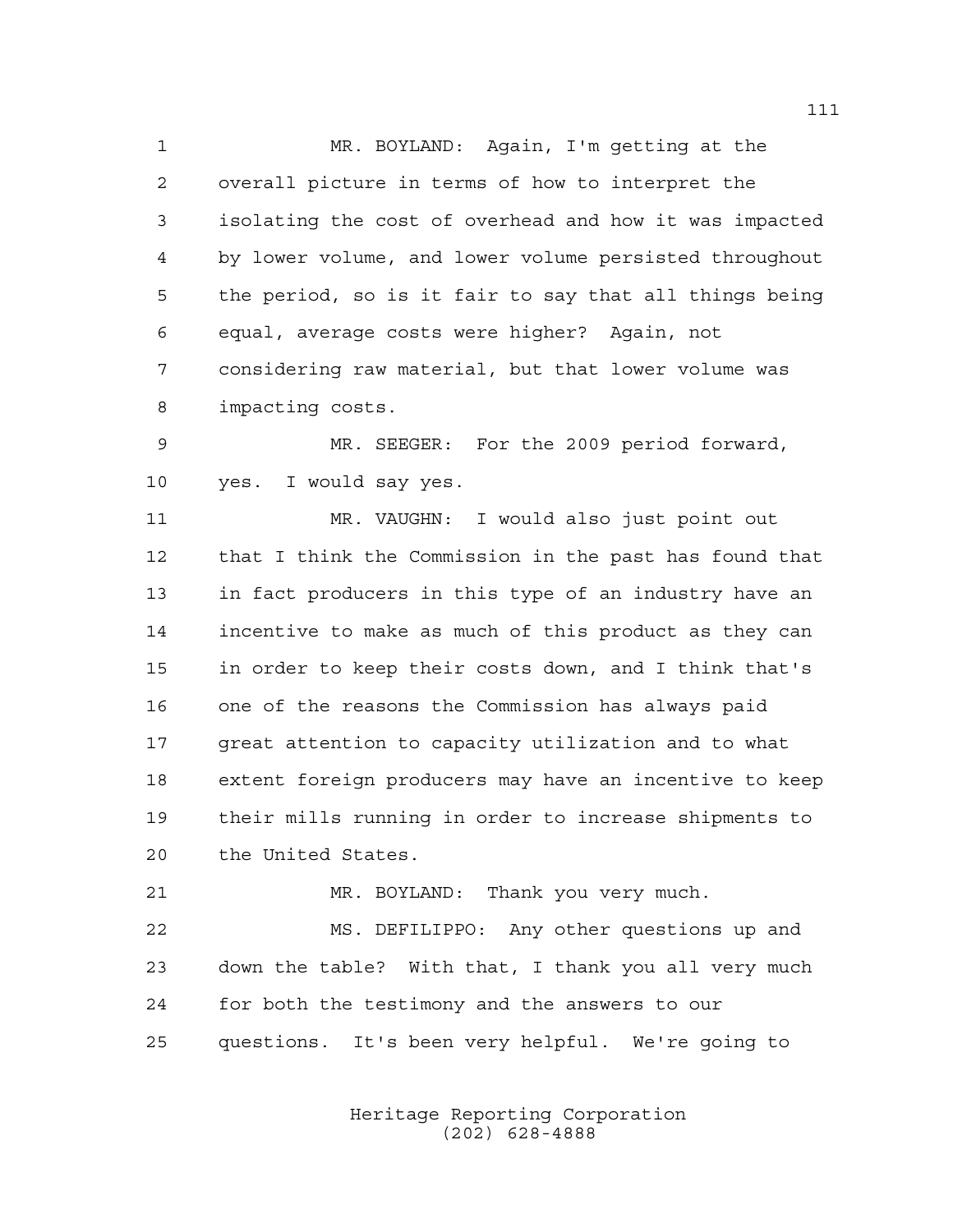take a 15-minute break, and so I have almost 12:05, so we will resume at 12:20 with the Respondent's panel. Thank you again very much.

 (Whereupon, a short recess was taken.) MS. DeFILIPPO: We'll get started. Welcome back, everyone. We will now move to the presentation and testimony for those in opposition to the imposition of antidumping and countervailing duties. Welcome, Mr. Cameron and your panel of witnesses. Please proceed when you are ready. MR. CAMERON: Thank you, Ms. DeFilippo. Let me introduce myself and our team, and then I think Bruce would like to introduce his panelists, too. We're going to be making a direct presentation, and Bruce and his witness are here to answer questions from the Commission should you have any.

 Again, my name is Don Cameron with the law firm of Troutman Sanders, appearing on behalf of Prime Metal Corporation and Universal Tube and Plastic Industries, Limited, from the UAE. I'm accompanied by Brady Mills and Mary Hodgins of our firm.

 MR. MITCHELL: Bruce Mitchell, Grunfeld Desiderio. We're here today on behalf of Zenith Birla, India. And Mr. Natu is the director of Zenith USA, an affiliated company with Zenith Birla. They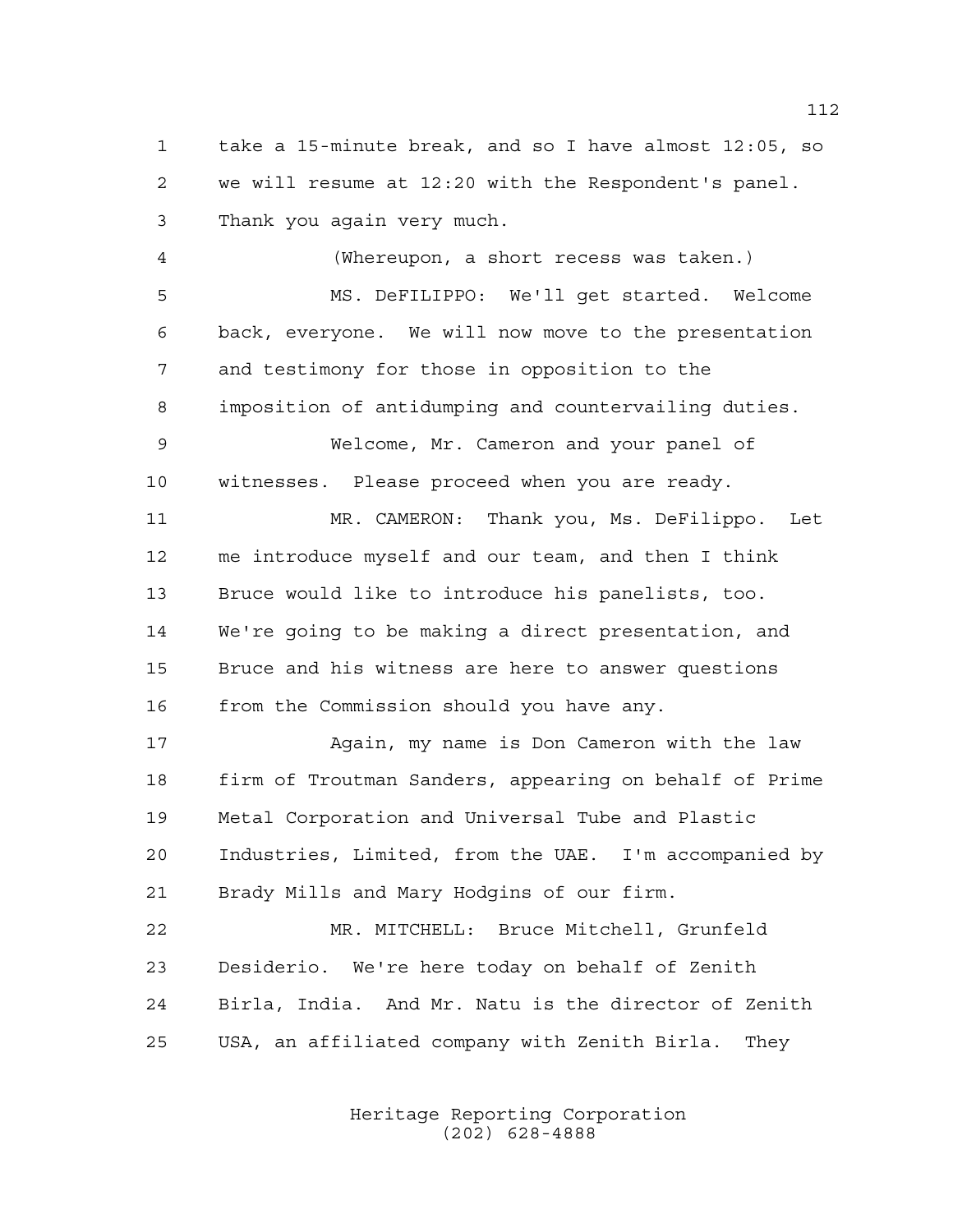act as importer on a good portion of the merchandise and sell to customers in the United States.

 Then Mr. Marshak is here from my firm, as well as Ms. Mohan. I will just note that we are a late entrant in the proceeding. We were just retained yesterday. So I apologize if I may not be able to answer a lot of the questions, but Mr. Natu is here to try to answer such questions as he can. But we will try to do our best certainly in the post-conference brief with providing you with reasons why there is no injury or threat of injury. MS. DeFILIPPO: We're happy to have you. Thank you. 14 MR. MITCHELL: Thank you. MR. CAMERON: Thank you. Before I get started, I just had a couple of preliminary remarks that are absolutely irrelevant to this proceeding, but

 important for the Commission. First of all, I don't want the Commission to be unfairly tarred with any possible attenuated connection with me or my career.

 Mr. Schagrin was incorrect. I have never worked for nor been associated with the International Trade Commission, nor the General Counsel's Office of the International Trade Commission, nor have I ever been a member of the Communist Party.

> Heritage Reporting Corporation (202) 628-4888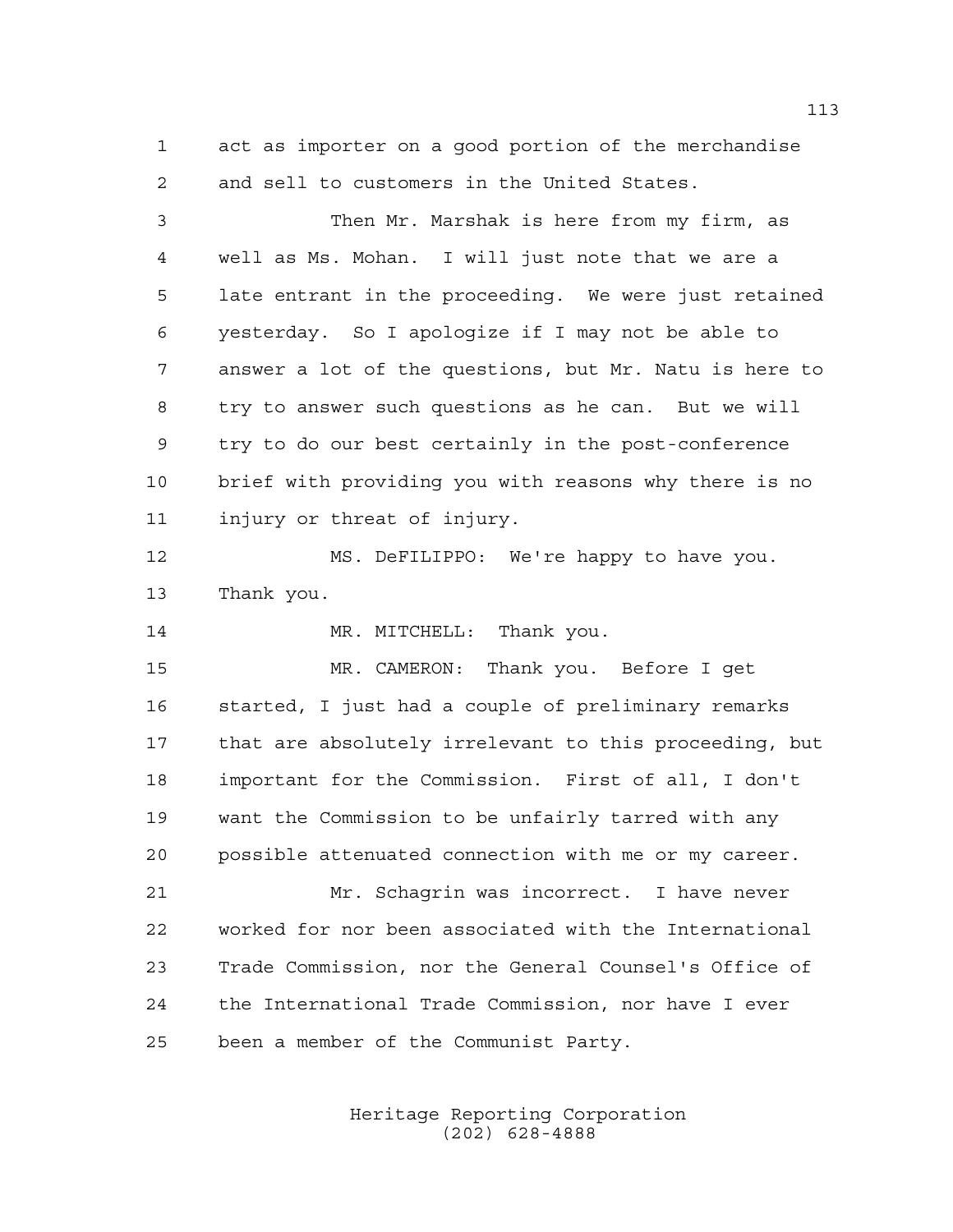MALE VOICE: We'll see.

 MR. CAMERON: Exactly. I did start at the Treasury Department, long before he started his career. So that makes me a lot older than Mr. Schagrin, which is good and bad, of course. The second thing is that a question had come up this morning with respect to the, quote unquote, "liberal courts," and their interpretation of dual stencil pipe. I would suggest to the Commission if you are interested, I believe the case was Pipe and Tube, and you should -- if you're interested in it, you can read the Court of Appeals decision. Two things will stand out. First of all, the Commerce Department, who the U.S. Court of International Trade had ruled against in the underlying action, did not bother to participate in the appeal because it was such a slam dunk loser against the Commerce Department. Secondly, if you will read the decision, you will see that the Court of Appeals likewise thought that it was a slam dunk loser for the domestic industry. Line pipe and dual stencil line pipe are line pipe, and not standard pipe. They had never been in the scope. And in fact, the petitioners at that time had attempted to expand the scope to include a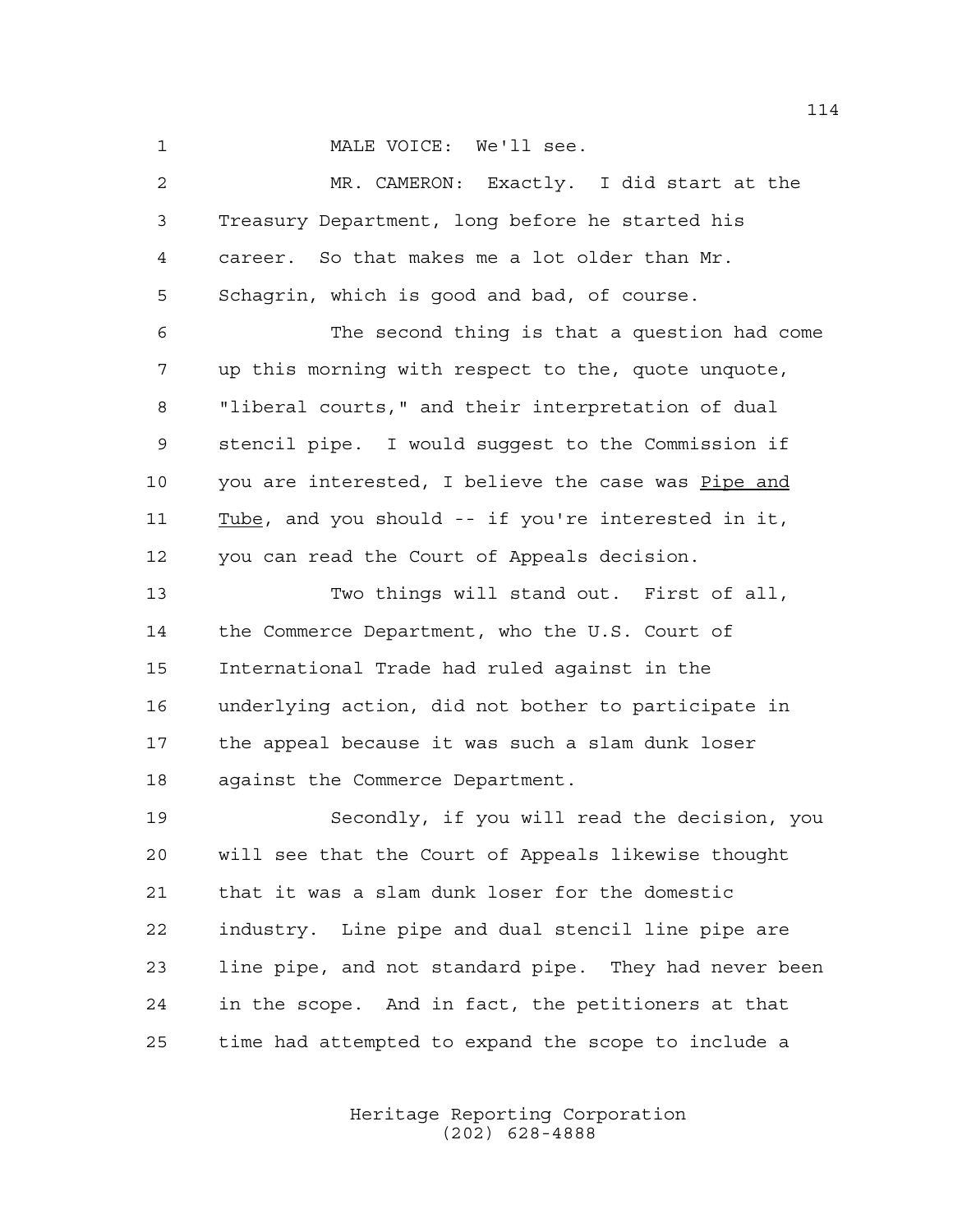product that had never had an injury determination. And you will find that the Court of Appeals was quite explicit on that, and they actually -- the same comment about liberal judges not properly interpreting the statute. It was actually an argument that was made by counsel at that oral argument, and it was responded to by the court, I believe in the last paragraph of the decision.

 It has been a long time, so don't hold me to it. But I think that's probably about right. But anyway, it's an interesting decision, if you're interested in that issue of dual stencil. I'm not sure that it is really an issue in this case, but since it came up, I thought I'd say something about it.

 With respect to this case, I mean, this is interesting, and it was interesting the extent to which even the panel this morning focused quite a bit on what, on imports from China that are no longer here, but on imports of China. And the reason is that it was so significant.

 I mean, the record even at this preliminary stage doesn't support a finding that the domestic industry was injured or threatened with material injury by reason of these subject imports. The real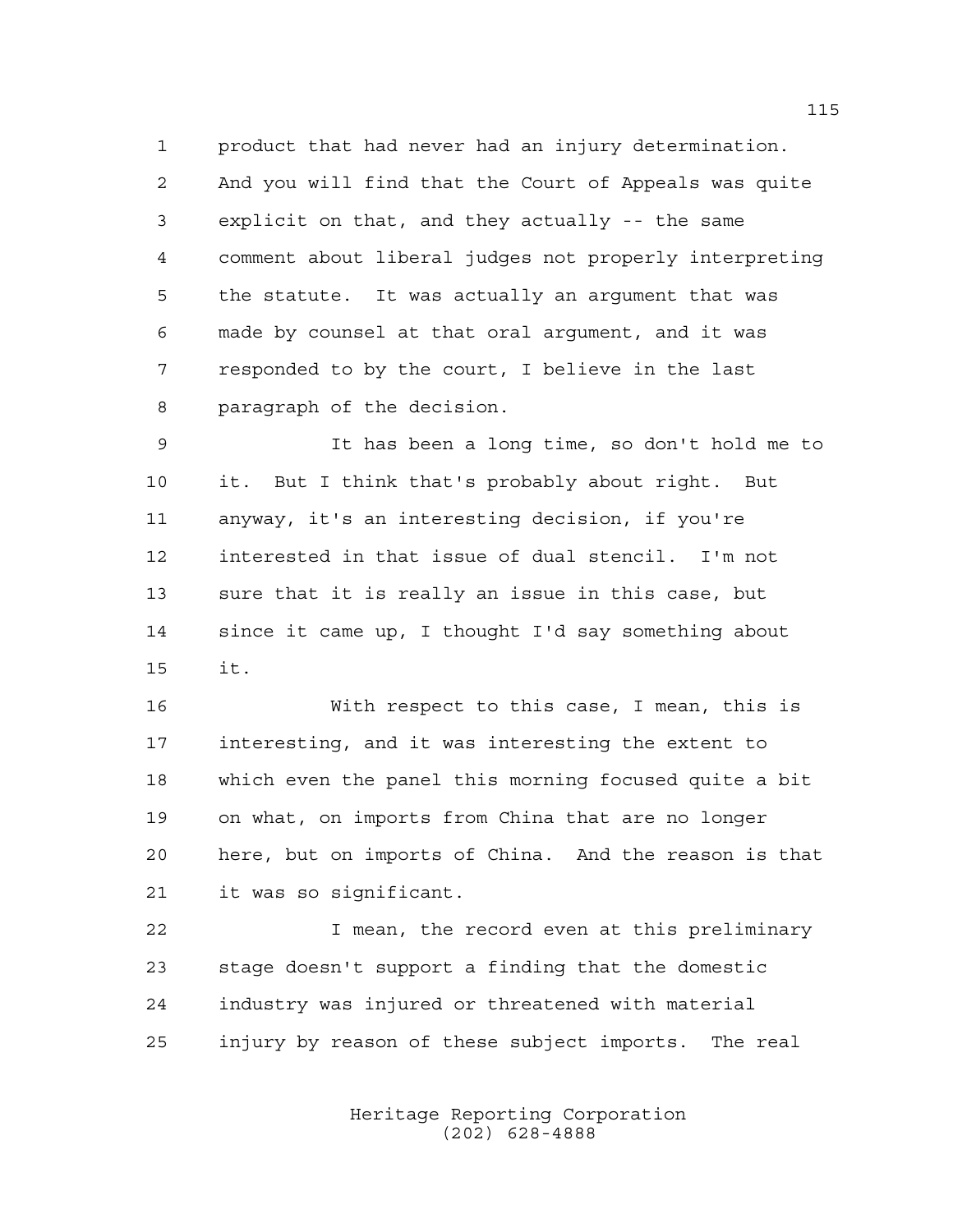cause of the industry's performance in their declines in 2009, as they themselves testified this morning, was a financial crisis and the U.S. recession and the resulting declines in non-residential construction. It was not due to significant increases in low-volume imports from the subject countries.

 Since 2009, the economy has slowly recovered, and indications are that the financial condition of the U.S. industry actually did improve significantly, at least if the petition is to be believed, since that time. The Commission is very well aware of this industry and knows that imports have always played a significant role. I was surprised to hear the statement made this morning that any ton of imports is a lost sale to the U.S. industry.

 Okay. In theory, that is true. To the extent that there is a market and that they are in the market and they are not at full capacity, yes, I believe that's true. I don't believe that's the way the Commission looks at it, never has looked it that way. If that were the case, we wouldn't have to bother with these proceedings actually. We could just proceed from the petition to the duties.

So it's an interesting theory, but that also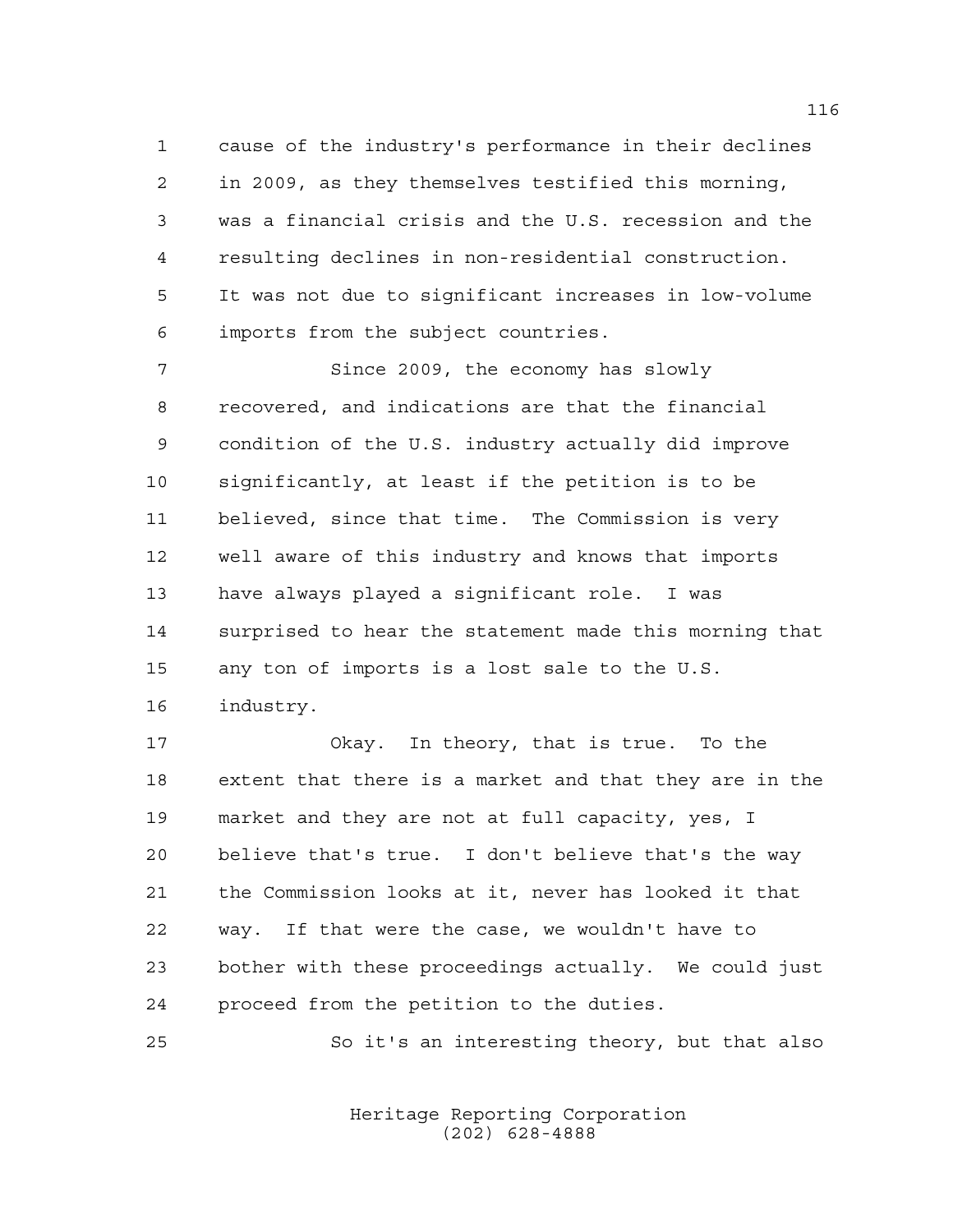has never been a theory that has been adopted by this Commission. But imports have always played a role in this market. And it is an industry that has experienced significant ups and downs in its performance. But those ups and downs are directly linked to the performance in the non-residential construction market.

 But the other big news -- and this is why China was so prominently featured in the testimony this morning -- is that they have been excluded from this market. And any claims of injury from the remaining imports should be viewed skeptically by this Commission.

14 I mean, let's think about this for a second. In 2007, imports of subject merchandise from China, according to the ITC data website, totaled 620,000 metric tons and accounted for 50 percent of total imports. By 2008, that number had dropped to 11,000 metric tons, or just over 1 percent of total imports. They're now less than 3,000 tons. And to be honest with you, I'm surprised that they are that much.

 But in some, over 600,000 metric tons from China were removed from the U.S. market, and no source has come close to replacing them, and that includes imports from subject countries in this investigation.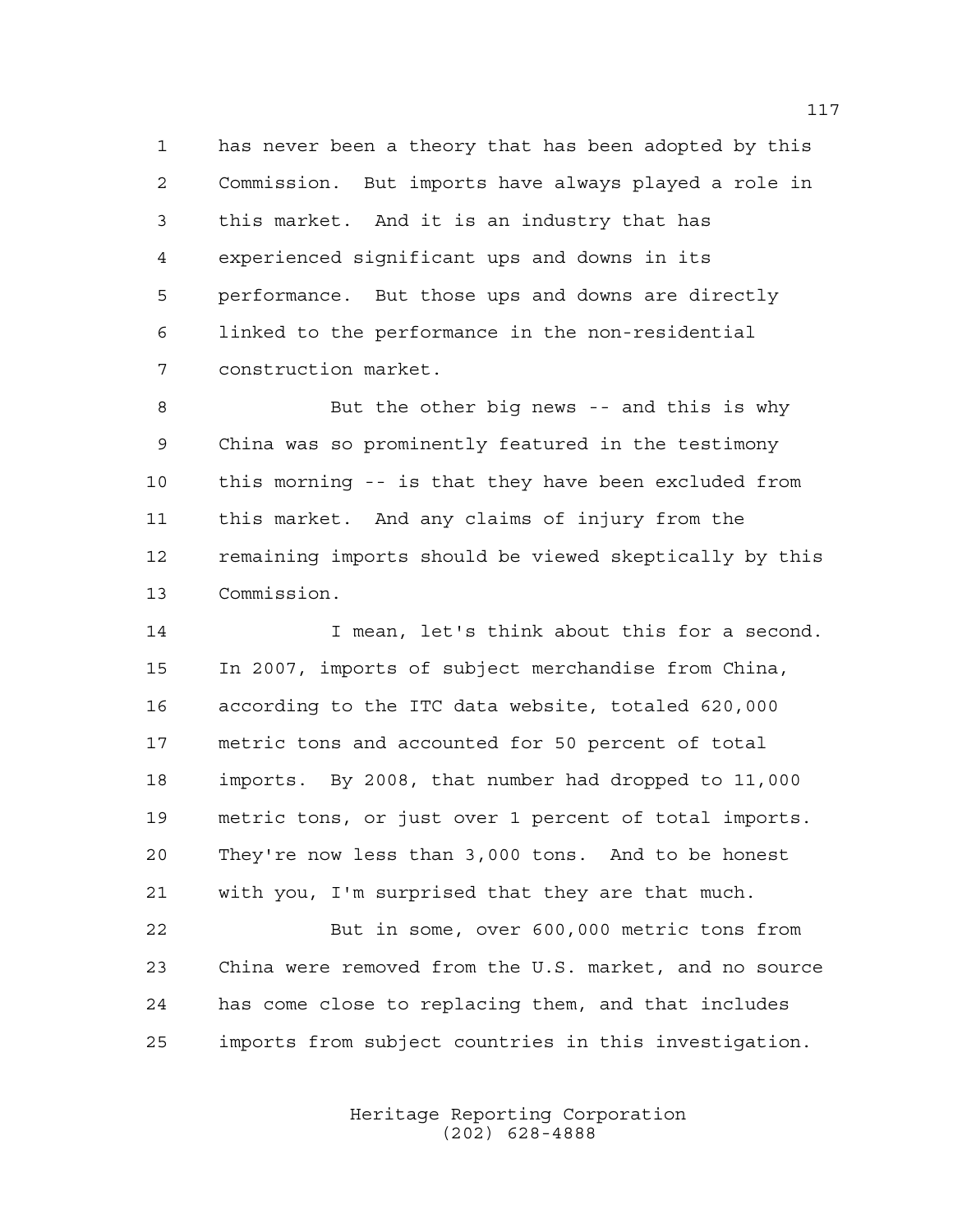Now, another fact. Between 2007 and 2008, cumulated subject imports increased from 23,000 to 130,000 metric tons. That's when the growth from the subject countries occurred. It really occurred in 2008. And this gets to a point that I believe was raised by you this morning in questions, because the point is that the major growth in the import volume from subject imports occurred when the 600,000 tons of Chinese material was removed from the market, in other words, at the beginning of this POI, 2008. All right. Well, what happened in 2008? Was the domestic industry crushed by the surge in imports from subject countries between 2007 and 2008? I mean, heck, there was another 100,000 tons, just like that. So according to the theory, they must have been really significantly adversely affected. Well, when I look at the petition, at Exhibit I-6, I believe it is -- I-7, excuse me -- it appears to me that the financial condition of the U.S. industry is quite good. So the question that you raised this morning with the industry concerning the fact that, well, you guys are alleging in the petition that injury commenced at January 1, 2008, correct, and the answer was yes. Well, that's very interesting

because there is not a shred of evidence to support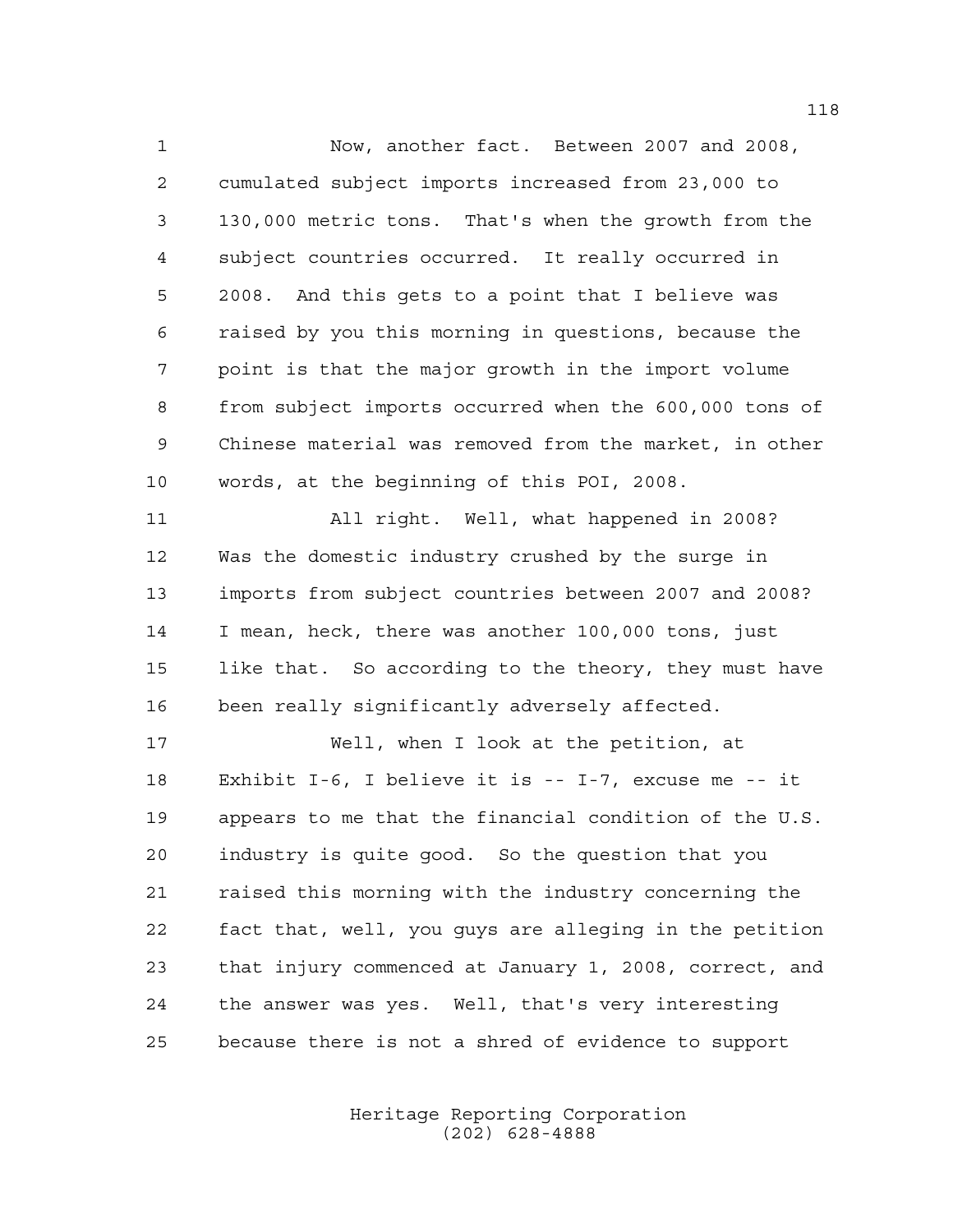the contention that there was any indicator of injury whatsoever, unless, of course, you adopt the theory that every ton of subject imports is a lost sale to the U.S. industry, and of course we would have been doing infinitely much better if the other imports had just stayed out of our market.

 Again, that theory doesn't fly. But the point is that this is a causation case. And one indicator of causation is that the point at which the most significant growth in imports occurred is the point at which the U.S. industry had their best performance, at least as far as we can tell from the petition. And we have not analyzed the questionnaire, so we don't know.

 But the subject imports are relatively small and don't have any relationship to the industry. And that's why even with a 100,000-ton gain in 2008, you didn't see any adverse impact. Okay. Well, what about 2009? Well, between 2009, it appears domestic shipments, apparent consumption, and imports declined significantly.

 In fact, between 2008 and 2009, total imports dropped almost in half, from 950,000 metrics to 490,000 metric tons. And at the same time, subject imports dropped by 25 percent. U.S. shipments also

> Heritage Reporting Corporation (202) 628-4888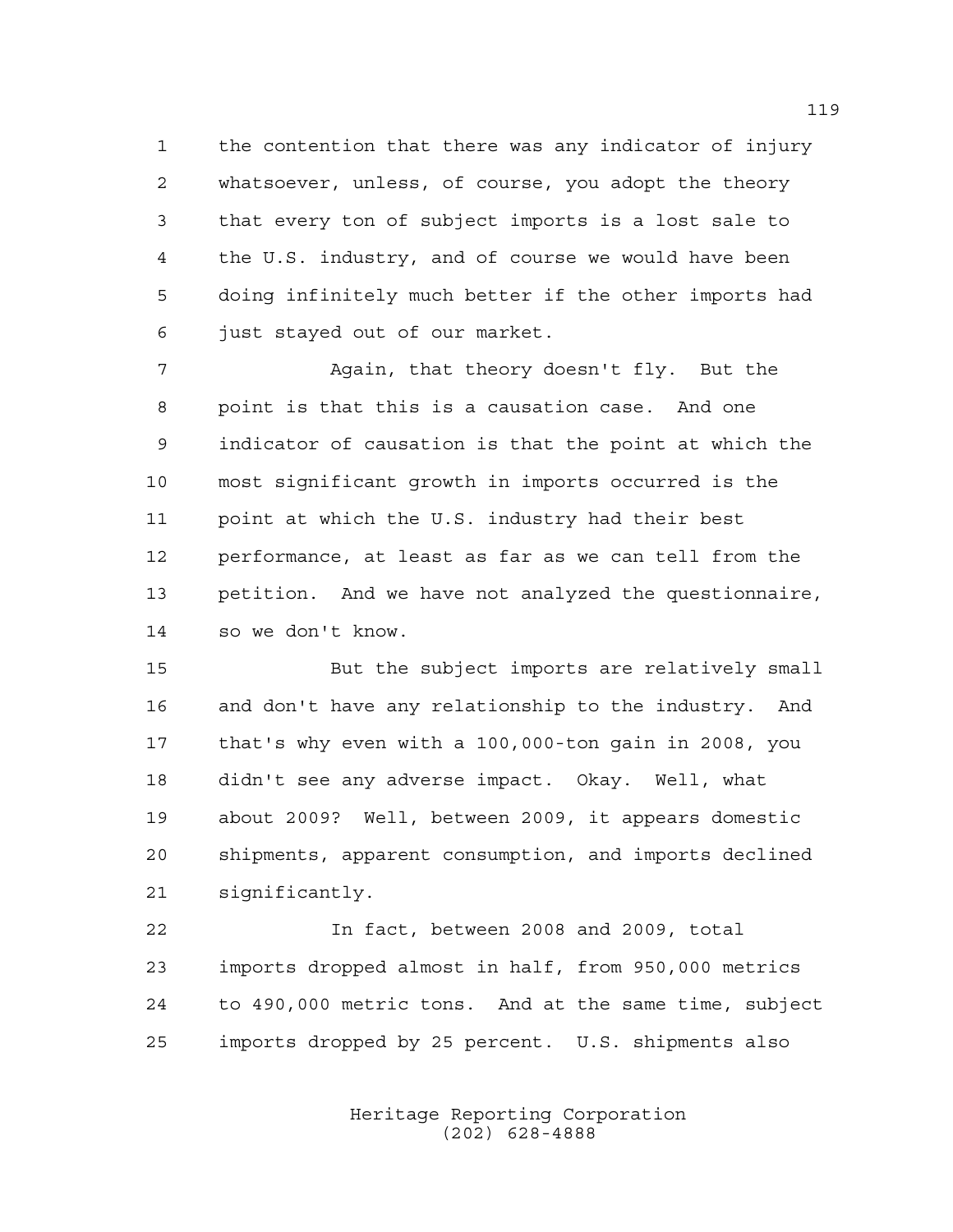declined, although not as much as total imports. So what did the domestic industry say this morning about 2009? Even they had to concede that it had nothing to do with subject imports. What it had to do with was the economy, and that's perfectly obvious to anybody who looks at the data.

 So, yeah, it's clear that they had a bad year, as did many other companies. But even they did not claim this morning that it was imports from subject countries that decimated the industry and caused the financial losses and the loss of shipments, et cetera, et cetera, et cetera. It was bad for everybody.

 So what happens in 2010? 2010 total imports and subject imports increased, but at least indications from the exhibit in the petition are that the domestic industry shipments increased as well. And the other indication in the petition is that the financial condition of the industry improved significantly.

 So, I mean, what we glean from this is that it's not a secret that the economy has been difficult. Everyone, that means domestic producers, importers, and the Commission itself, agree that demand for subject merchandise is largely dependent on trends in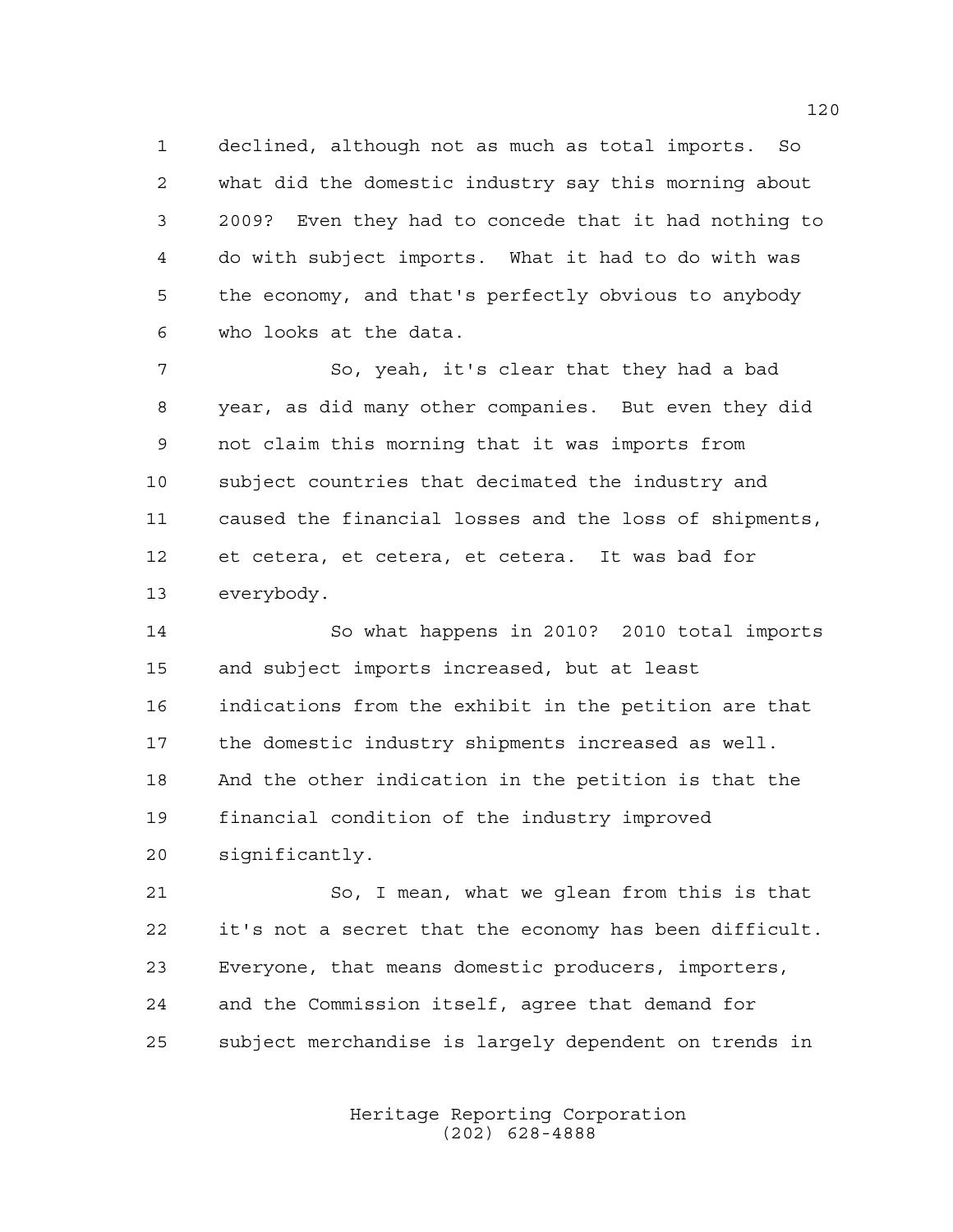non-residential construction. And it is those demand trends that have accounted for the financial condition, largely accounted for the financial condition of the U.S. industry.

 In contrast, the growth in subject imports between 2008 and 2010, this surge that we heard so much about it, was a modest 30,000 tons. So put that into the context of apparent consumption and trends in the industry. Moreover, at the same time the subject imports increased modestly, total imports and subject merchandise declined. So it is an indicator that the gains of subject imports were actually taken from non-subject imports.

 And at the same time, U.S. producers returned to profitability. The cause is market demand and market conditions. And as I said in the introductory comments this morning, what this is, is this is an example of the domestic industry before the market turns around trying to use the opportunity to take bad market conditions and attribute them to imports and to further strengthen the protection that they already have.

 And I realize that counsel did not agree with my characterization of a semi-permanent protected market, but I think that that is an extraordinarily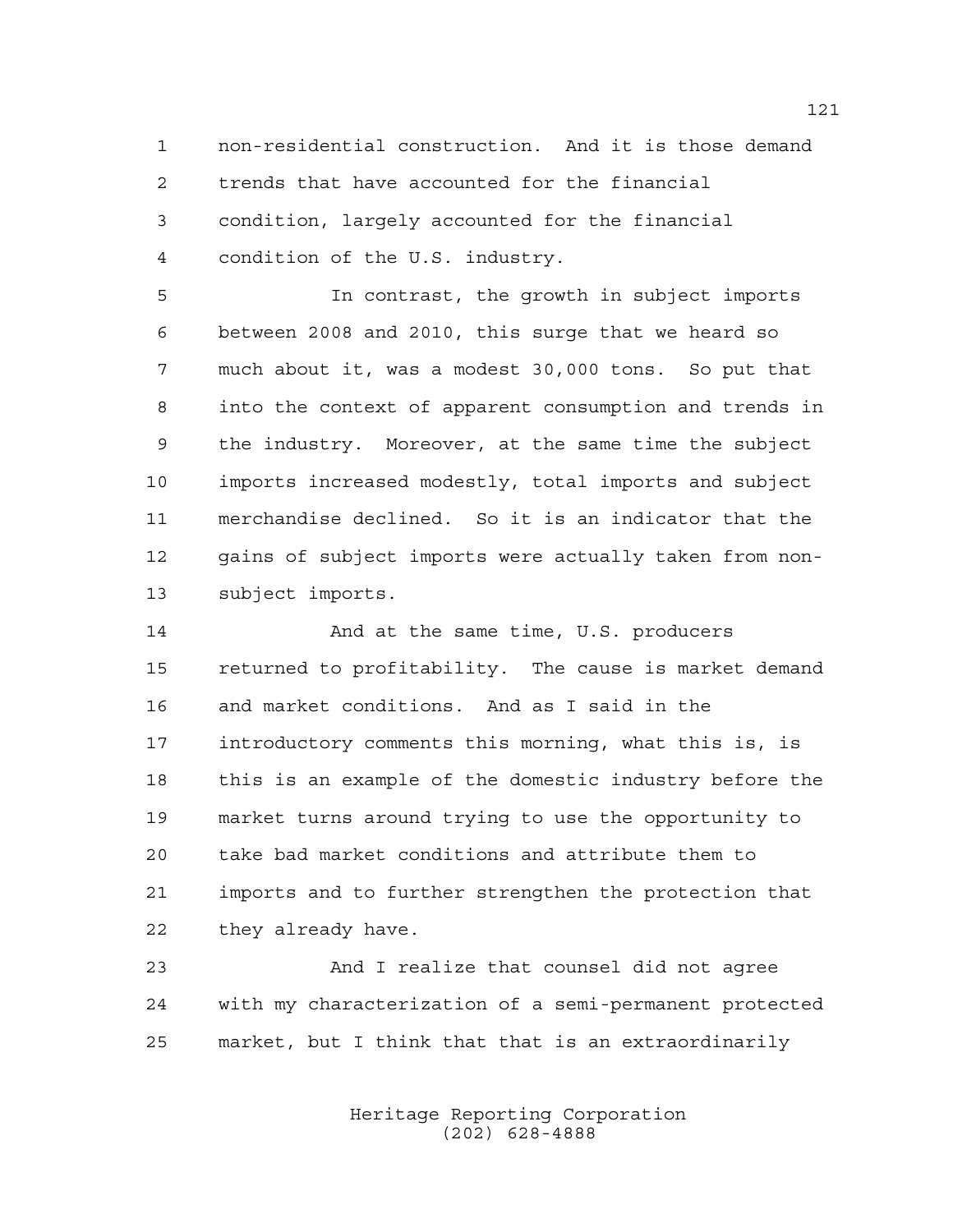accurate characterization of exactly what has happened in this area with this particular product with respect to the trade laws. And when you have antidumping orders that have been in effect literally since the 1980s in the case of Taiwan, and in the case of Korea and others from 1992, yes, that is 20 years worth of import relief. That's about as permanent as you can get.

 But this is not a case where the industry can point to the threat of unlimited capacity from China. So, I mean, you know, we heard all about China. But let's remember what we're talking about when the issue is China and the issue wasn't the four countries that are before you today.

 When we are talking about China, we are talking about inventories, untold inventories that were collapsing the market that had nothing to do with the market, and that were devastating the U.S. industry. And I'm sure that if you go back in the transcript, you're going to see exactly that.

 The other thing that you heard when you were talking about China was the unlimited capacity. What is the capacity to produce circular welded pipe in China? I don't know. That was the answer that you got, and that was the answer that the U.S. industry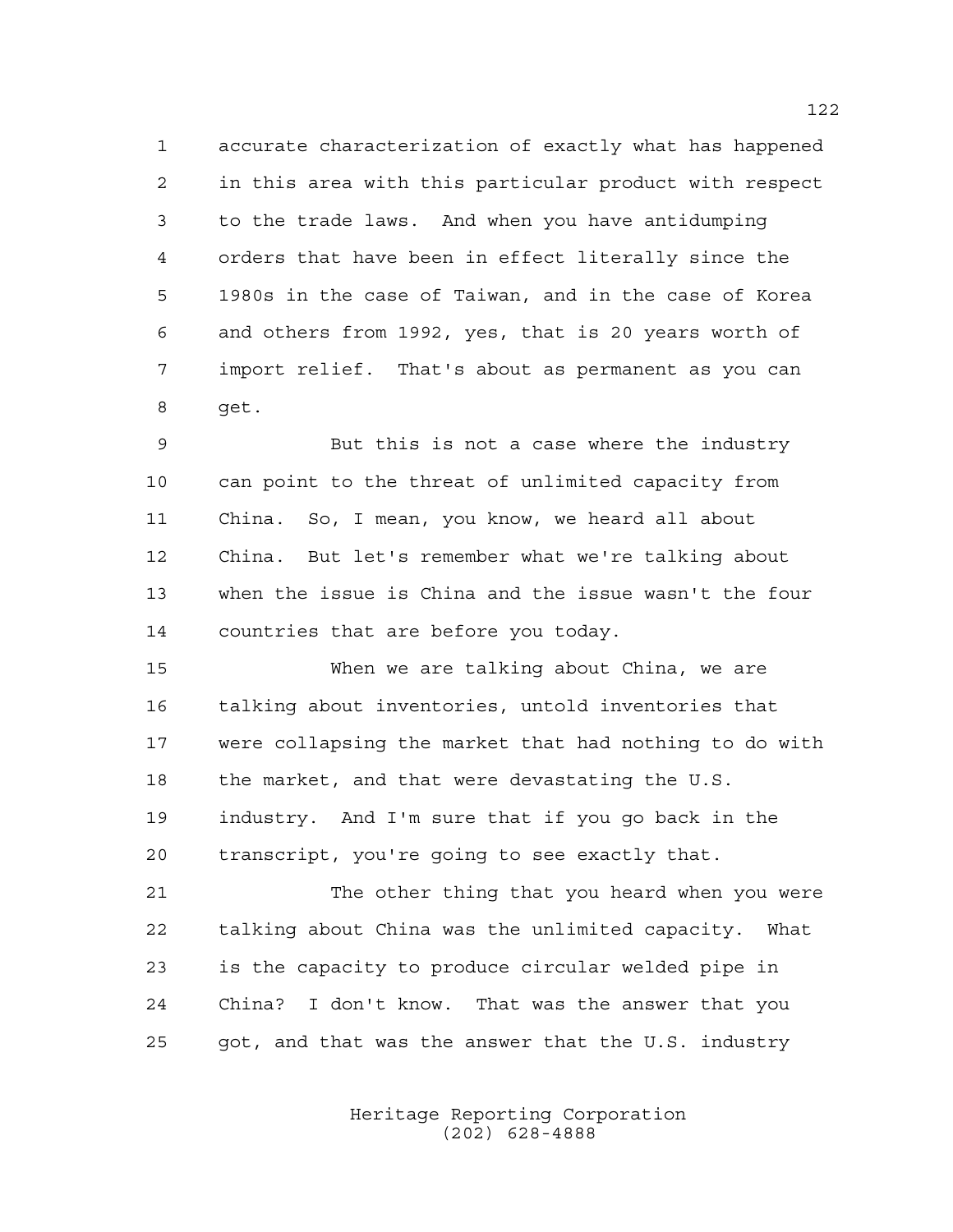gave you. I don't know, but it's a lot. And frankly, that was enough for the Commission.

 You know, that's fine. I get it. And that's the reason that these four countries don't even come close to matching that because these four countries have capacity. It is limited. It is knowable. And partly as a result of that, it doesn't have the same impact on the market because it isn't as if there is going to be this other wave because that isn't really what we're talking about. 11 I mean, when you put it into the context of the market, it's rather modest. The reality is that these are four relatively small suppliers, and the other reality is that 600,000 tons from China was removed from the market after 2007. It hasn't been replaced, and it's not going to be replaced. The fortunes of this industry depend on the rebound in the non-residential construction market, and not on subject imports. And I would also say that market conditions, while they are not great, have improved slowly since 2009, and as those conditions

have improved, so has the condition of the U.S.

industry.

 Given the economy, this industry is not injured, actually, nor is the condition of this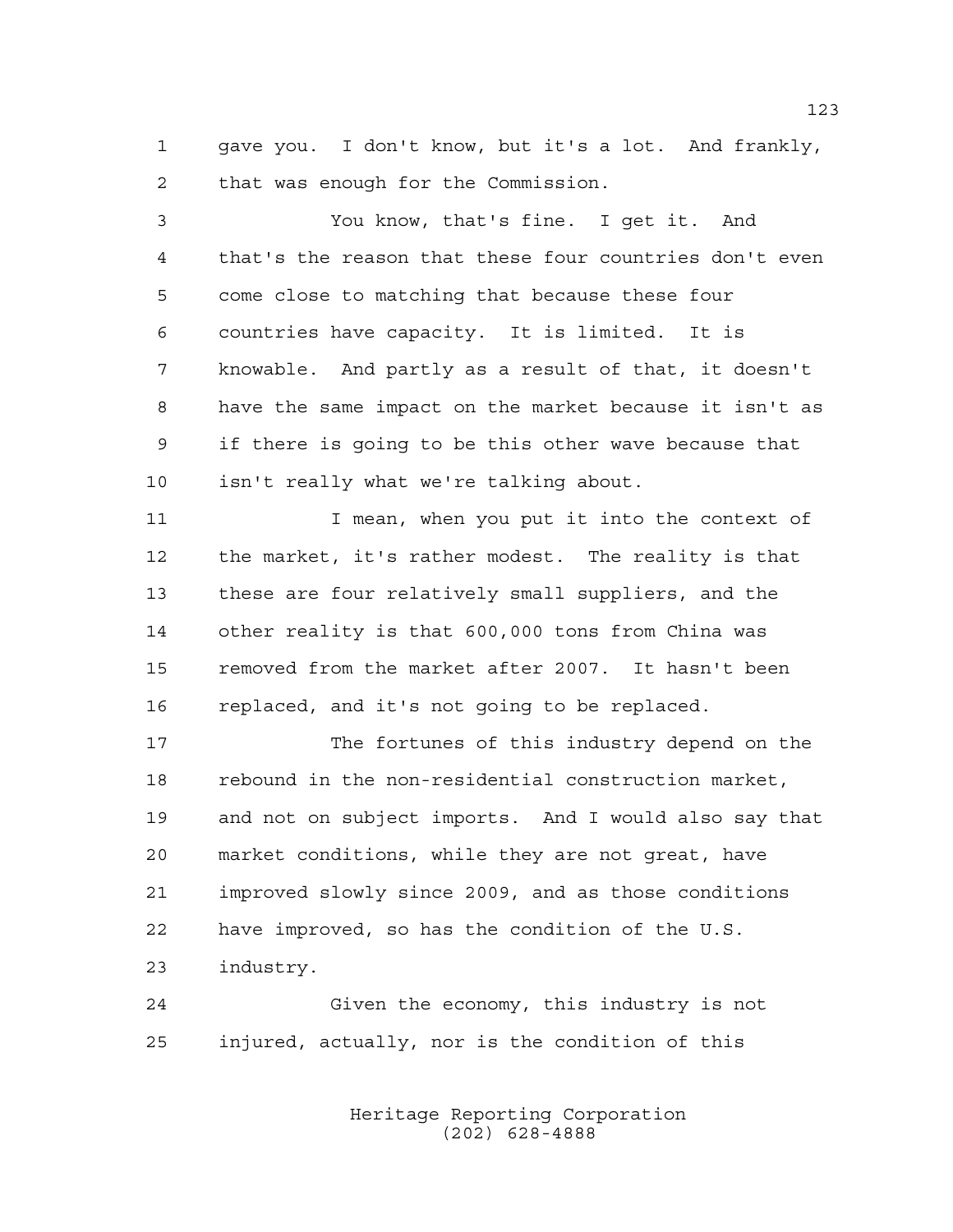industry caused by subject imports. And finally, I would say that there is no threat of injury by reason of these imports. So cumulated imports are neither injuring or threatening to injure the U.S. industry.

 That concludes my remarks, and we are more than happy to answer questions from the staff. Thank you.

 MR. MITCHELL: As I said before, we just got retained, so we don't know a lot. We haven't had an APO release. I think we just got the material, but I haven't seen it. But I would like to make a few observations. First of all, as we all know, India has been subject to a dumping order since 1986. So it has been under the regime of a dumping order. And essentially, the only company that is excluded from that dumping order is out client, Zenith, in India.

 There was one other who I believe is out of this business as of about one year ago or two years ago.

 MALE VOICE: From the original order? MR. MITCHELL: From the original order. MALE VOICE: About maybe 15 years. MR. MITCHELL: About 15 years ago. So there is only one company that is not subject to the regime of an antidumping case, and that is Zenith.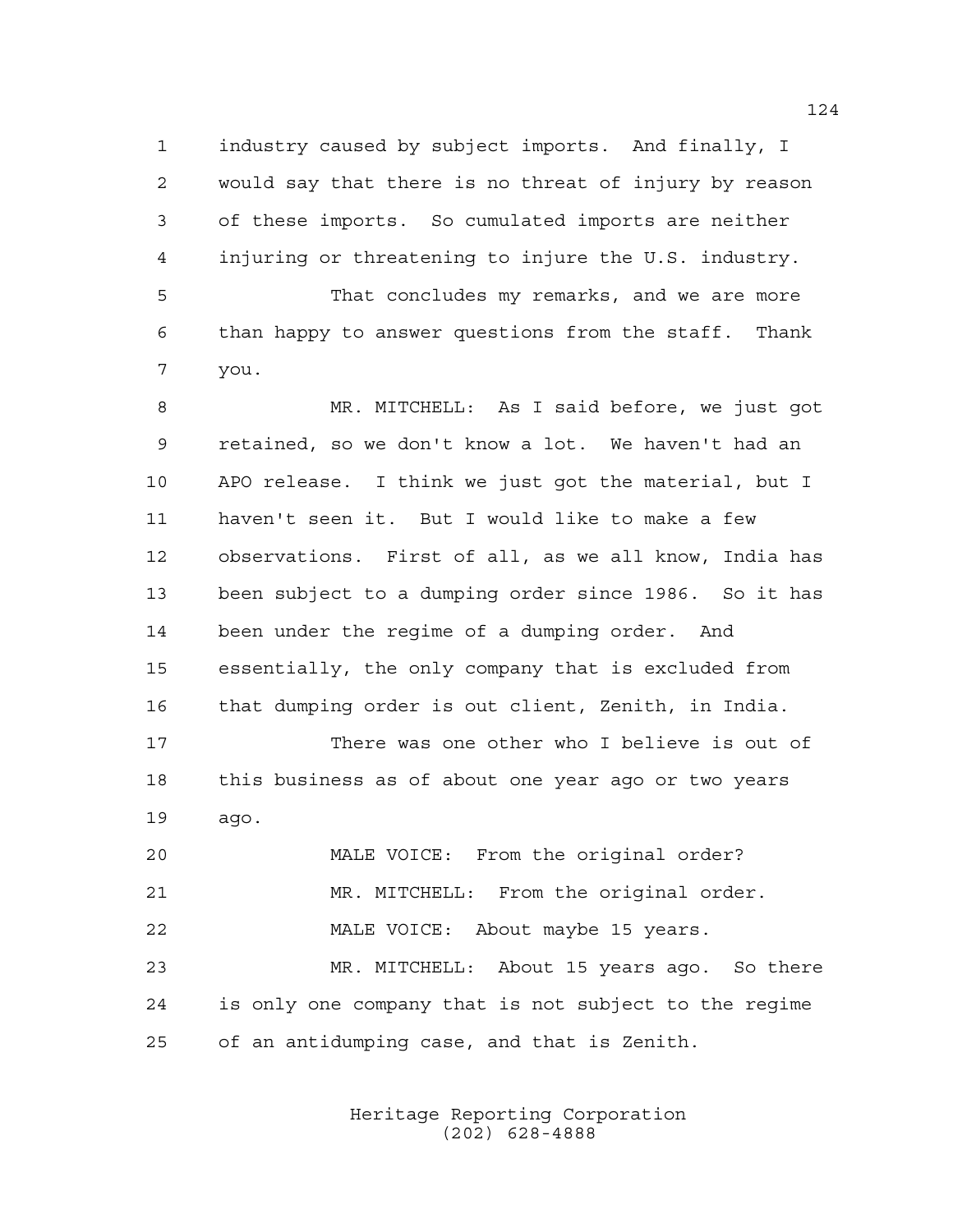So what has happened since 1986? Zenith was excluded. They could have dramatically expanded their presence in the United States, but they acted reasonably. They did not. They have been shipping goods at a relatively constant pace. In fact, the amount shipped most recently in 2010 and 2011 is substantially less than what they shipped in 2000 and 2001. And this is a reflection of changes in market conditions and demand.

 The exports to the United States are sold largely for the construction industry, the non- residential construction industry. We are selling mainly hot-dipped, galvanized tube. I guess it's large portion fence tubing. And Zenith has not been lowering its prices. Prices meet market conditions. They have not had an expansion of production capacity at all during the period of investigation. As the questionnaire responses of Zenith India will indicate, capacity has remained constant, which is -- you know, for a company that is faced with the departure of China as a competitor, they had an opportunity to expand their production; they did not.

 So they have remained relatively constant. They're operating at a good level of capacity utilization, and I think it would be interesting for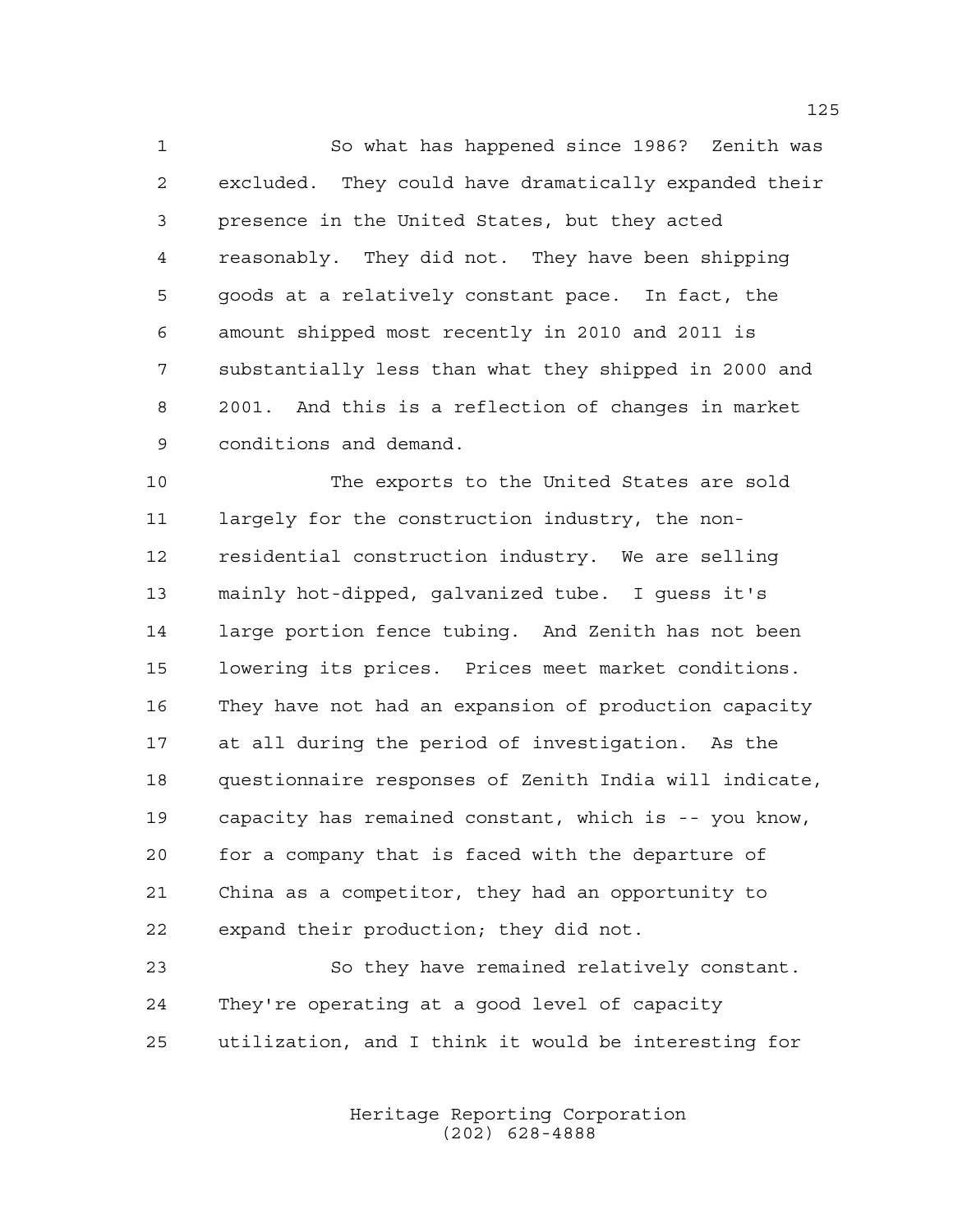the Commission and the staff to check who the customers of Zenith are in the United States. And I think you will find some remarkable information there and be quite surprised because the subject of who their customers -- whether they be importers or domestic manufacturers was not discussed this morning.

 Some of these domestic manufacturers don't make hot-dipped, galvanized product, and they need to get it from someplace else. And maybe they chose to get it from India or another country rather than one of their brethren in the domestic industry. But the questionnaire responses should indicate that.

 So we will be providing further information with respect to this issue and all issues relevant to injury or threat of injury by reason of imports from India and the other countries in our post-conference brief, but we welcome any questions that the staff has today.

MR. CAMERON: We're done.

 MS. DeFILIPPO: Okay. Thank you very much. Thank you, Mr. Mitchell and Mr. Cameron, and thank you all for coming today. It's helpful to have both sides of the stories when we do a conference. It makes it a better learning experience for us. We will start with staff questions, and we will start with Ms. Martinez.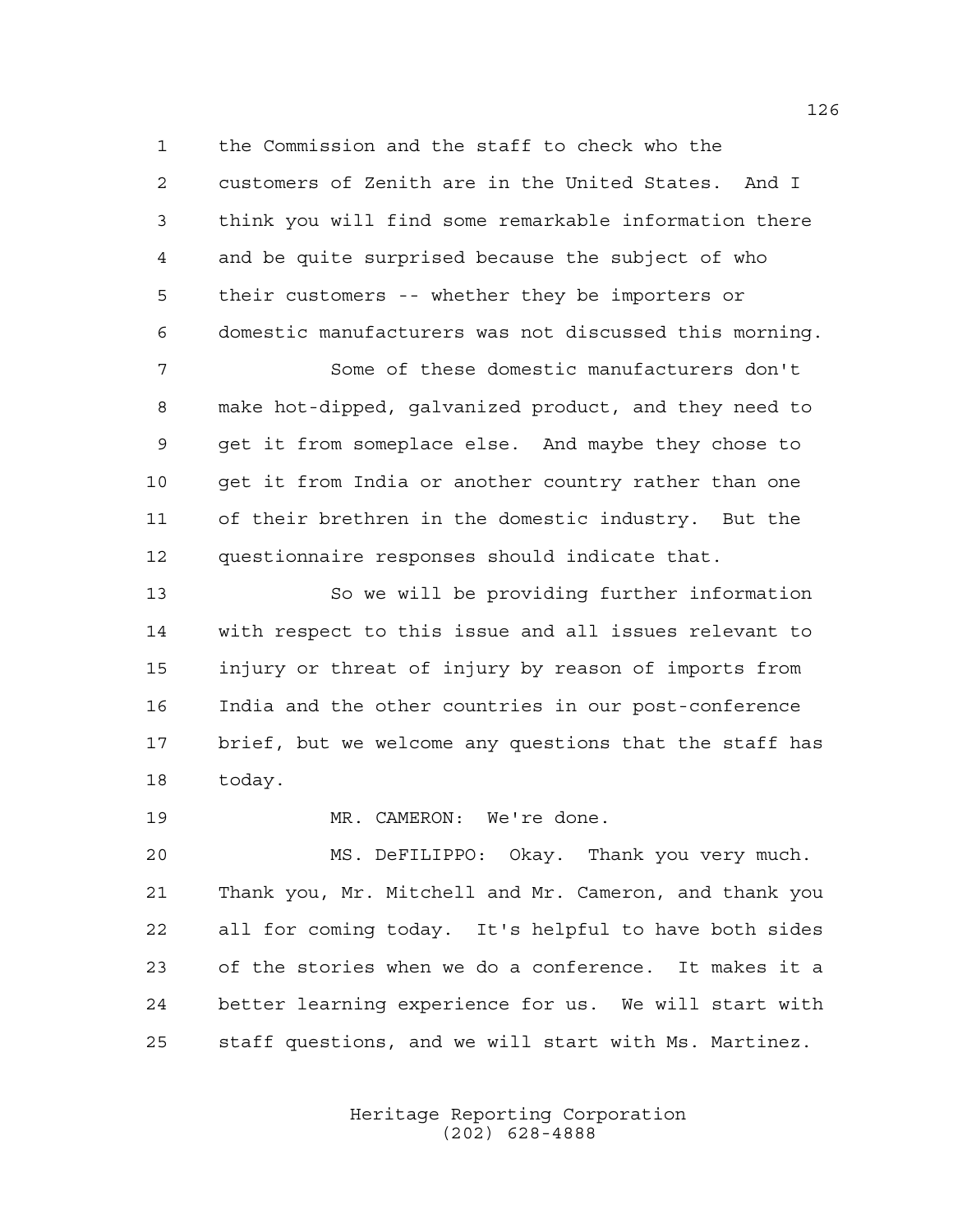MS. MARTINEZ: Good afternoon. Thank you all for coming. I guess to just put it in the record, I asked the same question of the Petitioners. Do you believe that official import statistics accurately represent U.S. imports?

 MR. CAMERON: As far as we know, they do. We don't have any reason to dispute them.

 MS. MARTINEZ: Thank you. Now, this may be a question for the importers, but how did the 2008 order on China affect your business operations and ability to supply the market? Did anything change after the order was imposed?

 MR. NATU: Yeah. Business certainly improved for us. There is no doubt about it because there was a huge vacuum. And the same customers that we had before China was dumping pipe, the same customers came back to me. As soon as the petition was filed here, my phone started ringing of the hook, saying, you have pipe for us, because when China was there, you know, nobody was able to compete. But it was the same customers that we had before. There was nothing new.

 MS. MARTINEZ: Thank you. Does Prime Metal have anything to add to that?

MR. CAMERON: Not especially. I mean, I

Heritage Reporting Corporation (202) 628-4888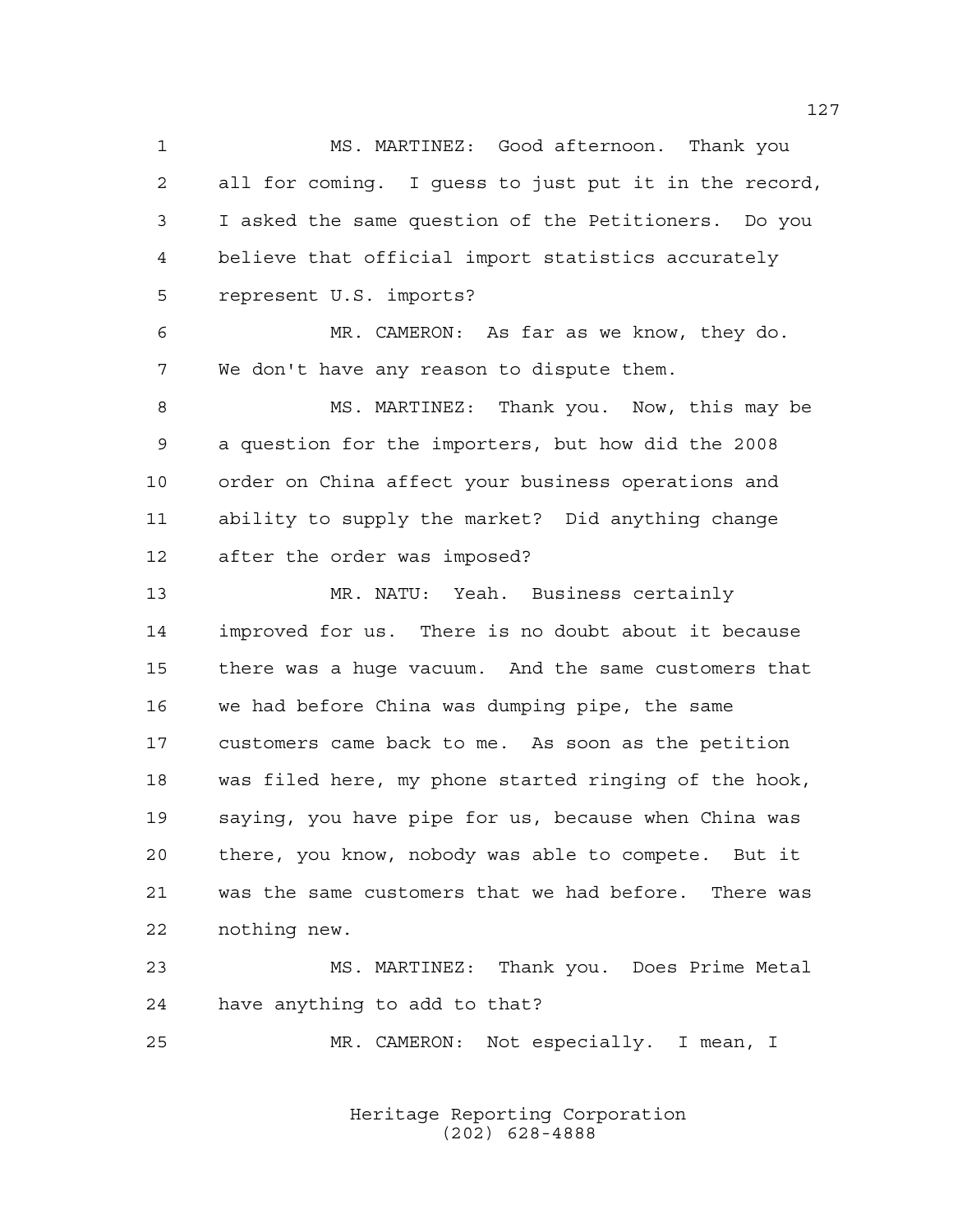think that that's generally true. I'm not sure that Prime -- we will clarify this, but I don't believe that Prime Metal has been importing from China. But I will check. But clearly, there was a void in the market. I mean, you're talking about imports from China by the end of 2007 that represented 50 percent of the import market. And as this Commission was well aware, there has always been an import market. There are distributors in this country who buy imports and that service that are not supplied by the domestic industry.

 And so, yes, there was a huge void that was created in the market, and clearly there was some filling of it that not anything close to that. I think what you did find was that the market behaved quite responsibly. I mean, it's very funny when you 17 start reading the material, the literature in Pipe and 18 Tube. Before, while the imports of China were there, there was story after story about import levels, about the inventory levels, about the impact of the imports on the U.S. industry.

 Well, again, look at what happened to the U.S. industry in 2008. This was a period of -- the prime period of growth of imports from subject merchandise, which is understandable. They were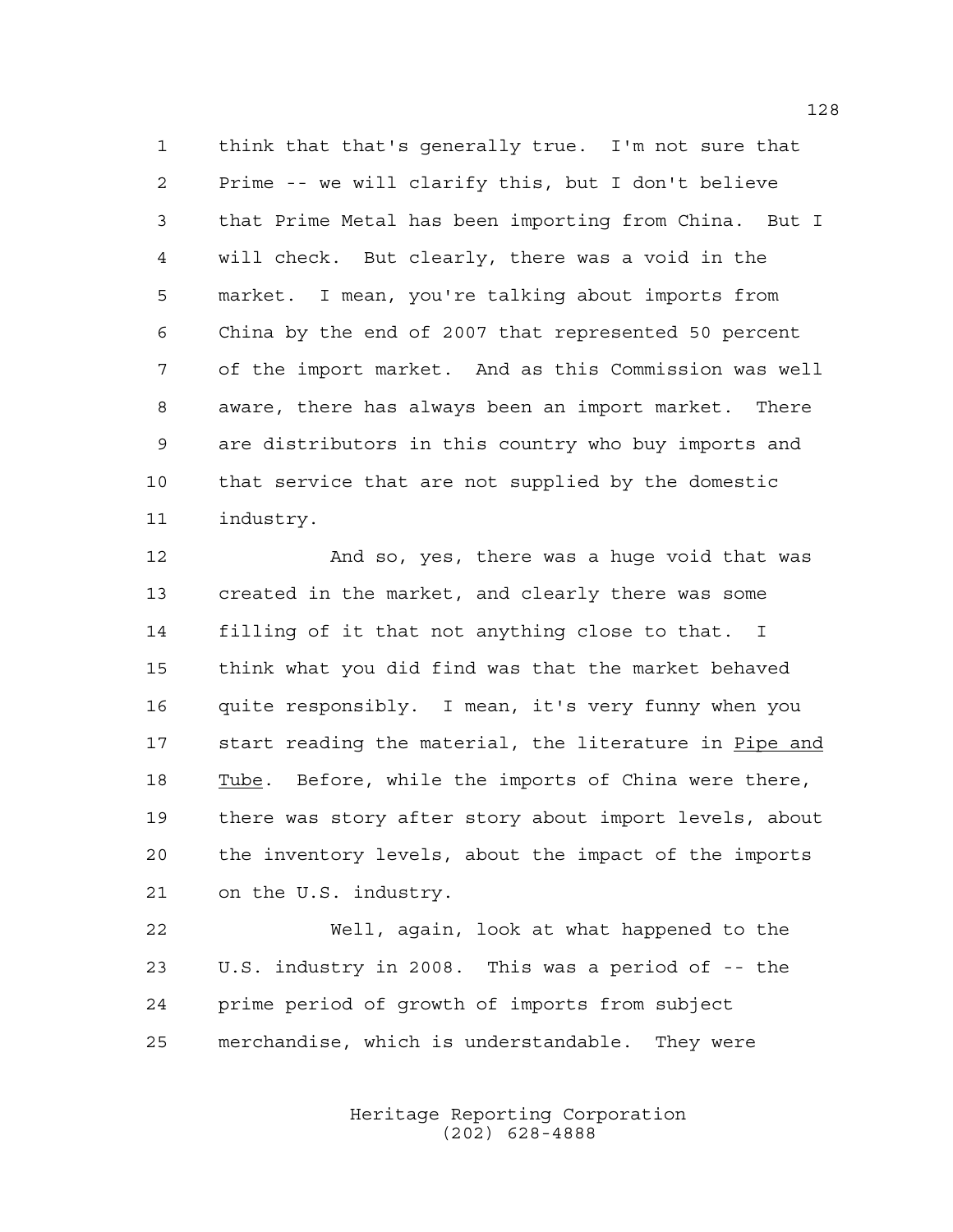filling a void. But they don't have the capacity, nor did they come even close to replacing imports from China.

 What they did is they filled a niche market, and the U.S. industry performed very well in the aftermath of that. And they would have continued to perform well had the economy essentially not gone to the brink of a depression, as we all remember.

 MS. MARTINEZ: Thank you. I had asked Petitioner similar questions regarding micro alloy and mechanical tubing meeting the circular welded pipe specs. Do you have anything to add to that as far as imports coming in? And if you have a general idea of the composition, or what share they make up in the market.

 MR. CAMERON: To the best of our knowledge, micro alloy is not really an issue here. I mean, micro alloy has become an issue in a number of steel cases. But I'm not sure how much they have been an issue in pipe cases. And certainly in this product, I mean, Mr. Schagrin may be aware of some, but I'm not aware of any micro alloy.

 As far as mechanical tubing, it's not really an issue for us. I understand the reason for his scope definition, and that's fair enough. It's not an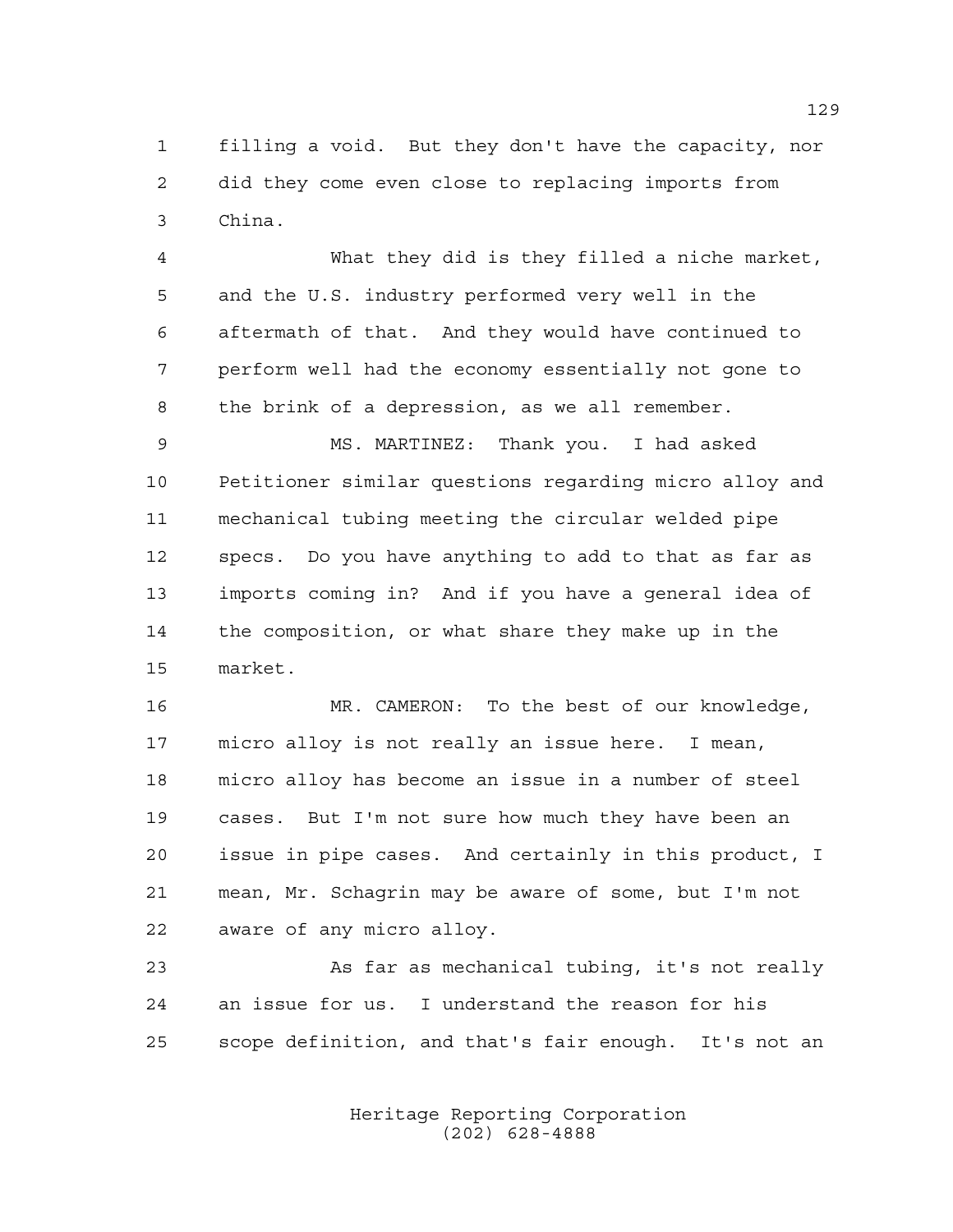issue that we see.

| 2  | MS. MARTINEZ: And as far as the multi-                 |
|----|--------------------------------------------------------|
| 3  | stencil pipe, do you have a general idea of how much   |
| 4  | of that is coming in?                                  |
| 5  | MR. CAMERON: Well, multi-stencil --                    |
| 6  | actually, I don't. The multi-stencil, real multi-      |
| 7  | stencil, pipe is line pipe, and it's classified as     |
| 8  | line pipe. And the problem that you're going to have   |
| 9  | is that unless you're doing ITC questionnaires with    |
| 10 | respect to line pipe, we've done. So, I mean, this     |
| 11 | isn't a new ground here.                               |
| 12 | When you're doing that, the Commission then            |
| 13 | asks for, please let me know how much is single        |
| 14 | stenciled, how much is dual stenciled, how much is     |
| 15 | multi-stenciled, et cetera. But to be honest with      |
| 16 | you, it's an irrelevancy in this investigation because |
| 17 | as a factual matter, it's not subject to the scope.    |
| 18 | What counsel has been referring to is a                |
| 19 | different matter. What he is really talking about is   |
| 20 | material that may or may not have a multi-stencil on   |
| 21 | it, but, you know, might be galvanized. Well, there    |
| 22 | are many things that do occur in this world, but       |
| 23 | galvanized line pipe is not one of them. And so, you   |
| 24 | know, that's -- what he is saying is, hey, that's      |
| 25 | standard pipe.                                         |
|    |                                                        |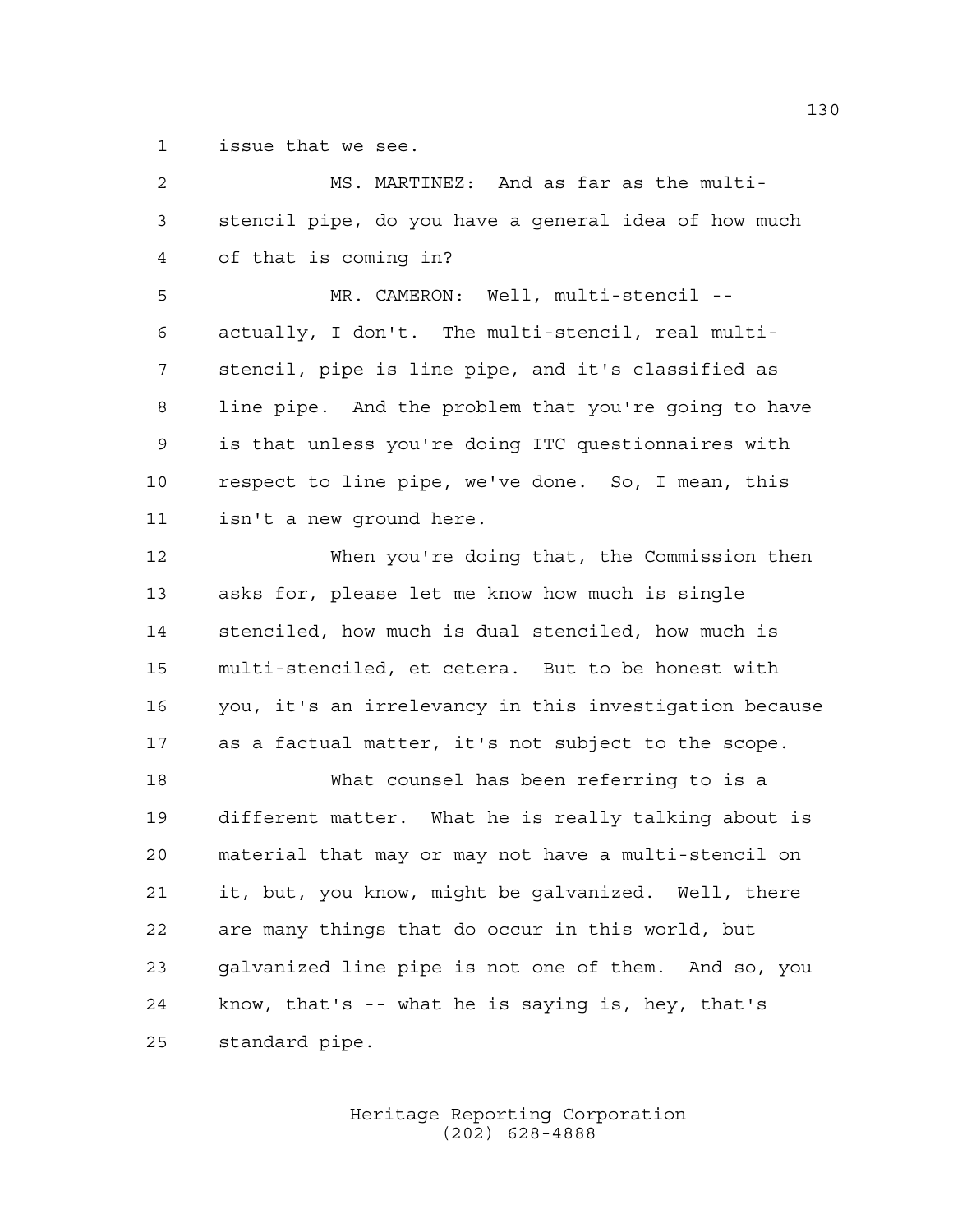I agree with him. There is no -- and the limitations that he has go to the issue of what is the definition of standard pipe as opposed to what is the definition of line pipe. But your question goes to the question of, well, how much multi-stencil pipe is there.

 I can tell you, I don't know. You're not going to be able to find it out from the import statistics. The only way you'll find it out is in the context of a line pipe investigation. But what I can tell you is that none of the tonnage that you're going to get in any of these questionnaires, nor in the import statistics for standard pipe are going to include multi-stencil line pipe.

 MS. MARTINEZ: Thank you. These last couple of questions are directed towards the foreign producers in the room. To the extent that you can discuss, would you say that you are the dominant producer in your respective countries? Can you elaborate on who the players are in India and UAE? If you don't have a questionnaire response from them, if you can help us obtain one.

 MR. MITCHELL: With respect to India, Zenith clearly is the largest exporter, by far. They are a significant producer in India, but we do not know what

> Heritage Reporting Corporation (202) 628-4888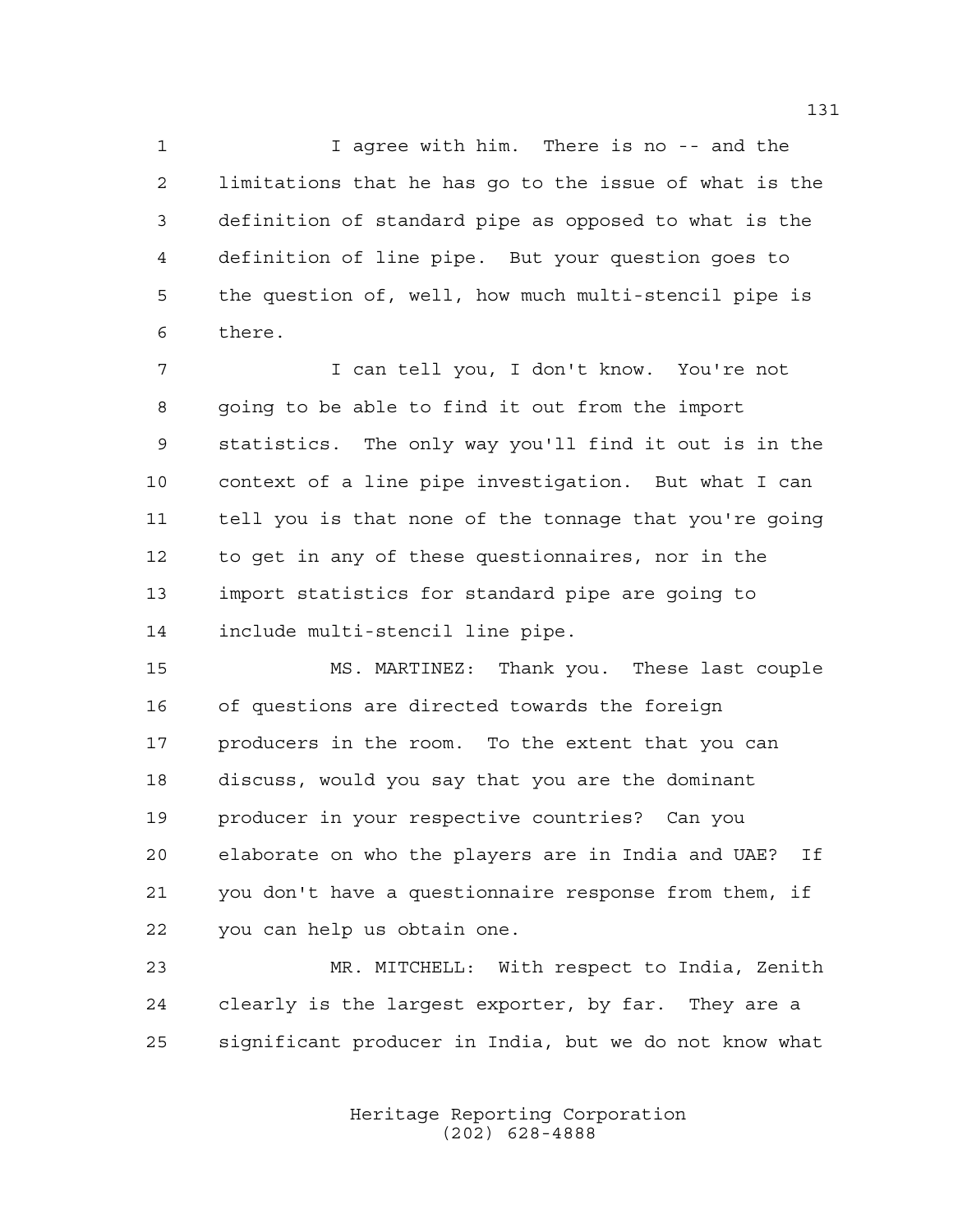their share of total production in India is. What we do is that every other producer in India is subject to a dumping order that exists already since 1986, and they haven't been shipping a lot of goods to the United States.

 MR. CAMERON: In the case of UAE, Universal is by far the largest producer. I think that that's clear from their questionnaire response.

 MS. MARTINEZ: Thank you. And are you aware of any third-country barriers against any of the subject countries?

 MR. MITCHELL: No. There is no dumping order or countervailing duty order that we know of or measures in any other country against India's CWP.

 MR. MILLS: For the UAE, there is no orders either. They're not subject to any orders.

 MS. MARTINEZ: Thank you. I have no further questions at this time. Thank you.

 MS. DeFILIPPO: Thank you, Ms. Martinez. Mr. von Schriltz, questions for this panel?

 MR. VON SCHRILTZ: Yes. Thanks, Cathy. I do have a few questions. Thanks for appearing at our conference today, appreciate it. I'm wondering, do you agree with the like-product definition advocated by Petitioners?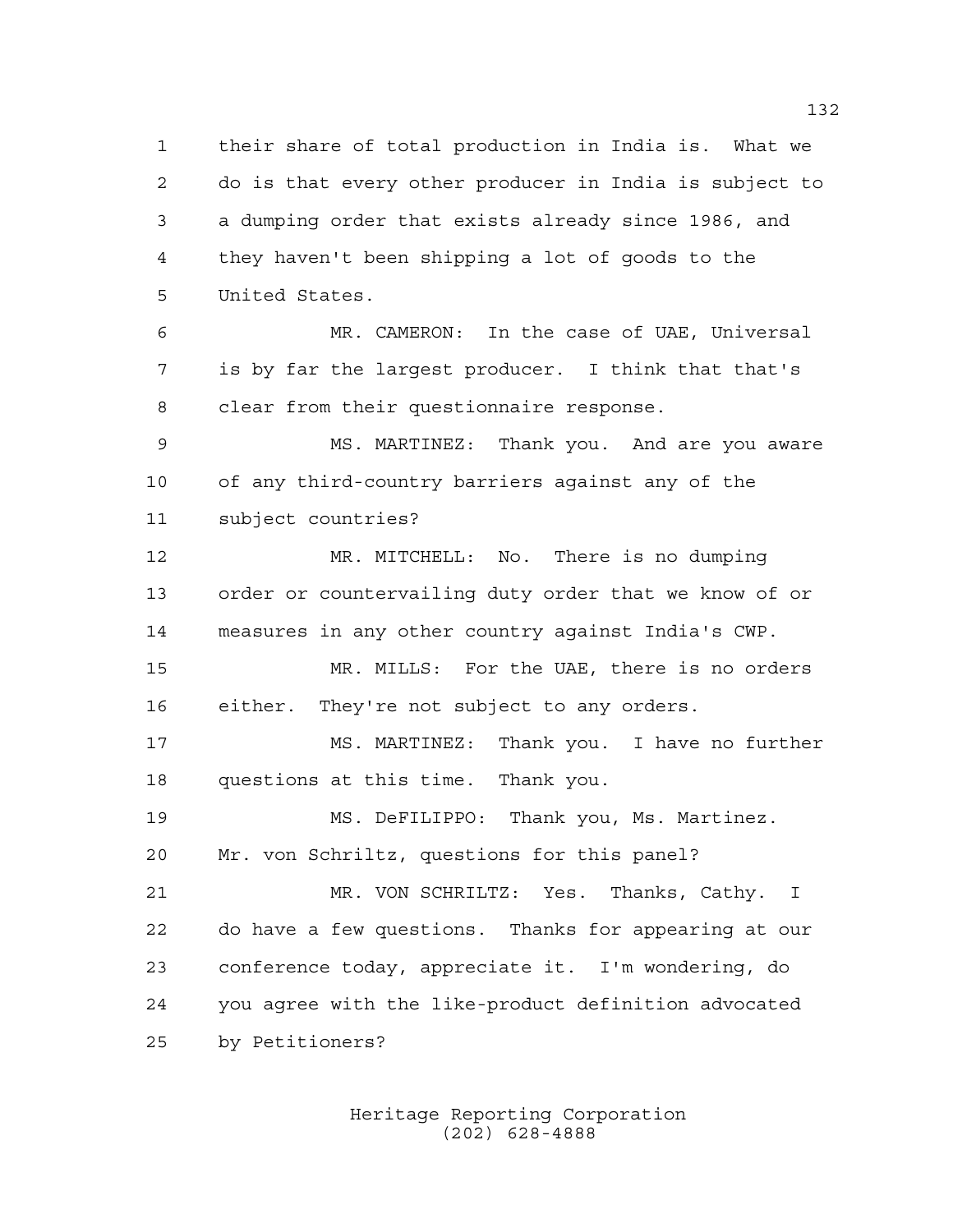MR. CAMERON: We don't have any issue with it, no.

 MR. VON SCHRILTZ: Mr. Mitchell? MR. MITCHELL: We haven't really had a chance to look into this. There obviously is a history of not separating it out into different like products. But there are some interesting areas to look into here with respect to differences in distribution channels that might be relevant. No. This whole issue of the big box, Home Depot and Lowe's, they seem to have a different niche and don't necessarily compete with the mass distributors here or OEM end users. I don't know if that's going to have any real impact on the like- product definition, but we will address that issue in our brief, if we think there is an issue. MR. CAMERON: I'd like to clarify. I don't think that -- we don't have any dispute right now with the like product. I think that the like product has been fairly consistent. But the issue that Bruce raises is an interesting issue on the channels of distribution. I don't think that that goes to like

 product because the product is the product. But it certainly does go to conditions of competition and whether competition gets attenuated. But frankly, we

> Heritage Reporting Corporation (202) 628-4888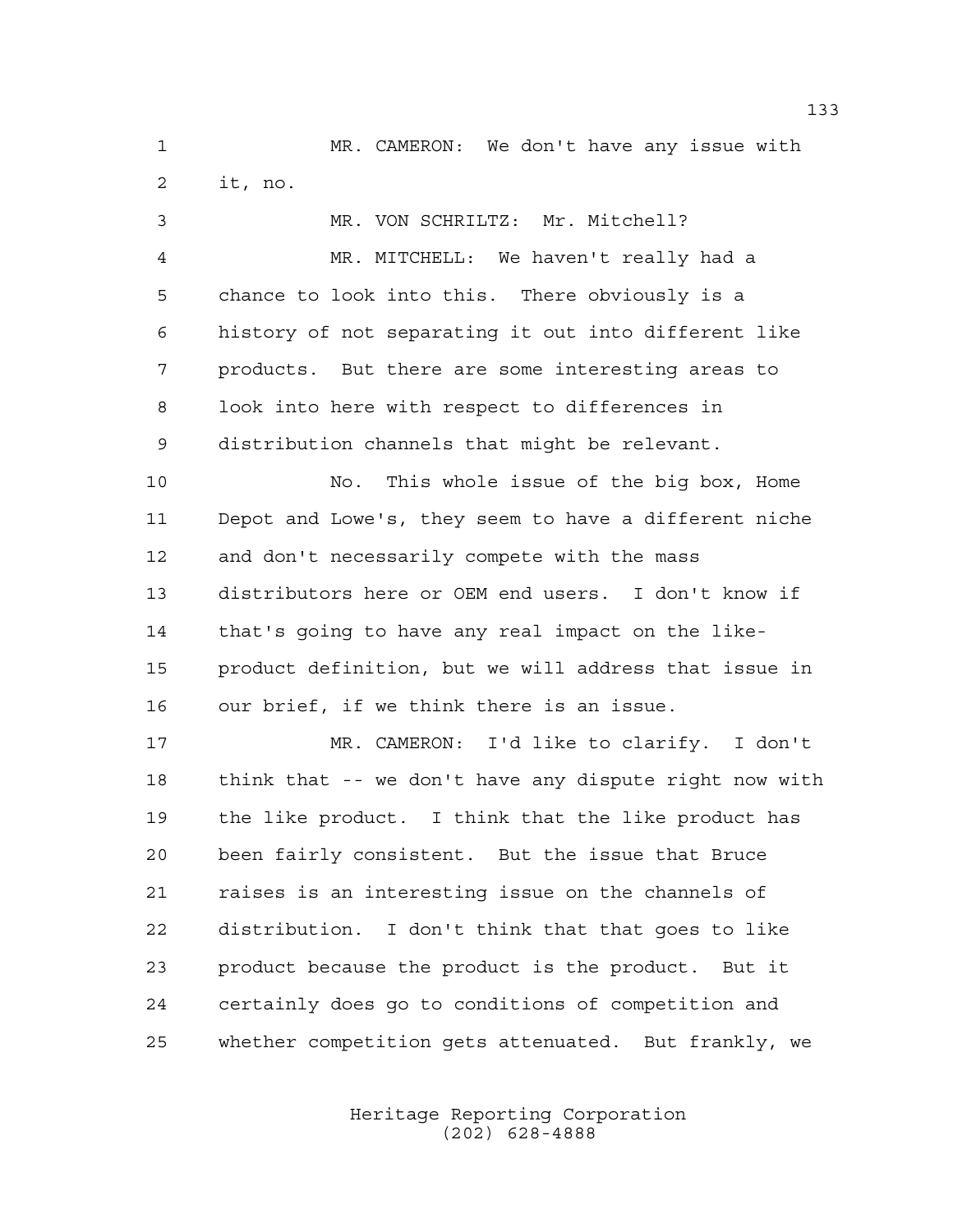have no idea at this point what the extent of that is. But it was an issue that is raised by Petitioner.

 MR. VON SCHRILTZ: All right. Thank you. Don, you mentioned that there are some distributors, that there has always been a market for imports in the U.S., despite this history of dumping cases and orders. You also suggested that there are some distributors that buy only imports. Why would that be?

 MR. CAMERON: That's a good question. I don't know the answer to that. I do some importers -- I mean some distributors who in fact are dependent upon imports. And I have seen references in some publications that suggest that there is almost a separate market for some imports. It's difficult to explain the China phenomenon without looking at that as a -- it was almost a separate channel. I think it did have an impact on the U.S. industry, but I think that it was -- there was something different about it.

 But I do know that there are distributors that are basically dependent upon imports and, you know, what share of the distribution market that is, that part I don't know. There may or may not be some relationship also to the fact that U.S. industry has their own distributors that they like to -- that they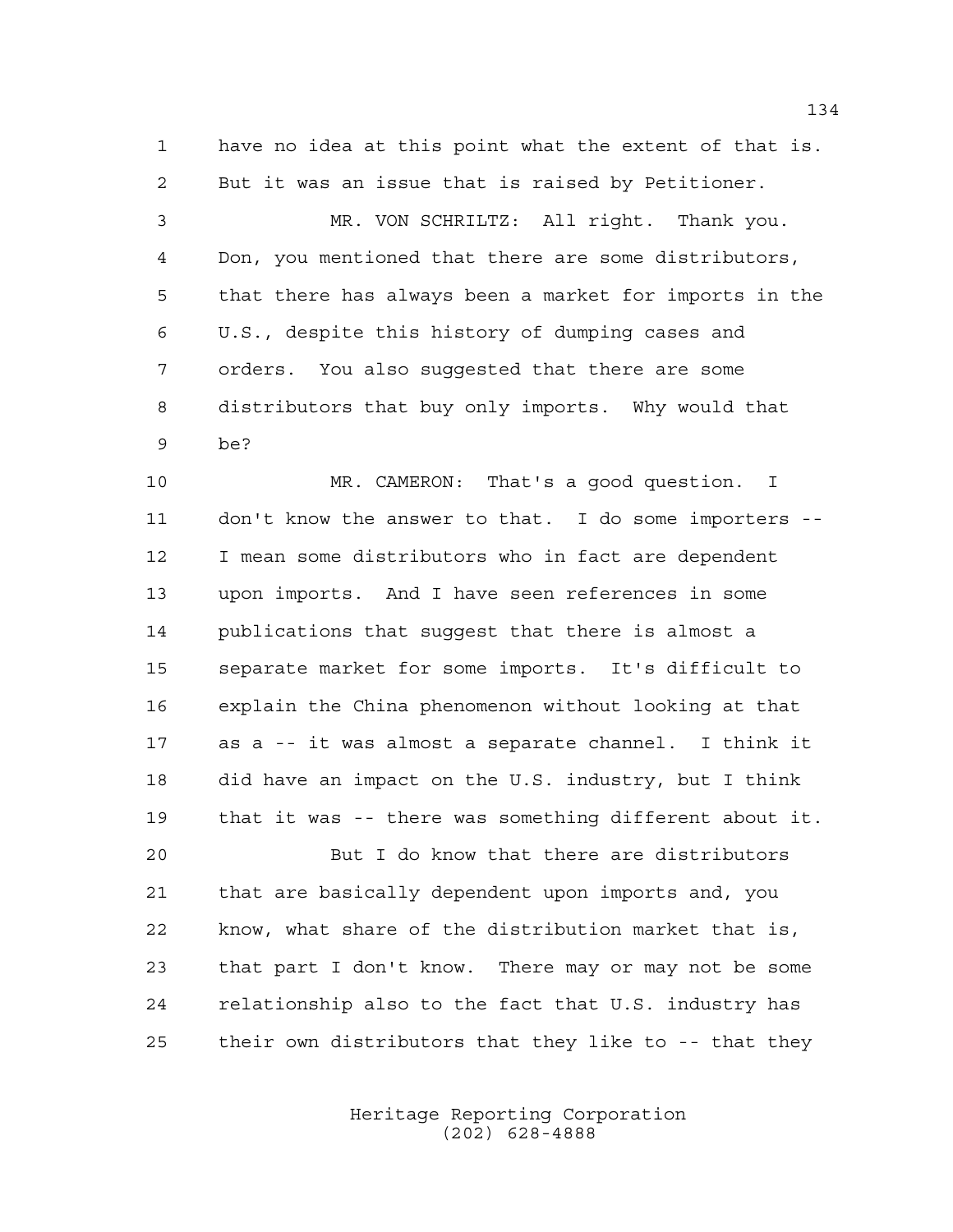prefer, and they do not want to be competing with other distributors.

 In other words, to the extent that you can limit distribution, limit channels of trade, it should in theory help maintain prices. And you don't want to be essentially competing with yourself. I think that that would be their explanation. There is nothing wrong with that. But as a result, there also are independent distributors. But Bruce might have something to say about that as well.

 MR. MITCHELL: I think actually Mr. Natu has been giving me a shoulder here, something he had on this.

 MR. NATU: We serve a lot of traders, the big traders in the country. And I don't know if I should mention names or not. But anyway, they have told us that they're not allowed to buy from Wheatland, are not allowed -- Wheatland and Allied don't sell to them. And I don't know the reason, is whether because they buy imports. Wheatland and Allied have said, we will not sell to you. But this is what they've told us.

 MR. VON SCHRILTZ: Now, the distributors that handle only imports, and the distributors that are preferred by the domestic producers allegedly,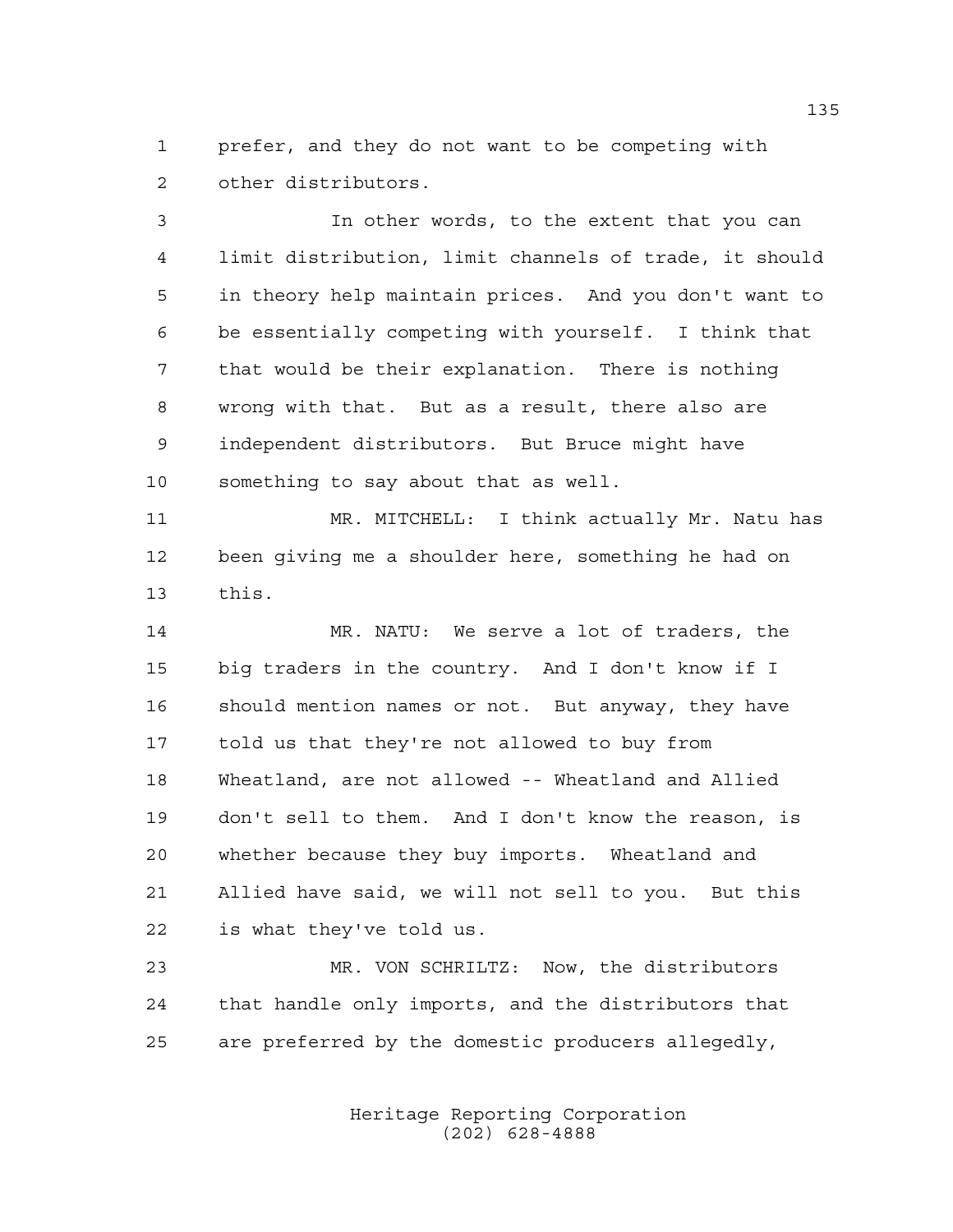they compete for the same customers, I would assume. MR. CAMERON: I assume. I mean, it's a market out there. You know, I mean, a distributor is a distributor. I mean, I would think that to the extent that this occurs, that would be one reason. The reason is that you're trying to limit the competition among the distributors. And again, you don't want to compete with yourself. That's understandable. It happens in many industries, and especially in the steel industry. MR. VON SCHRILTZ: All right. Now, about

 the UAE, is your client, Don, are they relatively new to the market? How long have they been producing CWP? MR. CAMERON: I can get you that information. I believe they have it in the questionnaire, but I'm not sure. They were a very small producer, a participant in the U.S. market in 2007, at least according to the import statistics, and became a bigger participant in 2008.

 MR. VON SCHRILTZ: And I'm wondering, given the importance of hot-rolled steel to CWP production, I don't ordinarily think of -- maybe I'm just not -- I haven't stayed abreast of developments in the steel industry. But I never thought of UAE as being a big producer of hot-rolled steel or even being in a region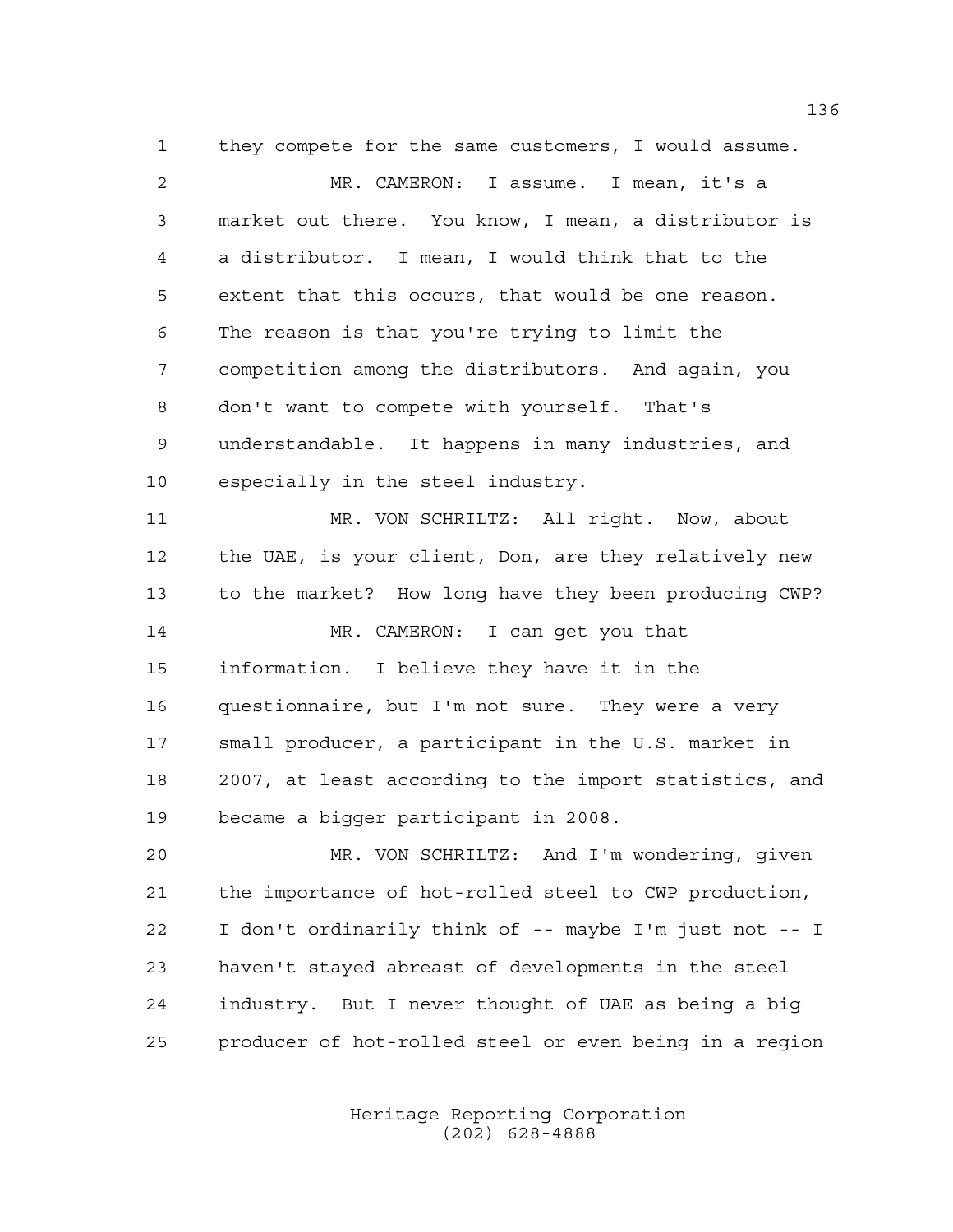that's known for producing a lot of hot-rolled steel. Why would the UAE be producing a lot of CWP?

 MR. CAMERON: Well, I'm not sure that they're producing a lot of CWP. But there is a market there, and they can also service the European market. They can service other markets. So, I mean, years ago, geez, 30-35 years ago, one of the Korean mills established a production facility in Saudi Arabia because there is a need for pipe. It's universal. And frankly, the bigger market, obviously, is for oil country and line pipe for obvious reasons. And yet these things go together, as you can see from the 13 presence of the witness from U.S. Steel.

 So I don't find that that would be -- that pipe and tube would be an unusual product to be engaged in, in that part of the world, and it is actually close to some major consuming markets. And the Gulf and the Middle East is also an area that they play in.

 MR. VON SCHRILTZ: Okay. Thank you. I'll ask you the same question I asked the Petitioners this morning. Are there product mix issues that reduce the probative value of averaging of value comparisons? MR. CAMERON: I always worry about the probity of AUV data, especially in a product that is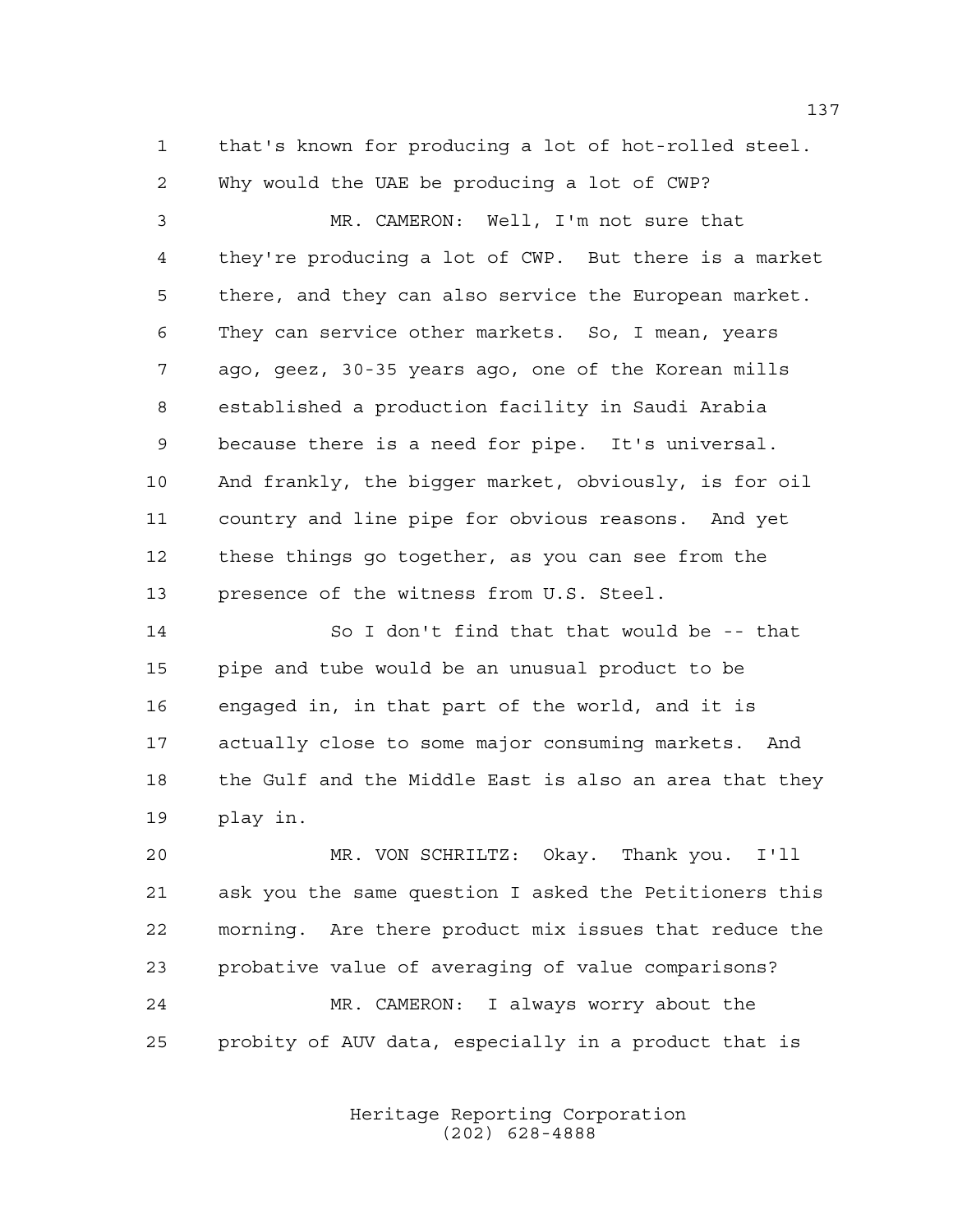defined as broadly as this. So, I mean, let's think about it. You're talking about black pipe. You're talking about galvanized pipe. You're talking about threaded and coupled. You're talking about plain end. And these do have pretty significant differences in price.

7 So I accept what the domestic industry said this morning about the fact that, well, you know, our product mix is pretty consistent. So when they respond in terms of their experience, I think that there is probably some inherent validity to the idea that their product mix isn't shifting that much. That makes some sense to me.

 But when you're then comparing their product mix and their AUVs to import AUVs from a variety of sources, that I think starts to -- it starts to call into question, you know, exactly how valid those comparisons are because, as you say, a product mix, and what exactly is in it. And we don't know exactly what is in it.

 And so I think that your question is a valid one, to the extent that you're talking about comparing the AUVs of one country to another, or the AUVs of subject imports to the domestic industry, because you don't know whether you're comparing apples and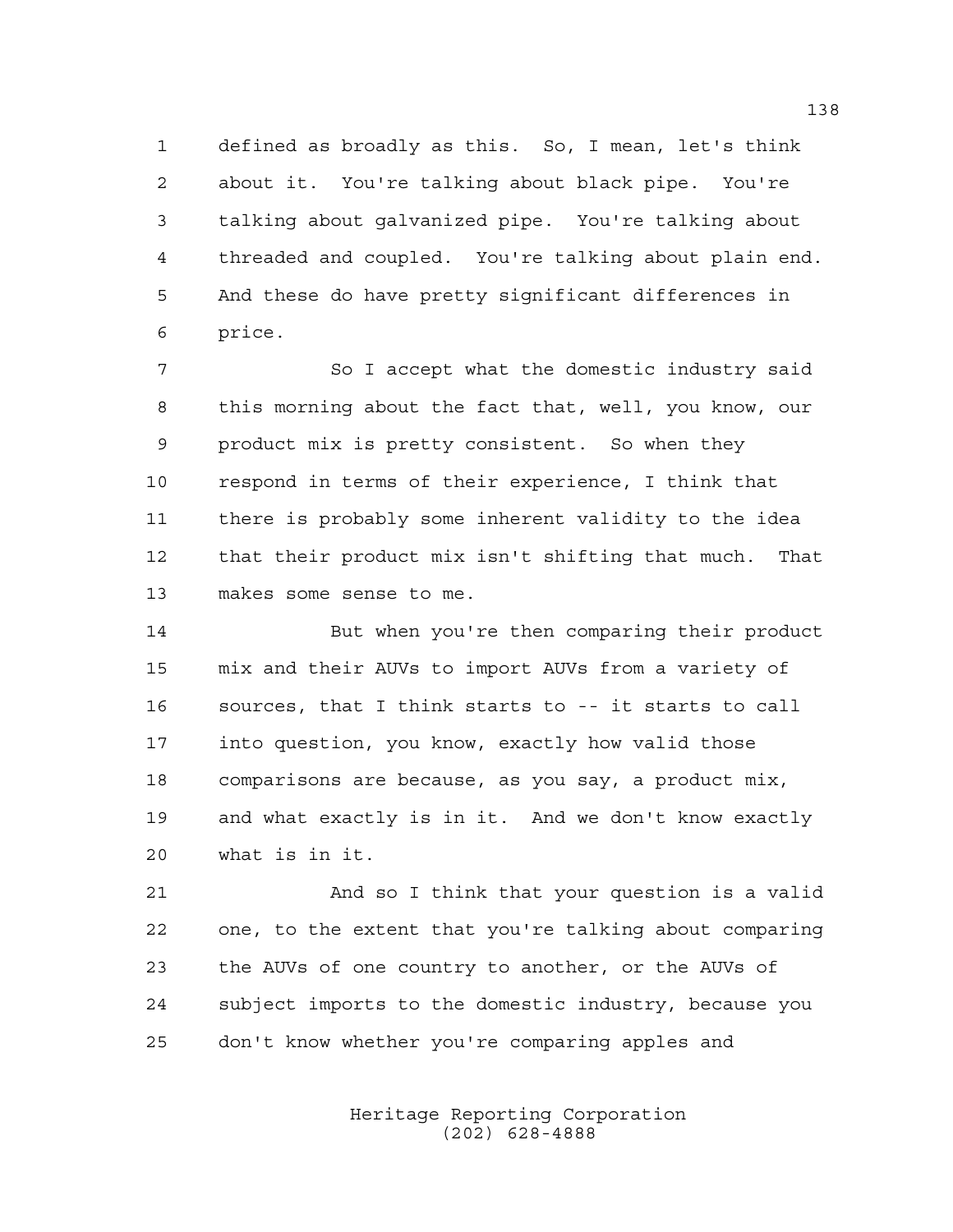oranges.

 So I don't put a lot of stock in it. I think that it's something that at least should be viewed skeptically.

 MR. VON SCHRILTZ: Okay. Thank you. And what is generally the range of prices for CWP products within the scope? Could anyone just give me a rough and dirty estimate?

 MR. NATU: Typically, the sales we have is to the fence market, which are the galvanized market. And the range is normally from inch and a quarter to eight-inch. That is the range we sell, and that is the major requirement of the customers. And typically, the price is just -- you know, say, for example, \$1,200 per ton for all the sizes. So whether you buy one ton of inch and a quarter, or you buy six-inch, eight-inch, pretty much the same.

 There might be a slight difference on the six- and eight-inch because of the freight. You know, the size is big so they charge you by volume rather than weight when you ship it overseas. But otherwise, it's pretty much, you know, that range, inch and a quarter to eight inches, is the same.

 MR. VON SCHRILTZ: Price per ton would be the same?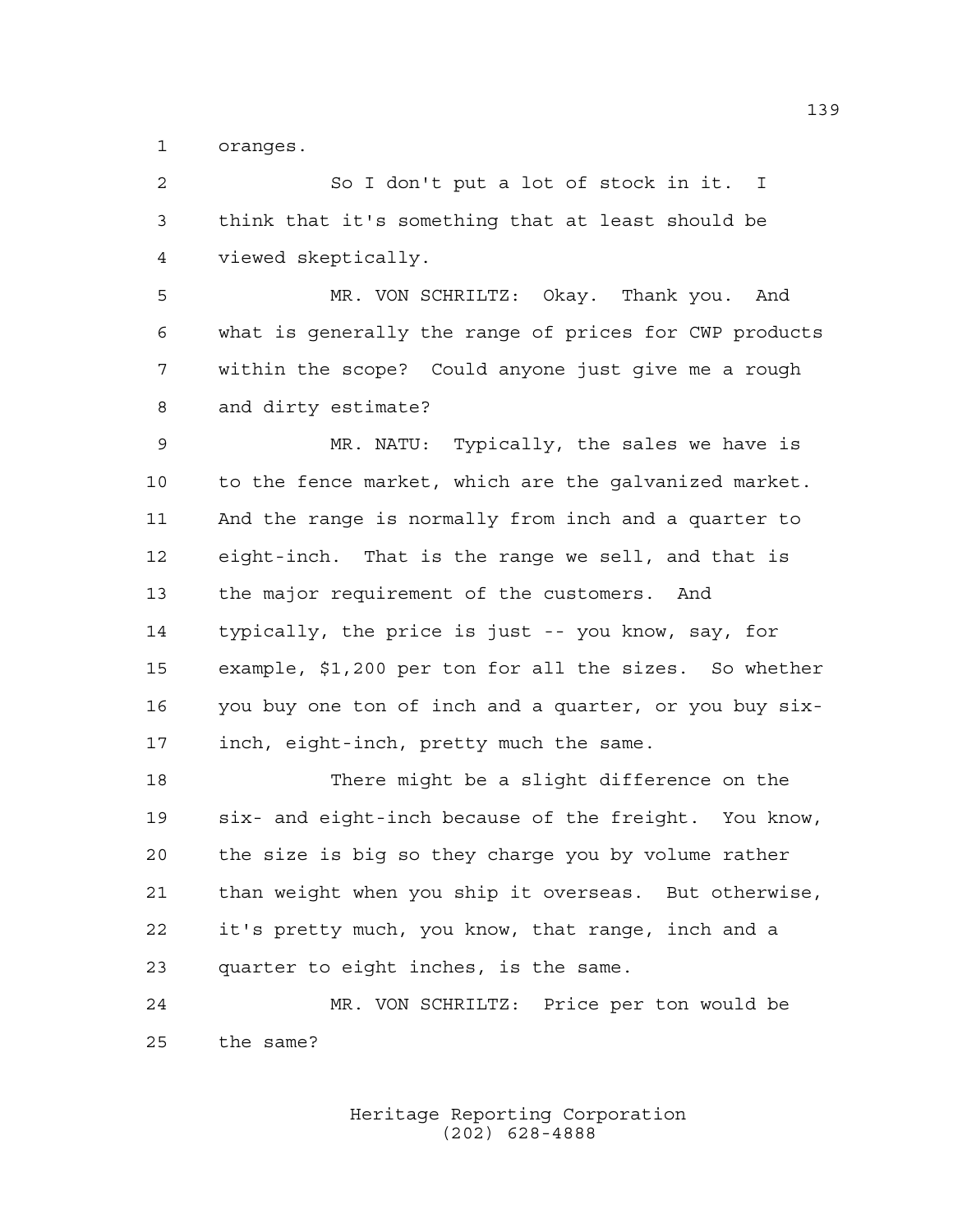1 MR. NATU: Yeah. MR. VON SCHRILTZ: Okay. MR. NATU: Except like he said, if there is some coupling or threading, that all that will change. MR. CAMERON: We'd like to look at this and give you comments in the post-hearing brief it that would be all right. MR. VON SCHRILTZ: That would be helpful. Thank you. I have no further questions at this time. Thank you very much for your answers. MS. DeFILIPPO: Thank you. Questions for this panel, Mr. Carlson? MR. CARLSON: Not at this time, thank you. MS. DeFILIPPO: Thank you. Mr. Workman, questions from you for this panel? MR. WORKMAN: I don't have any questions. MS. DeFILIPPO: Mr. Boyland? MR. BOYLAND: I have no questions. Thank you for your testimony. MS. DeFILIPPO: Mr. VanToai, about you? MR. VANTOAI: Thank you, Cathy. And thank you very much for being here and providing us with very important information. I have -- I know that you have addressed this issue before about the like product in the scope of this case. I wondered whether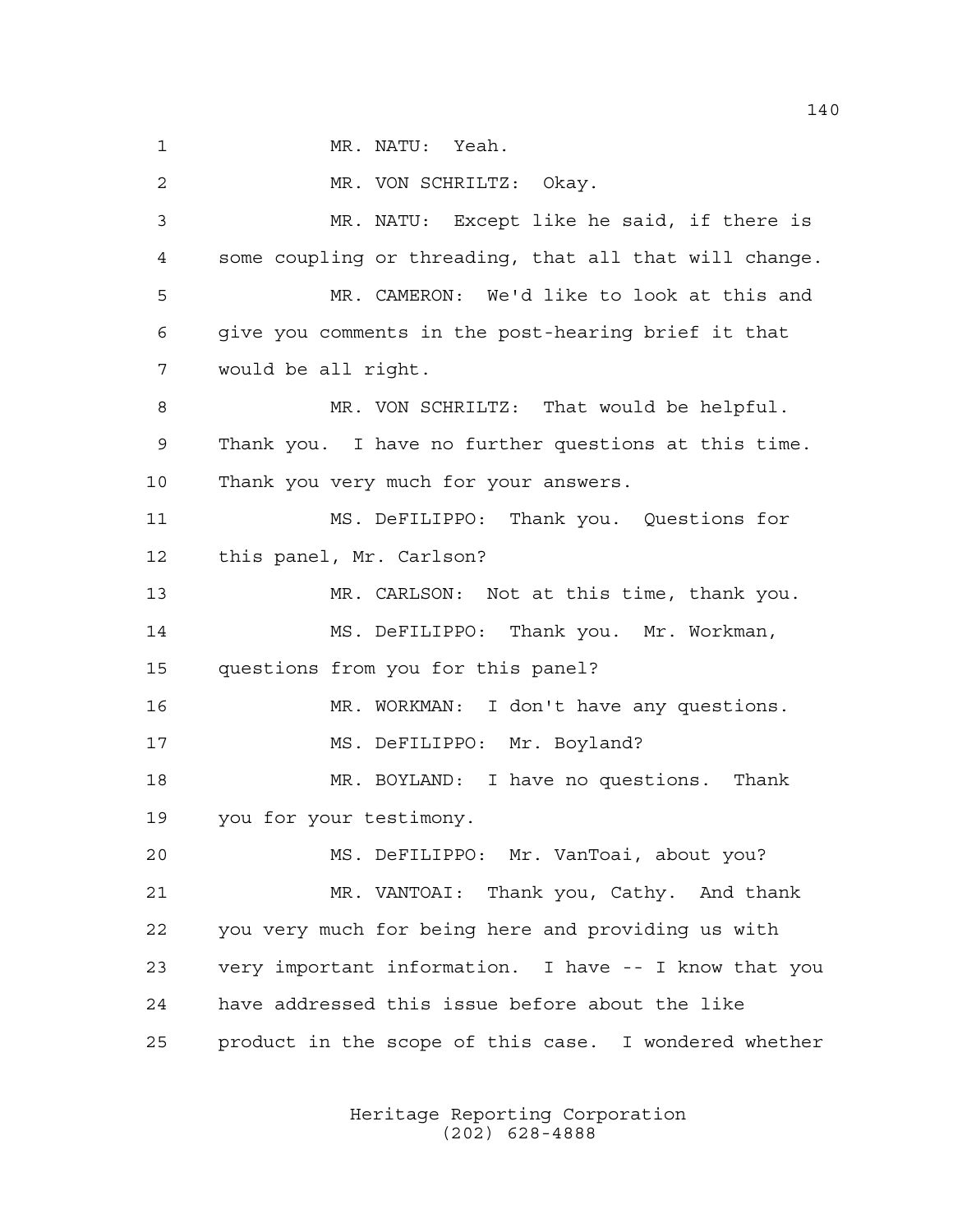you have any further comments down the road?

 MR. CAMERON: With respect to the like product?

 MR. VANTOAI: Yeah. MR. CAMERON: We'll look at it, and if we have any, we will give them to you. But the like product I think is pretty well defined in terms of what we're going to be dealing with with the U.S. industry. So I don't -- it's not going to involve, for instance, dual-stencil line pipe. It will involve standard and structural pipe. And I think that -- I don't think there is very much controversy about it. I may be wrong, but I don't think so.

 MR. VANTOAI: Thank you very much. That's very helpful. Thank you. That's all I have. Thank you.

 MS. DeFILIPPO: Thank you, Mr. VanToai. Mr. Corkran, questions from you for this panel?

 MR. CORKRAN: Thank you very much. Douglas Corkran, Office of Investigations. And thank you all for coming today. Your testimony has been most helpful. And I wanted to start just because this is a transcribed proceeding to say I have a little more optimism than Mr. Cameron on our questionnaire coverage for dual -- for the type of dual-stenciled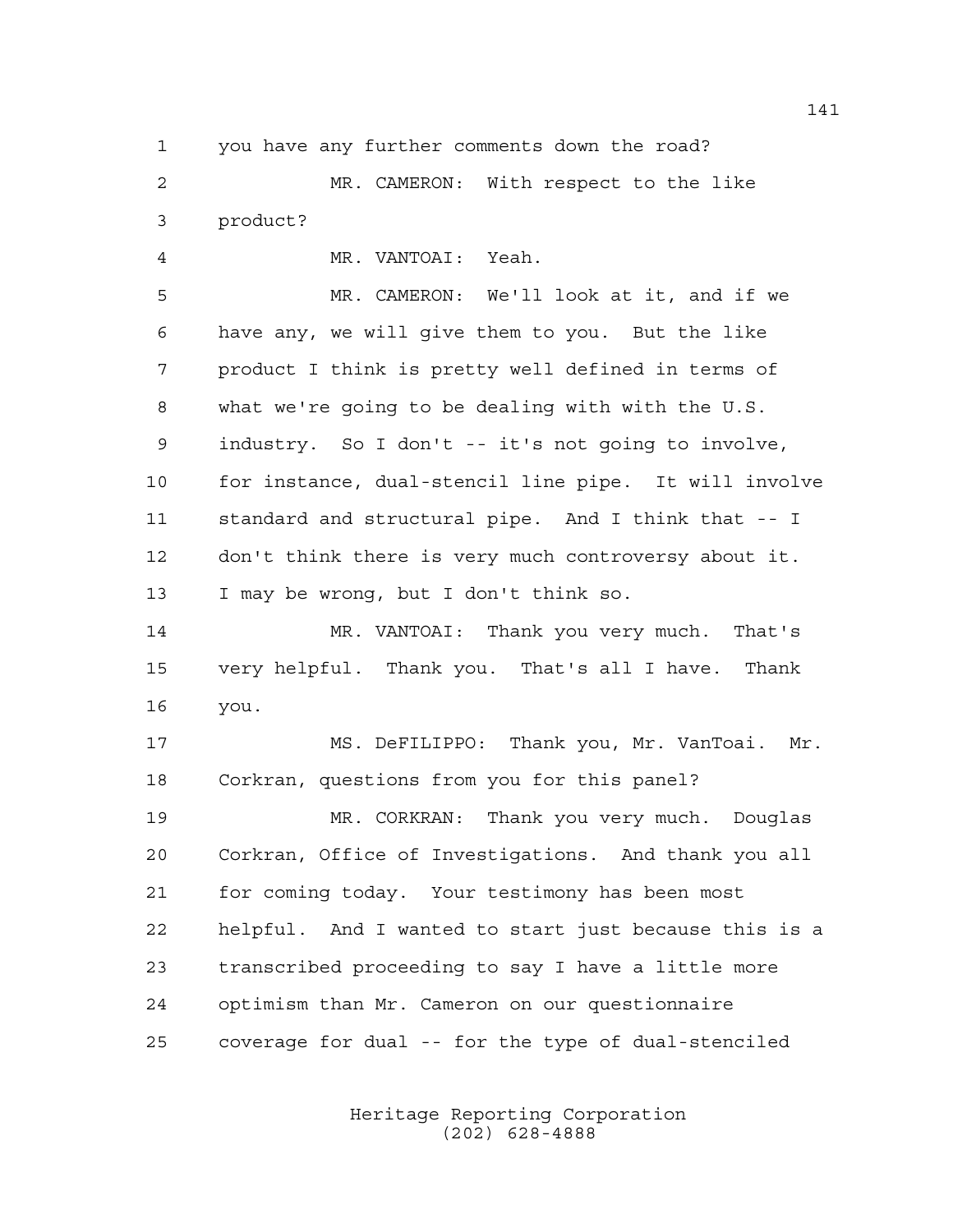pipe that comes in under the scope with the physical descriptions that limit the volume because we have -- in a general sense, we have reached out to companies that would traditionally be line pipe importers. So I'm cautiously optimistic that we will get -- MR. CAMERON: Fair enough. MR. CORKRAN: One of my questions goes to Mr. Natu, and that is you have focused your discussion on hot-dipped, galvanized product, and you've mentioned fence tubing. Can you give us an idea what sort of specifications, if any, that product is typically produced to? And if there are any specifications that are specific to fence tubing, if there are more general specifications that you use for the product that you ship, just some general descriptions on the fence tubing you import. MR. NATU: The basic schedule we look at is it's called schedule 40, which is the standard pipe, and it's A53 grade A. These are the norms that when the customers ask us for a quotation, they say, schedule 40, galvanized plain end, A53 grade A. MR. CORKRAN: That's helpful. Is this a product -- so that's a fairly generic specification. You wouldn't maybe dual certify to another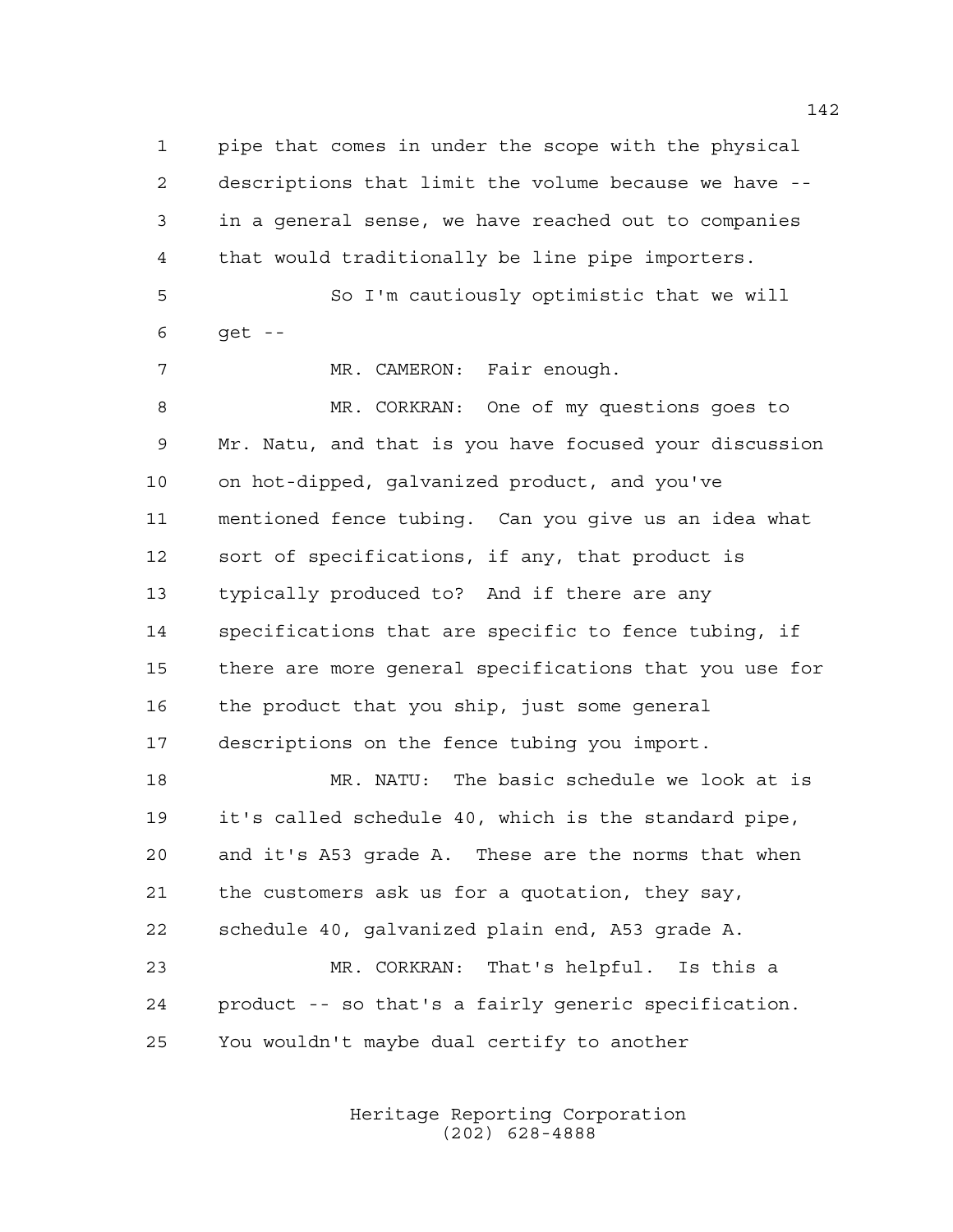specification that's specific to fence tubing or to more general specification?

 MR. NATU: No. There is no need to. MR. CORKRAN: Okay. Thank you very much. That's very helpful. I wondered if -- continuing with you, Mr. Natu -- if there was anything additional you could add about your knowledge of the Indian circular welded pipe industry, even if it's more general. Are there other Indian producers that you compete with for galvanized product? For that matter, do you bring in product that's not galvanized as well? Just general issues like that.

 MR. NATU: Yeah. In the Indian domestic industry, there are a lot of players, probably 200- plus mills that make the pipe that we make in the domestic Indian industry. In terms of pipe that we bring to the U.S., I would say maybe 95 to 98 percent is galvanized. And who we sell to are typically fence distributors, but we sell to some bigger trading companies where we don't know where it is going to eventually. They just tell us they want A53 grade A, schedule 40 galvanized pipe.

 So in those cases, we don't know where it is going. But if it's something like Stevens or Merchants Metals, we know they are fence distributors.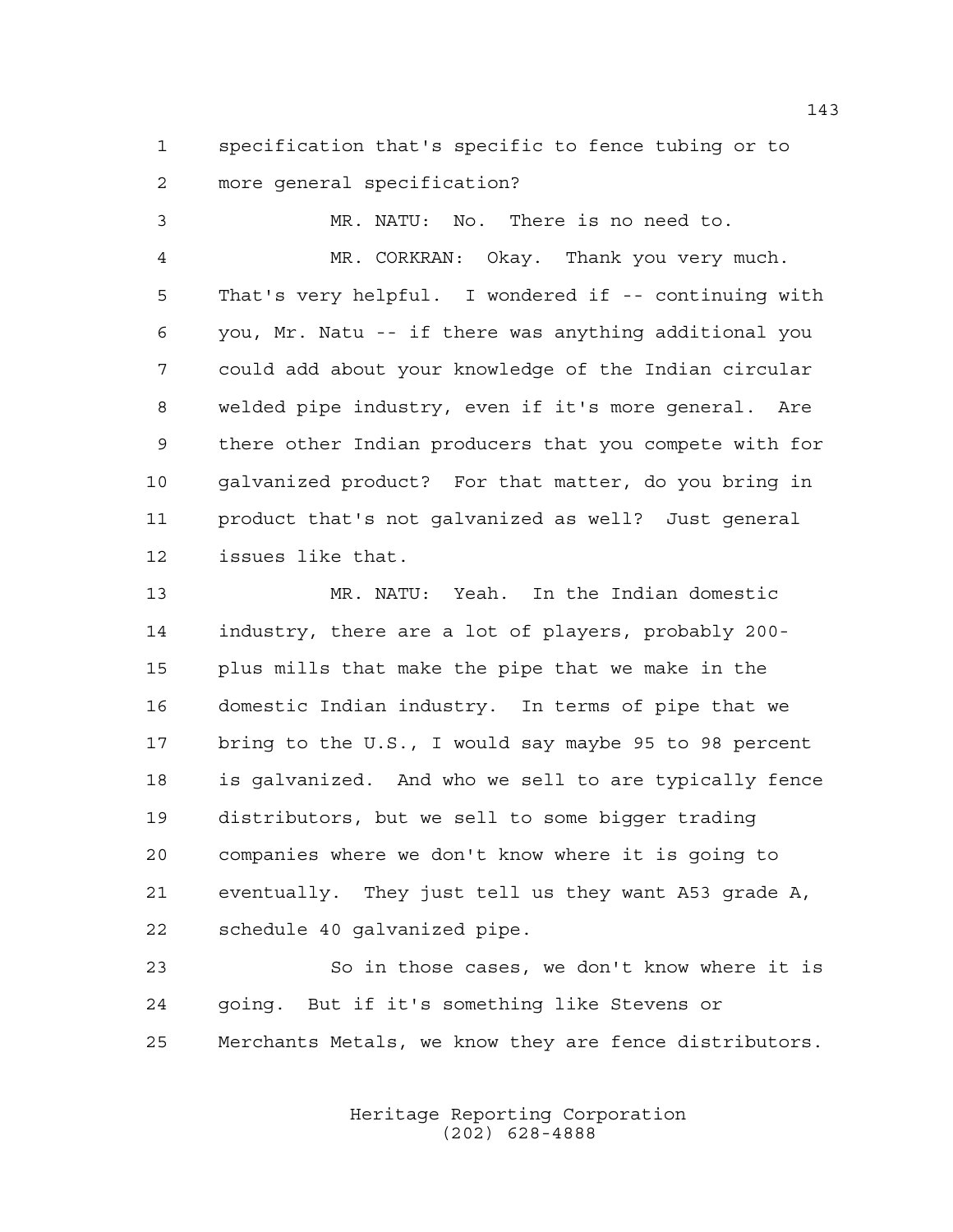It's not going anywhere else. Most of the time, it's going to make a fence.

 MR. CORKRAN: Thank you. I believe that I have no further questions as well. But again, I appreciate the time that you've spent with us here today. Thank you very much.

 MS. DeFILIPPO: Thank you, Mr. Corkran. A couple of little finishing off, following up type questions. Maybe to you, Mr. Natu. We heard a lot of testimony this morning about the relationship between hot-rolled steel prices and how that affected the price of pipe. In your experience, with the pipe that you sell, did you have any similar experience where you saw price increases perhaps coming for the product that you were trying to sell based on changes in hot- rolled prices, or no, had you not seen that in the last couple of years?

 MR. NATU: Yes, we have. And the hot-rolled coil prices are not managed like the London Metal Exchange. So the price can vary drastically from India to China to U.S. And typically, what has been happening is in the past we have seen that U.S. coil, which I think the domestic manufacturers use, has been higher than world prices.

But we see many times that that can reverse.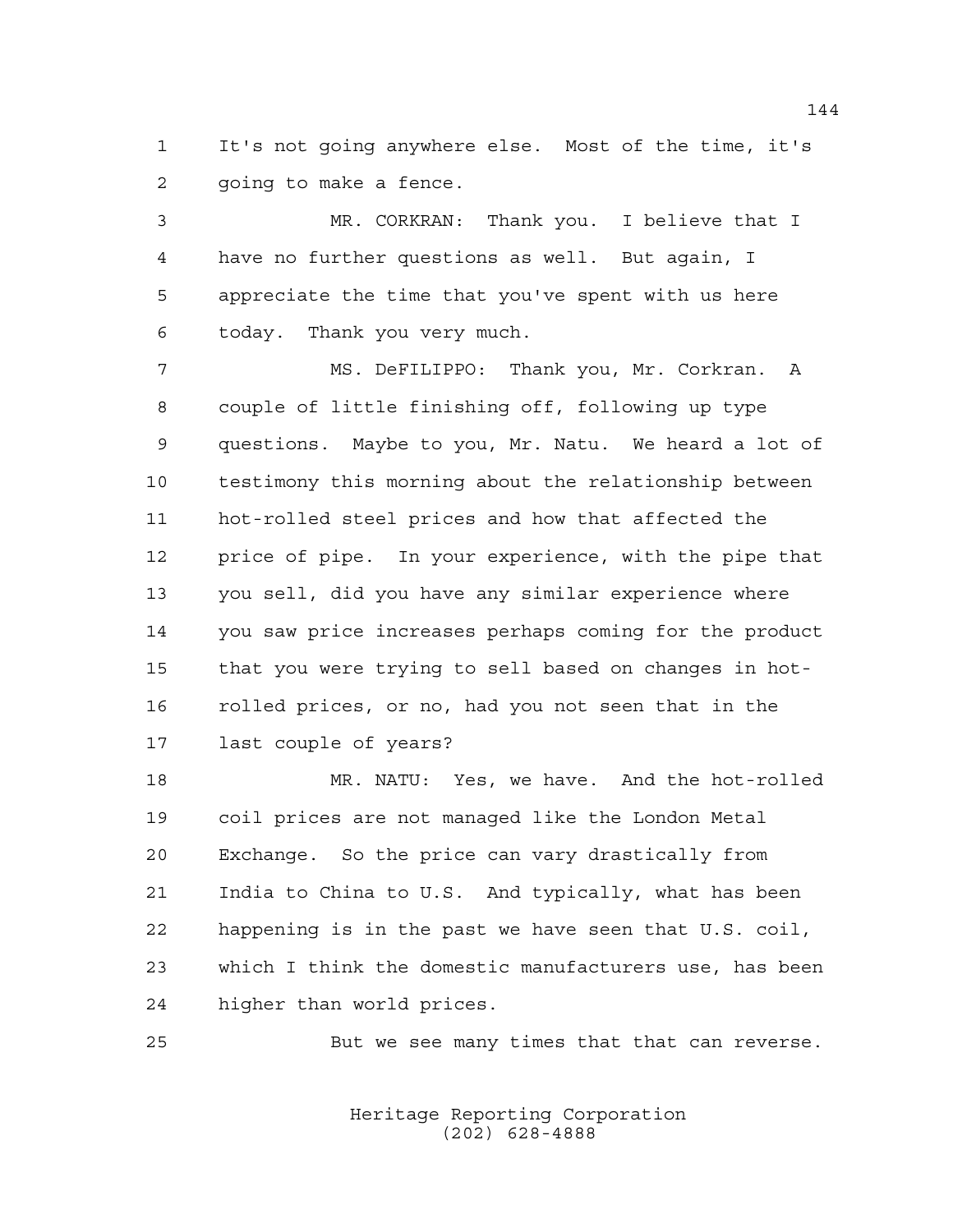Sometimes the U.S. -- like I think somebody mentioned -- I think there is more capacity in the U.S. now of coil. So I think the coil prices have dropped. And I have noticed that U.S. coil prices have in some cases, I think the recent past, have been lower than international coil prices.

 So there is that fluctuation which we cannot tie it onto the metal exchange like we can zinc or, you know, some other commodity.

 MR. CAMERON: There is one other thing that you ought to at least think about when you start talking about coil prices. We always here about the cost-price squeeze that the U.S. industry is facing. But low prices for coil are somewhat of a dual-edged sword. During a period of rising coil prices, usually the problem is not a cost-price squeeze. This is usually good for the U.S. industry.

 The U.S. pipe producers do better in periods of rising coil prices because they have got an inventory of lower cost coil. They are getting the markup on the higher price. Everybody knows that prices have gone up. They ask for the markup on the coil, and generally they get it. And frankly, I believe that at least what we saw on the petition would indicate that they have been able to do so.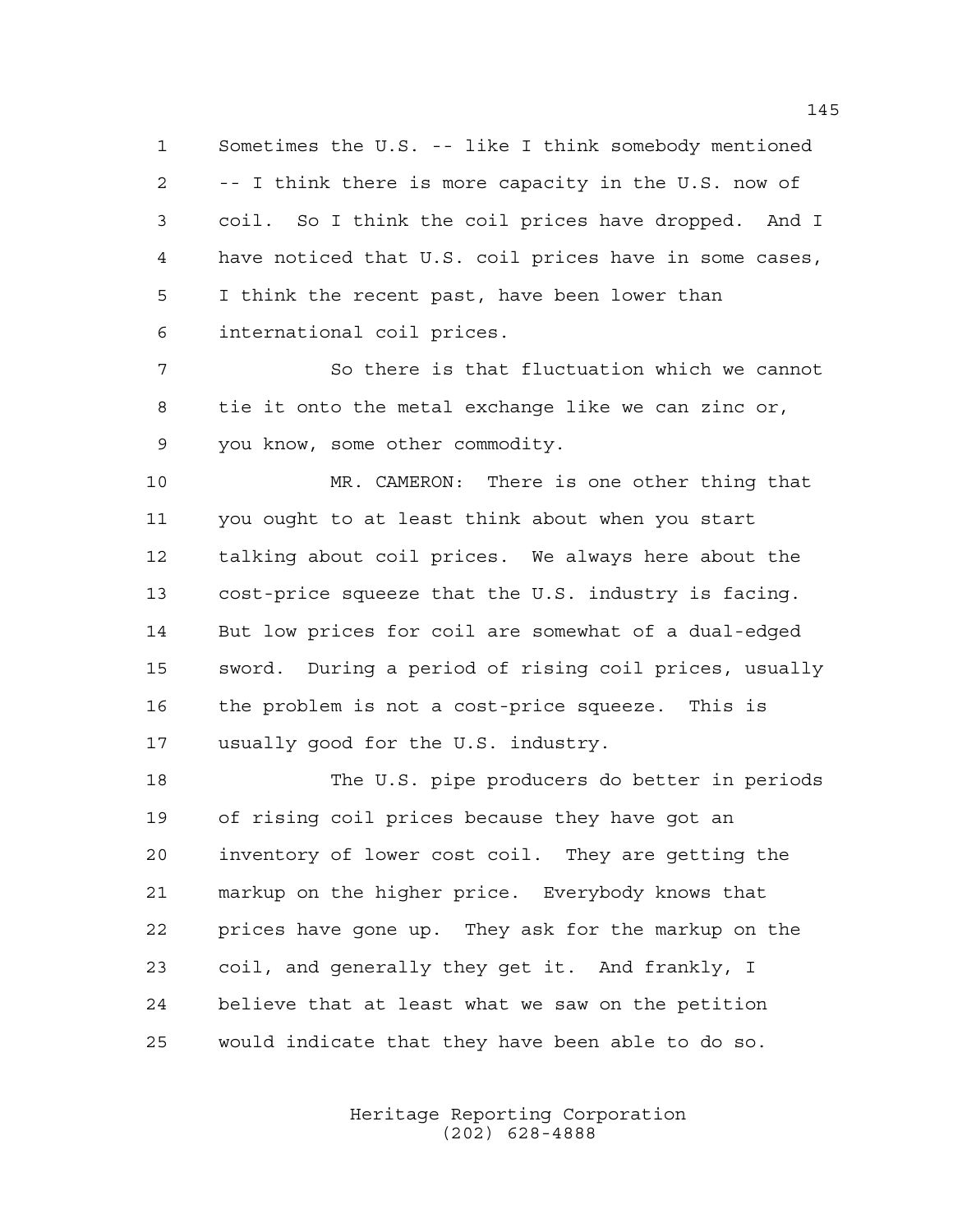Problems occur when the prices of coil decline. As you heard one of the witnesses this morning say, well, we don't advertise price decreases, but our customers see when prices of coil decline, and they demand price decreases. Well, that's great. The problem is that if you have bought high-cost coil, right, then you have that there, and you're having a price decline. Then you start to have a problem. But the problem is caused by changes in the -- by the decline in coil prices and the change in the price. So, I mean, it's somewhat ironic, and somewhat counter-intuitive. But actually, the cost- price squeeze is usually not during periods of increasing coil prices because buyers do know that -- you know, I mean, if the guy can't afford to buy the coil to manufacture the product, then that's a no-go.

 So they do understand the concept, even buyers in the market.

 It is the problem of when the coil prices go down and the customer saying, hey, your costs have gone down. I want you to give me a slice of that. Well, the producers do, but that's when they often encounter problems.

 MS. DeFILIPPO: I guess how much inventory they keep on the input would affect how soon that gets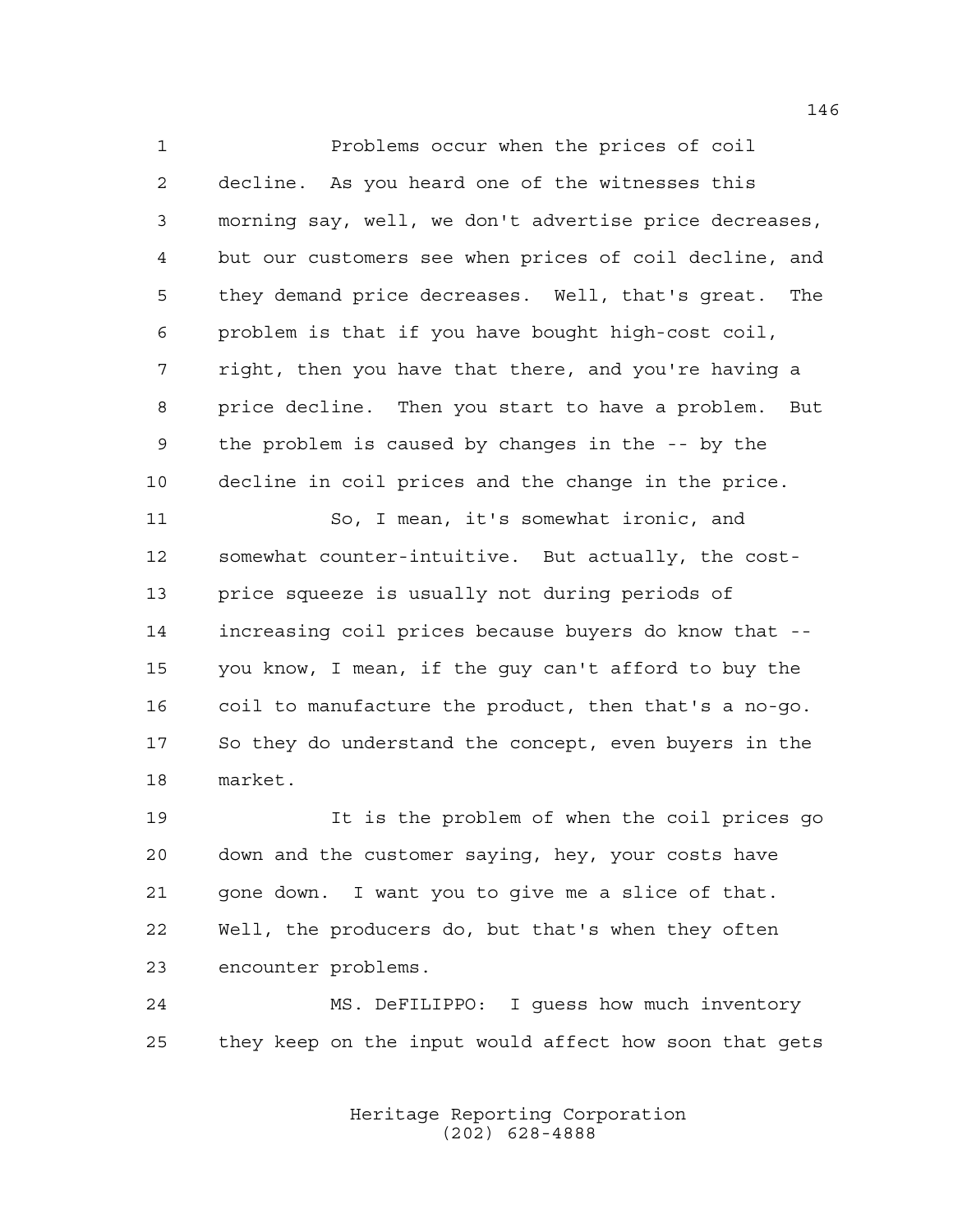worked through or not, but --

| 2  | MR. CAMERON: That's a good point. But you             |  |  |  |
|----|-------------------------------------------------------|--|--|--|
| 3  | have to remember, a lot of times they are producing   |  |  |  |
| 4  | either to order or they're producing for inventory.   |  |  |  |
| 5  | But the coil, they have to have an inventory of coil  |  |  |  |
| 6  | because otherwise you're going to be lengthening your |  |  |  |
| 7  | ability to --                                         |  |  |  |
| 8  | MS. DeFILIPPO: Production.                            |  |  |  |
| 9  | MR. CAMERON: Right. So they do have some              |  |  |  |
| 10 | coil on hand. How much -- you know, you're right. I   |  |  |  |
| 11 | don't know.                                           |  |  |  |
| 12 | MS. DeFILIPPO: A lot of the discussion this           |  |  |  |
| 13 | morning centered on -- and I think we touched on it a |  |  |  |
| 14 | little bit in your testimony and answers to questions |  |  |  |
| 15 | on this sort of big box phenomenon. And I hope I'm    |  |  |  |
| 16 | characterizing this right. But my take on how the     |  |  |  |
| 17 | presentation and characterization this morning was    |  |  |  |
| 18 | that the big box stores are having an increasing      |  |  |  |
| 19 | presence in this market. And, you know, they're       |  |  |  |
| 20 | filling sort of -- dealing with the market area that  |  |  |  |
| 21 | they had, but they're then creeping outward on that.  |  |  |  |
| 22 | And what I got out of that was a lot of the big box   |  |  |  |
| 23 | are buying through imported products.                 |  |  |  |
| 24 | So I guess any information that you have on           |  |  |  |
| 25 | that in terms of what your view is on that, any data  |  |  |  |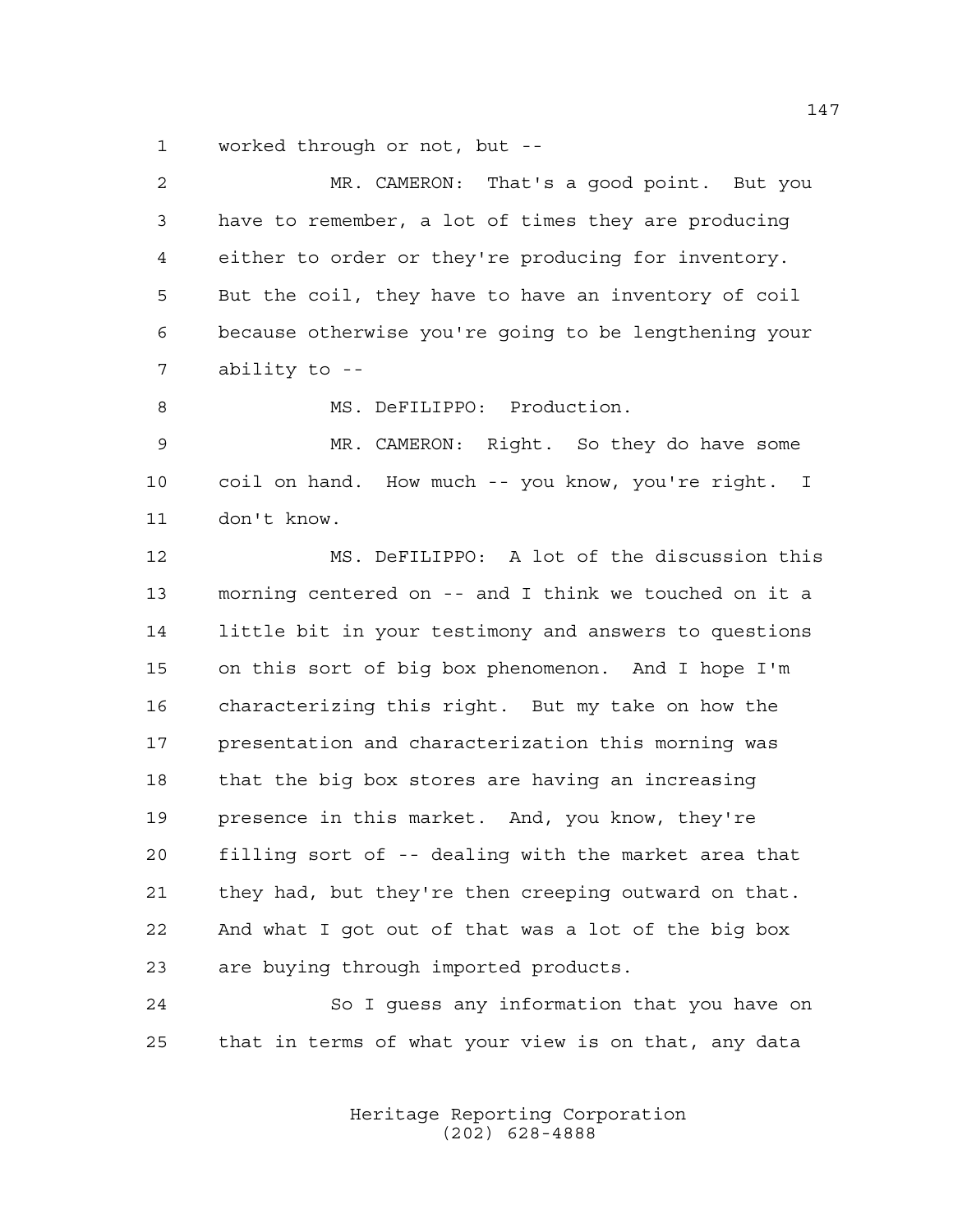that you have regarding changes in the big box presence, any thoughts on the role of a big box in terms of price levels. I mean, they tend to be big purchasers. I don't know if they're bigger than existing -- other types of distributors. But any views you had on that would be helpful in a post-conference submission.

 MR. CAMERON: We'll be happy to do that. I would note that I believe the testimony this morning was that the big box, to the extent that they are purchasing through distributors, not through the importers -- so if we ever get to a final, I think that the information would most likely come out in purchaser questionnaires rather than from importer questionnaires, oddly enough.

 MS. DeFILIPPO: Probably true. But any thoughts you would have would be helpful. One last question for Mr. Mitchell. And I pose this, and please feel free to discuss it in your post-conference brief. But in listening to your discussion on the characterization of the case against India, where you have one, basically one, exporter that is currently selling to the market as others are under order, any views you had on that with regard to how that might play into any cumulation argument. Are they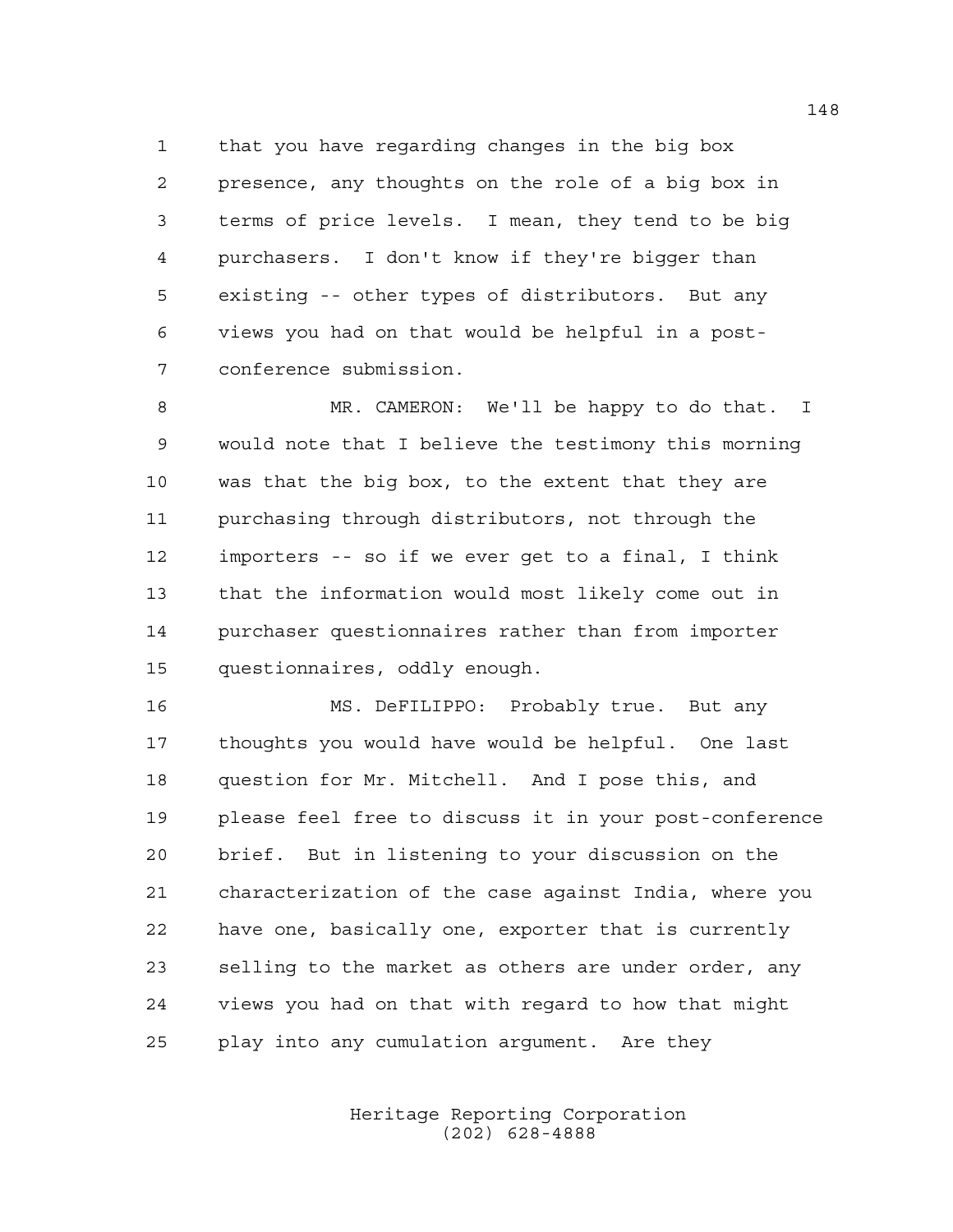experiencing anything differently, and is your

 position that you would believe that India should be or should not be cumulated with the other imports in this case?

 MR. MITCHELL: I'm glad you mentioned that. We actually have been discussing this, and we think that we are in a unique position and that there are good reasons not to cumulate us with everyone else because we have been previously subject to a dumping order and found to be fairly traded. And we think that we're not a new entrant. We've been selling this product to the U.S. market for over 20 years, and there is a clear pattern of the fact that we have been a consistent player. We haven't expanded our capacity.

16 So I think we are going to -- we are going to address cumulation.

 MS. DeFILIPPO: Okay. And if in that discussion --

 MR. MITCHELL: Not in the traditional sense, but --

 MS. DeFILIPPO: Right. But I guess to the extent you could address the traditional points, and then add additional information, that would be helpful.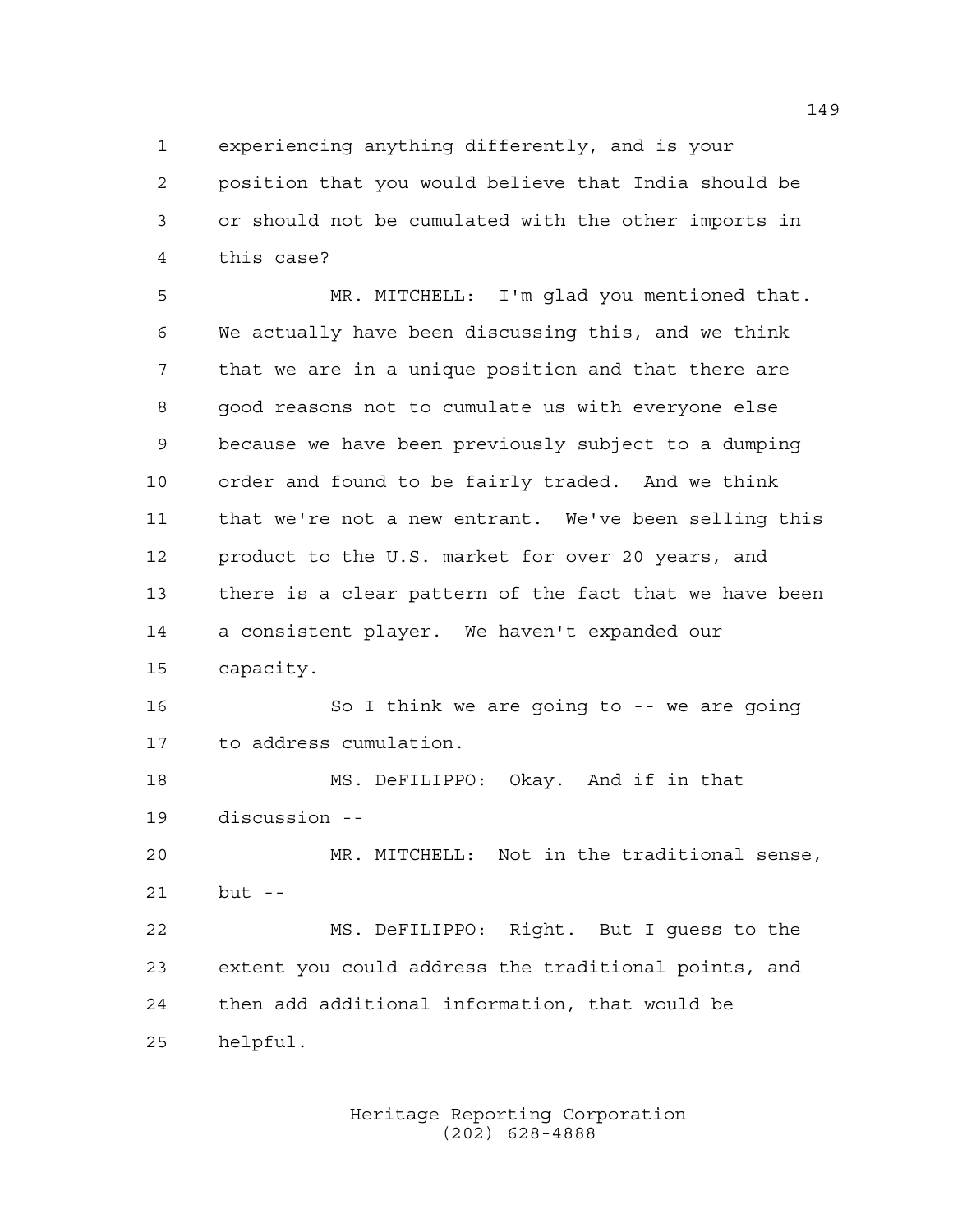Karl, do you have a question or follow-up? MR. VON SCHRILTZ: Yes, I do. MS. DeFILIPPO: Okay. MR. VON SCHRILTZ: Yes. Thank you, Cathy. I do have a follow-up question, something that occurred to me during your presentation. I'm wondering, can you explain why subject import volume would increase over 2008 when demand is down? MR. CAMERON: Well, we would suggest that the increase from 2008 has not been that significant, and it is more of the working in the market. We are going to be looking at it more closely, but that's what we would suggest. The other thing we would suggest is that it is -- to the extent that there has been growth in non-subject imports, it has been at the expense of -- I mean of subject imports, it has been at the expense of non-subject imports because overall import levels have declined since 2008. MR. VON SCHRILTZ: Okay. Thank you. MS. DeFILIPPO: Any more, Karl? You're good? MR. VON SCHRILTZ: I'm good. MS. DeFILIPPO: Okay. Any other staff have any other questions for this panel? Seeing none, I will take this opportunity to again thank you all for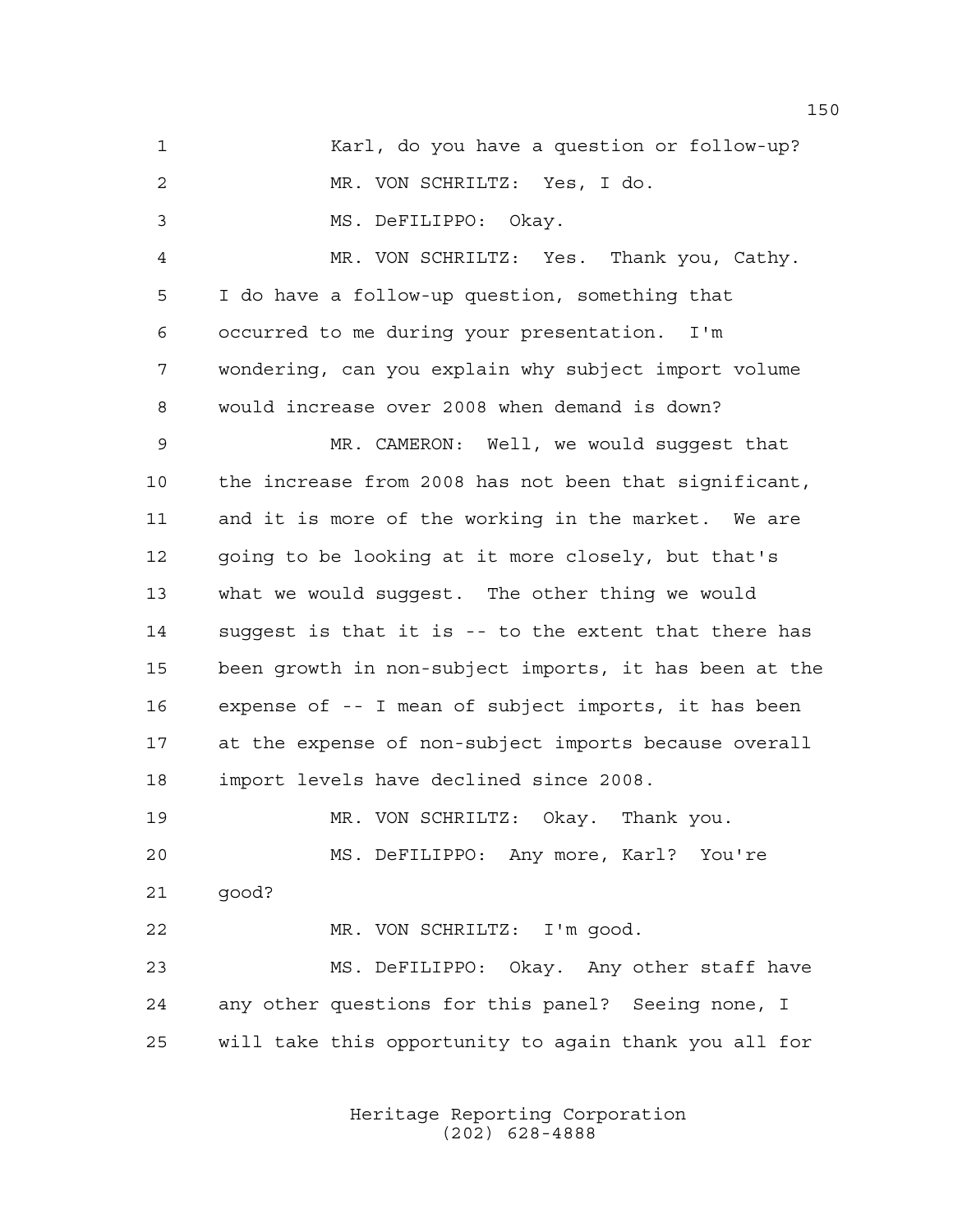coming and providing information both in response to questions and direct testimony. It has been very helpful.

 At this point, it is 1:20. We'll take a five-minute break, and then come back for closing statements, if that works for everyone. Hearing no objection, that's what we'll do. Thank you.

MR. CAMERON: Thanks.

 (Whereupon, a short recess was taken.) MS. DeFILIPPO: Welcome back, Mr. Schagrin, and please proceed with your closing statement when you're ready.

 MR. SCHAGRIN: Thank you, Ms. DeFilippo. First, I'd like to thank both Mr. Natu and Zenith for coming to the hearing, as well as the representatives for the UAE. I'm sure that they'll bring folks in from the mill on that flight from Dubai for the panel, and we hope the Vietnamese and the Omanese will be here because it's always helpful to have Respondents. So I say that in all -- I know the Commission feels the same way, and it's not that, well, it's because they'll say things that will help us. Sometimes that happens, and just our witnesses say things that help the Respondents. We're all here to try to get the facts out.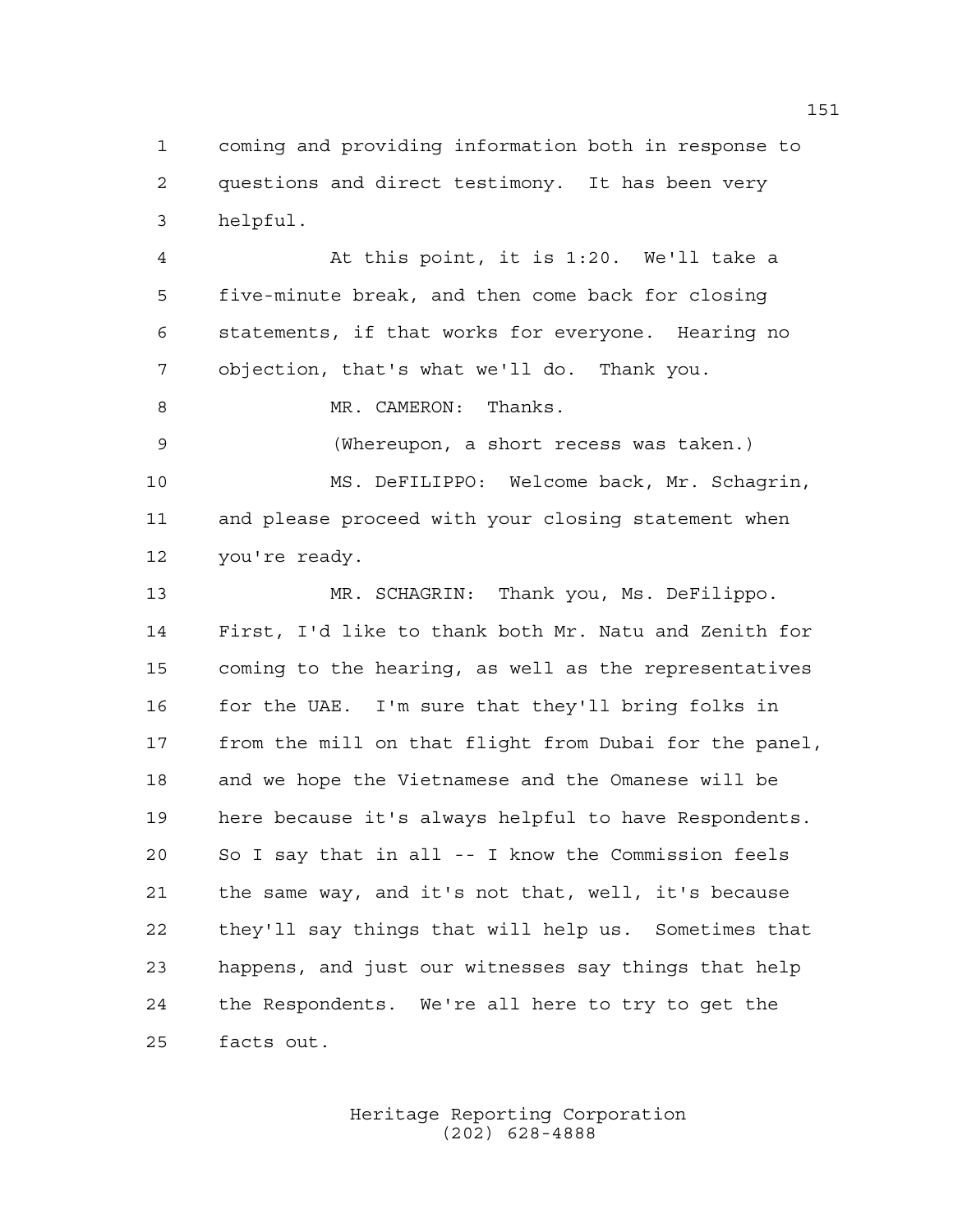But in particular, Mr. Natu said, look, our fence sales would be to companies like -- or we know where our products are going if we sell to companies like Stevens Pipe and Merchants Metals. Well, those are probably the two largest fencing distributors in the entire United States. And so to the extent that they're buying from Zenith or buying from Oman or buying from Vietnam, or buying from the UAE, they're not buying from Wheatland and Allied. And if you're not selling significant tonnages to the largest distributors of these products in the United States, your business is going to suffer. And that's exactly what is happening.

 And I think you're going to find when you get to the purchaser responses for the finals, as Mr. Cameron said, we'll probably find out, you know, who is doing what. When we get purchaser responses, you're going to find that most of the purchasers, overwhelming -- it has been like this in every CWP case for 30 years -- are handling both domestic and imported product. And that's because they're trying to buy at the lowest price. The lowest price is import, they're buying import.

 And it's no surprise that domestic companies are maybe refusing to sell to trading companies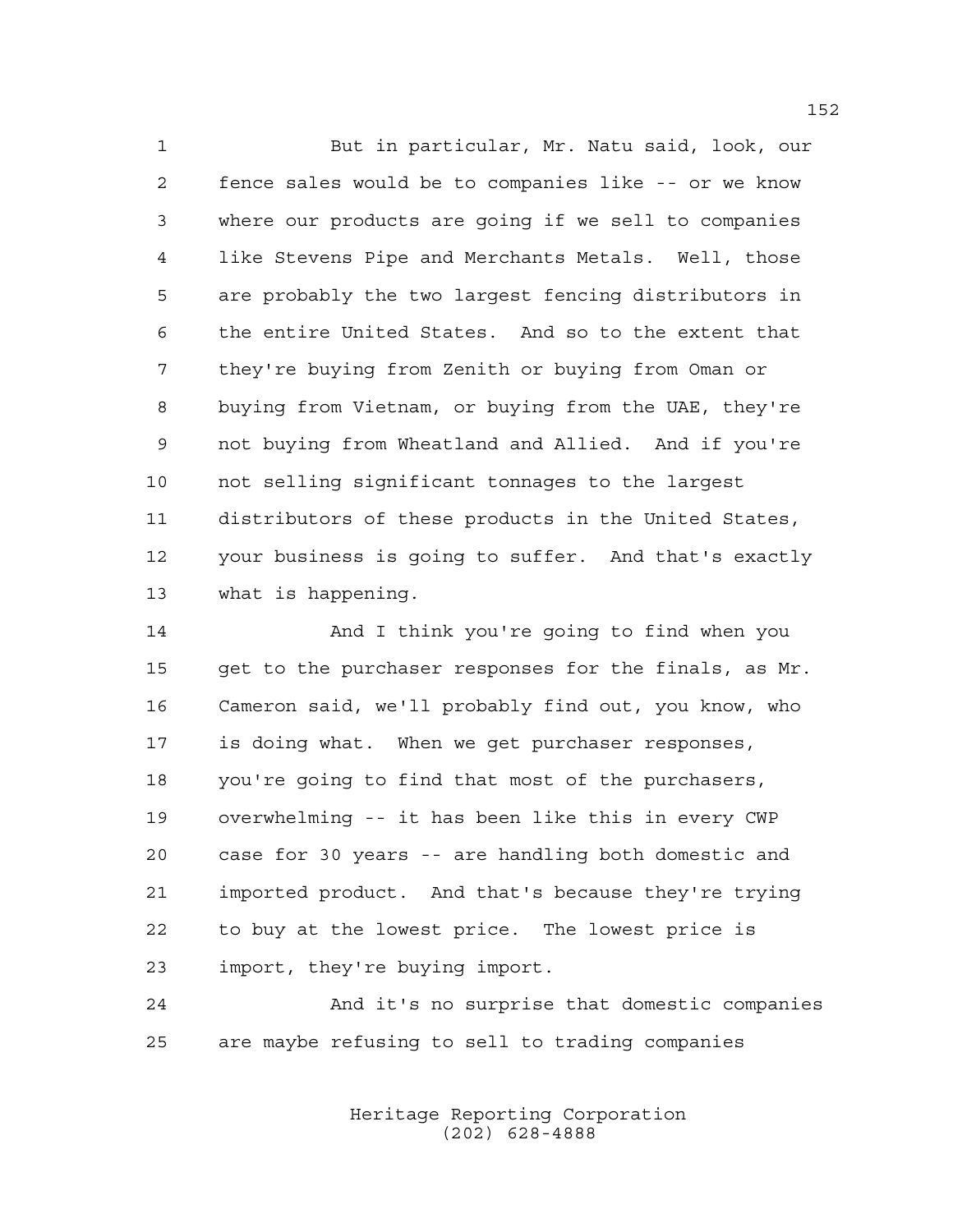because domestic producers don't need to sell to trading companies. They can sell directly to distributors. They can also sell directly to big box retailers. I think we're going to find out that even though big box retailers are growing their share, they're probably still less than 10 percent of the market, and it's probably more than 90 percent are the major distributors of these products in the United States.

 In terms of cost-price squeeze, I think the information we're going to give you, you know, regardless of inventories -- and inventories are getting shorter. Everybody is trying to shorten their inventory carrying -- that the evidence we give you in the post-conference brief on failed price increases at 16 the time that costs are actually increasing, that is direct evidence of cost price squeeze.

 Now, let's get to the major issues on causation. What Respondents and Mr. Cameron want to say is -- and it worked in some political campaigns -- it's just the economy, stupid line. And that dog simply doesn't hunt in this particular case. And that's because if you look at the data for that increase between '07 and '08, when the Chinese were subject to the duties, and they go up to 100,000 tons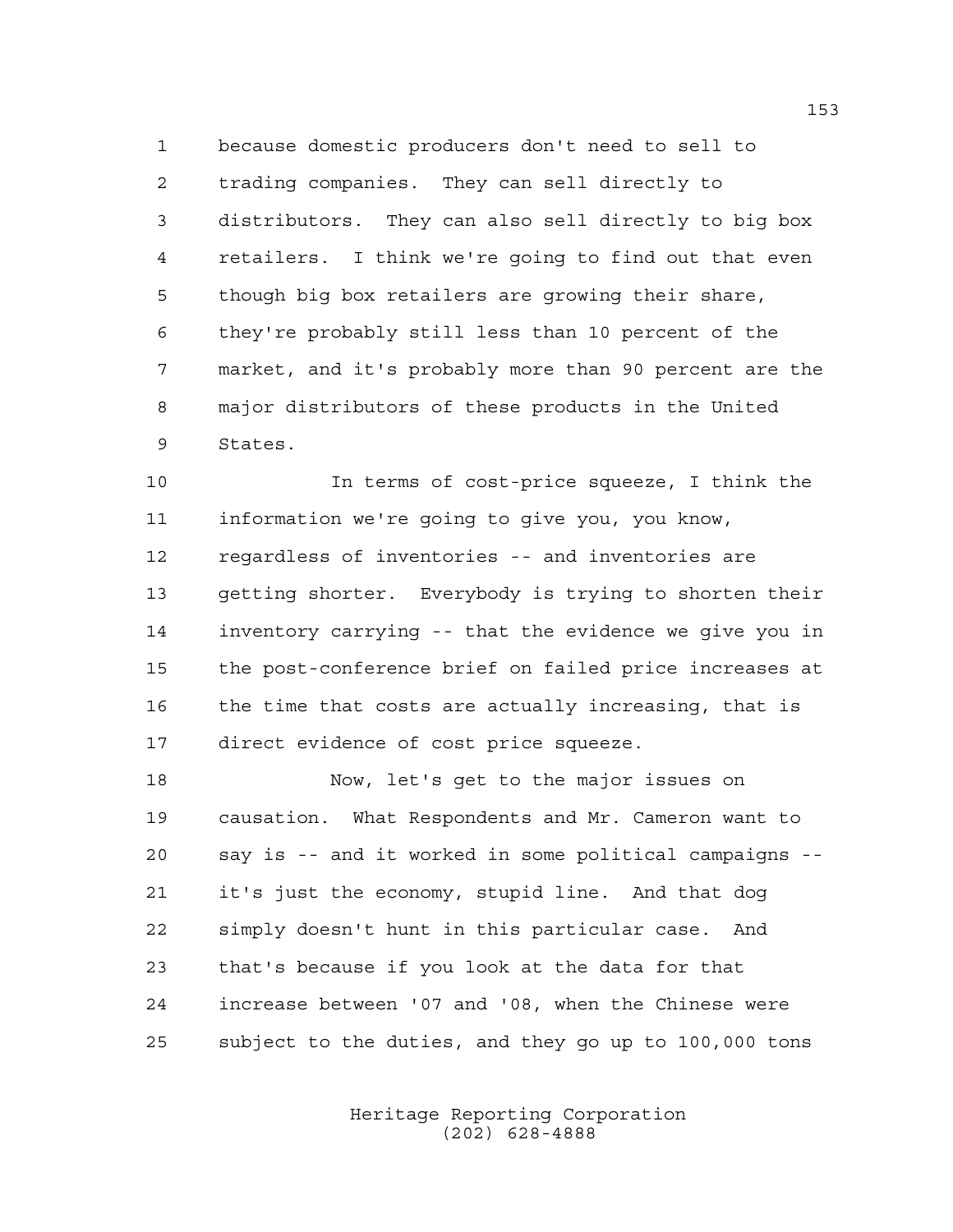in '08, but the domestic industry still does well, you're going to see that demand was probably still over two and a half million tons in 2008, 100,000 tons, over two and a half million, that's about a 4 percent market share.

 I can virtually guarantee you as the counsel for this industry for 30 years that had these subject countries stayed at a 4 percent market share throughout this POI, we would not be sitting here today. But what actually happened? Yes, things go down in '09. They plummet. It's Armageddon in the U.S. economy. So the domestic industry suffers. And even the subject imports go down in '09.

 But then things start coming back in '10 and '11. Does the domestic industry start improving? Yes. It improves over '09. It would have to. Nothing could be worse than '09. But it doesn't improve as much as it should. And nothing tells the story more than the difference between 2010 and 2011, where some recovery continues, only probably about a 3 to 5 percent increase in demand. It's probably still well under 2 million tons of consumption, so much less than '05 to '08.

 What do the subject imports do? They increase from 135,000 to almost 175,000 tons, almost a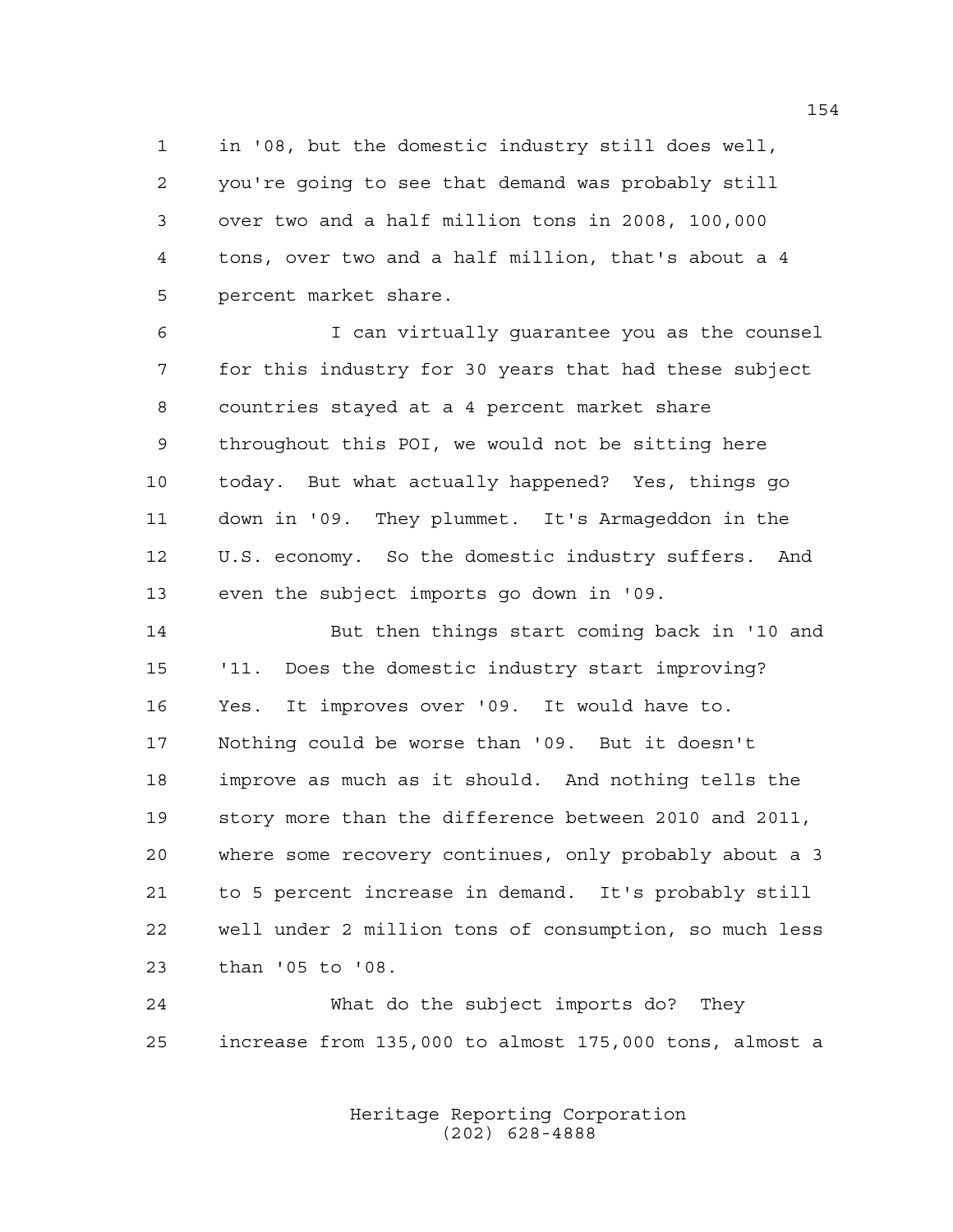30 percent increase. What do the imports from all the countries subject to orders do? They don't change at all. They stay at 167,000 tons. Other non-subject imports go up a little bit, much less than the subject imports. And the domestic industry barely moves.

 What is the result of that? There is underselling throughout the U.S. market. I think when you get your information on underselling, you're going to find overwhelming preponderance of underselling for the products. And you have got pressures in this still modest demand environment from the customers at a time when domestic producers' costs are increasing, saying, we're not going to pay your price increases because we can get subject imports cheaper than we get product from you.

 So they're growing in 2011. They're growing their share by underselling the U.S. industry. And you're going to see in your data that in 2011, the it's the economy, stupid answer just doesn't work. The domestic industry, in a period of increasing demand, has its condition worsen while subject imports increase by 30 percent. And you can't compare them to the Chinese imports back in '06, '07, or to everybody else's imports. You've got to look at them in the context of market demand. And they're increasing, and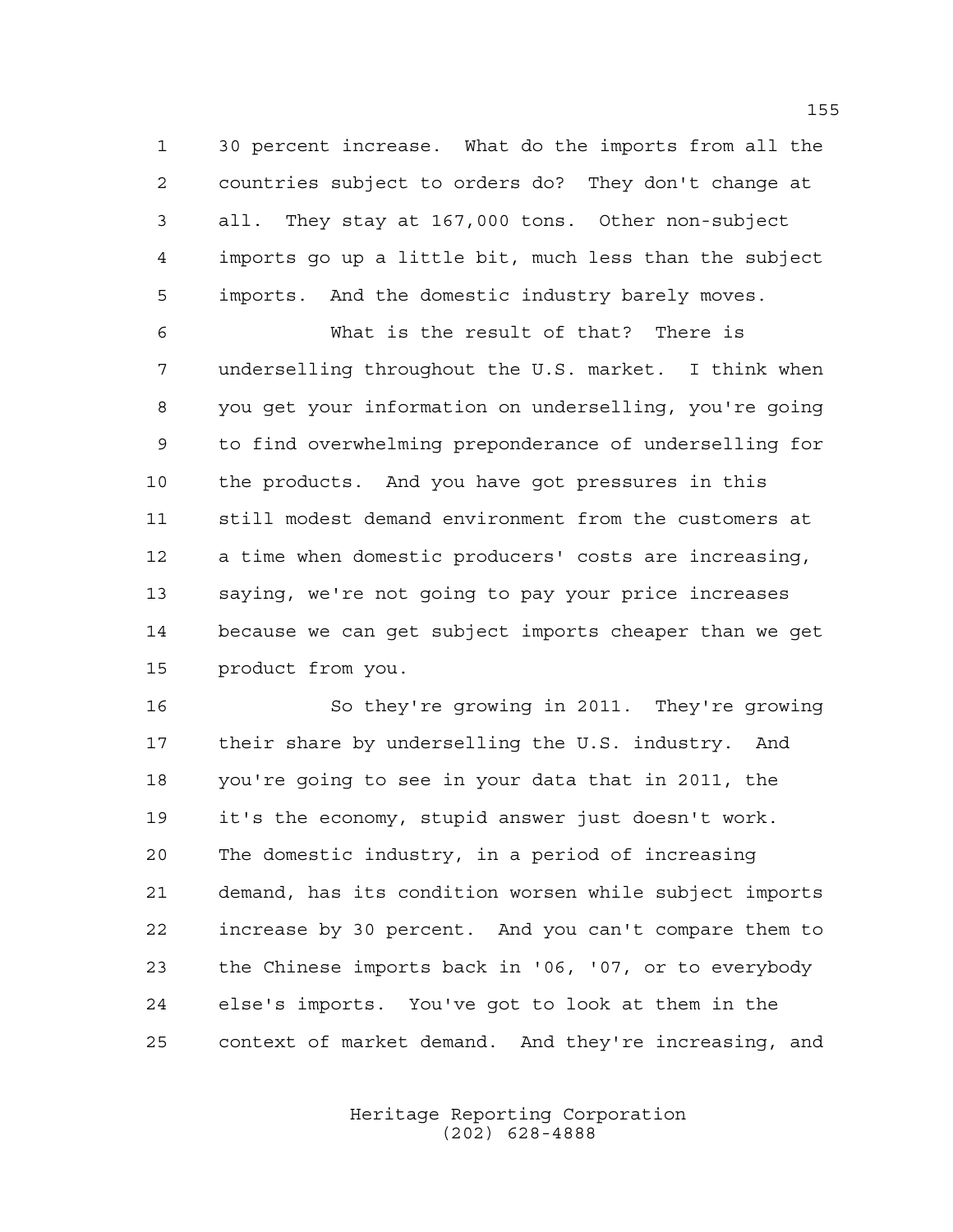they're increasing because at every distribution outlet, be it distributors of pipe valves and fittings, distributors of fence products, sprinkler product, big box retailer, they are buying their way in, and they're not going to stop because at the same time that we're recovering here, in fact where these mills are in Oman and the UAE, their demand is collapsing.

 I mean, it's not just the economy, stupid. I love the expression misery loves company. Well, as bad as things are in the United States, Dubai and the UAE -- of course, they have a lot more oil than we do. But in terms of construction, they could actually make us feel good. I mean, man, has their construction -- in fact, Dubai, within the UAE, because I think there is five emirates within the UAE, they literally almost went bankrupt because of their misguided investments in just construction. And they had to be bailed out by another emirate.

 Well, nobody is going to bail out the United States or the United States industry. This is not the auto industry up here. This is the pipe industry. And if these subject imports are allowed to continue to increase and undersell the U.S. industry, they're going to go from 200,000 tons to 300,000 tons.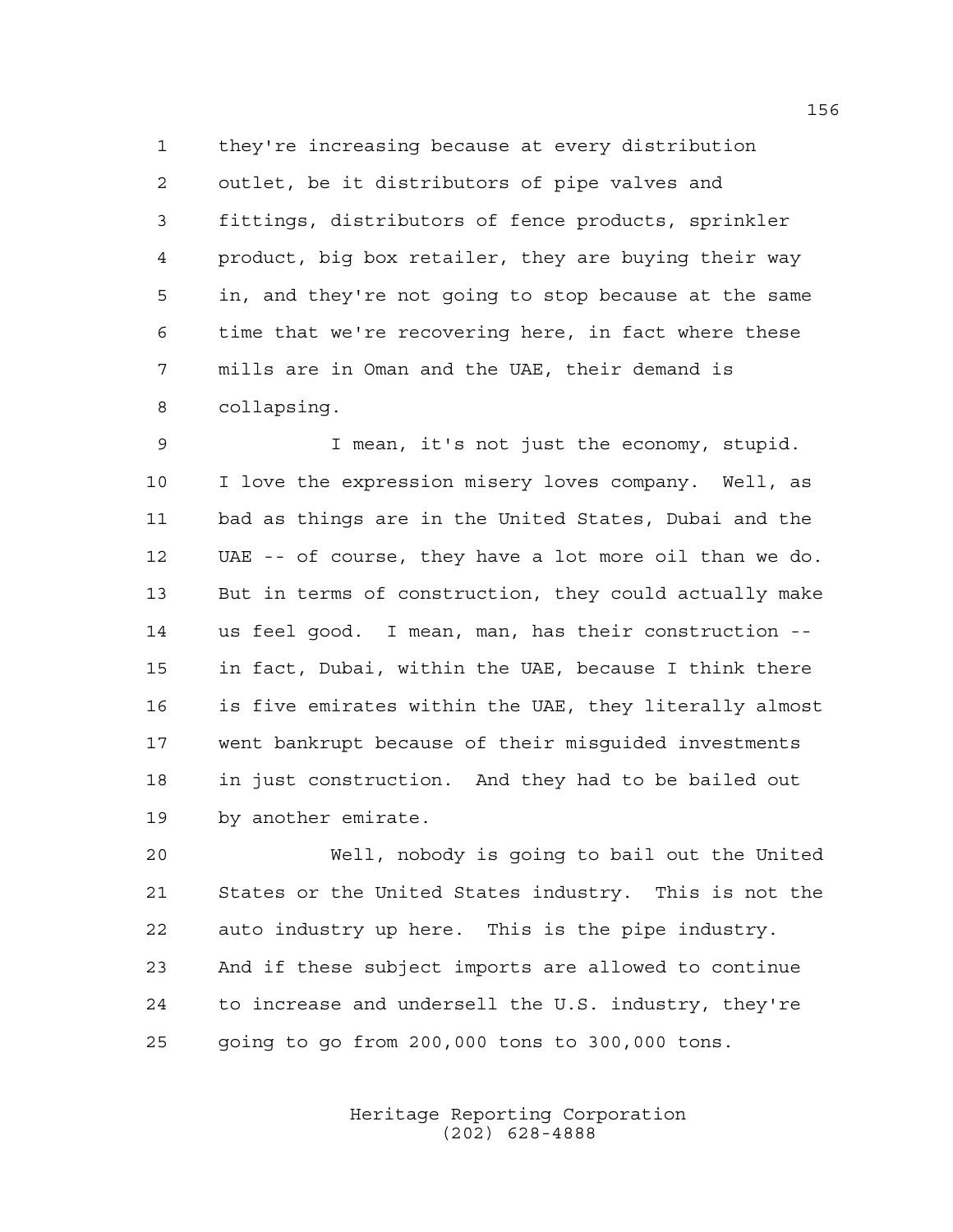They're going to cause more mill closures. They're going to cause more Americans who badly need a job to be thrown out of work.

 You know, we talked yesterday in our prep sessions. Somebody said, is it worth saying that we're just laying off a shift. It's only 10 people, you know, in the whole context. And he said, you know, it doesn't sound like a lot, 10 out of over 1,000 workers. But, boy, for those 10 people and their families, it's everything.

 So I ask you, in this economic environment, I mean, the record is going to be clear. There is going to be a very easy injury determination. But this is no time to throw hardworking Americans out of work just to make room for more unfairly traded pipe I the United States.

 So we plead with you to make an affirmative injury determination, or if not, the record will certainly support an affirmative threat of injury determination. Thank you.

 MS. DeFILIPPO: Thank you very much, Mr. Schagrin. We now have closing statements by Respondents. Mr. Cameron, welcome back. Please begin when you're ready.

MR. CAMERON: Thank you. I bring a stack of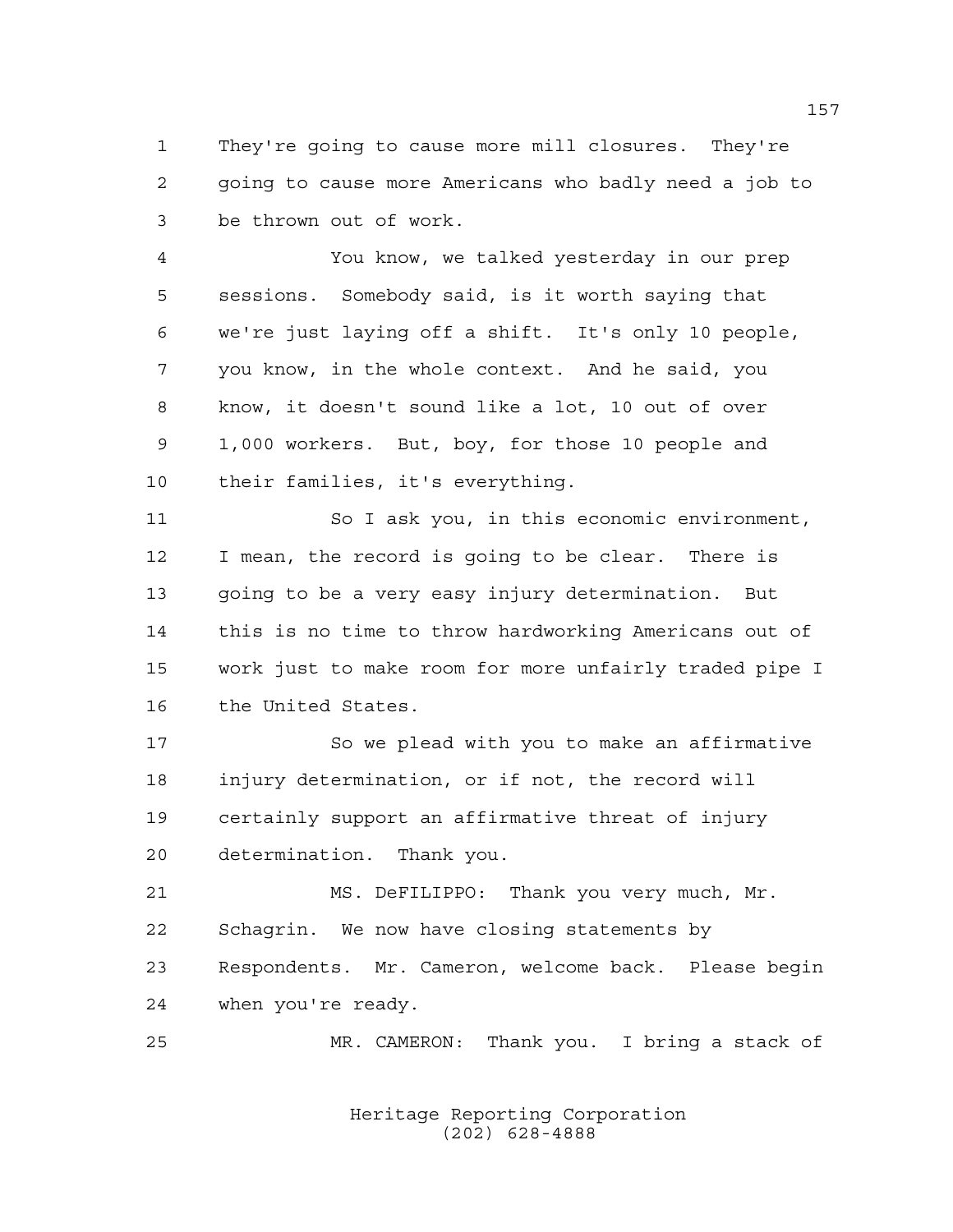papers, but I'm not going to read them all, so don't worry about it. My remarks are going to be very short, just a couple of comments.

 Counsel just said that we should be looking at this industry in the context of the economic conditions that we are dealing with. The same statement was made earlier by Mr. Bohn, that we have to look at in terms of current demand and the economic conditions and the business cycle. We agree, and that is exactly the case. And we believe that the evidence is going to support the fact that in fact this industry has performed admirably, given the economic conditions that they have faced.

 To the extent that subject imports are present in the market, they came at a time when imports from China created a void. They have also replaced non-subject imports. You know, it's interesting again to hear counsel talk about, well, you know, 2010, I mean, it was better than 2009, but then again it had to be.

 Well, it was, at least according to the petition, it wasn't just better than 2009. It was a lot better than 2009. And if it was a lot better than 2009, exactly how did that happen? Well, it happened because actually, especially given the market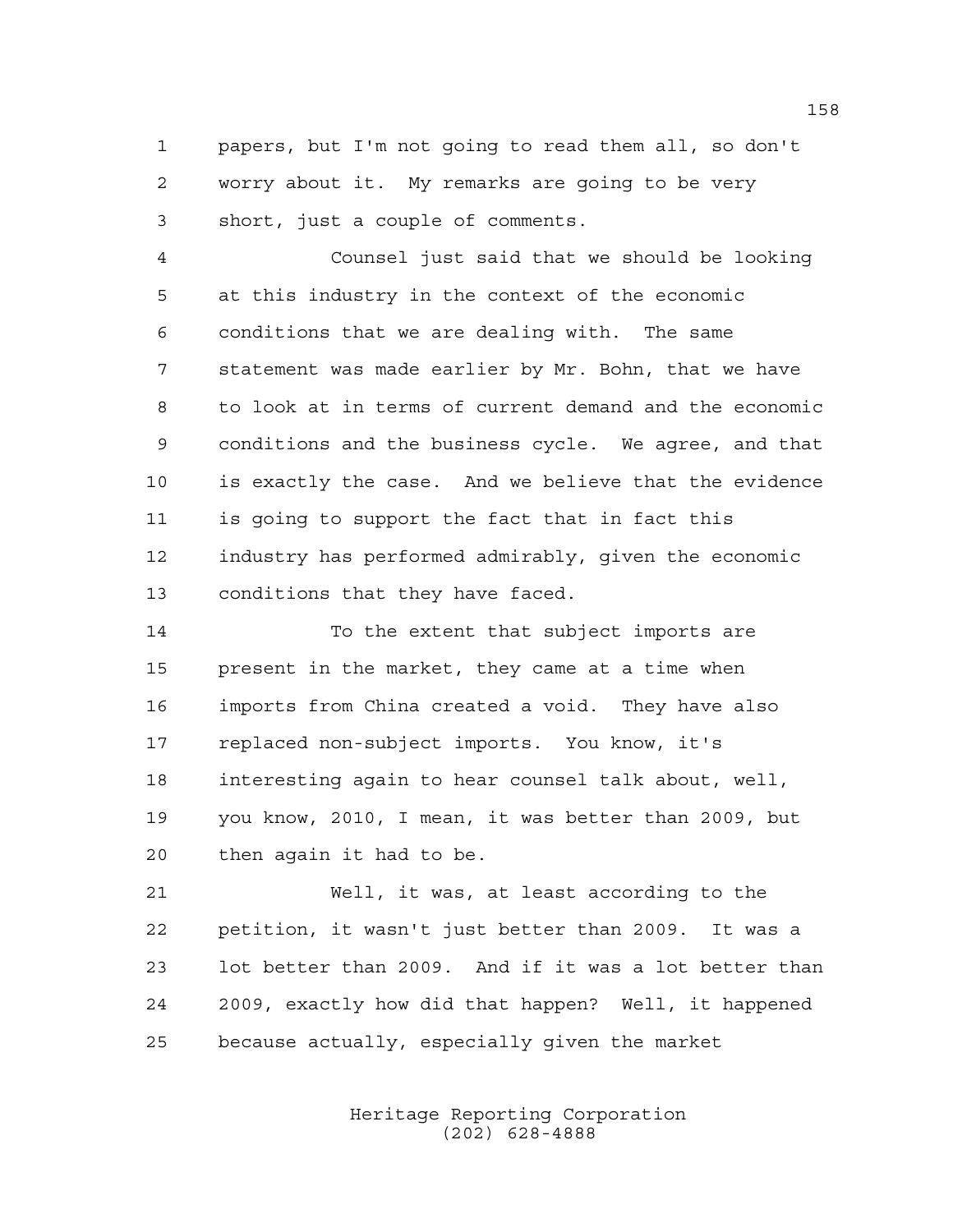conditions, I know that 2010 isn't that far away for most of us, at least those of who don't already Alzheimer's, but, you know, 2010 wasn't exactly what one would call a slam-bam terrific year either. The domestic industry actually performed admirably during that time.

 Finally, you know, this whole talk about China, I think it's very interesting. And by the time counsel winds up, of course, we hear subject imports from these four countries sound like imports from China. Well, you know, to quote counsel, that dog isn't going to hunt either, okay? These aren't imports from China. This is limited capacity from four relatively small producers, and people know exactly who it is and what it is. They also know that there isn't unlimited capacity out there to put into the market.

 There is not going to be evidence in this case of inventory overhang from subject imports. Well, I mean, how come? I mean, we have heard all this talk about the surge in imports. Okay. Is there going to be evidence of inventory overhang? I don't think so. At least we have not seen any evidence of it.

So, you know, why is China still being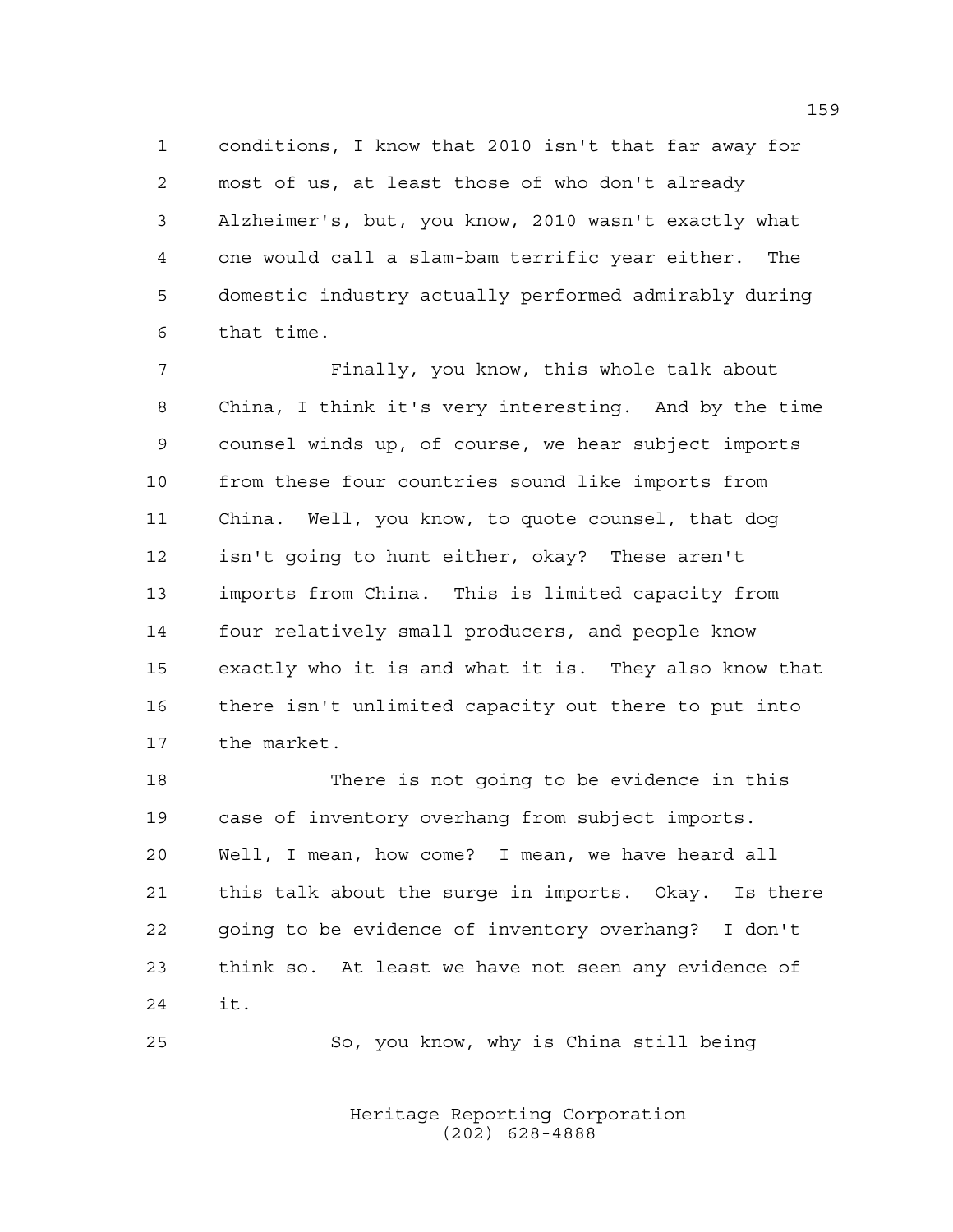talked about three years later? China is being talked about because 600,000 tons is a lot of tons to remove from the market in one year. I mean, bam, it was gone. And, you know, actually, I mean, for the market, it's fortunate it was gone at the time that it did because the economy -- the economic collapse that we experienced in 2009 was quite real. And obviously, the market wouldn't have sustained that.

 So that's fine. But we're not talking about the inventory overhang in this case that we heard about then. We're not hearing about the unlimited capacity. And to the extent that there was mention of a new UAE mill, we will address that in our post- hearing brief. But, no, that is not -- actually, it's not going to have any impact on exports of subject merchandise to the United States.

 So with that, I would like to, on behalf of all Respondents, and actually on behalf of Petitioners as well, thank the Commission and the staff for its patience, and we appreciate your time.

 MS. DeFILIPPO: Thank you very much, Mr. Cameron. On behalf of the Commission and the staff, I would like to thank the witnesses who came here today, as well as counsel, for helping us gain a better understanding of the product and the conditions of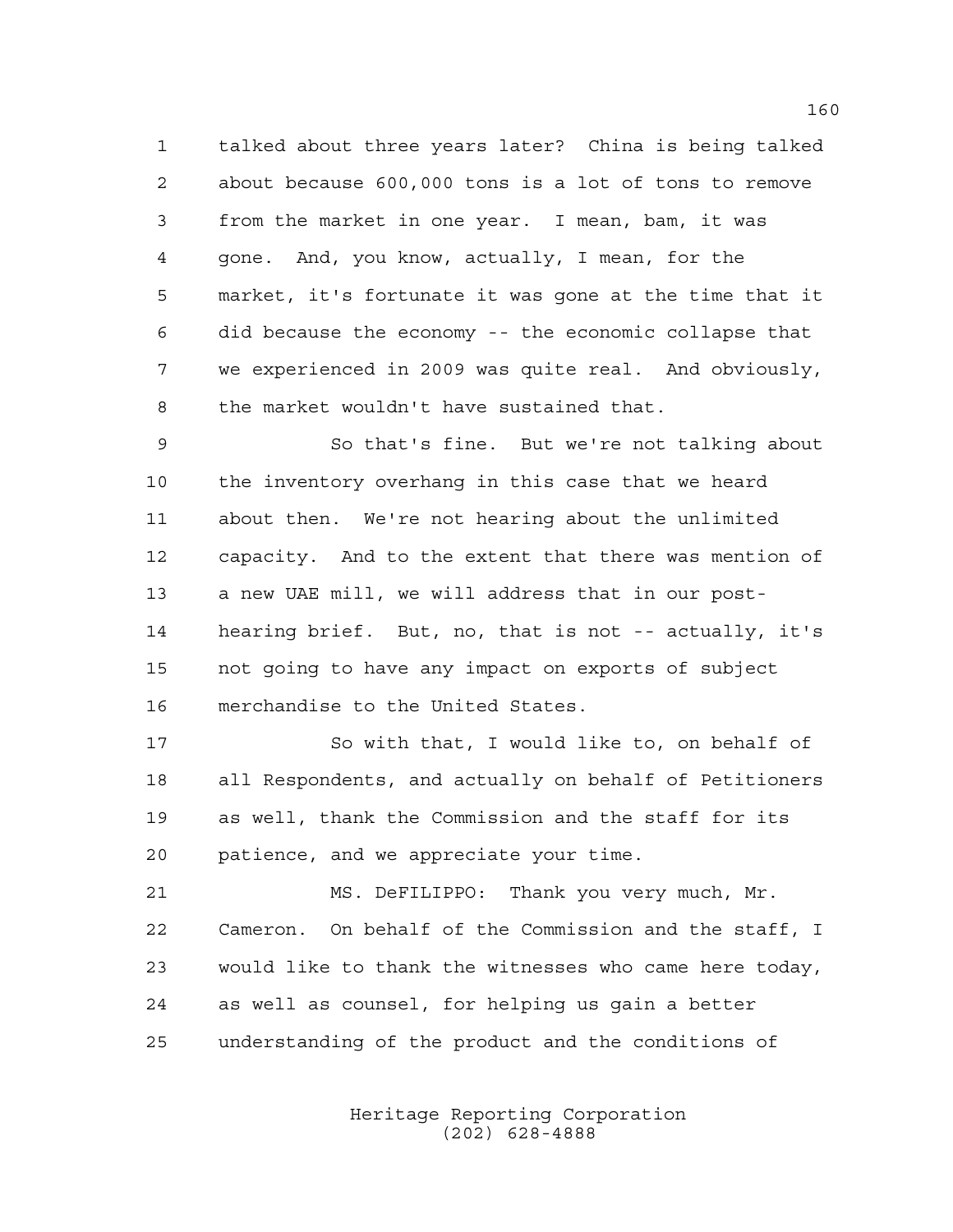competition in the circular welded carbon quality steel pipe industry.

 Before concluding, please let me mention a few dates to keep in mind. The deadline for submission of corrections to the transcript and for submissions of post-conference briefs is Monday, November 21st. If briefs contain business proprietary information, a public version is due on Tuesday, November 22nd.

 The Commission has tentatively scheduled its vote on these investigations for Friday, December 9th, and it will report its determinations to the Secretary of the Department of Commerce on Monday, December 12th. Commissioners' opinions will be transmitted to the Department of Commerce on Monday, December 19th.

 Parties are reminded that the Commission's new e-filing procedures became effective on November 7th, 2011. Please contact our docket services with any questions or concerns.

 Thank you all for coming. With that, this conference is adjourned.

 (Whereupon, at 1:42 p.m., the preliminary conference in the above-entitled matter was adjourned.)

//